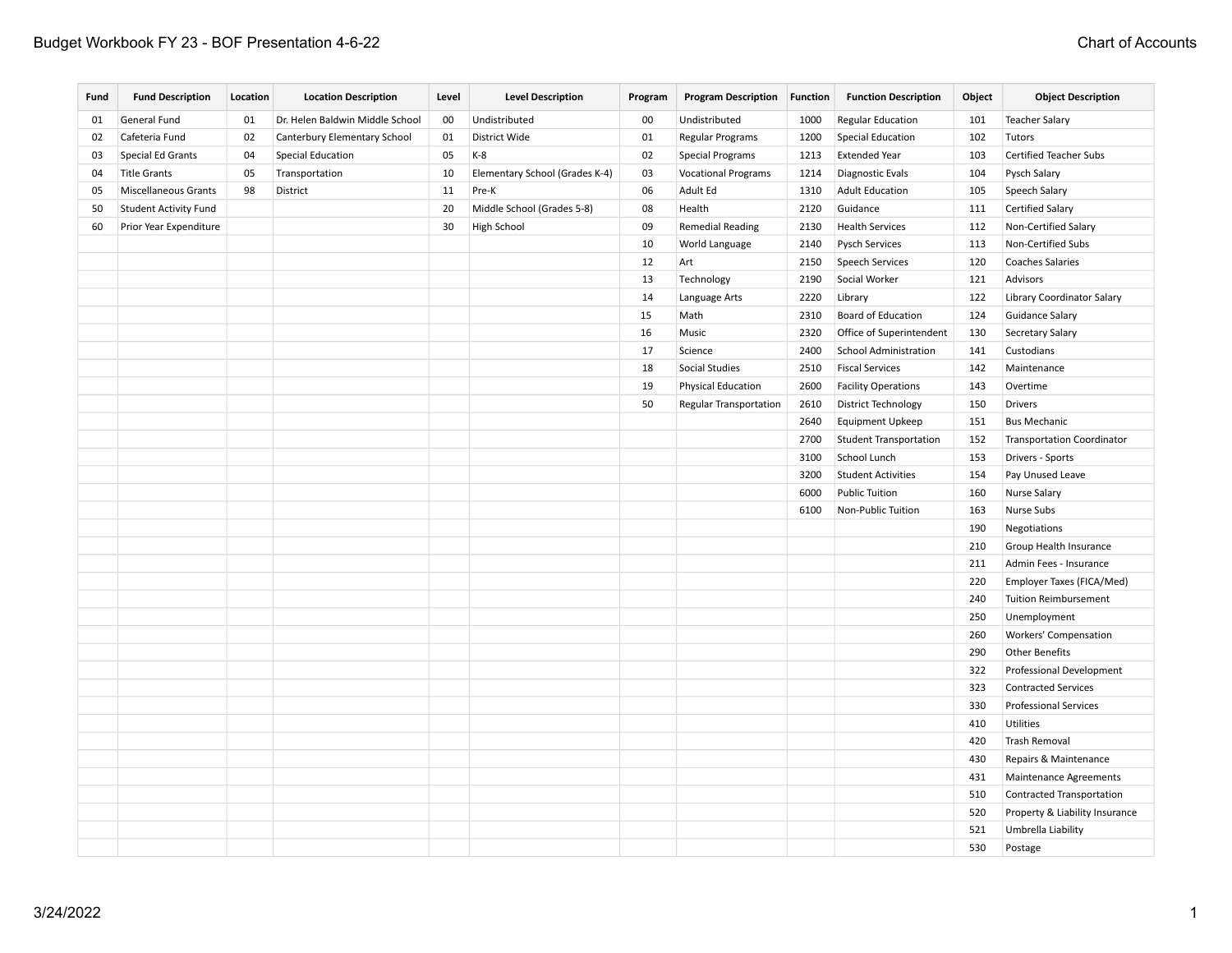|  |  |  |  |  | 531 | Telephone                     |
|--|--|--|--|--|-----|-------------------------------|
|  |  |  |  |  | 540 | Employment Ads & Bids         |
|  |  |  |  |  | 550 | Printing & Binding            |
|  |  |  |  |  | 560 | <b>Public Tuition</b>         |
|  |  |  |  |  | 563 | Non-Public Tuition            |
|  |  |  |  |  | 580 | Travel Reimbursement          |
|  |  |  |  |  | 590 | <b>Purchased Services</b>     |
|  |  |  |  |  | 611 | <b>Instructional Supplies</b> |
|  |  |  |  |  | 613 | Maintenance Supplies          |
|  |  |  |  |  | 614 | <b>Custodial Supplies</b>     |
|  |  |  |  |  | 620 | <b>Heat Energy</b>            |
|  |  |  |  |  | 626 | Gas/Oil                       |
|  |  |  |  |  | 641 | Textbooks                     |
|  |  |  |  |  | 642 | Library Books                 |
|  |  |  |  |  | 690 | Other Supplies / Materials    |
|  |  |  |  |  | 730 | Instructional Equipment       |
|  |  |  |  |  | 733 | Technology Equipment          |
|  |  |  |  |  | 735 | Software                      |
|  |  |  |  |  | 736 | Maintenance Equipment         |
|  |  |  |  |  | 739 | Other Equipment               |
|  |  |  |  |  | 810 | Dues & Fees                   |
|  |  |  |  |  | 899 | Other Objects                 |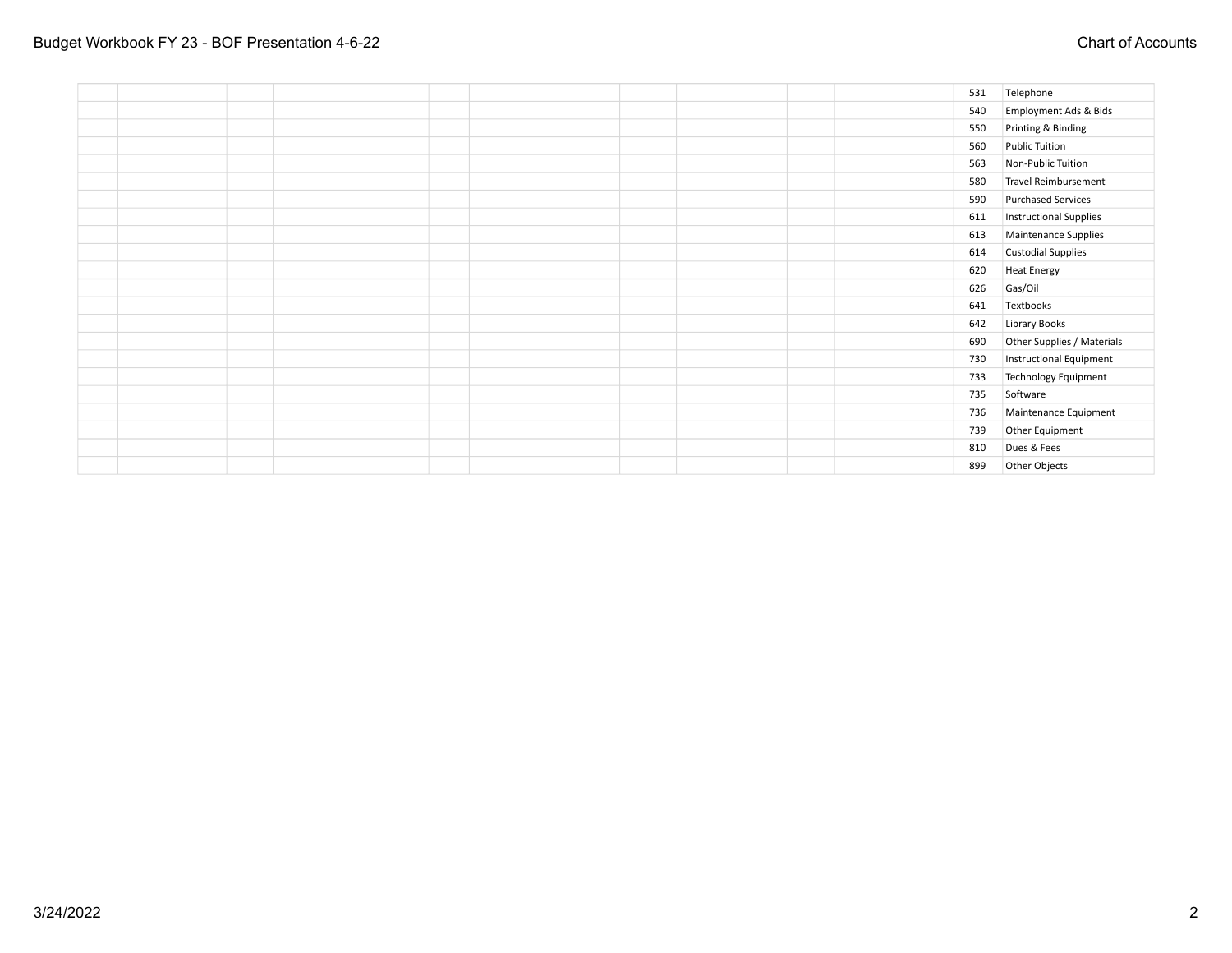|                                          |                  | <b>Canterbury Public Schools</b>                |                  |                  |     |               |            |          |                                                                          |                            |  |  |  |
|------------------------------------------|------------------|-------------------------------------------------|------------------|------------------|-----|---------------|------------|----------|--------------------------------------------------------------------------|----------------------------|--|--|--|
|                                          |                  | <b>Budget Breakdown</b>                         |                  |                  |     |               |            |          |                                                                          |                            |  |  |  |
|                                          |                  | 2021-2022                                       |                  |                  |     |               |            |          |                                                                          |                            |  |  |  |
|                                          |                  |                                                 |                  |                  |     |               |            |          |                                                                          |                            |  |  |  |
|                                          |                  | <b>Summary Sheet Total by School / Location</b> |                  |                  |     |               |            |          | <b>Percent Increase and Estimate Mill</b><br>Rate Impact (per \$300,000) |                            |  |  |  |
|                                          | Actual           | Actual                                          | <b>Budget</b>    | <b>Budget</b>    |     | <b>Dollar</b> | Percentage | Percent  |                                                                          | Dollar Value   Mill Impact |  |  |  |
|                                          | 2019-2020        | 2020-2021                                       | 2021-2022        | 2022-2023        |     | Increase      | Increase   | Increase |                                                                          |                            |  |  |  |
|                                          |                  |                                                 |                  |                  |     |               |            | 0.25%    | \$29,509                                                                 | 0.10                       |  |  |  |
| Dr. Helen Baldwin Middle School (01)     | \$1,897,945.84   | \$1,976,199.61                                  | \$2,153,881.00   | \$2,320,572.00   | -\$ | 166,691.00    | 7.74%      | 0.50%    | \$59,017                                                                 | 0.20                       |  |  |  |
|                                          |                  |                                                 |                  |                  |     |               |            | 0.75%    | \$88,526                                                                 | 0.30                       |  |  |  |
| <b>Canterbury Elementary School (02)</b> | \$2,237,953.86   | \$2,390,770.67                                  | \$2,517,030.00   | \$2,553,809.00   | \$  | 36,779.00     | 1.46%      | 0.85%    | \$100,329                                                                | 0.33                       |  |  |  |
|                                          |                  |                                                 |                  |                  |     |               |            |          |                                                                          |                            |  |  |  |
| <b>Special Education (04)</b>            | \$2,599,926.18   | \$2,470,332.35                                  | \$2,860,919.00   | \$2,759,165.00   | \$  | (101, 754.00) | $-3.56%$   | 1.25%    | \$147,543                                                                | 0.49                       |  |  |  |
|                                          |                  |                                                 |                  |                  |     |               |            | 1.50%    | \$177,051                                                                | 0.59                       |  |  |  |
| <b>Transportation (05)</b>               | 572,694.97<br>\$ | \$<br>630,564.84                                | \$<br>595,150.00 | \$<br>700,575.00 | \$  | 105,425.00    | 17.71%     | 1.75%    | \$206,560                                                                | 0.69                       |  |  |  |
|                                          |                  |                                                 |                  |                  |     |               |            | 2.00%    | \$236,068                                                                | 0.79                       |  |  |  |
| District (98)                            | \$4,236,892.38   | \$4,094,632.99                                  | \$3,676,426.00   | \$3,652,155.00   | \$  | (24, 271.00)  | $-0.66%$   | 2.25%    | \$265,577                                                                | 0.89                       |  |  |  |
|                                          |                  |                                                 |                  |                  |     |               |            | 2.50%    | \$295,085                                                                | 0.98                       |  |  |  |
| $Total \nightharpoonup$                  | \$11,545,413.23  | \$11,562,500.46                                 | \$11,803,406.00  | \$11,986,276.00  | \$  | 182,870.00    | 1.55%      | 2.75%    | \$324,594                                                                | 1.08                       |  |  |  |
|                                          |                  |                                                 |                  |                  |     |               |            | 3.00%    | \$354,102                                                                | 1.18                       |  |  |  |
|                                          |                  | FY 23 Budget Development Timeline               |                  |                  |     |               |            | 3.25%    | \$383,611                                                                | 1.28                       |  |  |  |
|                                          | Actual           | Actual                                          | <b>Budget</b>    | <b>Budget</b>    |     | <b>Dollar</b> | Percentage | 3.50%    | \$413,119                                                                | 1.38                       |  |  |  |
|                                          | 2019-2020        | 2020-2021                                       | 2021-2022        | 2022-2023        |     | Increase      | Increase   | 4.26%    | \$502,825                                                                | 1.68                       |  |  |  |
| Rough Estimate $1/13/22 ==$              | \$11,545,413     | $\overline{\phantom{a}}$                        | \$11,313,049     | \$11,795,442     |     | \$482,393     | 4.26%      |          |                                                                          |                            |  |  |  |
| Draft Estimate $1/17/22 ==$              | \$11,545,413     | $\sim$                                          | \$11,313,049     | \$12,188,420     |     | \$875,371     | 7.74%      |          |                                                                          |                            |  |  |  |
| Draft Estimate 1/19/22 AM ==>            | \$11,545,413     | $\overline{a}$                                  | \$11,803,406     | \$12,364,580     |     | \$561,174     | 4.75%      |          |                                                                          |                            |  |  |  |
| Draft Estimate 1/19/22 PM ==>            | \$11,545,413     | $\blacksquare$                                  | \$11,803,406     | \$12,132,743     |     | \$329,337     | 2.79%      |          |                                                                          |                            |  |  |  |
| Draft Estimate 1/20/22                   | \$11,545,413     | $\sim$                                          | \$11,803,406     | \$11,862,423     |     | \$59,017      | 0.50%      |          |                                                                          |                            |  |  |  |
| Draft Estimate 1/21/22                   | \$11,545,413     | $\overline{\phantom{a}}$                        | \$11,803,406     | \$11,895,423     |     | \$92,017      | 0.78%      |          |                                                                          |                            |  |  |  |
| Draft Estimate 1/23/22                   | \$11,545,413     | \$11,562,500                                    | \$11,803,406     | \$11,862,423     |     | \$59,017      | 0.50%      |          |                                                                          |                            |  |  |  |
| Draft Estimate 2/23/22                   | \$11,545,413     | \$11,562,500                                    | \$11,803,406     | \$11,902,351     |     | \$99,445      | 0.84%      |          |                                                                          |                            |  |  |  |
| BOE Approved 3/8/22                      | \$11,545,413     | \$11,562,500                                    | \$11,803,406     | \$11,986,276     |     | \$182,870     | 1.55%      |          |                                                                          |                            |  |  |  |
|                                          |                  |                                                 |                  |                  |     |               |            |          |                                                                          |                            |  |  |  |
|                                          |                  |                                                 |                  |                  |     |               |            |          |                                                                          |                            |  |  |  |
|                                          |                  |                                                 |                  |                  |     |               |            |          |                                                                          |                            |  |  |  |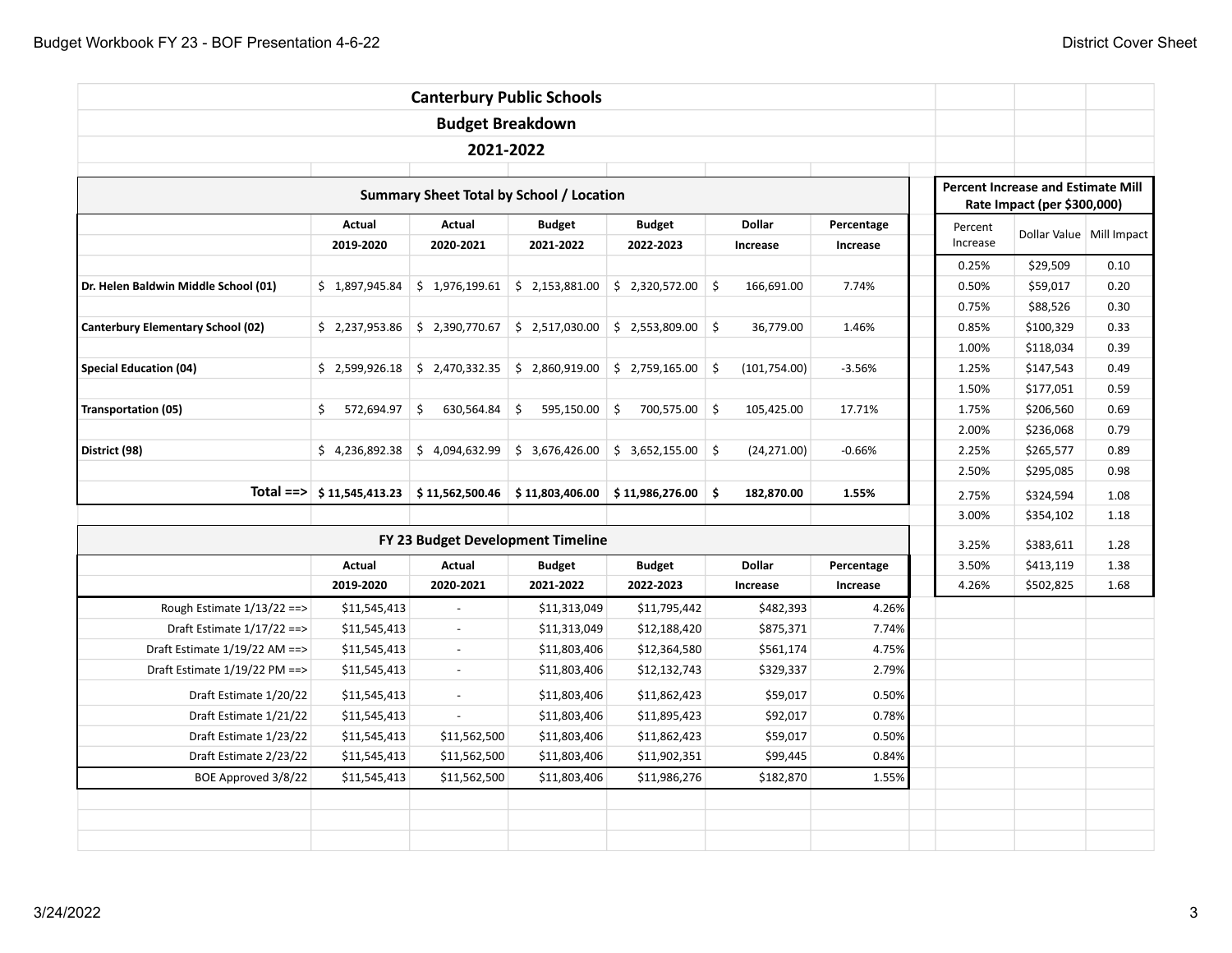|                                     |                 | FY 22 Budget Development Timeline |                 |                 |               |            |  |  |
|-------------------------------------|-----------------|-----------------------------------|-----------------|-----------------|---------------|------------|--|--|
|                                     | Actual          | Actual                            | <b>Budget</b>   | <b>Budget</b>   | <b>Dollar</b> | Percentage |  |  |
|                                     | 2019-2020       | 2020-2021                         | 2021-2022       | 2022-2023       | Increase      | Increase   |  |  |
| Initial Budget Request 2/9/21 ==>   | \$11,545,413.23 | \$11,562,500.46                   | \$11,786,282.00 | \$12,298,901.00 | \$512,619.00  | 4.35%      |  |  |
| Superintendent Adjusted 2/16/21 ==> | \$11,545,413.23 | \$11,562,500.46                   | \$11,786,282.00 | \$12,123,348.00 | \$337,066.00  | 2.86%      |  |  |
| Superintendent Proposed 2/23/21 ==> | \$11,545,413.23 | \$11,562,500.46                   | \$11,786,282.00 | \$12,019,696.00 | \$233,414.00  | 1.98%      |  |  |
| Board Proposed 3/8/21 ==>           | \$11,545,413.23 | \$11,562,500.46                   | \$11,786,282.00 | \$11,841,954.00 | \$55,672.00   | 0.47%      |  |  |
| Board Approved 3/9/21 ==>           | \$11,752,685.77 | \$11,545,413.23                   | \$11,786,282.00 | \$11,803,406.00 | \$17,124.00   | 0.15%      |  |  |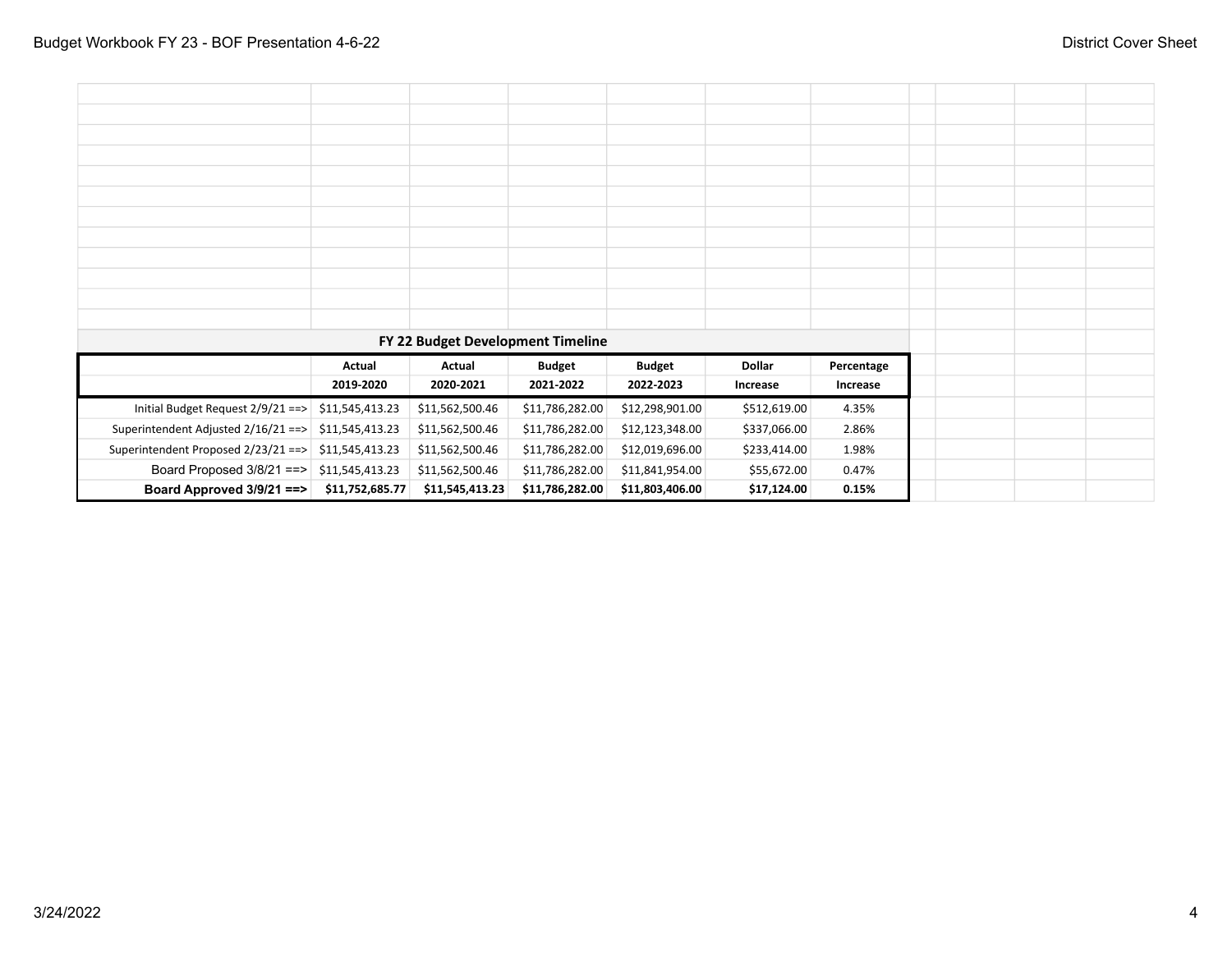|                                      |                                |    | <b>SUMMARY SHEET</b>            |    |              |    |               |     |               |
|--------------------------------------|--------------------------------|----|---------------------------------|----|--------------|----|---------------|-----|---------------|
|                                      |                                |    | Dr. Helen Baldwin Middle School |    |              |    |               |     |               |
|                                      |                                |    | 2022-2023                       |    |              |    |               |     |               |
|                                      |                                |    |                                 |    |              |    |               |     |               |
|                                      |                                |    |                                 |    |              |    |               |     |               |
|                                      |                                |    | Actual                          |    | Actual       |    | <b>Budget</b> |     | <b>Budget</b> |
| 01 - Dr. Helen Baldwin Middle School |                                |    | 2019-2020                       |    | 2020-2021    |    | 2021-2022     |     | 2022-2023     |
|                                      | 1000 Regular Program           |    |                                 |    |              |    |               |     |               |
|                                      | 09- Rem. Reading               | \$ | 127,380.00                      | \$ | 118,077.21   | \$ | 134,665.00    | \$  | 11,510.00     |
|                                      | 10- World Language             | \$ |                                 | \$ |              | \$ | 57,905.00     | \$  | 93,304.00     |
| 12-Art                               |                                | \$ | 65,610.59                       | \$ | 66,098.82    | \$ | 68,531.00     | \$  | 72,223.00     |
|                                      | 13- Technology                 | \$ | 77,558.16                       | \$ | 78,625.46    | \$ | 82,573.00     | \$  | 90,414.00     |
|                                      | 14- Language Arts              | \$ | 177,071.24                      | \$ | 151,522.14   | \$ | 152,312.00    | \$  | 317,336.00    |
| 15-Math                              |                                | \$ | 185,071.48                      | \$ | 218,688.86   | \$ | 243,303.00    | \$  | 211,384.00    |
| 16- Music                            |                                | \$ | 27,046.90                       | \$ | 32,694.99    | \$ | 66,480.00     | \$  | 69,304.00     |
| 17- Science                          |                                | \$ | 143,539.72                      | \$ | 159,476.05   | \$ | 162,803.00    | \$  | 168,228.00    |
|                                      | 18- Social Studies             | \$ | 137,333.51                      | \$ | 139,575.00   | \$ | 147,036.00    | \$  | 155,277.00    |
|                                      | 19- Physical Education         | \$ | 44,509.73                       | \$ | 45,690.29    | \$ | 47,844.00     | \$  | 59,693.00     |
| 00- General                          |                                | \$ | 420,473.92                      | \$ | 438,925.97   | \$ | 452,593.00    | \$  | 462,632.00    |
|                                      | Sub-Total 1000                 | Ś. | 1,405,595.25                    | Ś. | 1,449,374.79 | Ś  | 1,616,045.00  | \$. | 1,711,305.00  |
|                                      |                                |    |                                 |    |              |    |               |     |               |
|                                      | 2120 School Counselor Services |    |                                 |    |              |    |               |     |               |
| 00x                                  |                                | \$ | 22,342.25                       | \$ | 23,099.09    | \$ | 43,709.00     | \$  | 44,375.00     |
|                                      |                                |    |                                 |    |              |    |               |     |               |
|                                      | <b>2130 Health Services</b>    |    |                                 |    |              |    |               |     |               |
| 00x                                  |                                | \$ | 58,460.06                       | \$ | 59,689.41    | \$ | 62,315.00     | \$  | 63,687.00     |
|                                      |                                |    |                                 |    |              |    |               |     |               |
|                                      | 2140 Pysch Services            |    |                                 |    |              |    |               |     |               |
| 00x                                  |                                | \$ | 4,405.58                        | \$ | 4,515.75     | \$ | 4,681.00      | \$  | 4,859.00      |
|                                      |                                |    |                                 |    |              |    |               |     |               |
|                                      | <b>2150 Speech Services</b>    |    |                                 |    |              |    |               |     |               |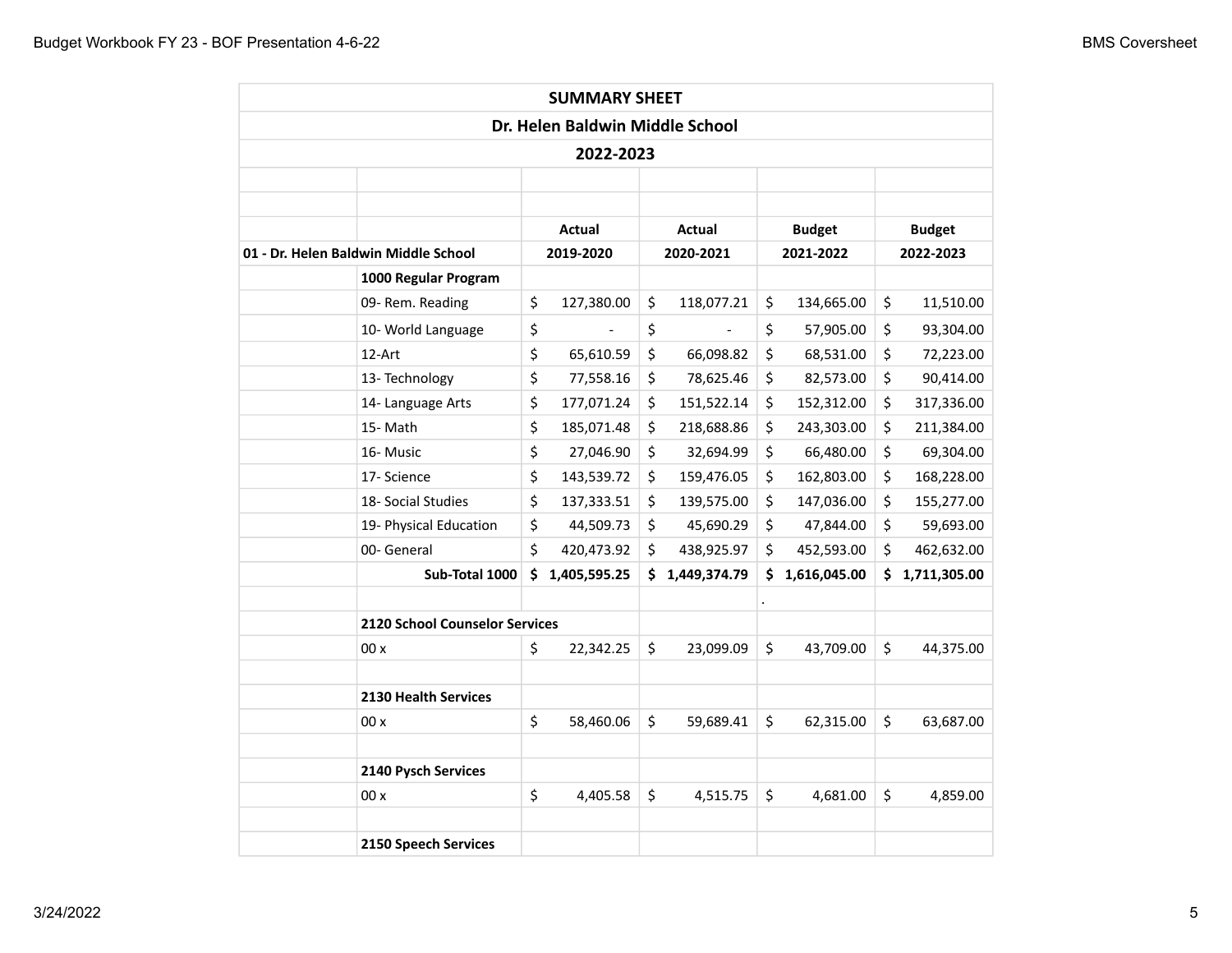|                                                                             |         | <b>SUMMARY SHEET</b>            |         |            |         |                          |                  |
|-----------------------------------------------------------------------------|---------|---------------------------------|---------|------------|---------|--------------------------|------------------|
|                                                                             |         | Dr. Helen Baldwin Middle School |         |            |         |                          |                  |
|                                                                             |         | 2022-2023                       |         |            |         |                          |                  |
|                                                                             |         |                                 |         |            |         |                          |                  |
|                                                                             |         |                                 |         |            |         |                          |                  |
|                                                                             |         | <b>Actual</b>                   |         | Actual     |         | <b>Budget</b>            | <b>Budget</b>    |
| 01 - Dr. Helen Baldwin Middle School                                        |         | 2019-2020                       |         | 2020-2021  |         | 2021-2022                | 2022-2023        |
| 00x                                                                         | \$      | 6,260.26                        | \$      | 6,416.70   | \$      | $\overline{\phantom{a}}$ | \$               |
| 2190 Social Worker                                                          |         |                                 |         |            |         |                          |                  |
| 00x                                                                         | \$      | 20,867.25                       | $\zeta$ | 21,389.00  | \$      | $\overline{\phantom{a}}$ | \$<br>30,428.00  |
|                                                                             |         |                                 |         |            |         |                          |                  |
| 2220 Library                                                                |         |                                 |         |            |         |                          |                  |
| 00x                                                                         | \$      | 28,576.95                       | \$      | 31,576.96  | \$      | 31,015.00                | \$<br>33,958.00  |
| 2400 Administration Office                                                  |         |                                 |         |            |         |                          |                  |
| 00x                                                                         | \$      | 218,958.14                      | \$      | 234,504.03 | \$      | 237,198.00               | \$<br>242,029.00 |
| <b>2600 Facility Operations</b>                                             |         |                                 |         |            |         |                          |                  |
| 00x                                                                         | $\zeta$ | 111,039.19                      | \$      | 128,944.24 | $\zeta$ | 133,740.00               | \$<br>149,653.00 |
|                                                                             |         |                                 |         |            |         |                          |                  |
| <b>3200 Student Activities</b>                                              |         |                                 |         |            |         |                          |                  |
| 00x                                                                         | \$      | 21,440.91                       | \$      | 16,689.64  | $\zeta$ | 25,178.00                | \$<br>40,278.00  |
|                                                                             |         |                                 |         |            |         |                          |                  |
| Total BMS= = = = => $\vert$ \$ 1,897,945.84 $\vert$ \$ 1,976,199.61 $\vert$ |         |                                 |         |            |         | \$2,153,881.00           | \$2,320,572.00   |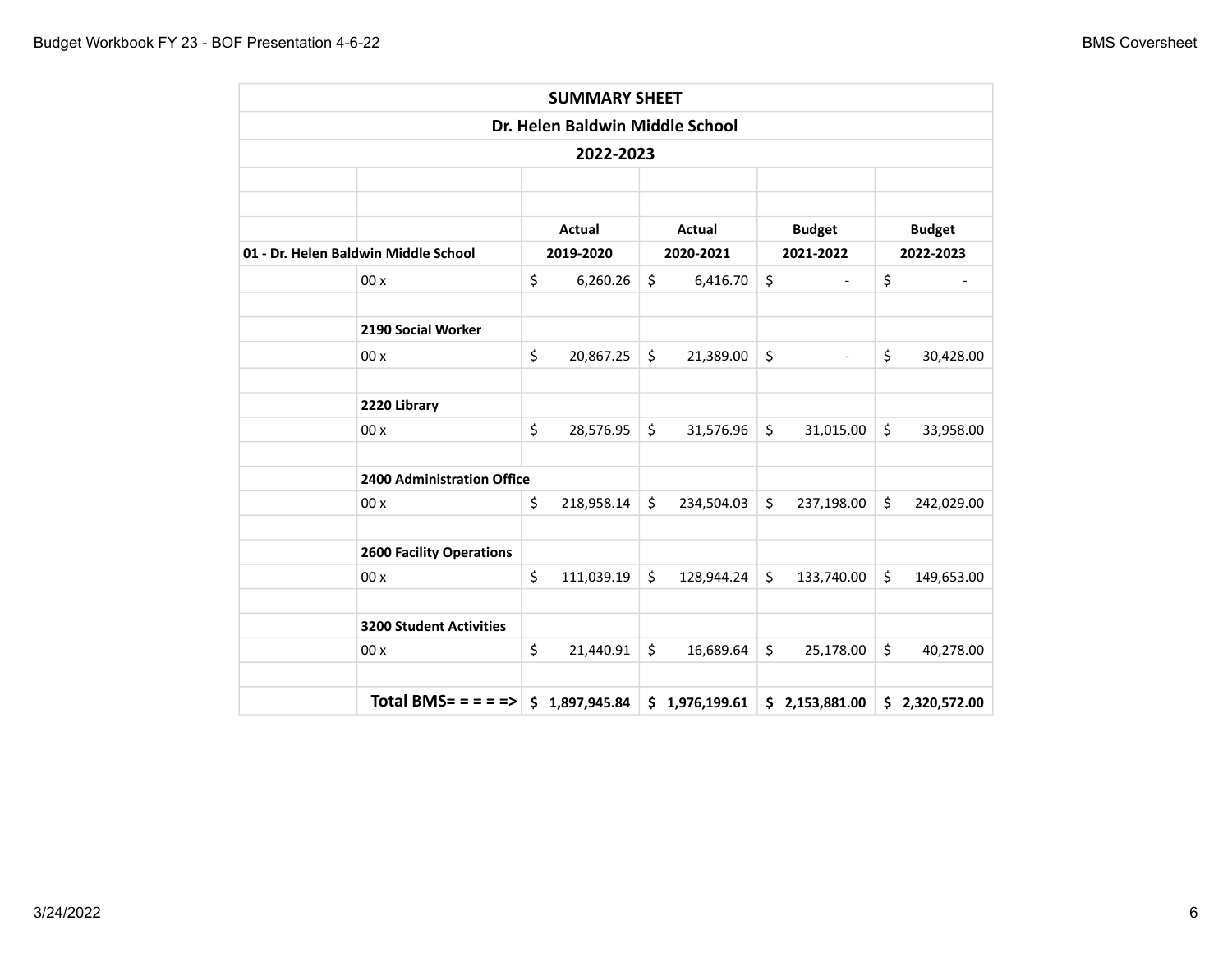# Budget Workbook FY 23 - BOF Presentation 4-6-22 **BMS Rem.** Reading

| Canterbury Board of Education                                                                                                     |                                                                                                 | Program:                 | <b>Remedial Reading</b> |                     |                  |                    |                |                   |                  |            |
|-----------------------------------------------------------------------------------------------------------------------------------|-------------------------------------------------------------------------------------------------|--------------------------|-------------------------|---------------------|------------------|--------------------|----------------|-------------------|------------------|------------|
| Dr. Helen Baldwin Middle School                                                                                                   |                                                                                                 | Program Code: 09         |                         |                     |                  |                    |                |                   |                  |            |
| 2022-2023 Operating Budget                                                                                                        |                                                                                                 |                          |                         |                     |                  |                    |                |                   |                  |            |
| Function 1000: Regular Education                                                                                                  |                                                                                                 |                          |                         |                     |                  |                    |                |                   |                  |            |
|                                                                                                                                   |                                                                                                 |                          |                         |                     |                  |                    |                |                   |                  |            |
| <b>Account Code</b>                                                                                                               | <b>Account Description</b>                                                                      | FY 20 Actual             | FY 21 Actual            | FY 22 Budget        | <b>FY 22 YTD</b> | FY 23 Request      | FY 23 Grants   | Net FY 23 Request | \$ Increase      | % Increase |
| 01-01-20-09-1000-101                                                                                                              | Wages paid to Teacher - Remedial Reading                                                        | $$127,380.00$ $$$        | 118,077.21              | 134,665.00 \$<br>S. | 58,767.70        | 46,546.00 \$<br>-S | $35,036.00$ \$ | 11,510.00         | \$(123, 155.00)  | $-91.45%$  |
| 01-01-20-09-1000-112                                                                                                              | Wages-Reading Para                                                                              | $\overline{\phantom{a}}$ | $\sim$                  | $\sim$              | -S<br>$\sim$     | 27,419.00 \$<br>S. | 27,419.00 \$   | $\sim$            | $\sim$           |            |
|                                                                                                                                   | <b>Totals</b>                                                                                   | \$127,380.00\$           | 118,077.21              | 134,665.00 \$<br>s. | 58,767.70 \$     | 73,965.00 \$       | $62,455.00$ \$ | 11,510.00         | \$ (123, 155.00) | $-91.45%$  |
| <b>Account Details:</b>                                                                                                           |                                                                                                 |                          |                         |                     |                  |                    |                |                   |                  |            |
| 01-01-20-09-1000-101                                                                                                              | 50% of 1.0 Reading Teacher                                                                      |                          |                         |                     |                  |                    |                |                   |                  |            |
|                                                                                                                                   | Covered partially by Title I Grant (Total Teacher Salary Budget \$70,072)                       |                          |                         |                     |                  |                    |                |                   |                  |            |
| 01-01-20-09-1000-112                                                                                                              | 1.0 Reading Intervention Para, wages paid through REAP Grant, estimated award for FY22 \$30,800 |                          |                         |                     |                  |                    |                |                   |                  |            |
| 01-01-20-09-1000-101<br>Special Note: Add 50% of interventionist salary to this line- move two reading teachers to BMA LA account |                                                                                                 |                          |                         |                     |                  |                    |                |                   |                  |            |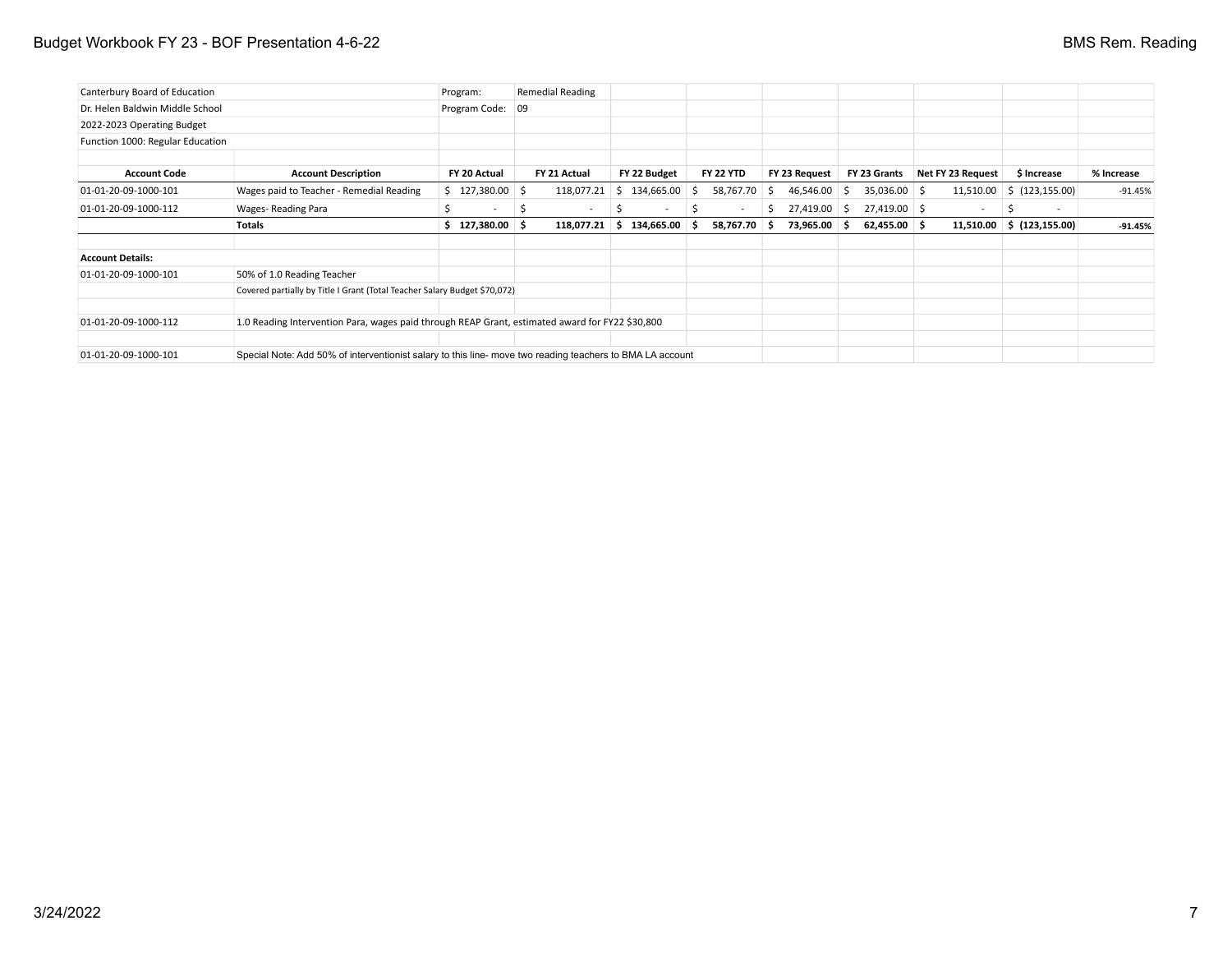## Budget Workbook FY 23 - BOF Presentation 4-6-22 **BMS World Language** BMS World Language

| Canterbury Board of Education    |                                                                   | Program:                       | World Language                  |                    |                    |                              |                          |                     |                 |            |
|----------------------------------|-------------------------------------------------------------------|--------------------------------|---------------------------------|--------------------|--------------------|------------------------------|--------------------------|---------------------|-----------------|------------|
| Dr. Helen Baldwin Middle School  |                                                                   | Program Code:                  | 10                              |                    |                    |                              |                          |                     |                 |            |
| 2022-2023 Operating Budget       |                                                                   |                                |                                 |                    |                    |                              |                          |                     |                 |            |
| Function 1000: Regular Education |                                                                   |                                |                                 |                    |                    |                              |                          |                     |                 |            |
|                                  |                                                                   |                                |                                 |                    |                    |                              |                          |                     |                 |            |
| <b>Account Code</b>              | <b>Account Description</b>                                        | FY 20 Actual                   | FY 21 Actual                    | FY 22 Budget       | <b>FY 22 YTD</b>   | FY 23 Request                | FY 23 Grants             | Net FY 23 Request   | \$ Increase     | % Increase |
| 01-01-20-10-1000-101             | Wages paid to Teacher - World Language                            | S.<br>$\overline{\phantom{a}}$ | \$<br>$\sim$                    | 57,905.00<br>\$    | 24,503.42 \$<br>S. | $91,204.00$ \$               | $\overline{\phantom{a}}$ | 91,204.00<br>\$     | 33,299.00<br>-Ş |            |
| 01-01-20-10-1000-611             | Instructional Supplies- World Language                            | \$<br>$\sim$                   | \$<br>$\sim$                    | -\$<br>$\sim$      | \$<br>$\sim$       | $2,000.00$ \$<br>Ś           | $\sim$                   | $2,000.00$ \$<br>\$ | 2,000.00        |            |
| 01-01-20-10-1000-641             | Textbooks - World Language                                        | <sup>\$</sup><br>$\sim$        | \$<br>$\sim$                    | -\$<br>$\sim$      | \$<br>$\sim$       | $9,000.00$ \$<br>\$          | $9,000.00$ \$            | $\sim$              | -\$<br>$\sim$   |            |
| 01-01-20-10-1000-735             | <b>Instructional Software</b>                                     |                                | $\overline{\phantom{a}}$        | S<br>$\sim$        | $\sim$             | $100.00$ \$<br>Ś             | $\sim$                   | $100.00$ \$<br>-S   | 100.00          |            |
|                                  | Totals                                                            | \$.<br>$\sim$                  | \$.<br>$\overline{\phantom{a}}$ | 57,905.00 \$<br>Ŝ. |                    | $24,503.42$ \$ 102,304.00 \$ | $9,000.00$ \$            | 93,304.00 \$        | 35,399.00       | 61.13%     |
| <b>Account Details:</b>          |                                                                   |                                |                                 |                    |                    |                              |                          |                     |                 |            |
| 01-01-20-10-1000-101             | 1.5 FTE World Language Teachers                                   |                                |                                 |                    |                    |                              |                          |                     |                 |            |
| 01-01-20-10-1000-611             | Instructional Supplies- $$1,000 + $1,000$ for additional sections |                                |                                 |                    |                    |                              |                          |                     |                 |            |
| 01-01-20-10-1000-641             | Textbooks-\$9000 - fund through ARP ESSER grant and local         |                                |                                 |                    |                    |                              |                          |                     |                 |            |
| 01-01-20-10-1000-735             | IXL Learning (Quia) Spanish Software \$99.00                      |                                |                                 |                    |                    |                              |                          |                     |                 |            |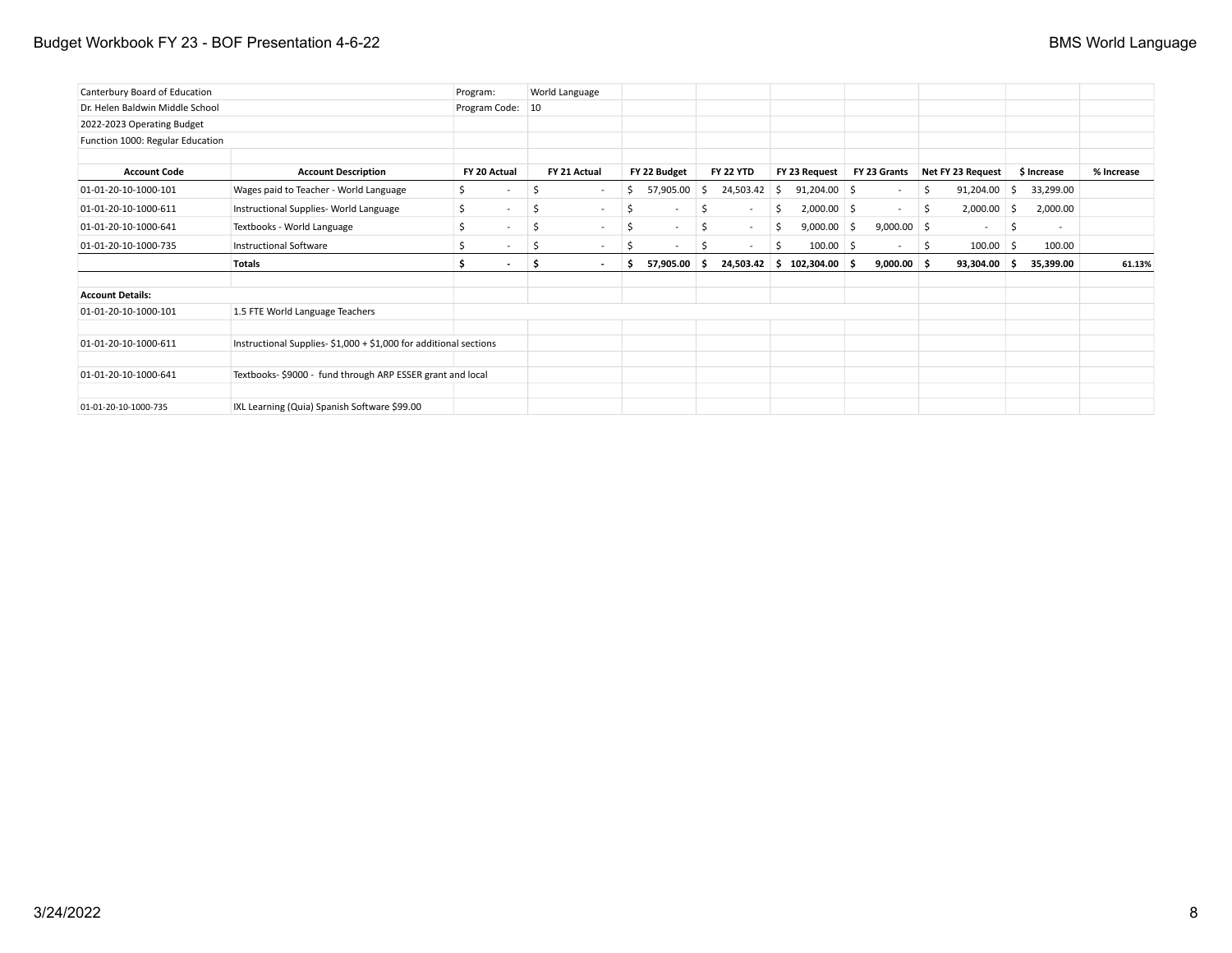## Budget Workbook FY 23 - BOF Presentation 4-6-22 BMS Art

| Canterbury Board of Education    |                                    | Program:              | Art |               |      |               |     |                  |    |                |                          |    |                   |                |            |
|----------------------------------|------------------------------------|-----------------------|-----|---------------|------|---------------|-----|------------------|----|----------------|--------------------------|----|-------------------|----------------|------------|
| Dr. Helen Baldwin Middle School  |                                    | Program Code: 12      |     |               |      |               |     |                  |    |                |                          |    |                   |                |            |
| 2022-2023 Operating Budget       |                                    |                       |     |               |      |               |     |                  |    |                |                          |    |                   |                |            |
| Function 1000: Regular Education |                                    |                       |     |               |      |               |     |                  |    |                |                          |    |                   |                |            |
| <b>Account Code</b>              | <b>Account Description</b>         | FY 20 Actual          |     | FY 21 Actual  |      | FY 22 Budget  |     | <b>FY 22 YTD</b> |    | FY 23 Request  | FY 23 Grants             |    | Net FY 23 Request | \$ Increase    | % Increase |
| 01-01-20-12-1000-101             | Wages Paid to Teachers-Art         | $62,393.00$ \$<br>\$  |     | 63,953.00     | - \$ | 66,281.00     | \$  | 25,492.70        | S. | $68,723.00$ \$ | $\overline{\phantom{a}}$ | -S | 68,723.00         | \$<br>2,442.00 | 3.68%      |
| 01-01-20-12-1000-611             | Art Supplies                       | $3,217.59$ \$<br>\$   |     | $2,145.82$ \$ |      | $2,250.00$ \$ |     | $2,079.20$ \$    |    | $3,500.00$ \$  | $\sim$                   | S  | $3,500.00$ \$     | 1,250.00       | 55.56%     |
|                                  | Totals                             | $65,610.59$ \$<br>\$. |     | 66,098.82 \$  |      | 68,531.00     | - Ś | $27,571.90$ \$   |    | 72,223.00 \$   | $\overline{\phantom{a}}$ | -S | 72,223.00 \$      | 3,692.00       | 5.39%      |
| <b>Account Details:</b>          |                                    |                       |     |               |      |               |     |                  |    |                |                          |    |                   |                |            |
| 01-01-20-12-1000-101             | 1.0 FTE Art Teacher for Grades 5-8 |                       |     |               |      |               |     |                  |    |                |                          |    |                   |                |            |
| 01-01-20-12-1000-611             | Art supplies:                      |                       |     |               |      |               |     |                  |    |                |                          |    |                   |                |            |
|                                  | Paper                              | \$600                 |     |               |      |               |     |                  |    |                |                          |    |                   |                |            |
|                                  | Drawing tools                      | \$800                 |     |               |      |               |     |                  |    |                |                          |    |                   |                |            |
|                                  | Painting supplies                  | \$700                 |     |               |      |               |     |                  |    |                |                          |    |                   |                |            |
|                                  | Sculpture supplies                 | \$400                 |     |               |      |               |     |                  |    |                |                          |    |                   |                |            |
|                                  | Clay                               | \$800                 |     |               |      |               |     |                  |    |                |                          |    |                   |                |            |
|                                  | Glaze                              | \$400                 |     |               |      |               |     |                  |    |                |                          |    |                   |                |            |
|                                  | Tools, printmaking, kiln repair    | \$300                 |     |               |      |               |     |                  |    |                |                          |    |                   |                |            |
|                                  | Note 1/22 - Cut \$500 supplies     |                       |     |               |      |               |     |                  |    |                |                          |    |                   |                |            |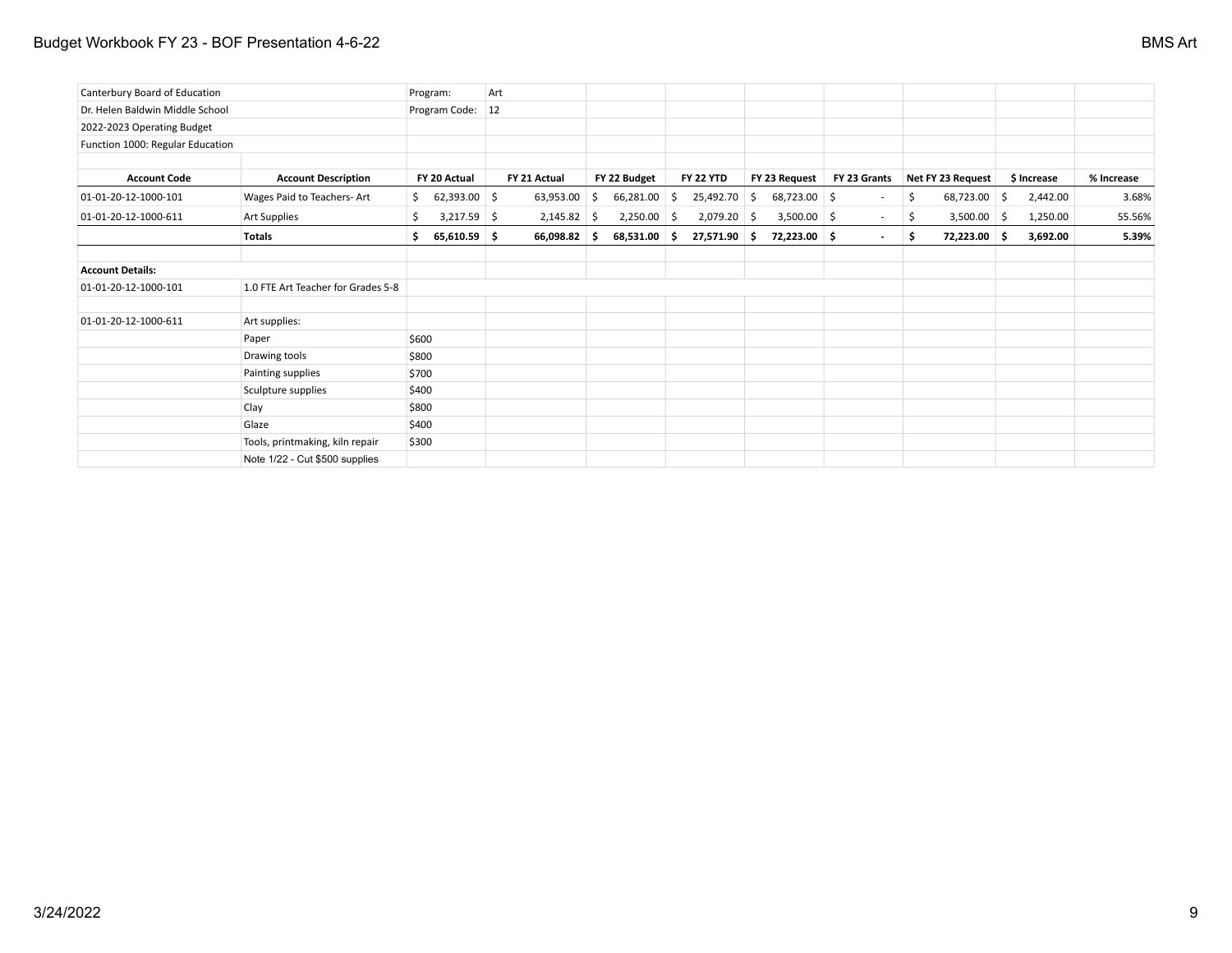## Budget Workbook FY 23 - BOF Presentation 4-6-22 **BMS** Technology

| Canterbury Board of Education    |                                           | Program:         |               | Technology   |    |              |              |                  |                |                 |    |                   |             |            |
|----------------------------------|-------------------------------------------|------------------|---------------|--------------|----|--------------|--------------|------------------|----------------|-----------------|----|-------------------|-------------|------------|
| Dr. Helen Baldwin Middle School  |                                           | Program Code: 13 |               |              |    |              |              |                  |                |                 |    |                   |             |            |
| 2022-2023 Operating Budget       |                                           |                  |               |              |    |              |              |                  |                |                 |    |                   |             |            |
| Function 1000: Regular Education |                                           |                  |               |              |    |              |              |                  |                |                 |    |                   |             |            |
| <b>Account Code</b>              | <b>Account Description</b>                | FY 20 Actual     |               | FY 21 Actual |    | FY 22 Budget |              | <b>FY 22 YTD</b> | FY 23 Request  | FY 23 Grants    |    | Net FY 23 Request | \$ Increase | % Increase |
| 01-01-20-13-1000-101             | Wages Paid to Teachers- Technology        | S.               | 75,572.00 \$  | 78,191.38    | -S | 81,773.00    | S.           | $32,007.68$ \$   | 88,914.00 \$   | $\sim$          | S. | 88,914.00 \$      | 7,141.00    | 8.73%      |
| 01-01-20-13-1000-611             | <b>Technology Supplies</b>                |                  | $1,986.16$ \$ | $434.08$ \$  |    | 800.00       | <sub>S</sub> | $1,356.52$ \$    | $1,500.00$ \$  | $\sim$ 10 $\pm$ | -S | $1,500.00$ \$     | 700.00      | 87.50%     |
|                                  | Totals                                    |                  | 77,558.16 \$  | 78,625.46 \$ |    | 82,573.00 \$ |              | $33,364.20$ \$   | $90,414.00$ \$ | $\sim$          | s. | $90,414.00$ \$    | 7,841.00    | 9.50%      |
| <b>Account Details:</b>          |                                           |                  |               |              |    |              |              |                  |                |                 |    |                   |             |            |
| 01-01-20-13-1000-101             | 1.0 FTE Technology Teacher for Grades 5-8 |                  |               |              |    |              |              |                  |                |                 |    |                   |             |            |
| 01-01-20-13-1000-611             | 3D printer filaments                      | \$200            |               |              |    |              |              |                  |                |                 |    |                   |             |            |
|                                  | 3D Printing Pens                          | \$250            |               |              |    |              |              |                  |                |                 |    |                   |             |            |
|                                  | Projector                                 | \$300            |               |              |    |              |              |                  |                |                 |    |                   |             |            |
|                                  | 3D Robotic Arms                           | \$400            |               |              |    |              |              |                  |                |                 |    |                   |             |            |
|                                  | Tech lab printing ink cartridges          | \$700            |               |              |    |              |              |                  |                |                 |    |                   |             |            |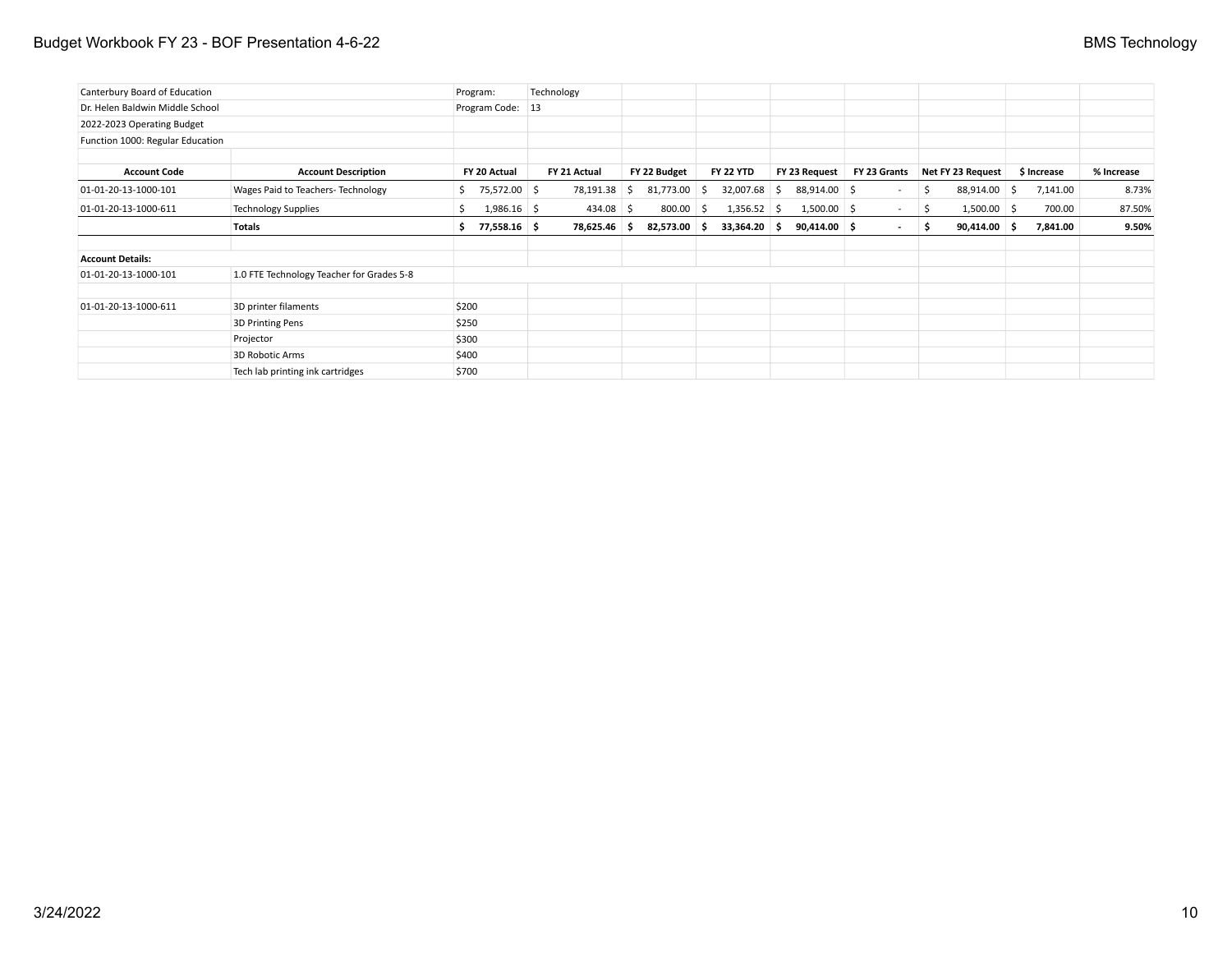## Budget Workbook FY 23 - BOF Presentation 4-6-22 BMS LA

| Canterbury Board of Education    |                                                                                                     | Program:            | Language Arts |                 |                     |                                |               |                      |                                |            |
|----------------------------------|-----------------------------------------------------------------------------------------------------|---------------------|---------------|-----------------|---------------------|--------------------------------|---------------|----------------------|--------------------------------|------------|
| Dr. Helen Baldwin Middle School  |                                                                                                     | Program Code: 14    |               |                 |                     |                                |               |                      |                                |            |
| 2022-2023 Operating Budget       |                                                                                                     |                     |               |                 |                     |                                |               |                      |                                |            |
| Function 1000: Regular Education |                                                                                                     |                     |               |                 |                     |                                |               |                      |                                |            |
|                                  |                                                                                                     |                     |               |                 |                     |                                |               |                      |                                |            |
| <b>Account Code</b>              | <b>Account Description</b>                                                                          | FY 20 Actual        | FY 21 Actual  | FY 22 Budget    | <b>FY 22 YTD</b>    | FY 23 Request                  | FY 23 Grants  | Net FY 23 Request    | \$ Increase                    | % Increase |
| 01-01-20-14-1000-101             | Wages Paid to Teachers-Language Arts                                                                | $$172,188.00$ \$    | 145,766.00    | \$149,036.00    | 57,408.45<br>Ŝ.     | $$313,336.00$ \$               |               | \$                   | 313,336.00 \$ 164,300.00       | 110.24%    |
| 01-01-20-14-1000-322             | LA Professional Development                                                                         | Ŝ.                  |               | \$              |                     | $1,000.00$ \$<br>Ŝ             | $\sim$        | $1,000.00$ \$<br>-\$ | 1,000.00                       |            |
| 01-01-20-14-1000-611             | LA Instructional Supplies                                                                           | \$<br>$4,207.24$ \$ | 1,776.14      | 3,276.00<br>- Ś | $2,709.50$ \$<br>-Ś | $5,000.00$ \$                  | $2,000.00$ \$ | $3,000.00$ \$        | (276.00)                       | $-8.42%$   |
| 01-01-20-14-1000-641             | <b>LA Instructional Textbooks</b>                                                                   | Ś<br>676.00 \$      | 3,980.00      |                 | Š.                  | \$<br>$\overline{\phantom{a}}$ | Ś.            | .s<br>$\sim$         | Ŝ<br>$\overline{\phantom{a}}$  |            |
| 01-01-20-14-1000-735             | <b>Technology Software</b>                                                                          | Ŝ.                  |               |                 |                     | Ŝ                              |               | -S<br>$\sim$         | .S<br>$\overline{\phantom{a}}$ |            |
|                                  | <b>Totals</b>                                                                                       | $$177,071.24$ \$    | 151,522.14    | \$152,312.00    | Ŝ.<br>60,117.95     | $\frac{1}{2}$ \$ 319,336.00 \$ | $2,000.00$ \$ | 317,336.00           | \$165,024.00                   | 108.35%    |
| <b>Account Details:</b>          |                                                                                                     |                     |               |                 |                     |                                |               |                      |                                |            |
| 01-01-20-14-1000-101             | 4.0 Language Arts Teachers for Grades 5-8                                                           |                     |               |                 |                     |                                |               |                      |                                |            |
| 01-01-20-14-1000-322             | Training on Writing Pathways for 1 teacher-\$1000                                                   |                     |               |                 |                     |                                |               |                      |                                |            |
| 01-01-20-14-1000-611             | Update classroom libraries-\$4000                                                                   |                     |               |                 |                     |                                |               |                      |                                |            |
|                                  | - Interdisciplinary texts that align with Social Studies curriculum:                                |                     |               |                 |                     |                                |               |                      |                                |            |
|                                  | - Each unit of study will have 3-5 choice texts that are levelled and will allow for student choice |                     |               |                 |                     |                                |               |                      |                                |            |
|                                  | - Looking for a 1:1 number of books, as well as 1-2 audiobooks for each title.                      |                     |               |                 |                     |                                |               |                      |                                |            |
|                                  | General Supplies \$1000                                                                             |                     |               |                 |                     |                                |               |                      |                                |            |
|                                  |                                                                                                     |                     |               |                 |                     |                                |               |                      |                                |            |
|                                  | Note: 1/20 Reduce by \$2000 make purchase in FY 22 Title I grants                                   |                     |               |                 |                     |                                |               |                      |                                |            |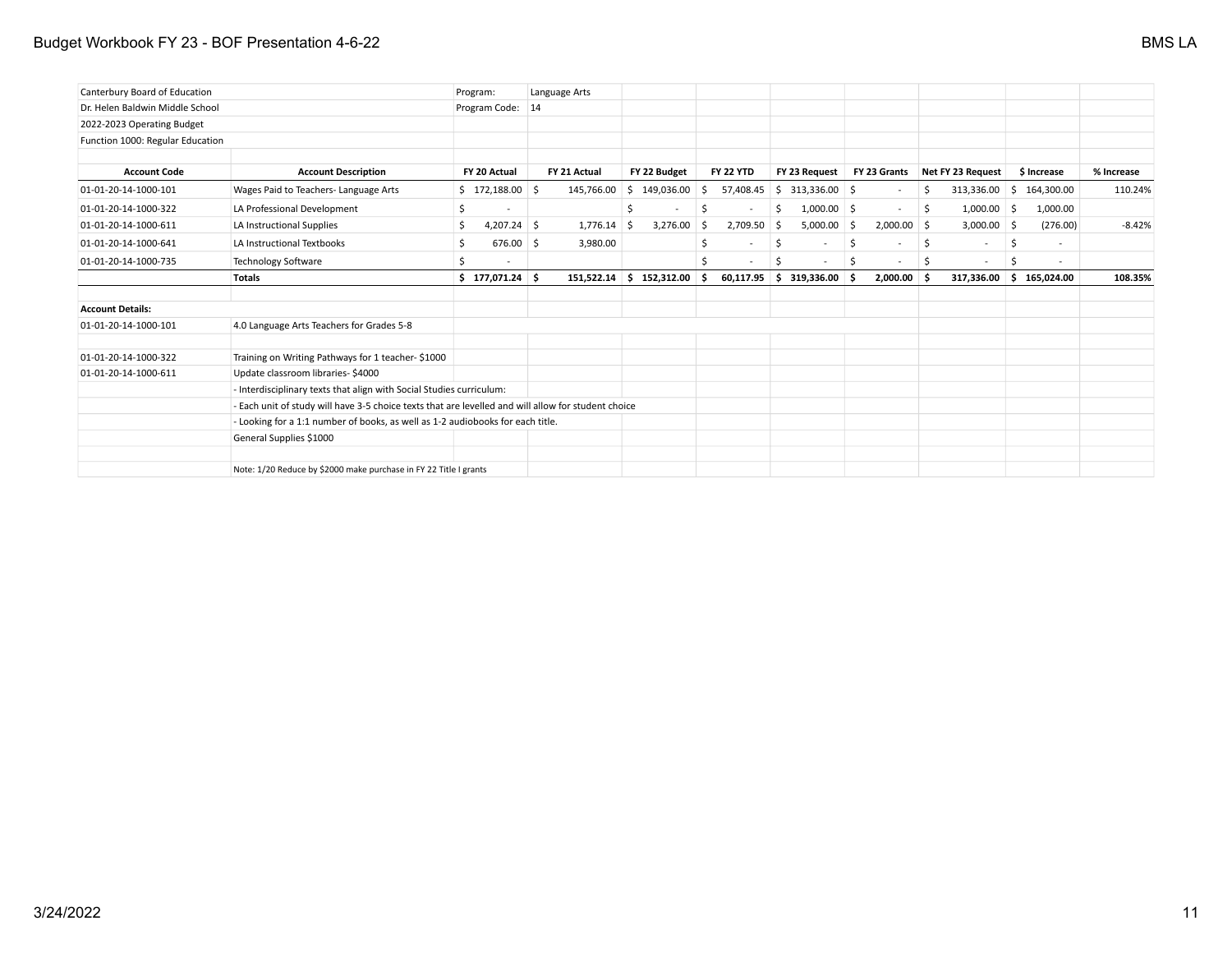## Budget Workbook FY 23 - BOF Presentation 4-6-22 **BMS Math**

| Canterbury Board of Education    |                                                         |                                                                                                                              | Math          |                     |                          |                         |              |                       |                             |            |
|----------------------------------|---------------------------------------------------------|------------------------------------------------------------------------------------------------------------------------------|---------------|---------------------|--------------------------|-------------------------|--------------|-----------------------|-----------------------------|------------|
| Dr. Helen Baldwin Middle School  |                                                         | Program Code: 15                                                                                                             |               |                     |                          |                         |              |                       |                             |            |
| 2022-2023 Operating Budget       |                                                         |                                                                                                                              |               |                     |                          |                         |              |                       |                             |            |
| Function 1000: Regular Education |                                                         |                                                                                                                              |               |                     |                          |                         |              |                       |                             |            |
|                                  |                                                         |                                                                                                                              |               |                     |                          |                         |              |                       |                             |            |
| <b>Account Code</b>              | <b>Account Description</b>                              | FY 20 Actual                                                                                                                 | FY 21 Actual  | FY 22 Budget        | <b>FY 22 YTD</b>         | FY 23 Request           | FY 23 Grants | Net FY 23 Request     | \$ Increase                 | % Increase |
| 01-01-20-15-1000-101             | Wages Paid to Teachers-Math                             | $$184,377.72$ \$                                                                                                             | 217,650.00    | 222,203.00 \$<br>S. |                          | 75,828.90 \$ 204,884.00 |              | 204,884.00<br>S.      | (17, 319.00)<br>S.          | -7.79%     |
| 01-01-20-15-1000-611             | Math Instructional Supplies                             | $693.76$ \$<br>S                                                                                                             | $1,038.86$ \$ | $1,100.00$ \$       | 377.50                   | 1,000.00<br>-S          |              | $1,000.00$ \$         | (100.00)                    | $-9.09%$   |
| 01-01-20-15-1000-641             | Math Textbooks                                          | S<br>$\overline{\phantom{a}}$                                                                                                |               | $20,000.00$ \$      | $\overline{\phantom{0}}$ | 5,500.00<br>5           |              |                       | $5,500.00$ \$ $(14,500.00)$ | $-72.50%$  |
|                                  | Totals                                                  | $$185,071.48$ \$                                                                                                             | 218,688.86    | 243,303.00 \$<br>-S | 76,206.40                | 211,384.00 \$<br>S      |              | $211,384.00$ \$<br>-5 | (31,919.00)                 | $-13.12%$  |
| <b>Account Details:</b>          |                                                         |                                                                                                                              |               |                     |                          |                         |              |                       |                             |            |
| 01-01-20-15-1000-101             | 2.0 Math Teachers for Grades 5-8, 1.0 Math SRBI Teacher |                                                                                                                              |               |                     |                          |                         |              |                       |                             |            |
| 01-01-20-15-1000-641             | Student workbooks @ \$25 each $*$ 220 = \$5500          |                                                                                                                              |               |                     |                          |                         |              |                       |                             |            |
| 01-01-20-15-1000-611             |                                                         | 5-8th grade classroom manipulatives (algebra tiles, anglegs, open double number lines, dry-erase graphing mats, etc.) \$1000 |               |                     |                          |                         |              |                       |                             |            |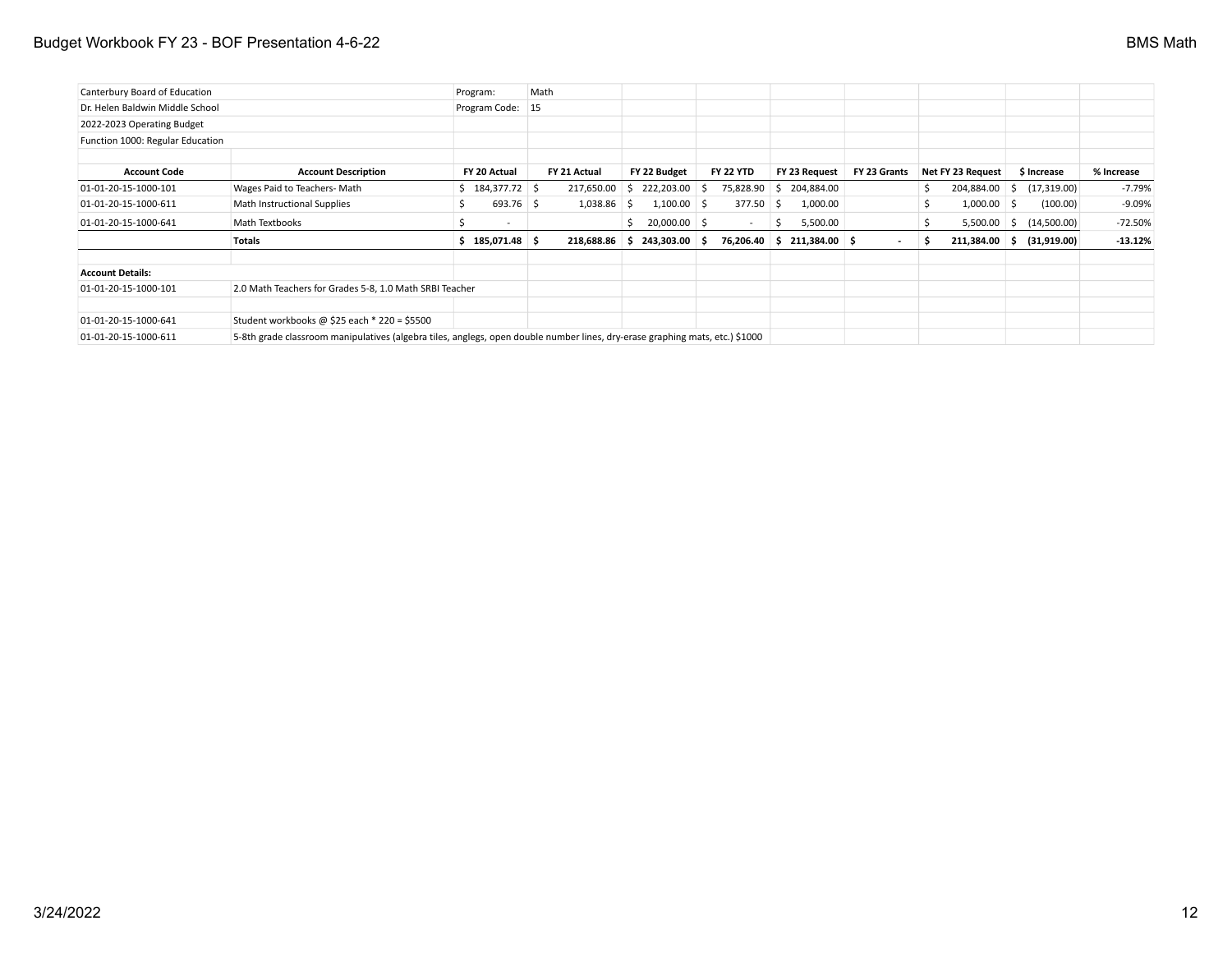## Budget Workbook FY 23 - BOF Presentation 4-6-22 **BMS** Music

| Canterbury Board of Education    |                                                                               |    | Program:                 | Music |              |     |                          |    |                  |    |                          |                |    |                          |     |                          |            |
|----------------------------------|-------------------------------------------------------------------------------|----|--------------------------|-------|--------------|-----|--------------------------|----|------------------|----|--------------------------|----------------|----|--------------------------|-----|--------------------------|------------|
| Dr. Helen Baldwin Middle School  |                                                                               |    | Program Code:            | 16    |              |     |                          |    |                  |    |                          |                |    |                          |     |                          |            |
| 2022-2023 Operating Budget       |                                                                               |    |                          |       |              |     |                          |    |                  |    |                          |                |    |                          |     |                          |            |
| Function 1000: Regular Education |                                                                               |    |                          |       |              |     |                          |    |                  |    |                          |                |    |                          |     |                          |            |
| <b>Account Code</b>              | <b>Account Description</b>                                                    |    | FY 20 Actual             |       | FY 21 Actual |     | FY 22 Budget             |    | <b>FY 22 YTD</b> |    | FY 23 Request            | FY 23 Grants   |    | Net FY 23 Request        |     | \$ Increase              | % Increase |
| 01-01-20-16-1000-101             | Wages Paid to Teachers- Music                                                 | Ś. | 25,515.00 \$             |       | 31,149.00    | 5   | 64,593.00                | \$ | 24,843.50        | S. | 67,017.00                |                | \$ | $67,017.00$ \$           |     | 2,424.00                 | 3.75%      |
| 01-01-20-16-1000-611             | <b>Music Instructional Supplies</b>                                           | S  | $1,531.90$ \$            |       | 1,545.99     | ∣\$ | 1,750.00                 | Ŝ. | 240.00           | Ŝ. | 1,500.00                 |                | Ŝ. | $1,500.00$ \$            |     | (250.00)                 | $-14.29%$  |
| 01-01-20-16-1000-641             | Music Textbooks                                                               | Ŝ. |                          |       |              | \$  | $\sim$                   | S. | $\sim$           | S. | $\overline{\phantom{a}}$ |                | \$ | $\overline{\phantom{a}}$ | -\$ | $\overline{\phantom{a}}$ |            |
| 01-01-20-16-1000-730             | Music Equipment                                                               | Ŝ. | $\overline{\phantom{a}}$ |       |              | \$  | $\overline{\phantom{a}}$ | \$ | $\sim$           | \$ | 650.00                   |                | \$ | $650.00$ \$              |     | 650.00                   |            |
| 01-01-20-16-1000-810             | Music Dues & Fees                                                             |    |                          |       |              | Ś   | 137.00                   | -S | $\sim$           | S  | 137.00                   |                | Ś  | 137.00 \$                |     | $\sim$                   |            |
|                                  | <b>Totals</b>                                                                 | Ŝ. | 27,046.90 \$             |       | 32,694.99    | -S  | 66,480.00                | .s | $25,083.50$ \$   |    | $69,304.00$ \$           | $\blacksquare$ | \$ | $69,304.00$ \$           |     | 2,824.00                 | 4.25%      |
| <b>Account Details:</b>          |                                                                               |    |                          |       |              |     |                          |    |                  |    |                          |                |    |                          |     |                          |            |
| 01-01-20-16-1000-101             | 1.0 FTE Music Teacher for Grades 5-8                                          |    |                          |       |              |     |                          |    |                  |    |                          |                |    |                          |     |                          |            |
| 01-01-20-16-1000-611             | Guitar and Ukelele Mobile storage racks \$2000 (for 2 years to upgrade space) |    |                          |       |              |     |                          |    |                  |    |                          |                |    |                          |     |                          |            |
| 01-01-20-16-1000-730             | trumpet - \$650                                                               |    |                          |       |              |     |                          |    |                  |    |                          |                |    |                          |     |                          |            |
| 01-01-20-16-1000-810             | CT Music Educators Association \$137                                          |    |                          |       |              |     |                          |    |                  |    |                          |                |    |                          |     |                          |            |
|                                  | Note: 1/22 reduce 611 by \$500                                                |    |                          |       |              |     |                          |    |                  |    |                          |                |    |                          |     |                          |            |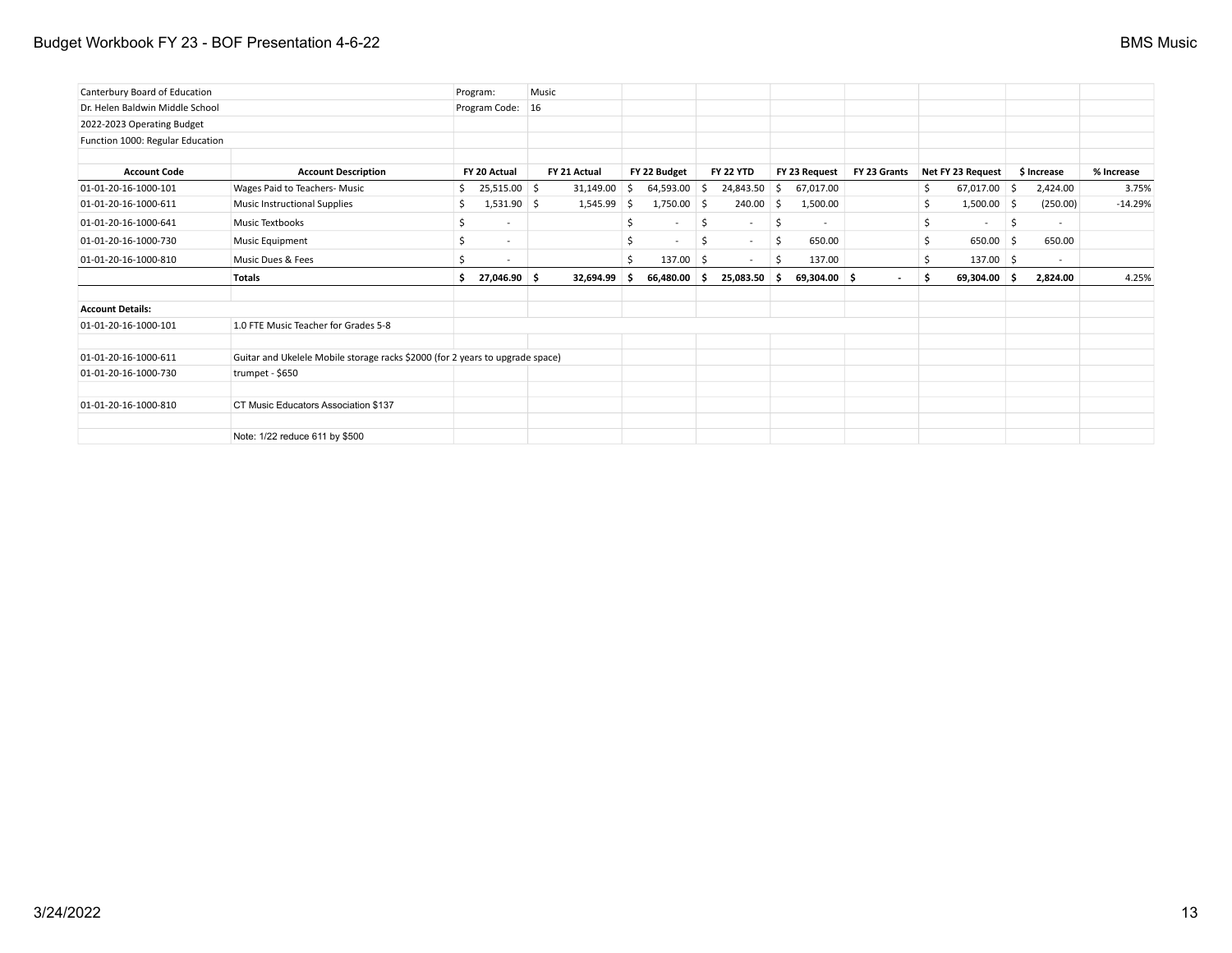## Budget Workbook FY 23 - BOF Presentation 4-6-22 **BMS** Science

| Canterbury Board of Education    |                                                                                                                                | Program:            | Science |               |     |                               |                      |    |                              |              |    |                   |             |            |
|----------------------------------|--------------------------------------------------------------------------------------------------------------------------------|---------------------|---------|---------------|-----|-------------------------------|----------------------|----|------------------------------|--------------|----|-------------------|-------------|------------|
| Dr. Helen Baldwin Middle School  |                                                                                                                                | Program Code: 17    |         |               |     |                               |                      |    |                              |              |    |                   |             |            |
| 2022-2023 Operating Budget       |                                                                                                                                |                     |         |               |     |                               |                      |    |                              |              |    |                   |             |            |
| Function 1000: Regular Education |                                                                                                                                |                     |         |               |     |                               |                      |    |                              |              |    |                   |             |            |
|                                  |                                                                                                                                |                     |         |               |     |                               |                      |    |                              |              |    |                   |             |            |
| <b>Account Code</b>              | <b>Account Description</b>                                                                                                     | FY 20 Actual        |         | FY 21 Actual  |     | FY 22 Budget                  | <b>FY 22 YTD</b>     |    | FY 23 Request                | FY 23 Grants |    | Net FY 23 Request | \$ Increase | % Increase |
| 01-01-20-17-1000-101             | Wages Paid to Teachers- Science                                                                                                | $$139,191.00$ \$    |         |               |     | $154,934.00$ \$ 158,753.00 \$ |                      |    | $60,278.94$ \$ 163,878.00 \$ |              | \$ | 163,878.00 \$     | 5,125.00    | 3.23%      |
| 01-01-20-17-1000-611             | Science Instructional Supplies                                                                                                 | $4,348.72$ \$<br>\$ |         | $4,542.05$ \$ |     | 3,751.00                      | $3,278.88$ \$<br>-\$ |    | $3,500.00$ \$                | $\sim$       | \$ | $3,500.00$ \$     | (251.00)    | $-6.69%$   |
| 01-01-20-17-1000-735             | Science Technology Software                                                                                                    | Ŝ.                  | -\$     | $\sim$        | -\$ | 299.00 \$                     | $\sim$               | S. | 850.00 \$                    | $\sim$       | \$ | $850.00$ \$       | 551.00      |            |
|                                  | <b>Totals</b>                                                                                                                  | \$143,539.72\$      |         | 159,476.05    |     | \$162,803.00                  | - Ś                  |    | $63,557.82$ \$ 168,228.00 \$ | $\sim$       | Ŝ  | 168,228.00 \$     | 5,425.00    | 3.33%      |
| <b>Account Details:</b>          |                                                                                                                                |                     |         |               |     |                               |                      |    |                              |              |    |                   |             |            |
| 01-01-20-17-1000-101             | 2.0 FTE Science Teachers for Grades 5-8                                                                                        |                     |         |               |     |                               |                      |    |                              |              |    |                   |             |            |
| 01-01-20-17-1000-611             | NSTA (Ebooks) - \$132                                                                                                          |                     |         |               |     |                               |                      |    |                              |              |    |                   |             |            |
|                                  | Science World (\$6.75x50)- \$337                                                                                               |                     |         |               |     |                               |                      |    |                              |              |    |                   |             |            |
|                                  | Scholastic (\$6.75x40)-\$270                                                                                                   |                     |         |               |     |                               |                      |    |                              |              |    |                   |             |            |
|                                  | (Goggles, Scales, Prepared Slides) \$1412                                                                                      |                     |         |               |     |                               |                      |    |                              |              |    |                   |             |            |
|                                  | Consumables for experiments:                                                                                                   |                     |         |               |     |                               |                      |    |                              |              |    |                   |             |            |
|                                  | Popsicle sticks, perishables (worms, mushrooms, strawberries), cups, batteries, seeds, borax, cotton balls, tape, etc.- \$1600 |                     |         |               |     |                               |                      |    |                              |              |    |                   |             |            |
| 01-01-20-17-1000-735             | Kesler \$299                                                                                                                   |                     |         |               |     |                               |                      |    |                              |              |    |                   |             |            |
|                                  | Renew Mosa Mack Subscription \$550                                                                                             |                     |         |               |     |                               |                      |    |                              |              |    |                   |             |            |
|                                  | Note: 1/22 reduce 611 by \$500                                                                                                 |                     |         |               |     |                               |                      |    |                              |              |    |                   |             |            |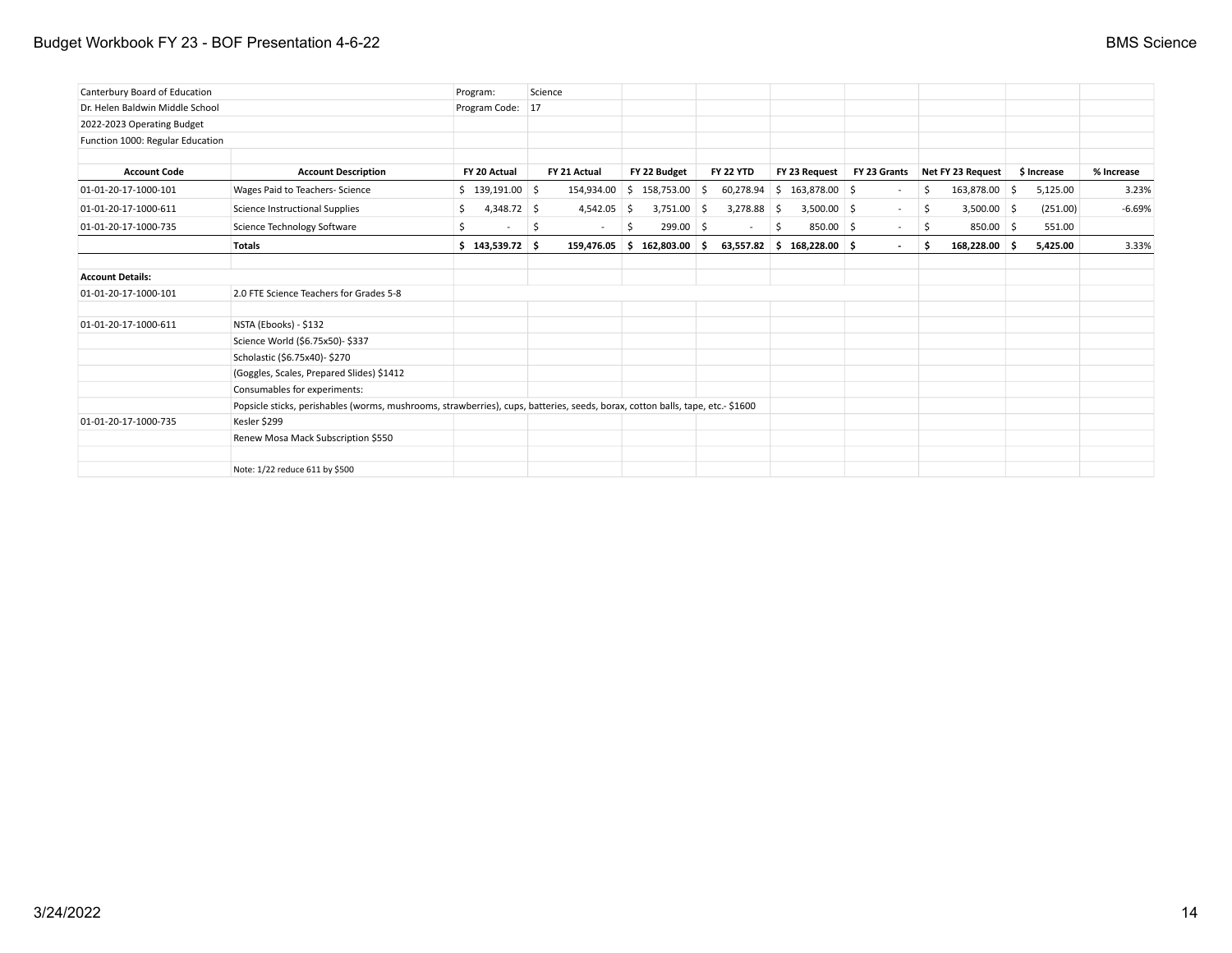|                                  |                                                                    | Program:                 | Social Studies |     |                            |                                |   |                              |    |                          |     |                          |     |             |             |
|----------------------------------|--------------------------------------------------------------------|--------------------------|----------------|-----|----------------------------|--------------------------------|---|------------------------------|----|--------------------------|-----|--------------------------|-----|-------------|-------------|
| Dr. Helen Baldwin Middle School  |                                                                    | Program Code:            | 18             |     |                            |                                |   |                              |    |                          |     |                          |     |             |             |
| 2022-2023 Operating Budget       |                                                                    |                          |                |     |                            |                                |   |                              |    |                          |     |                          |     |             |             |
| Function 1000: Regular Education |                                                                    |                          |                |     |                            |                                |   |                              |    |                          |     |                          |     |             |             |
| <b>Account Code</b>              | <b>Account Description</b>                                         | FY 20 Actual             | FY 21 Actual   |     | FY 22 Budget               | <b>FY 22 YTD</b>               |   | FY 23 Request                |    | FY 23 Grants             |     | Net FY 23 Request        |     | \$ Increase | % Increase  |
| 01-01-20-18-1000-101             | Wages Paid to Teachers- Social Studies                             | \$134,922.00\$           | 138,295.00     | -S  | 146,196.00                 | Ŝ.                             |   | $56,229.20$ \$ 150,277.00 \$ |    |                          | \$  | 150,277.00 \$            |     | 4,081.00    | 2.79%       |
| 01-01-20-18-1000-611             | Social Studies Instructional Supplies                              | $1,475.51$ \$            | $\sim$         | -\$ | 40.00                      | $48.00$ \$<br>Ŝ.               |   |                              |    | $\overline{\phantom{a}}$ | \$. | $\overline{\phantom{a}}$ | S.  | (40.00)     | $-100.00\%$ |
| 01-01-20-18-1000-641             | Social Studies Textbooks                                           | $936.00$ \$              | $1,280.00$ \$  |     | $\sim$                     | -S<br>$\overline{\phantom{a}}$ | S | $5,000.00$ \$                |    | $\sim$                   | \$  | 5,000.00                 | - S | 5,000.00    |             |
| 01-01-20-18-1000-735             | Social Studies Software                                            | $\overline{\phantom{a}}$ | -S<br>$\sim$   | -S  | 800.00                     | $960.00$ \$<br>∣S.             |   | $\sim$                       | -S | $\sim$                   | \$. | $\sim$                   | -S  | (800.00)    |             |
|                                  | Totals                                                             | $$137,333.51$ \$         |                |     | $139,575.00$ \$ 147,036.00 | ۰S.                            |   | $57,237.20$ \$ 155,277.00 \$ |    | $\sim$                   | S   | 155,277.00 \$            |     | 8,241.00    | 5.60%       |
| <b>Account Details:</b>          |                                                                    |                          |                |     |                            |                                |   |                              |    |                          |     |                          |     |             |             |
| 01-01-20-18-1000-101             | 2.0 FTE Social Studies Teachers for Grades 5-8                     |                          |                |     |                            |                                |   |                              |    |                          |     |                          |     |             |             |
| 01-01-20-18-1000-641             | Research and invest in new textbooks - \$10,000                    |                          |                |     |                            |                                |   |                              |    |                          |     |                          |     |             |             |
|                                  | Note 1/22: reduce 641 by \$5000 - allows for 50 text at \$100 each |                          |                |     |                            |                                |   |                              |    |                          |     |                          |     |             |             |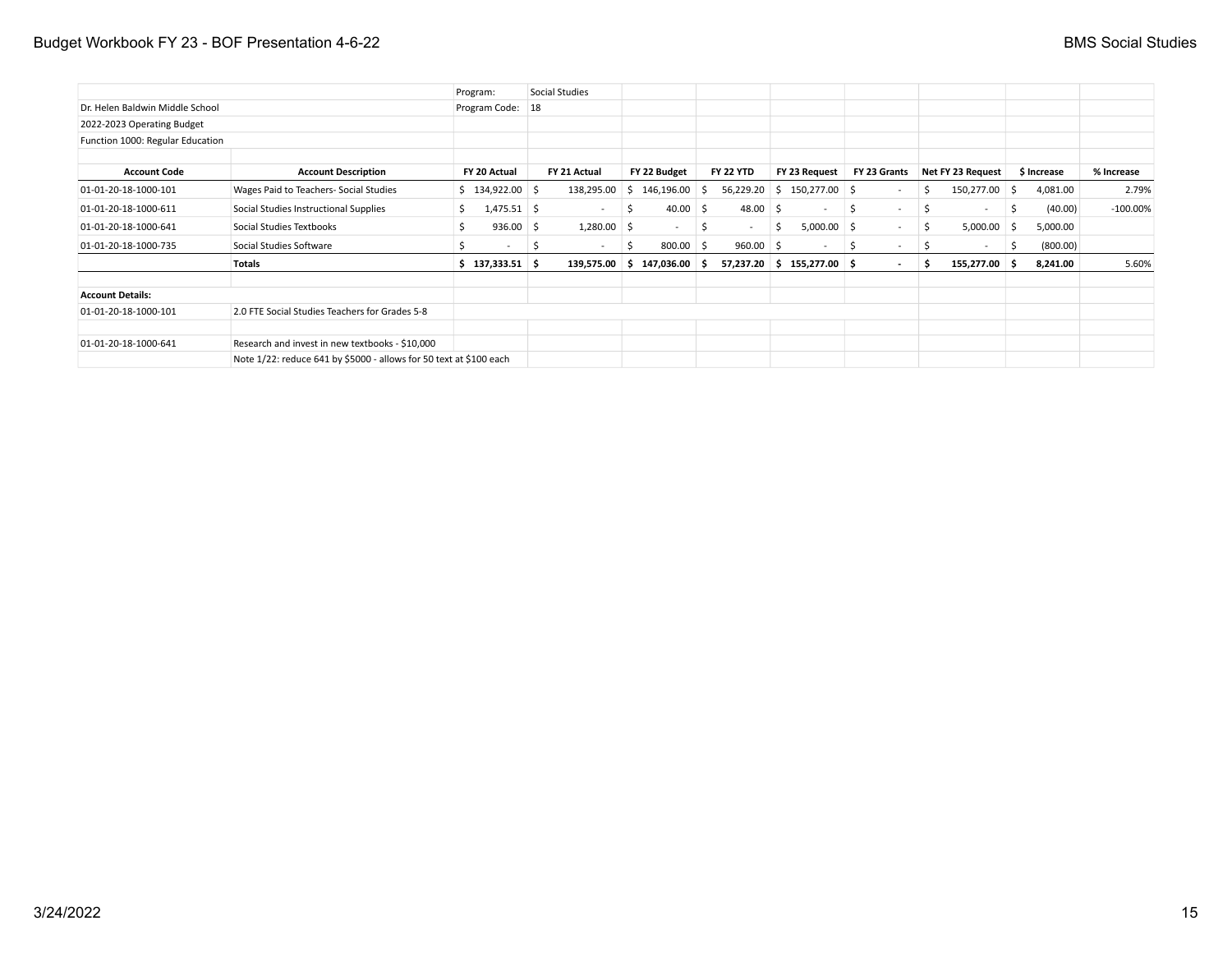## Budget Workbook FY 23 - BOF Presentation 4-6-22 BMS PE

| Canterbury Board of Education    |                                                               |    | Program:                 |     | <b>Physical Education</b> |    |               |                   |    |                |              |     |                   |             |            |
|----------------------------------|---------------------------------------------------------------|----|--------------------------|-----|---------------------------|----|---------------|-------------------|----|----------------|--------------|-----|-------------------|-------------|------------|
| Dr. Helen Baldwin Middle School  |                                                               |    | Program Code: 19         |     |                           |    |               |                   |    |                |              |     |                   |             |            |
| 2022-2023 Operating Budget       |                                                               |    |                          |     |                           |    |               |                   |    |                |              |     |                   |             |            |
| Function 1000: Regular Education |                                                               |    |                          |     |                           |    |               |                   |    |                |              |     |                   |             |            |
| <b>Account Code</b>              | <b>Account Description</b>                                    |    | FY 20 Actual             |     | FY 21 Actual              |    | FY 22 Budget  | <b>FY 22 YTD</b>  |    | FY 23 Request  | FY 23 Grants |     | Net FY 23 Request | \$ Increase | % Increase |
| 01-01-20-19-1000-101             | Wages Paid to Teachers- Physical Education                    | S. | 43,884.00 \$             |     | 44,981.00                 | -S | 46,694.00     | ا \$<br>17,959.20 | S. | 58,548.00 \$   | $\sim$       | S.  | $58,548.00$ \$    | 11,854.00   | 25.39%     |
| 01-01-20-19-1000-611             | Physical Education Instructional Supplies                     | \$ | $625.73$ \$              |     | 709.29                    | -S | $1,000.00$ \$ | 863.49            | S. | $1,000.00$ \$  | $\sim$       | \$  | $1,000.00$ \$     | $\sim$      | 0.00%      |
| 01-01-20-19-1000-810             | Dues & Fees PE                                                | Ŝ. | $\overline{\phantom{a}}$ | \$. | $\sim$                    | \$ | $150.00$ \$   | $150.00$ \$       |    | $145.00$ \$    | $\sim$       | \$  | $145.00 \pm 5$    | (5.00)      | $-3.33%$   |
|                                  | <b>Totals</b>                                                 | Ŝ. | 44,509.73 \$             |     | 45,690.29                 | -S | 47,844.00 \$  | 18,972.69 \$      |    | $59,693.00$ \$ | $\sim$       | \$. | $59,693.00$ \$    | 11,849.00   | 24.77%     |
| <b>Account Details:</b>          |                                                               |    |                          |     |                           |    |               |                   |    |                |              |     |                   |             |            |
| 01-01-20-19-1000-101             | 1.0 FTE P.E. Teacher for Grades 5-8                           |    |                          |     |                           |    |               |                   |    |                |              |     |                   |             |            |
| 01-01-20-19-1000-611             | PE equipment- Balls, Soccer Goal, Bats, Team Handballs= \$287 |    |                          |     |                           |    |               |                   |    |                |              |     |                   |             |            |
|                                  | Instructional Materials: Gimkit-\$60                          |    |                          |     |                           |    |               |                   |    |                |              |     |                   |             |            |
|                                  | PE equipment-\$600                                            |    |                          |     |                           |    |               |                   |    |                |              |     |                   |             |            |
|                                  |                                                               |    |                          |     |                           |    |               |                   |    |                |              |     |                   |             |            |
| 01-01-20-19-1000-810             | CTAHPERD membership \$145                                     |    |                          |     |                           |    |               |                   |    |                |              |     |                   |             |            |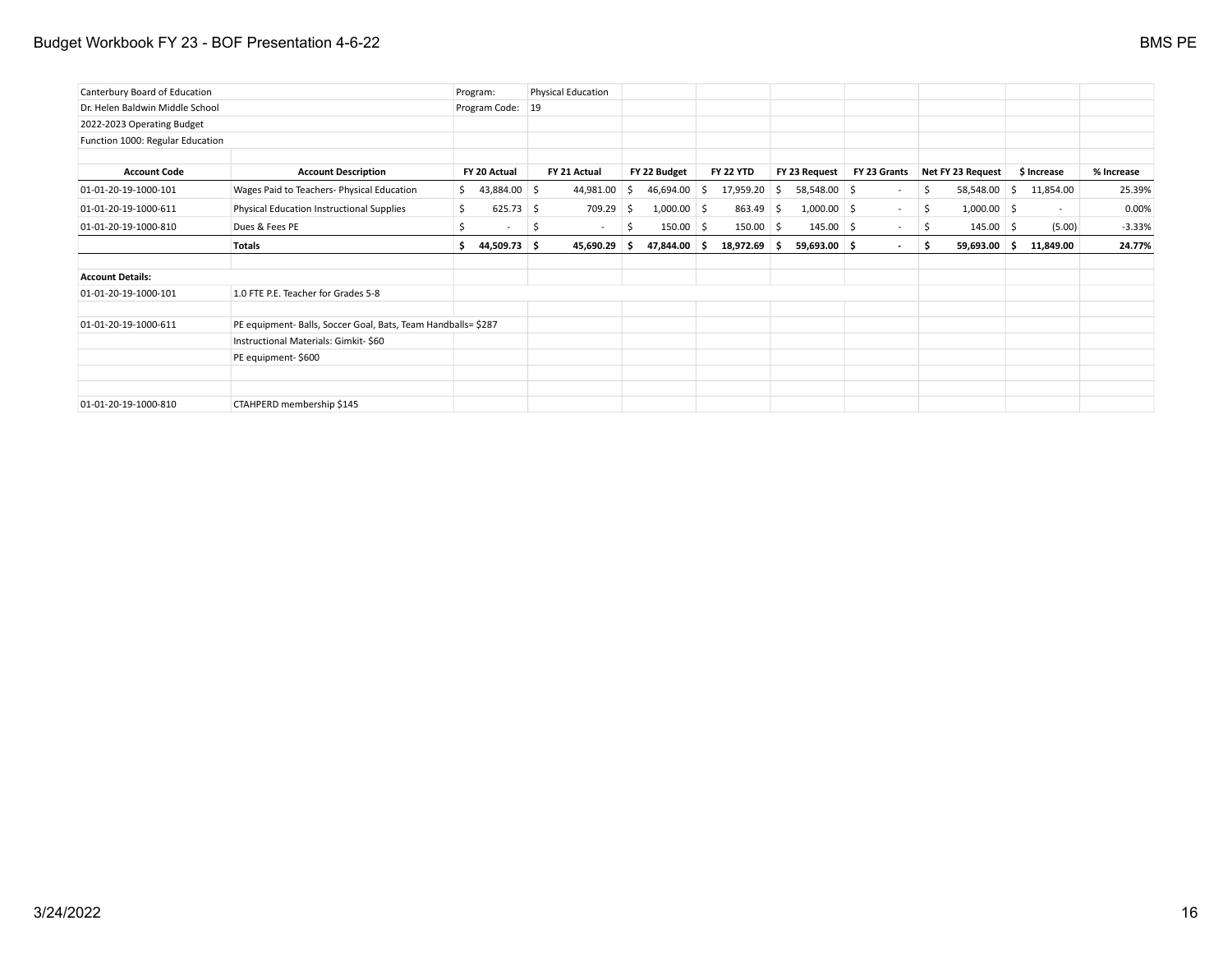| Canterbury Board of Education    |                                                                                                                   | Program:                       | General                      |                            |                                                   |                           |                      |                      |                        |            |
|----------------------------------|-------------------------------------------------------------------------------------------------------------------|--------------------------------|------------------------------|----------------------------|---------------------------------------------------|---------------------------|----------------------|----------------------|------------------------|------------|
| Dr. Helen Baldwin Middle School  |                                                                                                                   | Program Code: 00               |                              |                            |                                                   |                           |                      |                      |                        |            |
| 2022-2023 Operating Budget       |                                                                                                                   |                                |                              |                            |                                                   |                           |                      |                      |                        |            |
| Function 1000: Regular Education |                                                                                                                   |                                |                              |                            |                                                   |                           |                      |                      |                        |            |
|                                  |                                                                                                                   |                                |                              |                            | 1/18/2022                                         |                           |                      |                      |                        |            |
| <b>Account Code</b>              | <b>Account Description</b>                                                                                        | FY 20 Actual                   | FY 21 Actual                 | FY 22 Budget               | <b>FY 22 YTD</b>                                  | FY 23 Request             | FY 23 Grants         | Net FY 23 Request    | \$ Increase            | % Increase |
| 01-01-20-00-1000-103             | <b>Teacher Subs</b>                                                                                               | $36,532.96$ \$<br>\$           | 46,912.74                    | \$<br>25,000.00            | 24,296.79<br>-\$                                  | $\mathsf{S}$<br>32,000.00 |                      | \$<br>32,000.00      | $\vert$ \$<br>7,000.00 | 28.00%     |
| 01-01-20-00-1000-112             | Non-Certified Salary                                                                                              | \$<br>$\overline{\phantom{a}}$ | \$                           | \$<br>$\sim$               | \$<br>$\sim$                                      | \$<br>$\sim$              |                      | \$<br>$\sim$         | -\$                    |            |
| 01-01-20-00-1000-113             | Non-Certified Subs                                                                                                | \$                             | $100.00$ \$<br>Ŝ.            | $1,000.00$ \$              | $\sim$                                            | \$<br>500.00              |                      | \$<br>$500.00$ \$    | (500.00)               | $-50.00%$  |
| 01-01-20-00-1000-210             | Group Health Insurance                                                                                            | $$329,748.91$ \$               | 323,664.15                   | \$<br>370,593.00           | 209,930.23<br>\$                                  | \$<br>383,893.00          | $10,000.00$ \$<br>-S | 373,893.00 \$        | 3,300.00               | 0.89%      |
| 01-01-20-00-1000-220             | <b>Employer Taxes</b>                                                                                             | \$<br>$23,640.65$ \$           | 27,057.63                    | $\frac{1}{2}$<br>25,125.00 | 12,260.04<br>-\$                                  | \$<br>29,139.00           |                      | \$<br>29,139.00 \$   | 4,014.00               | 15.98%     |
| 01-01-20-00-1000-240             | <b>Tuition Reimbursement</b>                                                                                      | \$<br>$2,000.00$ \$            | 2,000.00                     | -\$<br>$4,000.00$ \$       | $\overline{\phantom{a}}$                          | \$<br>2,000.00            |                      | \$<br>$2,000.00$ \$  | (2,000.00)             | $-50.00%$  |
| 01-01-20-00-1000-322             | <b>Staff Development</b>                                                                                          | \$                             | $\ddot{\varsigma}$<br>$\sim$ | \$<br>$1,000.00$ \$        | 293.23                                            | -\$<br>$1,000.00$ \$      | $500.00$ \$          | $500.00$ \$          | (500.00)               |            |
| 01-01-20-00-1000-431             | Maintenance Agreements                                                                                            | \$<br>$15,125.39$ \$           | 11,889.38 \$                 | 15,000.00                  | \$<br>$5,674.16$ \$                               | 15,500.00                 |                      | \$<br>$15,500.00$ \$ | 500.00                 | 3.33%      |
| 01-01-20-00-1000-580             | <b>Travel Reimbursement</b>                                                                                       | \$<br>$10.00$ \$               | 75.00%                       | $200.00$ \$                | $\sim$                                            | \$<br>200.00              |                      | \$<br>$200.00$ \$    | $\mathbf{r}$           | 0.00%      |
| 01-01-20-00-1000-611             | <b>General Instructional Supplies</b>                                                                             | \$<br>4,138.49 \$              | $7,765.68$ \$                | $4,275.00$ \$              | 3,616.84                                          | -\$<br>4,500.00           |                      | \$<br>$4,500.00$ \$  | 225.00                 | 5.26%      |
| 01-01-20-00-1000-733             | <b>Technology Equipment</b>                                                                                       | \$<br>$6,823.52$ \$            | $18,181.97$ \$               | $6,000.00$ \$              | $1,048.45$ \$                                     | $24,000.00$ \$            | $20,000.00$ \$       | $4,000.00$ \$        | (2,000.00)             | $-33.33%$  |
| 01-01-20-00-1000-810             | Dues & Fees                                                                                                       | Ś<br>$2,454.00$ \$             | $1,279.42$ \$                | 400.00                     | -\$<br>385.00                                     | 5<br>400.00               |                      | \$<br>$400.00$ \$    |                        | 0.00%      |
|                                  | <b>Totals</b>                                                                                                     | $$420,473.92$ \$               |                              |                            | 438,925.97 \$452,593.00 \$257,504.74 \$493,132.00 |                           | \$<br>30,500.00      | \$<br>462,632.00     | \$ا<br>10,039.00       | 2.22%      |
|                                  |                                                                                                                   |                                |                              |                            |                                                   |                           |                      |                      |                        |            |
| <b>Account Details:</b>          |                                                                                                                   |                                |                              |                            |                                                   |                           |                      |                      |                        |            |
| 01-01-20-00-1000-103             | Teacher Subs - \$35000                                                                                            |                                |                              |                            |                                                   |                           |                      |                      |                        |            |
| 01-01-20-00-1000-113             | Non-Certified Subs - \$1500                                                                                       |                                |                              |                            |                                                   |                           |                      |                      |                        |            |
| 01-01-20-00-1000-210             | Group Health Insurance - teachers, paras, and secretaries                                                         |                                |                              |                            |                                                   |                           |                      |                      |                        |            |
| 01-01-20-00-1000-220             | <b>Employer Taxes</b>                                                                                             |                                |                              |                            |                                                   |                           |                      |                      |                        |            |
| 01-01-20-00-1000-240             | Two teachers enrolled in classes                                                                                  |                                |                              |                            |                                                   |                           |                      |                      |                        |            |
| 01-01-20-00-1000-322             | Staff Development                                                                                                 |                                |                              |                            |                                                   |                           |                      |                      |                        |            |
|                                  | Note: 1/22 Use grant funding for \$500                                                                            |                                |                              |                            |                                                   |                           |                      |                      |                        |            |
| 01-01-20-00-1000-431             | 3 Copy Machine Rentals (\$328/mo; \$160/mo; \$209/mo) plus per copy costs                                         |                                |                              |                            |                                                   |                           |                      |                      |                        |            |
|                                  | Ricoh - BMS Teachers' Room                                                                                        | 3,936.00<br>\$                 |                              |                            |                                                   |                           |                      |                      |                        |            |
|                                  | Ricoh - BMS Mail Room                                                                                             | \$<br>1,920.00                 |                              |                            |                                                   |                           |                      |                      |                        |            |
|                                  | Ricoh - BMS Principal's Office                                                                                    | \$<br>2,508.00                 |                              |                            |                                                   |                           |                      |                      |                        |            |
|                                  | Copy Costs                                                                                                        | Ś<br>7,000.00                  |                              |                            |                                                   |                           |                      |                      |                        |            |
| 01-01-20-00-1000-580             | <b>Travel Reimbursement</b>                                                                                       |                                |                              |                            |                                                   |                           |                      |                      |                        |            |
| 01-01-20-00-1000-611             | \$200 per teacher for 19 teachers plus additional instructional supplies as needed                                |                                |                              |                            |                                                   |                           |                      |                      |                        |            |
| 01-01-20-00-1000-733             | Replacement computers for technology lab desktops -\$6000                                                         |                                |                              |                            |                                                   |                           |                      |                      |                        |            |
|                                  | 50 Chromebooks, cases, insurance, licenses                                                                        |                                |                              |                            |                                                   |                           |                      |                      |                        |            |
| 01-01-20-00-1000-810             | NJHS (\$400) (\$350)                                                                                              |                                |                              |                            |                                                   |                           |                      |                      |                        |            |
|                                  |                                                                                                                   |                                |                              |                            |                                                   |                           |                      |                      |                        |            |
|                                  | Notes 1/20: reduce teacher sub by \$3000, non cert subs by \$1000, Technology equipment \$2000, supplies by \$500 |                                |                              |                            |                                                   |                           |                      |                      |                        |            |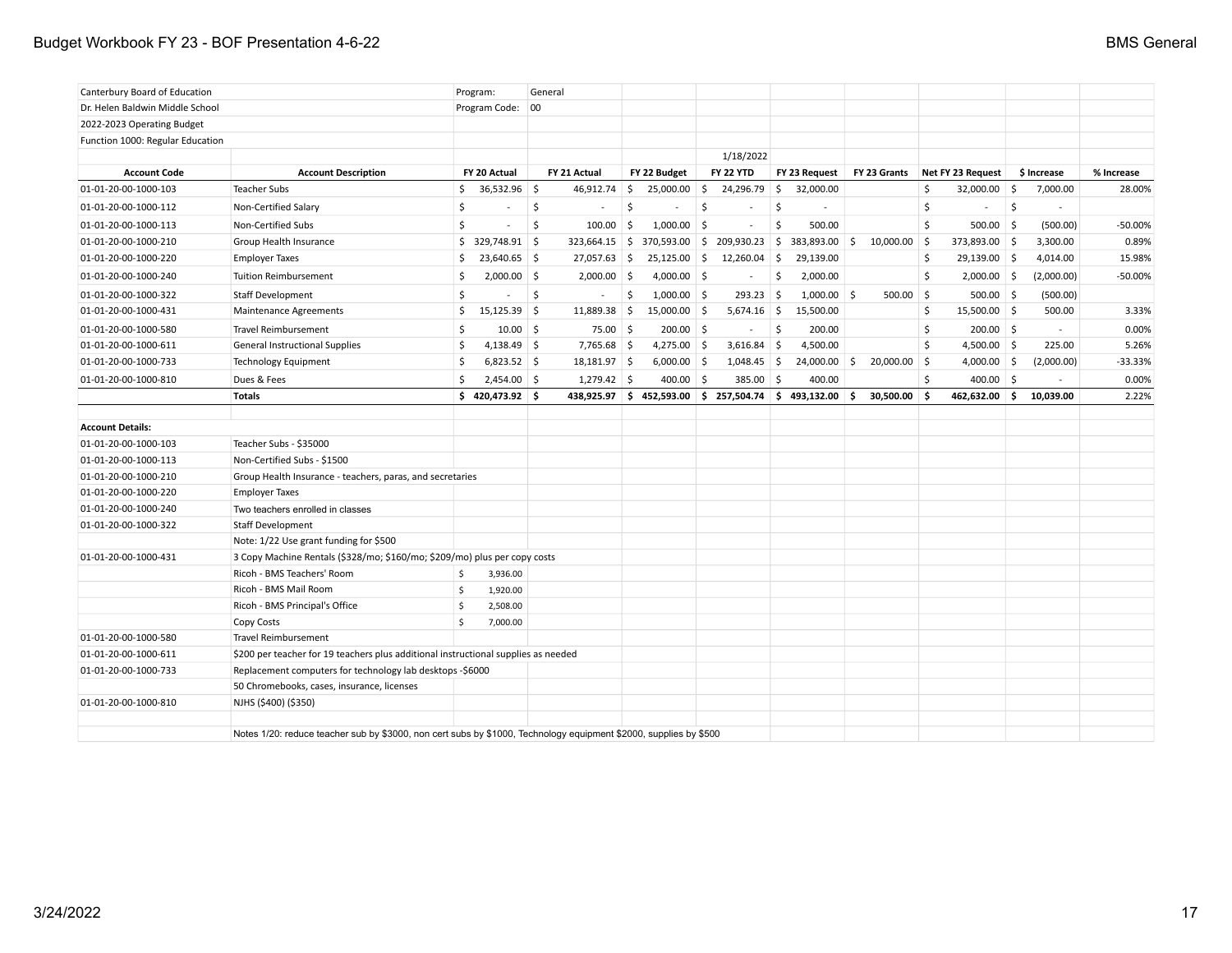## Budget Workbook FY 23 - BOF Presentation 4-6-22 **BMS** School Counselor

| Canterbury Board of Education            |                                                                               | Program:         | School Counselor |              |                  |               |              |    |                   |             |            |
|------------------------------------------|-------------------------------------------------------------------------------|------------------|------------------|--------------|------------------|---------------|--------------|----|-------------------|-------------|------------|
| Dr. Helen Baldwin Middle School          |                                                                               | Program Code: 00 |                  |              |                  |               |              |    |                   |             |            |
| 2022-2023 Operating Budget               |                                                                               |                  |                  |              |                  |               |              |    |                   |             |            |
| Function 2120: School Counselor Services |                                                                               |                  |                  |              |                  |               |              |    |                   |             |            |
|                                          |                                                                               |                  |                  |              |                  |               |              |    |                   |             |            |
| <b>Account Code</b>                      | <b>Account Description</b>                                                    | FY 20 Actual     | FY 21 Actual     | FY 22 Budget | <b>FY 22 YTD</b> | FY 23 Request | FY 23 Grants |    | Net FY 23 Request | \$ Increase | % Increase |
| 01-01-20-00-2120-124                     | Wages paid to School Counselor                                                | 20,867.25 \$     | $21,389.09$ \$   | 43,309.00 \$ | $16,657.10$ \$   | 44,175.00     |              |    | $44,175.00$ \$    | 866.00      | 2.00%      |
| 01-01-20-00-2120-611                     | <b>Guidance Supplies</b>                                                      | $1,475.00$ \$    | $1,710.00$ \$    | $400.00$ \$  | $125.70$ \$      | 200.00        |              |    | $200.00$ \$       | (200.00)    | -50.00%    |
|                                          | Totals                                                                        | 22,342.25 \$     | $23,099.09$ \$   | 43,709.00 \$ | 16,782.80 \$     | 44,375.00 \$  | $\sim$       | -5 | 44,375.00 \$      | 666.00      |            |
| <b>Account Details:</b>                  |                                                                               |                  |                  |              |                  |               |              |    |                   |             |            |
| 01-01-20-00-2120-124                     | 0.5 FTE Guidance Counselor to provide services for Grades 5-8 (50% of 1.0FTE) |                  |                  |              |                  |               |              |    |                   |             |            |
| 01-01-20-00-2120-611                     | food for group counseling with students \$200                                 |                  |                  |              |                  |               |              |    |                   |             |            |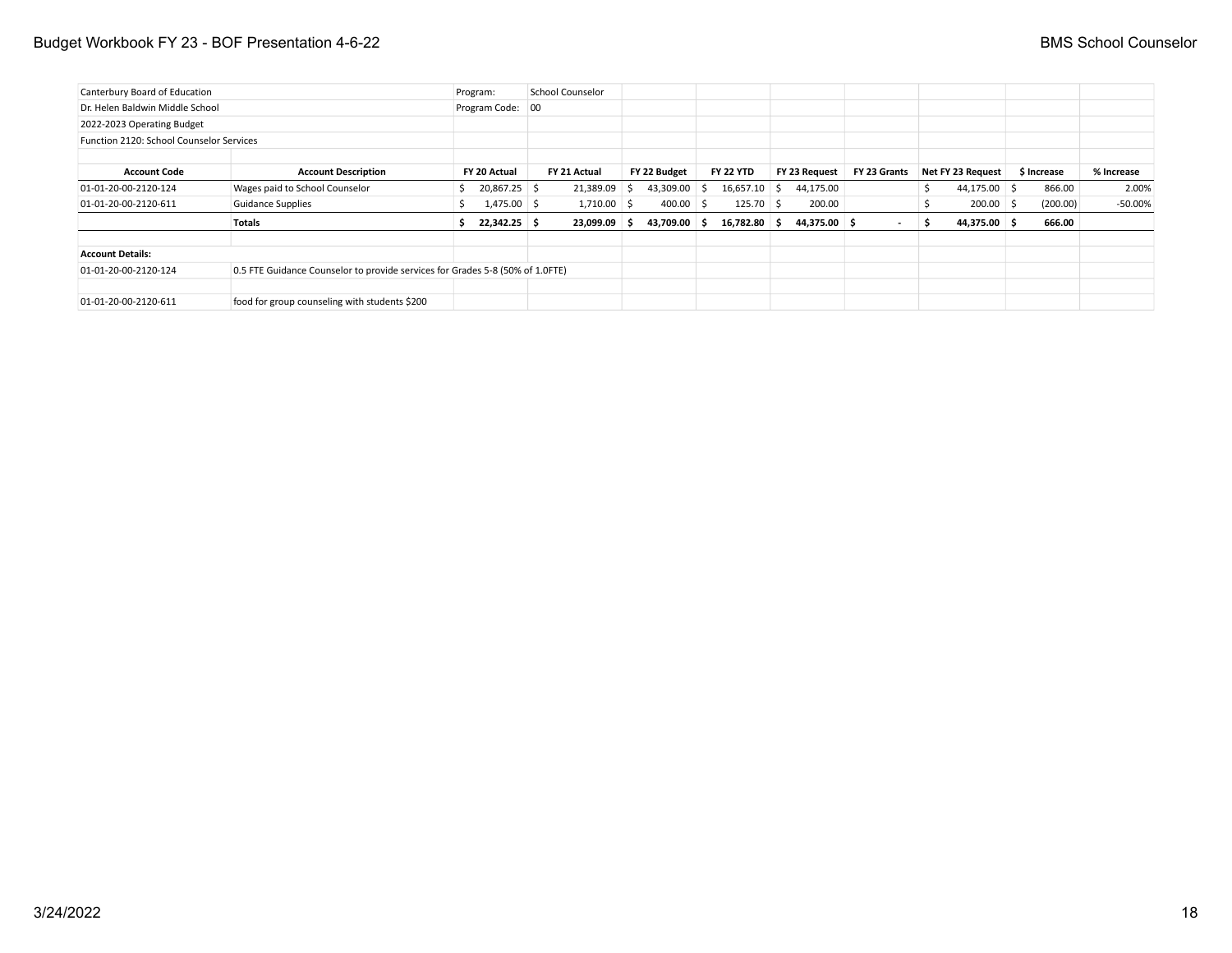## Budget Workbook FY 23 - BOF Presentation 4-6-22 **BMS Health Services** BMS Health Services

| Canterbury Board of Education   |                                                                    |       | Program:                 | <b>Health Services</b> |               |                     |                |                    |                  |              |               |              |                     |                          |            |
|---------------------------------|--------------------------------------------------------------------|-------|--------------------------|------------------------|---------------|---------------------|----------------|--------------------|------------------|--------------|---------------|--------------|---------------------|--------------------------|------------|
| Dr. Helen Baldwin Middle School |                                                                    |       | Program Code: 00         |                        |               |                     |                |                    |                  |              |               |              |                     |                          |            |
| 2022-2023 Operating Budget      |                                                                    |       |                          |                        |               |                     |                |                    |                  |              |               |              |                     |                          |            |
| Function 2130: Health Services  |                                                                    |       |                          |                        |               |                     |                |                    |                  |              |               |              |                     |                          |            |
|                                 |                                                                    |       |                          |                        |               |                     |                |                    |                  |              |               |              |                     |                          |            |
| <b>Account Code</b>             | <b>Account Description</b>                                         |       | FY 20 Actual             | FY 21 Actual           |               |                     | FY 22 Budget   |                    | <b>FY 22 YTD</b> |              | FY 23 Request | FY 23 Grants | Net FY 23 Request   | \$ Increase              | % Increase |
| 01-01-20-00-2130-160            | <b>Nurse Salary</b>                                                |       | \$54,091.29              |                        | 55,833.06     | $\vert$ \$          | 56,265.00      | \$                 | 21,640.40 \$     |              | 57,390.00     |              | \$<br>57,390.00 \$  | 1,125.00                 | 2.00%      |
| 01-01-20-00-2130-163            | Nurse Subs                                                         | Ŝ.    | $2,800.00$ \$            |                        | $1,925.00$ \$ |                     | $2,000.00$ \$  |                    | $875.00$ \$      |              | 2,000.00      |              | \$<br>$2,000.00$ \$ | $\overline{\phantom{a}}$ | 0.00%      |
| 01-01-20-00-2130-322            | Health Professional Development                                    | \$    | $\overline{\phantom{a}}$ | \$                     | $\sim$        | $\ddot{\mathsf{S}}$ | $\sim$         | $\mathsf{\hat{S}}$ | $\sim$           | $\zeta$      | 400.00        |              | \$<br>$400.00$ \$   | 400.00                   |            |
| 01-01-20-00-2130-590            | <b>Health Purchased Services</b>                                   | \$    | $\sim$                   | \$                     | $\sim$        | $\ddot{\varsigma}$  | $\sim$         | \$                 | $\sim$           | $\zeta$      | 1,070.00      |              | \$<br>$1,070.00$ \$ | 1,070.00                 |            |
| 01-01-20-00-2130-690            | <b>Health Supplies</b>                                             | \$    | $1,568.77$ \$            |                        | $1,931.35$ \$ |                     | $3,500.00$ \$  |                    | $1,119.17$ \$    |              | 1,869.00      |              | \$<br>$1,869.00$ \$ | (1,631.00)               | $-46.60%$  |
| 01-01-20-00-2130-735            | <b>Health Technology Software</b>                                  | \$    |                          |                        |               | \$                  | $300.00$ \$    |                    | $531.00$ \$      |              | 547.00        |              | \$<br>547.00 \$     | 247.00                   | 82.33%     |
| 01-01-20-00-2130-810            | Health Dues & Fees                                                 | Ś     |                          |                        |               | \$                  | $250.00$ \$    |                    | $\sim$           | $\mathsf{S}$ | 411.00        |              | \$<br>$411.00$ \$   | 161.00                   | 64.40%     |
|                                 | <b>Totals</b>                                                      |       | \$58,460.06              |                        | 59,689.41 \$  |                     | $62,315.00$ \$ |                    | 24,165.57 \$     |              | 63,687.00 \$  |              | \$<br>63,687.00 \$  | 1,372.00                 | 2.20%      |
|                                 |                                                                    |       |                          |                        |               |                     |                |                    |                  |              |               |              |                     |                          |            |
| <b>Account Details:</b>         |                                                                    |       |                          |                        |               |                     |                |                    |                  |              |               |              |                     |                          |            |
| 01-01-20-00-2130-160            | 1.0 FTE Nurse and Head Nurse stipend                               |       |                          |                        |               |                     |                |                    |                  |              |               |              |                     |                          |            |
| 01-01-20-00-2130-163            | Nurse subs as needed, \$190 per day (4 personal days per contract) |       |                          |                        |               |                     |                |                    |                  |              |               |              |                     |                          |            |
| 01-01-20-00-2130-322            | Conferences \$125, CPR Recert - \$275                              |       |                          |                        |               |                     |                |                    |                  |              |               |              |                     |                          |            |
| 01-01-20-00-2130-590            | AED contracts - \$924                                              |       |                          |                        |               |                     |                |                    |                  |              |               |              |                     |                          |            |
|                                 | Audio calibration - \$144                                          |       |                          |                        |               |                     |                |                    |                  |              |               |              |                     |                          |            |
| 01-01-20-00-2130-690            | \$1,869                                                            |       |                          |                        |               |                     |                |                    |                  |              |               |              |                     |                          |            |
|                                 | Consumables                                                        | \$300 |                          |                        |               |                     |                |                    |                  |              |               |              |                     |                          |            |
|                                 | Epipens                                                            | \$800 |                          |                        |               |                     |                |                    |                  |              |               |              |                     |                          |            |
|                                 | <b>General Supplies</b>                                            | \$769 |                          |                        |               |                     |                |                    |                  |              |               |              |                     |                          |            |
| 01-01-20-00-2130-735            | SNAP (\$531) + 3% = \$547                                          |       |                          |                        |               |                     |                |                    |                  |              |               |              |                     |                          |            |
|                                 |                                                                    |       |                          |                        |               |                     |                |                    |                  |              |               |              |                     |                          |            |
| 01-01-20-00-2130-810            | CT Nurses' Association (\$250)                                     |       |                          |                        |               |                     |                |                    |                  |              |               |              |                     |                          |            |
|                                 | Malpractice \$111<br>School Script - \$50                          |       |                          |                        |               |                     |                |                    |                  |              |               |              |                     |                          |            |
|                                 |                                                                    |       |                          |                        |               |                     |                |                    |                  |              |               |              |                     |                          |            |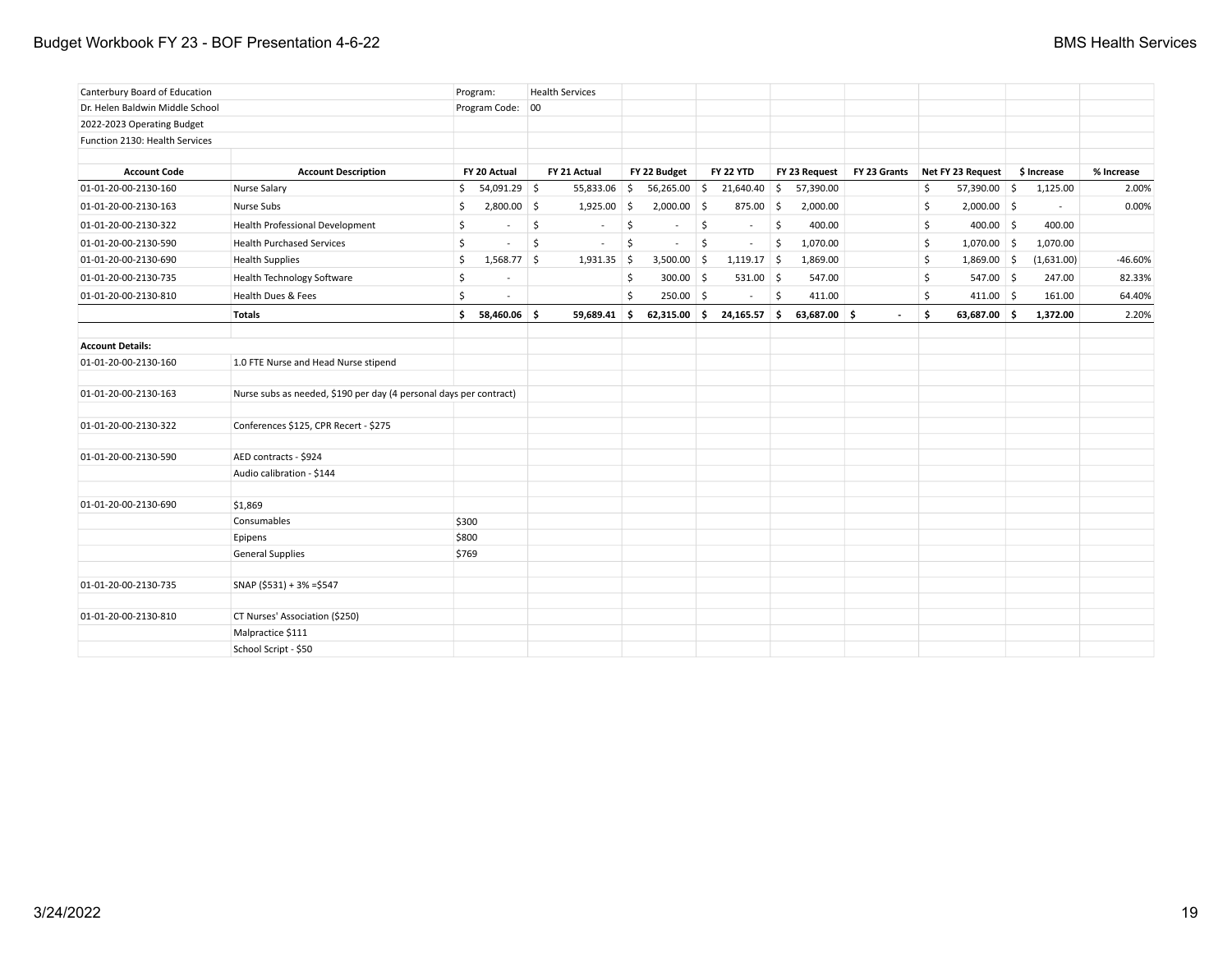| Canterbury Board of Education   |                                                                             | Program: |                  | <b>Pysch Services</b> |  |               |                  |               |              |     |                   |             |            |
|---------------------------------|-----------------------------------------------------------------------------|----------|------------------|-----------------------|--|---------------|------------------|---------------|--------------|-----|-------------------|-------------|------------|
| Dr. Helen Baldwin Middle School |                                                                             |          | Program Code: 00 |                       |  |               |                  |               |              |     |                   |             |            |
| 2022-2023 Operating Budget      |                                                                             |          |                  |                       |  |               |                  |               |              |     |                   |             |            |
| Function 2140: Pysch Services   |                                                                             |          |                  |                       |  |               |                  |               |              |     |                   |             |            |
|                                 |                                                                             |          |                  |                       |  |               |                  |               |              |     |                   |             |            |
| <b>Account Code</b>             | <b>Account Description</b>                                                  |          | FY 20 Actual     | FY 21 Actual          |  | FY 22 Budget  | <b>FY 22 YTD</b> | FY 23 Request | FY 23 Grants |     | Net FY 23 Request | \$ Increase | % Increase |
| 01-01-20-00-2140-104            | Pysch Salary                                                                |          | $4,405.58$ \$    | $4,515.75$ \$         |  | $4,681.00$ \$ | $1,800.50$ \$    | 4,859.00      |              |     | $4,859.00$ \$     | 178.00      | 3.80%      |
|                                 | Totals                                                                      |          | $4,405.58$ \$    | $4,515.75$ \$         |  | $4,681.00$ \$ | $1,800.50$ \$    | $4,859.00$ \$ |              | - 5 | $4,859.00$ \$     | 178.00      | 3.80%      |
|                                 |                                                                             |          |                  |                       |  |               |                  |               |              |     |                   |             |            |
| <b>Account Details:</b>         |                                                                             |          |                  |                       |  |               |                  |               |              |     |                   |             |            |
| 01-01-20-00-2140-104            | Pysch Salary 7.5% of 1.0 FTE to provide services for students in Grades 5-8 |          |                  |                       |  |               |                  |               |              |     |                   |             |            |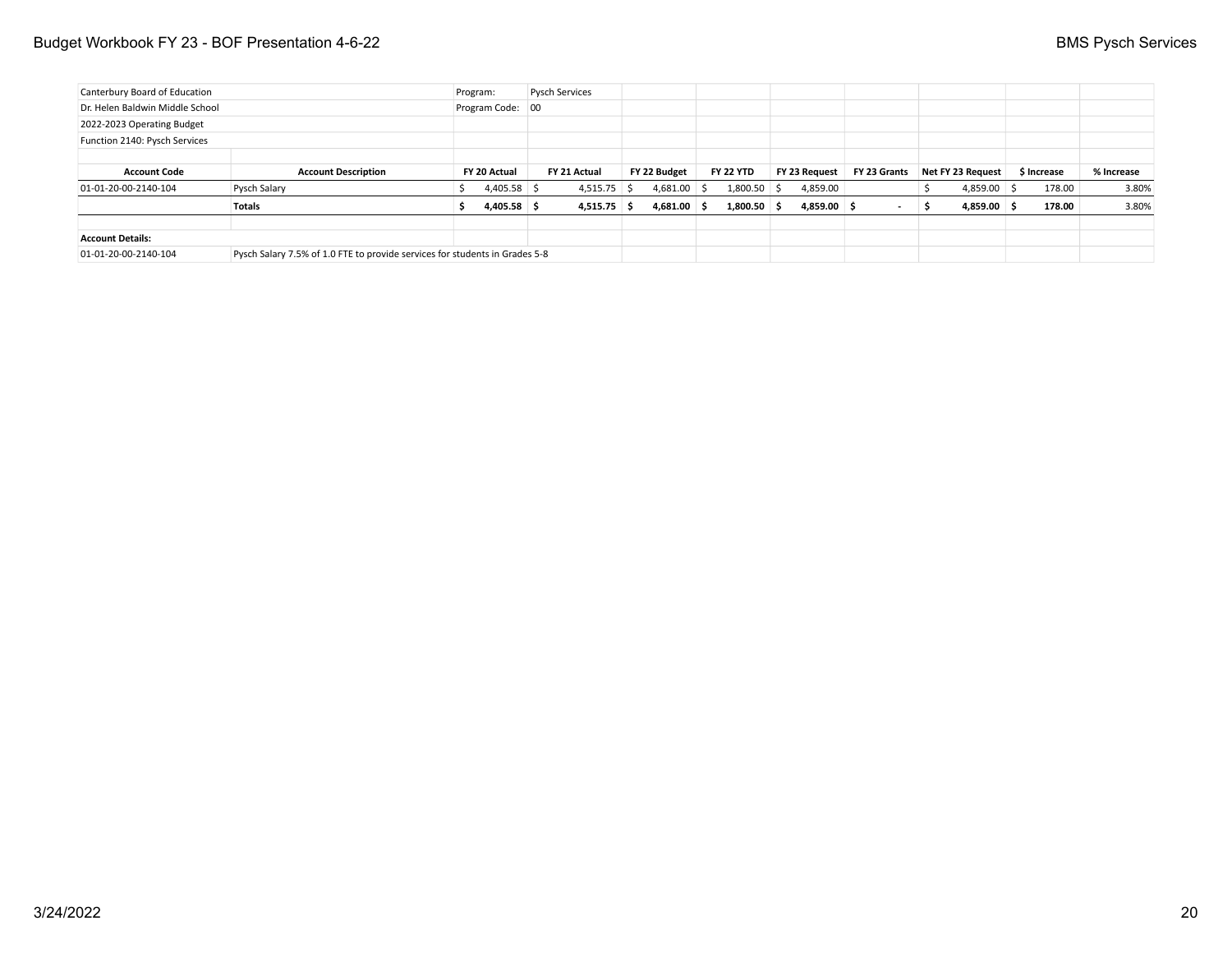| Canterbury Board of Education   |                                                               | Program:           | Speech Services |                          |                  |                          |                          |                          |                          |            |
|---------------------------------|---------------------------------------------------------------|--------------------|-----------------|--------------------------|------------------|--------------------------|--------------------------|--------------------------|--------------------------|------------|
| Dr. Helen Baldwin Middle School |                                                               | Program Code: 00   |                 |                          |                  |                          |                          |                          |                          |            |
| 2022-2023 Operating Budget      |                                                               |                    |                 |                          |                  |                          |                          |                          |                          |            |
| Function 2150: Speech Services  |                                                               |                    |                 |                          |                  |                          |                          |                          |                          |            |
|                                 |                                                               |                    |                 |                          |                  |                          |                          |                          |                          |            |
| <b>Account Code</b>             | <b>Account Description</b>                                    | FY 20 Actual       | FY 21 Actual    | FY 22 Budget             | <b>FY 22 YTD</b> | FY 23 Request            | FY 23 Grants             | Net FY 23 Request        | \$ Increase              | % Increase |
| 01-01-20-00-2150-105            | Speech Salary                                                 | $6,260.26$ \$<br>ь | $6,416.70$ \$   | $\overline{\phantom{a}}$ |                  | $\overline{\phantom{a}}$ |                          |                          | . .                      |            |
|                                 | <b>Totals</b>                                                 | $6,260.26$ \$      | $6,416.70$ \$   | $\sim$                   |                  |                          | $\overline{\phantom{a}}$ | $\overline{\phantom{a}}$ | $\overline{\phantom{a}}$ |            |
|                                 |                                                               |                    |                 |                          |                  |                          |                          |                          |                          |            |
| <b>Account Details:</b>         |                                                               |                    |                 |                          |                  |                          |                          |                          |                          |            |
| 01-01-20-00-2150-105            | Reclassification - moved line allocation to CES Speech Salary |                    |                 |                          |                  |                          |                          |                          |                          |            |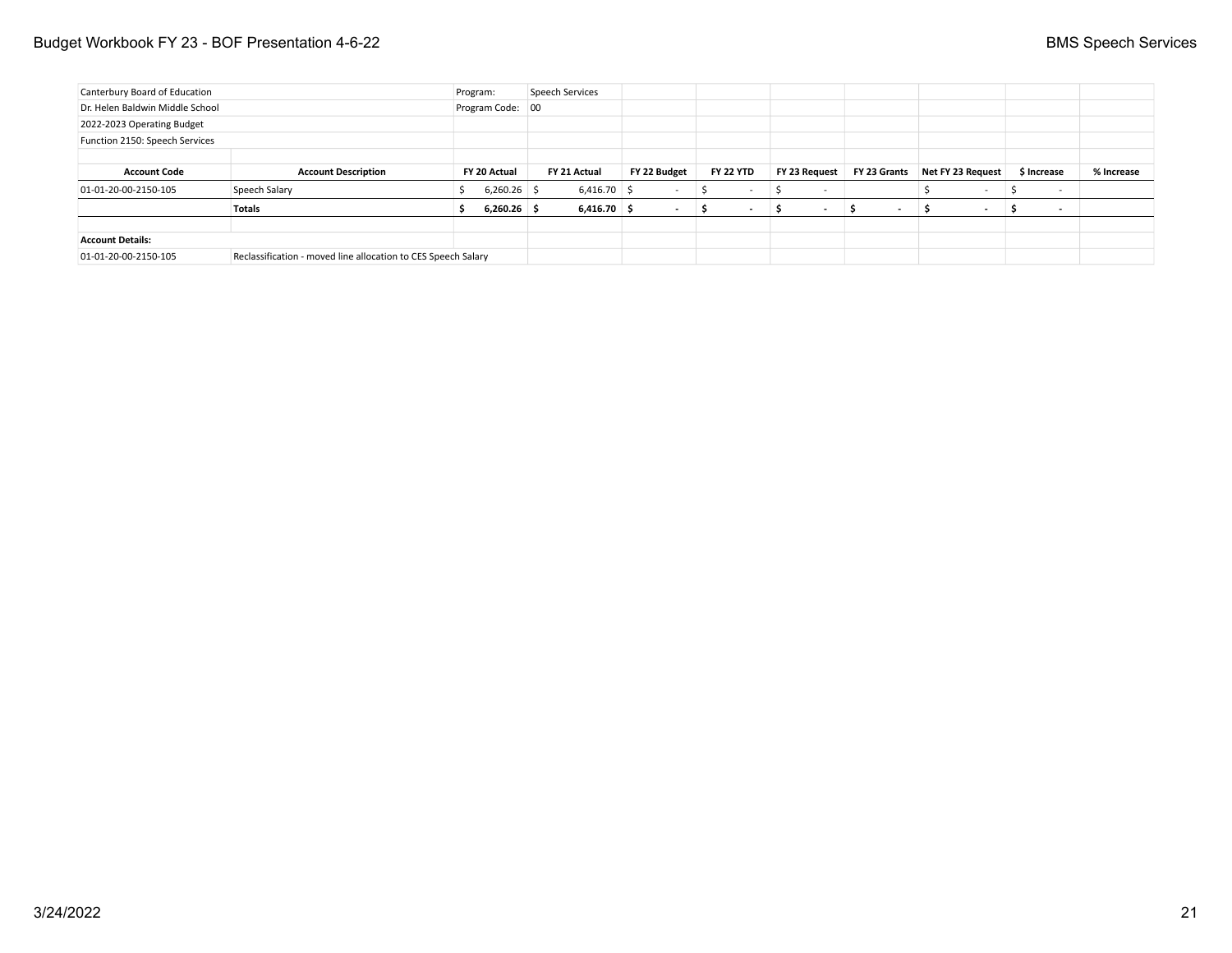| Canterbury Board of Education   |                                                     | Program:         | Social Worker  |                          |                  |                |                |                   |             |            |
|---------------------------------|-----------------------------------------------------|------------------|----------------|--------------------------|------------------|----------------|----------------|-------------------|-------------|------------|
| Dr. Helen Baldwin Middle School |                                                     | Program Code: 00 |                |                          |                  |                |                |                   |             |            |
| 2022-2023 Operating Budget      |                                                     |                  |                |                          |                  |                |                |                   |             |            |
| Function 2190: Social Worker    |                                                     |                  |                |                          |                  |                |                |                   |             |            |
|                                 |                                                     |                  |                |                          |                  |                |                |                   |             |            |
| <b>Account Code</b>             | <b>Account Description</b>                          | FY 20 Actual     | FY 21 Actual   | FY 22 Budget             | <b>FY 22 YTD</b> | FY 23 Request  | FY 23 Grants   | Net FY 23 Request | \$ Increase | % Increase |
| 01-01-20-00-2190-101            | Social Worker                                       | 20,867.25 \$     | 21,389.00 \$   |                          |                  | $61,928.00$ \$ | $31,500.00$ \$ | 30,428.00 \$      | 30,428.00   |            |
|                                 | <b>Totals</b>                                       | $20,867.25$ \$   | $21,389.00$ \$ | $\overline{\phantom{a}}$ |                  | $61,928.00$ \$ | $31,500.00$ \$ | $30,428.00$ \$    | 30,428.00   |            |
|                                 |                                                     |                  |                |                          |                  |                |                |                   |             |            |
| <b>Account Details:</b>         |                                                     |                  |                |                          |                  |                |                |                   |             |            |
| 01-01-20-00-2190-101            | 1.0 FTE Social Worker MA 6                          |                  |                |                          |                  |                |                |                   |             |            |
|                                 | BOE Add position funded 50% through grant (\$31.5K) |                  |                |                          |                  |                |                |                   |             |            |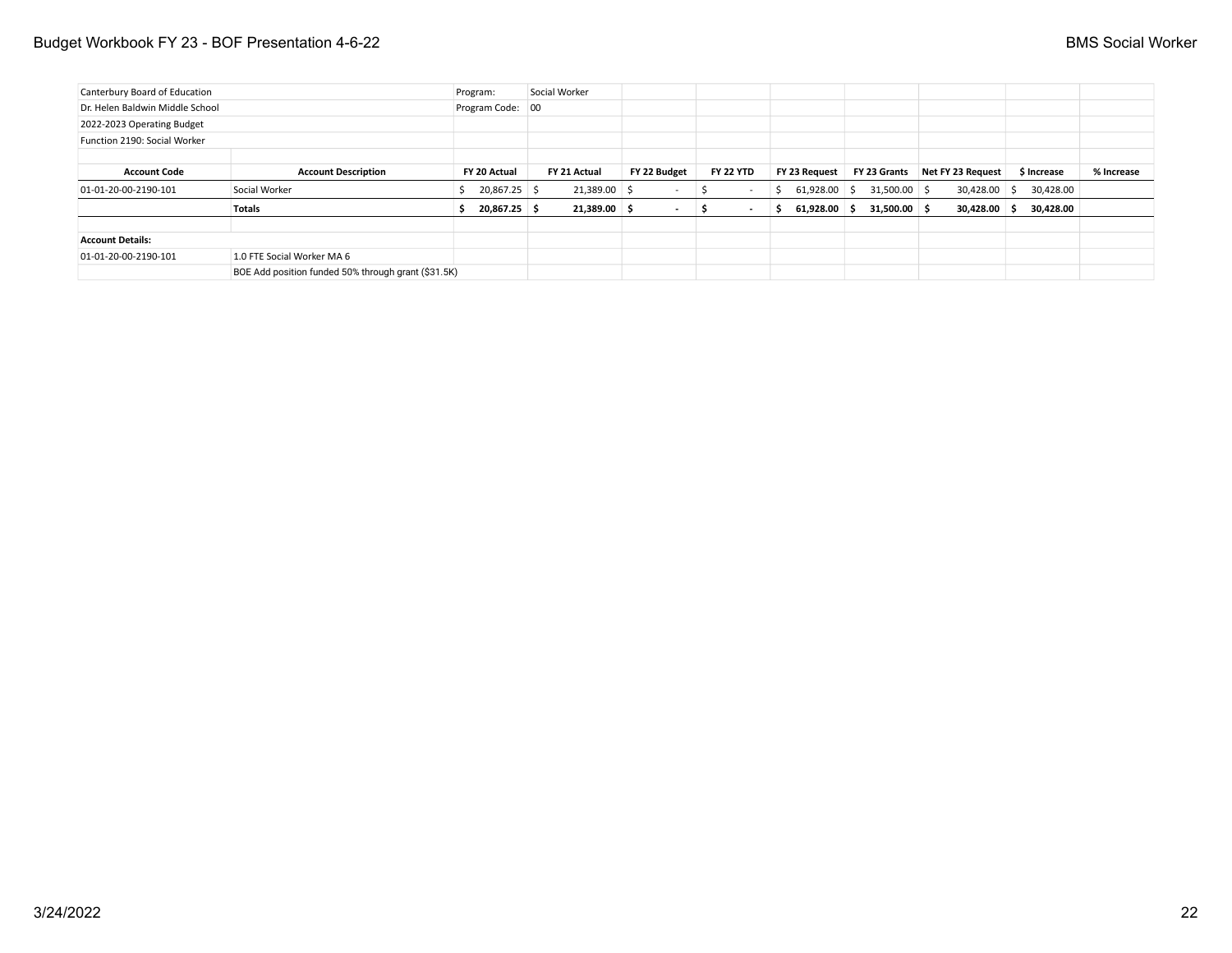## Budget Workbook FY 23 - BOF Presentation 4-6-22 **BMS** Library

| Canterbury Board of Education   |                                                                                                                                                  | Program: |                          | Library |              |              |                |    |                          |      |               |              |    |                   |    |             |            |
|---------------------------------|--------------------------------------------------------------------------------------------------------------------------------------------------|----------|--------------------------|---------|--------------|--------------|----------------|----|--------------------------|------|---------------|--------------|----|-------------------|----|-------------|------------|
| Dr. Helen Baldwin Middle School |                                                                                                                                                  |          | Program Code:            | $00\,$  |              |              |                |    |                          |      |               |              |    |                   |    |             |            |
| 2022-2023 Operating Budget      |                                                                                                                                                  |          |                          |         |              |              |                |    |                          |      |               |              |    |                   |    |             |            |
| Function 2220: Library          |                                                                                                                                                  |          |                          |         |              |              |                |    |                          |      |               |              |    |                   |    |             |            |
| <b>Account Code</b>             | <b>Account Description</b>                                                                                                                       |          | FY 20 Actual             |         | FY 21 Actual |              | FY 22 Budget   |    | <b>FY 22 YTD</b>         |      | FY 23 Request | FY 23 Grants |    | Net FY 23 Request |    | \$ Increase | % Increase |
| 01-01-20-00-2220-122            | Library Coordinator Salary                                                                                                                       | \$       | 27,603.19 \$             |         | 27,728.12    | <sub>S</sub> | $26,945.00$ \$ |    | 4,603.92                 | -S   | 28,638.00     |              |    | 28,638.00         | -S | 1,693.00    | 6.28%      |
| 01-01-20-00-2220-611            | Library Instructional Supplies                                                                                                                   | \$       |                          | -S      | 1,849.95     | -Ś           | $1,000.00$ \$  |    | $601.79$ \$              |      | 1,000.00      |              |    | $1,000.00$ \$     |    | $\sim$      | 0.00%      |
| 01-01-20-00-2220-642            | Library Books & Periodicals                                                                                                                      | \$       | 973.76                   | -Ś      | 1,998.89     | -\$          | $1,000.00$ \$  |    | 989.13                   | - \$ | 2,000.00      |              |    | $2,000.00$ \$     |    | 1,000.00    | 100.00%    |
| 01-01-20-00-2220-735            | <b>Technology Software</b>                                                                                                                       | \$       | $\sim$                   |         |              | S            | $2,000.00$ \$  |    | $\overline{\phantom{a}}$ | S.   | 2,120.00      |              | Ŝ  | $2,120.00$ \$     |    | 120.00      |            |
| 01-01-20-00-2220-739            | Library Other Equipment                                                                                                                          | \$       | $\overline{\phantom{a}}$ |         |              | Ŝ            | $\sim$         | -Ś | $275.00$ \$              |      | $\sim$        |              | Ś. | $\sim$            | \$ | $\sim$      |            |
| 01-01-20-00-2220-810            | Library Dues & Fees                                                                                                                              | Ś        |                          |         |              | Ŝ.           | $70.00$ \$     |    | $65.00$ \$               |      | 200.00        |              |    | $200.00$ \$       |    | 130.00      |            |
|                                 | <b>Totals</b>                                                                                                                                    | Ś.       | 28,576.95 \$             |         | 31,576.96    | -S           | $31.015.00$ \$ |    | $6.534.84$ \$            |      | 33.958.00 \$  | $\sim$       | Ŝ. | 33.958.00         |    | 2.943.00    | 9.49%      |
| <b>Account Details:</b>         |                                                                                                                                                  |          |                          |         |              |              |                |    |                          |      |               |              |    |                   |    |             |            |
| 01-01-20-00-2220-122            | 1.0 FTE Library Assistant for District @ 50%                                                                                                     |          |                          |         |              |              |                |    |                          |      |               |              |    |                   |    |             |            |
|                                 | 1.0 FTE Library Director for District @ 50%                                                                                                      |          |                          |         |              |              |                |    |                          |      |               |              |    |                   |    |             |            |
| 01-01-20-00-2220-611            | Library Instructional Supplies                                                                                                                   |          |                          |         |              |              |                |    |                          |      |               |              |    |                   |    |             |            |
| 01-01-20-00-2220-642            | Library Books & Periodicals                                                                                                                      |          |                          |         |              |              |                |    |                          |      |               |              |    |                   |    |             |            |
| 01-01-20-00-2220-735            | Bibliomation Library Catalog (\$2,120) - Total CPS contribution \$4K- There is an expected 3% increase for year two (January 2023-December 2023) |          |                          |         |              |              |                |    |                          |      |               |              |    |                   |    |             |            |
| 01-01-20-00-2220-810            | CT Library Association (\$70) and CASEL (130)                                                                                                    |          |                          |         |              |              |                |    |                          |      |               |              |    |                   |    |             |            |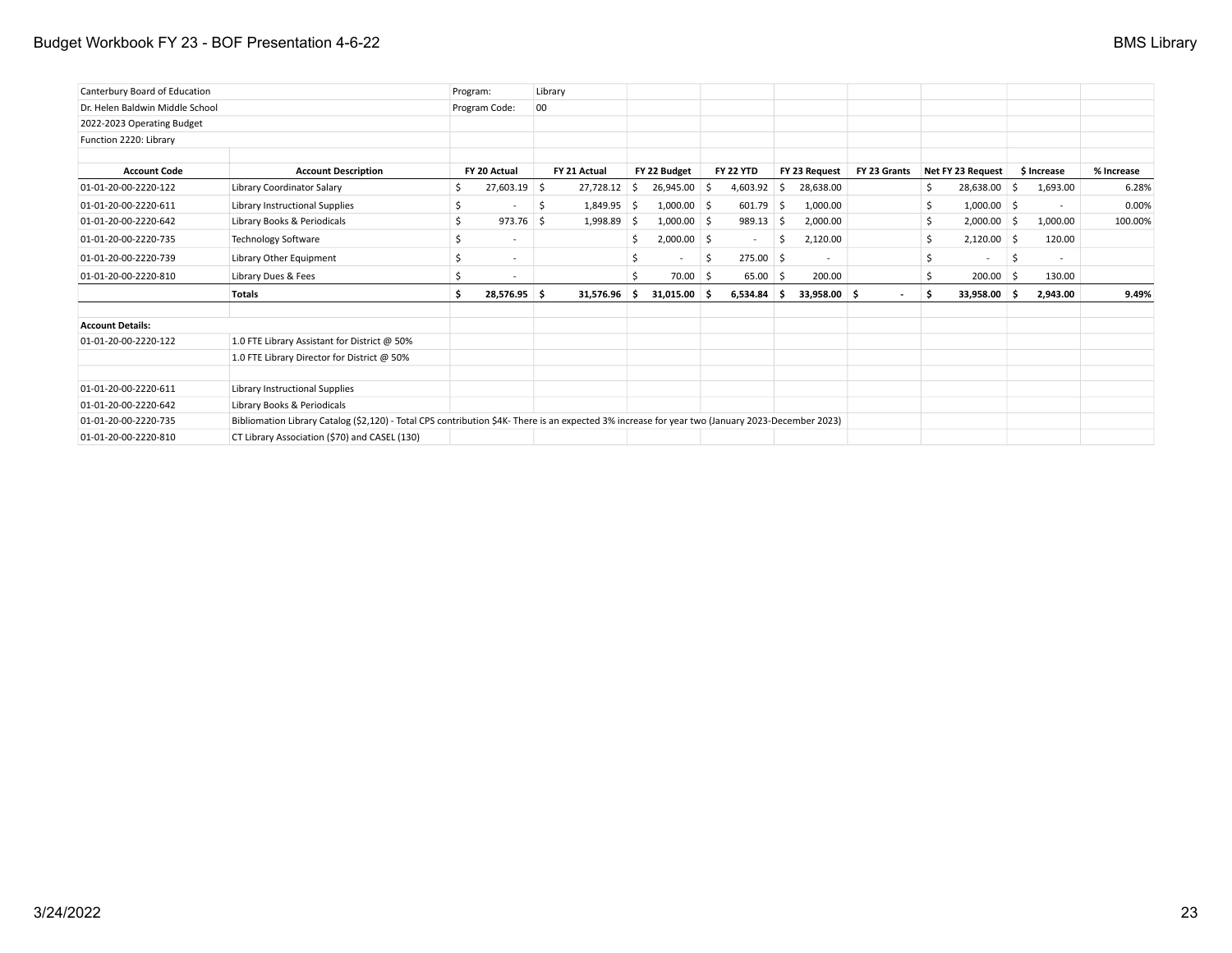## Budget Workbook FY 23 - BOF Presentation 4-6-22 **BMS** Administration Office

| Canterbury Board of Education        |                                                                                                      | Program:             |         | <b>Administration Office</b> |                    |               |                   |     |                                           |              |    |                   |                          |            |
|--------------------------------------|------------------------------------------------------------------------------------------------------|----------------------|---------|------------------------------|--------------------|---------------|-------------------|-----|-------------------------------------------|--------------|----|-------------------|--------------------------|------------|
| Dr. Helen Baldwin Middle School      |                                                                                                      | Program Code: 00     |         |                              |                    |               |                   |     |                                           |              |    |                   |                          |            |
| 2022-2023 Operating Budget           |                                                                                                      |                      |         |                              |                    |               |                   |     |                                           |              |    |                   |                          |            |
| Function 2400: Administration Office |                                                                                                      |                      |         |                              |                    |               |                   |     |                                           |              |    |                   |                          |            |
|                                      |                                                                                                      |                      |         |                              |                    |               |                   |     |                                           |              |    |                   |                          |            |
| <b>Account Code</b>                  | <b>Account Description</b>                                                                           | FY 20 Actual         |         | FY 21 Actual                 |                    | FY 22 Budget  | <b>FY 22 YTD</b>  |     | FY 23 Request                             | FY 23 Grants |    | Net FY 23 Request | \$ Increase              | % Increase |
| 01-01-20-00-2400-111                 | <b>Principal Salary</b>                                                                              | $$130,091.52$ \ \$   |         | 131,076.92 \$                |                    | 133,699.00 \$ | 66,849.51         |     | \$136,373.00                              |              | \$ | 136,373.00 \$     | 2,674.00                 | 2.00%      |
| 01-01-20-00-2400-130                 | Secretary Salary                                                                                     | \$<br>$57,078.55$ \$ |         | 58,126.97 \$                 |                    | 59,850.00 \$  | 27,419.09         | -\$ | 59,850.00                                 |              | \$ | 59,850.00 \$      | $\sim$                   | 0.00%      |
| 01-01-20-00-2400-210                 | Group Health Insurance                                                                               | 23,070.88 \$<br>\$   |         | $31,216.75$ \$               |                    | 29,732.00 \$  | 18,343.00 \$      |     | 31,350.00                                 |              | Ś. | $31,350.00$ \$    | 1,618.00                 | 5.44%      |
| 01-01-20-00-2400-220                 | <b>Employer Taxes</b>                                                                                | \$<br>$6,252.84$ \$  |         | $6,347.34$ \$                |                    | $6,517.00$ \$ | $3,063.68$ \$     |     | 6,556.00                                  |              | \$ | $6,556.00$ \$     | 39.00                    | 0.60%      |
| 01-01-20-00-2400-240                 | Tuition reimbursement                                                                                | \$                   | \$      | $2,000.00$ \$                |                    | $2,000.00$ \$ | $\sim$            | \$  | 2,000.00                                  |              | \$ | $2,000.00$ \$     | $\sim$                   |            |
| 01-01-20-00-2400-290                 | <b>Other Benefits</b>                                                                                | \$<br>$\sim$         | Ŝ.      | $1,000.00$ \$                |                    | $1,000.00$ \$ | $\sim$            | -\$ | 1,000.00                                  |              | \$ | $1,000.00$ \$     | $\sim$                   | 0.00%      |
| 01-01-20-00-2400-322                 | Professional Development                                                                             | \$<br>$61.09$ \$     |         | $340.10$ \$                  |                    | $500.00$ \$   | $350.00$ \$       |     | 500.00                                    |              | \$ | $500.00$ \$       | $\sim$                   | 0.00%      |
| 01-01-20-00-2400-530                 | Postage                                                                                              | \$                   | \$.     |                              | $\mathsf{\hat{S}}$ | $500.00$ \$   | $462.64$ \$       |     | 500.00                                    |              | \$ | $500.00$ \$       | $\omega$                 | 0.00%      |
| 01-01-20-00-2400-550                 | Printing & Binding                                                                                   | \$<br>$1,424.62$ \$  |         | $2,405.17$ \$                |                    | $1,500.00$ \$ | $1,080.47$ \$     |     | 2,000.00                                  |              | \$ | $2,000.00$ \$     | 500.00                   | 33.33%     |
| 01-01-20-00-2400-590                 | <b>Other Purchased Services</b>                                                                      | \$                   | \$.     | $\blacksquare$               | 5                  | $100.00$ \$   | 49.62 \$          |     | 100.00                                    |              | \$ | $100.00$ \$       | $\overline{\phantom{a}}$ |            |
| 01-01-20-00-2400-690                 | Other Supplies & Materials                                                                           | \$<br>978.64         | \$.     | $1,740.78$ \$                |                    | $1,000.00$ \$ | 768.61 \$         |     | 1,000.00                                  |              | \$ | $1,000.00$ \$     | $\sim$                   | 0.00%      |
| 01-01-20-00-2400-810                 | Dues & Fees                                                                                          | \$                   | Ś       | $250.00$ \$                  |                    | $\sim$        | \$<br>$235.00$ \$ |     |                                           |              | \$ | $\sim$            | \$<br>$\sim$             |            |
| 01-01-20-00-2400-899                 | Other Objects                                                                                        | \$                   | $\zeta$ | $\overline{\phantom{a}}$     | $\mathsf{\hat{S}}$ | 800.00 \$     | $75.33$ \$        |     | 800.00                                    |              | Ś  | 800.00 \$         |                          | 0.00%      |
|                                      | <b>Totals</b>                                                                                        | $$218,958.14$ \$     |         | 234,504.03                   | - Ś                |               |                   |     | 237,198.00 \$ 118,696.95 \$ 242,029.00 \$ |              | Ś. | 242,029.00 \$     | 4,831.00                 | 2.04%      |
|                                      |                                                                                                      |                      |         |                              |                    |               |                   |     |                                           |              |    |                   |                          |            |
| <b>Account Details:</b>              |                                                                                                      |                      |         |                              |                    |               |                   |     |                                           |              |    |                   |                          |            |
| 01-01-20-00-2400-111                 | <b>Principal Salary</b>                                                                              |                      |         |                              |                    |               |                   |     |                                           |              |    |                   |                          |            |
| 01-01-20-00-2400-130                 | 1.0 Principal Secretary (Work Year 221 days) & 1.0 Office Clerk (Work Year 196 days)                 |                      |         |                              |                    |               |                   |     |                                           |              |    |                   |                          |            |
| 01-01-20-00-2400-210                 | Group Insurance (Medical, Dental, Life) for Administrative Office Staff                              |                      |         |                              |                    |               |                   |     |                                           |              |    |                   |                          |            |
| 01-01-20-00-2400-220                 | Employer Taxes, FICA/Med                                                                             |                      |         |                              |                    |               |                   |     |                                           |              |    |                   |                          |            |
| 01-01-20-00-2400-240                 | One Admin enrolled in courses                                                                        |                      |         |                              |                    |               |                   |     |                                           |              |    |                   |                          |            |
| 01-01-20-00-2400-290                 | <b>Administrator's Annuity</b>                                                                       |                      |         |                              |                    |               |                   |     |                                           |              |    |                   |                          |            |
| 01-01-20-00-2400-322                 | Professional Development                                                                             |                      |         |                              |                    |               |                   |     |                                           |              |    |                   |                          |            |
| 01-01-20-00-2400-530                 | Postage for office mailings, current rate \$.53 per piece of mail.                                   |                      |         |                              |                    |               |                   |     |                                           |              |    |                   |                          |            |
| 01-01-20-00-2400-550                 | Student agendas, book repairs                                                                        |                      |         |                              |                    |               |                   |     |                                           |              |    |                   |                          |            |
| 01-01-20-00-2400-590                 | Shredding services (Infoshred) \$10 per visit, on call + Big Bin for summer months of \$20 per month |                      |         |                              |                    |               |                   |     |                                           |              |    |                   |                          |            |
| 01-01-20-00-2400-690                 | Office Supplies such as                                                                              |                      |         |                              |                    |               |                   |     |                                           |              |    |                   |                          |            |
| 01-01-20-00-2400-899                 | parent events, flowers, and miscellaneous                                                            |                      |         |                              |                    |               |                   |     |                                           |              |    |                   |                          |            |
|                                      | Notes 1/20 reduce printing and binding and offices by \$500 ea.                                      |                      |         |                              |                    |               |                   |     |                                           |              |    |                   |                          |            |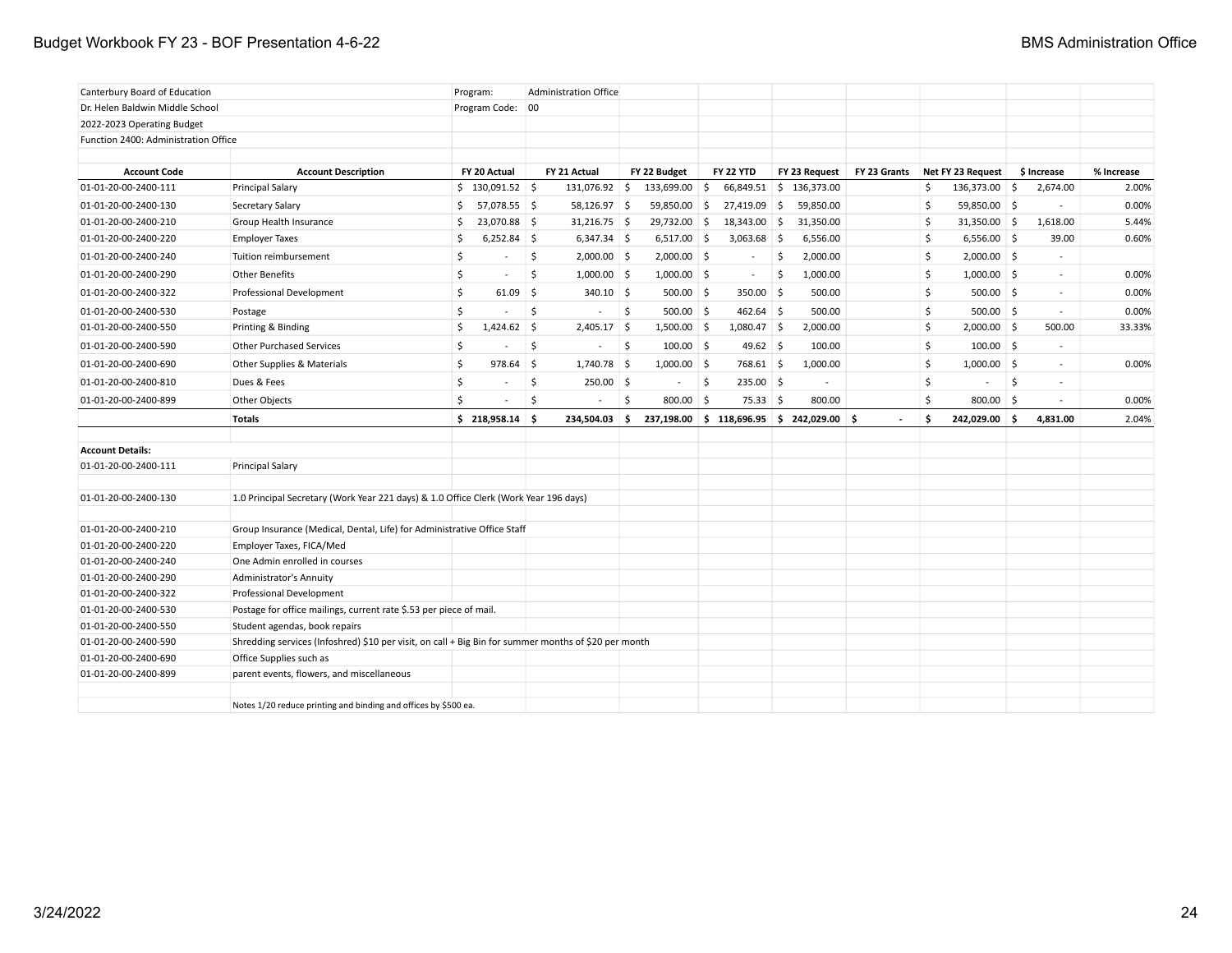| Canterbury Board of Education      |                                                                                                                                                                                                                                                                     | Program:            | <b>Facility Operations</b> |                |                               |                  |               |   |                           |              |     |                   |             |            |
|------------------------------------|---------------------------------------------------------------------------------------------------------------------------------------------------------------------------------------------------------------------------------------------------------------------|---------------------|----------------------------|----------------|-------------------------------|------------------|---------------|---|---------------------------|--------------|-----|-------------------|-------------|------------|
| Dr. Helen Baldwin Middle School    |                                                                                                                                                                                                                                                                     | Program Code: 00    |                            |                |                               |                  |               |   |                           |              |     |                   |             |            |
| 2022-2023 Operating Budget         |                                                                                                                                                                                                                                                                     |                     |                            |                |                               |                  |               |   |                           |              |     |                   |             |            |
| Function 2600: Facility Operations |                                                                                                                                                                                                                                                                     |                     |                            |                |                               |                  |               |   |                           |              |     |                   |             |            |
|                                    |                                                                                                                                                                                                                                                                     |                     |                            |                |                               |                  |               |   |                           |              |     |                   |             |            |
| <b>Account Code</b>                | <b>Account Description</b>                                                                                                                                                                                                                                          | FY 20 Actual        | FY 21 Actual               |                | FY 22 Budget                  | <b>FY 22 YTD</b> |               |   | FY 23 Request             | FY 23 Grants |     | Net FY 23 Request | \$ Increase | % Increase |
| 01-01-20-00-2600-410               | <b>Utilities</b>                                                                                                                                                                                                                                                    | \$49,246.19         |                            | $50,185.75$ \$ | $50,000.00$ \$                |                  | 24,051.14     | 5 | $51,500.00$ \$            |              | \$  | $51,500.00$ \$    | 1,500.00    | 3.00%      |
| 01-01-20-00-2600-420               | <b>Trash Removal</b>                                                                                                                                                                                                                                                | $4,539.56$ \$<br>\$ |                            | $4,701.95$ \$  | 4,000.00                      | -\$              | $1,954.46$ \$ |   | $4,120.00$ \$             | $\sim$       | S.  | $4,120.00$ \$     | 120.00      | 3.00%      |
| 01-01-20-00-2600-520               | Property & Liability Insurance                                                                                                                                                                                                                                      | 24,274.50 \$<br>\$. |                            | $26,300.00$ \$ | 27,490.00 \$                  |                  | 32,499.00 \$  |   | 34,283.00 \$              | $\sim$       | S.  | 34,283.00 \$      | 6,793.00    | 24.71%     |
| 01-01-20-00-2600-531               | Telephone                                                                                                                                                                                                                                                           | 4,769.58 \$<br>\$   |                            | $5,478.93$ \$  | 4,750.00 \$                   |                  | $2,276.26$ \$ |   | 4,750.00 \$               | $\sim$       | S.  | 4,750.00 \$       | $\sim$      | 0.00%      |
| 01-01-20-00-2600-620               | <b>Heat Energy</b>                                                                                                                                                                                                                                                  | 28,209.36 \$<br>Ŝ.  |                            | $42,277.61$ \$ | 47,500.00 \$                  |                  | 17,022.20 \$  |   | $55,000.00$ \$            | $\sim$       | -\$ | $55,000.00$ \$    | 7,500.00    | 15.79%     |
|                                    | <b>Totals</b>                                                                                                                                                                                                                                                       | \$111,039.19        |                            |                | $128,944.24$ \$ 133,740.00 \$ |                  |               |   | 77,803.06 \$149,653.00 \$ |              | Ŝ   | 149,653.00 \$     | 15,913.00   | 11.90%     |
| <b>Account Details:</b>            |                                                                                                                                                                                                                                                                     |                     |                            |                |                               |                  |               |   |                           |              |     |                   |             |            |
| 01-01-20-00-2600-410               | Eversource (avg \$4,000 per month) and Airgas for Science room propane (\$256)                                                                                                                                                                                      |                     |                            |                |                               |                  |               |   |                           |              |     |                   |             |            |
| 01-01-20-00-2600-420               | Willimantic Waste \$342 per month (\$4104.00/yr)                                                                                                                                                                                                                    |                     |                            |                |                               |                  |               |   |                           |              |     |                   |             |            |
| 01-01-20-00-2600-520               | Consulting Fee (\$5,000), Student Accident Insurance (\$900), General Liability (\$11,178), Property Insurance (\$31,720), Pollution Liability (\$4,040), Cyber Liability (\$15,000) Costs are split 50/50 with<br>CES and budget includes an estimated 5% increase |                     |                            |                |                               |                  |               |   |                           |              |     |                   |             |            |
| 01-01-20-00-2600-531               | Average \$375 per month:                                                                                                                                                                                                                                            |                     |                            |                |                               |                  |               |   |                           |              |     |                   |             |            |
|                                    | Novus \$130/mth (\$1560.00yr) + 3% increase                                                                                                                                                                                                                         | \$1,607             |                            |                |                               |                  |               |   |                           |              |     |                   |             |            |
|                                    | Flowroute \$25/mth (\$300yr)                                                                                                                                                                                                                                        | \$300               |                            |                |                               |                  |               |   |                           |              |     |                   |             |            |
|                                    | Frontier \$217/month (2604/yr)                                                                                                                                                                                                                                      | \$2,604             |                            |                |                               |                  |               |   |                           |              |     |                   |             |            |
| 01-01-20-00-2600-620               | Saveway, avg 22,000 gallons @ \$2.50 per gallon estimated cost                                                                                                                                                                                                      |                     |                            |                |                               |                  |               |   |                           |              |     |                   |             |            |
|                                    |                                                                                                                                                                                                                                                                     | 2.834               |                            | 1/5/22         |                               |                  |               |   |                           |              |     |                   |             |            |
|                                    |                                                                                                                                                                                                                                                                     | 2.954               |                            |                | 10/2021 Highest rate          |                  |               |   |                           |              |     |                   |             |            |
|                                    | BMS gallons used to date                                                                                                                                                                                                                                            | 7,634               |                            | 1/5/2022       |                               |                  |               |   |                           |              |     |                   |             |            |
|                                    | Note 1/21 - Increased fuel by \$5000                                                                                                                                                                                                                                |                     |                            |                |                               |                  |               |   |                           |              |     |                   |             |            |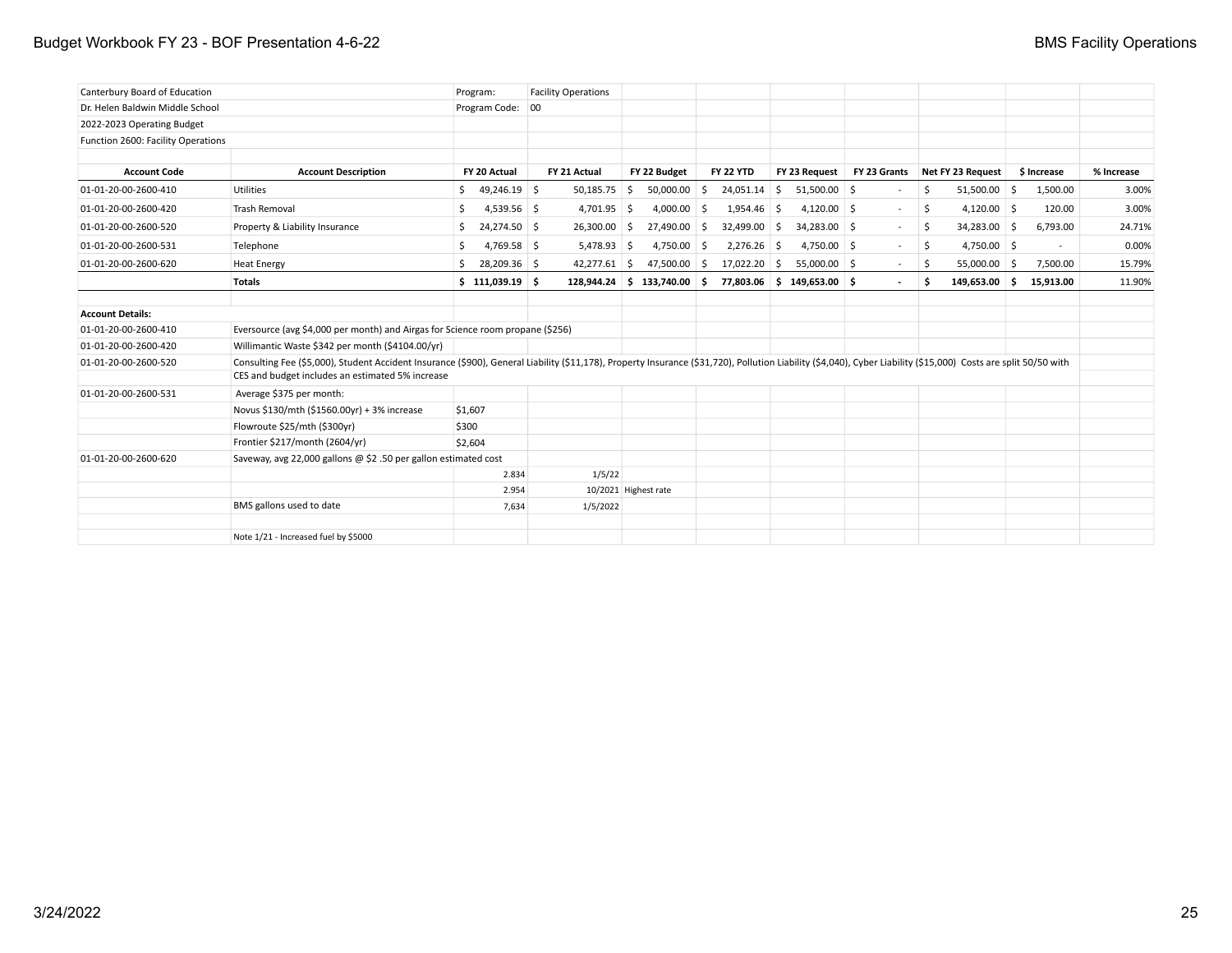| Canterbury Board of Education     |                                                                                                                                                                                                    |                     | Program:                                     |                  | <b>Student Activities</b> |                    |                                   |                     |                          |     |               |                                                                               |                      |             |    |            |
|-----------------------------------|----------------------------------------------------------------------------------------------------------------------------------------------------------------------------------------------------|---------------------|----------------------------------------------|------------------|---------------------------|--------------------|-----------------------------------|---------------------|--------------------------|-----|---------------|-------------------------------------------------------------------------------|----------------------|-------------|----|------------|
| Dr. Helen Baldwin Middle School   |                                                                                                                                                                                                    |                     | Program Code: 00                             |                  |                           |                    |                                   |                     |                          |     |               |                                                                               |                      |             |    |            |
| 2022-2023 Operating Budget        |                                                                                                                                                                                                    |                     |                                              |                  |                           |                    |                                   |                     |                          |     |               |                                                                               |                      |             |    |            |
| Function 3200: Student Activities |                                                                                                                                                                                                    |                     |                                              |                  |                           |                    |                                   |                     |                          |     |               |                                                                               |                      |             |    |            |
| <b>Account Code</b>               | <b>Account Description</b>                                                                                                                                                                         |                     | FY 20 Actual                                 |                  | FY 21 Actual              |                    | FY 22 Budget                      |                     | <b>FY 22 YTD</b>         |     | FY 23 Request | FY 23 Grants                                                                  | Net FY 23 Request    | \$ Increase |    | % Increase |
| 01-01-20-00-3200-120              | <b>Coaches Salaries</b>                                                                                                                                                                            | \$                  | $13,440.00$ \$                               |                  | 9,200.00                  | $\ddot{\varsigma}$ | 18,400.00                         | -\$                 | 7,790.00                 | \$  | 19,380.00     |                                                                               | \$<br>$19,380.00$ \$ | 980.00      |    | 5.33%      |
| 01-01-20-00-3200-121              | <b>Advisor Salaries</b>                                                                                                                                                                            | \$                  | $8,000.91$ \$                                |                  | 7,489.64                  | $\vert$ \$         | 6,778.00                          | $\vert$ \$          | $2,671.50$ \$            |     | 7,878.00      |                                                                               | \$<br>7,878.00 \$    | 1,100.00    |    | 16.23%     |
| 01-01-20-00-3200-330              | <b>Professional Services</b>                                                                                                                                                                       | \$                  |                                              | \$               |                           | $\mathsf{\hat{S}}$ |                                   | \$                  | ä,                       | \$  | 4,900.00      |                                                                               | \$<br>4,900.00 \$    | 4,900.00    |    |            |
|                                   |                                                                                                                                                                                                    |                     | $\sim$                                       |                  | $\sim$                    |                    |                                   |                     |                          |     |               |                                                                               |                      |             |    |            |
| 01-01-20-00-3200-510              | <b>Contracted Transportation</b>                                                                                                                                                                   | \$                  |                                              | \$               |                           | \$                 | $\omega$                          | \$                  | 1,944.08                 | ∣\$ | 2,900.00      |                                                                               | \$<br>$2,900.00$ \$  | 2,900.00    |    |            |
| 01-01-20-00-3200-690              | <b>Other Supplies</b>                                                                                                                                                                              | \$                  | $\sim$                                       | \$               | $\sim$                    | $\zeta$            | $\sim$                            | $\ddot{\mathsf{S}}$ | $\blacksquare$           | \$  | 4,500.00      |                                                                               | \$<br>$4,500.00$ \$  | 4,500.00    |    |            |
| 01-01-20-00-3200-810              | Dues & Fees                                                                                                                                                                                        | \$                  | $\sim$                                       | \$               | $\sim$                    | \$                 | $\sim$                            | \$                  | $\overline{\phantom{a}}$ | \$. | 720.00        |                                                                               | \$<br>720.00 \$      | 720.00      |    |            |
|                                   | <b>Totals</b>                                                                                                                                                                                      | \$                  | 21,440.91 \$                                 |                  | 16,689.64                 | -\$                | 25,178.00                         | \$                  | 12,405.58                | \$  | 40,278.00 \$  | $\overline{a}$                                                                | \$<br>40,278.00 \$   | 15,100.00   | ۱Ś | 0.22       |
| <b>Account Details:</b>           |                                                                                                                                                                                                    |                     |                                              |                  |                           |                    |                                   |                     |                          |     |               |                                                                               |                      |             |    |            |
| 01-01-20-00-3200-120              | Stipends include, Athletic Director, Girls Soccer, Boys Soccer, Girls Basketball, Boys Basketball, Cheerleading,<br>Baseball, Softball, Girls Track, and Boys Track. See below chart for breakdown |                     |                                              |                  |                           |                    |                                   |                     |                          |     |               |                                                                               |                      |             |    |            |
|                                   |                                                                                                                                                                                                    |                     | FY21 Budgeted FY22 Budgeted                  |                  |                           |                    | <b>FY23 Requested</b>             |                     |                          |     |               |                                                                               |                      |             |    |            |
|                                   | Athletic Director                                                                                                                                                                                  | \$                  | $1,420.00$ \$                                |                  | $1,420.00$ \$             |                    | 1,441.00                          |                     |                          |     |               |                                                                               |                      |             |    |            |
|                                   | Girls Soccer                                                                                                                                                                                       | \$                  | $1,420.00$ \$                                |                  | $1,420.00$ \$             |                    | 1,441.00                          |                     |                          |     |               |                                                                               |                      |             |    |            |
|                                   | <b>Girls Assistant Soccer</b>                                                                                                                                                                      | \$                  | 700.00 \$                                    |                  | 700.00 \$                 |                    | 710.00                            |                     |                          |     |               |                                                                               |                      |             |    |            |
|                                   | <b>Boys Soccer</b>                                                                                                                                                                                 | $\ddot{\mathsf{S}}$ | $1,420.00$ \$                                |                  | $1,420.00$ \$             |                    | 1,441.00                          |                     |                          |     |               |                                                                               |                      |             |    |            |
|                                   | <b>Boys Assistant Soccer</b>                                                                                                                                                                       | \$                  | 700.00 \$                                    |                  | 700.00 \$                 |                    | 710.00                            |                     |                          |     |               |                                                                               |                      |             |    |            |
|                                   | Girls Basketball                                                                                                                                                                                   | \$                  | $1,420.00$ \$                                |                  | $1,420.00$ \$             |                    | 1,441.00                          |                     |                          |     |               |                                                                               |                      |             |    |            |
|                                   | Girls Assistant Basketball*                                                                                                                                                                        | \$                  | $\sim$                                       | $\mathfrak{S}^+$ | $\sim$                    | 5                  |                                   |                     |                          |     |               | 710.00 *Girl's Assistant Basketball was not budgeted, but was funded for FY22 |                      |             |    |            |
|                                   | <b>Boys Basketball</b>                                                                                                                                                                             | \$                  | $1,420.00$ \$                                |                  | $1,420.00$ \$             |                    | 1,441.00                          |                     |                          |     |               |                                                                               |                      |             |    |            |
|                                   | <b>Boys Assistant Basketball</b>                                                                                                                                                                   | \$                  | 700.00 \$                                    |                  | 700.00 \$                 |                    | 710.00                            |                     |                          |     |               |                                                                               |                      |             |    |            |
|                                   | Cheerleading                                                                                                                                                                                       | \$                  | $1,420.00$ \$                                |                  | $1,420.00$ \$             |                    | 1,441.00                          |                     |                          |     |               |                                                                               |                      |             |    |            |
|                                   | <b>Cheerleading Assistant</b>                                                                                                                                                                      | \$                  | 700.00 \$                                    |                  | 700.00 \$                 |                    | 710.00                            |                     |                          |     |               |                                                                               |                      |             |    |            |
|                                   | Baseball                                                                                                                                                                                           | \$                  | $1,420.00$ \$                                |                  | $1,420.00$ \$             |                    | 1,441.00                          |                     |                          |     |               |                                                                               |                      |             |    |            |
|                                   | <b>Assistant Baseball</b>                                                                                                                                                                          | \$                  | 700.00 \$                                    |                  | 700.00 \$                 |                    | 710.00                            |                     |                          |     |               |                                                                               |                      |             |    |            |
|                                   | Softball                                                                                                                                                                                           | \$                  | $1,420.00$ \$                                |                  | $1,420.00$ \$             |                    | 1,441.00                          |                     |                          |     |               |                                                                               |                      |             |    |            |
|                                   | <b>Assistant Softball</b>                                                                                                                                                                          | \$                  | $700.00$ \$                                  |                  | 700.00 \$                 |                    | 710.00                            |                     |                          |     |               |                                                                               |                      |             |    |            |
|                                   | <b>Girls Track</b>                                                                                                                                                                                 | \$                  | $1,420.00$ \$                                |                  | $1,420.00$ \$             |                    | 1,441.00                          |                     |                          |     |               |                                                                               |                      |             |    |            |
|                                   | <b>Boys Track</b>                                                                                                                                                                                  | \$                  | $1,420.00$ \$                                |                  | $1,420.00$ \$             |                    | 1,441.00                          |                     |                          |     |               |                                                                               |                      |             |    |            |
| 01-01-20-00-3200-121              | Stipends include, Lead Teacher, Chemical Safety Officer, Yearbook, National Junior Honors Society, Dance Advisor, 8th Grade Advisor, and TEAM                                                      |                     |                                              |                  |                           |                    |                                   |                     |                          |     |               |                                                                               |                      |             |    |            |
|                                   |                                                                                                                                                                                                    |                     |                                              |                  |                           |                    |                                   |                     |                          |     |               |                                                                               |                      |             |    |            |
|                                   | Lead Teacher                                                                                                                                                                                       | \$                  | FY21 Budgeted FY22 Budgeted<br>$2,086.00$ \$ |                  | 2,086.00 \$               |                    | <b>FY23 Requested</b><br>2,117.00 |                     |                          |     |               |                                                                               |                      |             |    |            |
|                                   | <b>Chemical Safety Officer</b>                                                                                                                                                                     | \$                  | $1,100.00$ \$                                |                  | $1,100.00$ \$             |                    | 1,117.00                          |                     |                          |     |               |                                                                               |                      |             |    |            |
|                                   | 8th Grade Yearbook                                                                                                                                                                                 | \$                  | 869.00 \$                                    |                  | 869.00 \$                 |                    | 882.00                            |                     |                          |     |               |                                                                               |                      |             |    |            |
|                                   | National Jr. Honor Society                                                                                                                                                                         | \$                  | 869.00 \$                                    |                  | 869.00 \$                 |                    | 882.00                            |                     |                          |     |               |                                                                               |                      |             |    |            |
|                                   | Dance Advisor                                                                                                                                                                                      | \$                  | 869.00 \$                                    |                  | 869.00 \$                 |                    | 882.00                            |                     |                          |     |               |                                                                               |                      |             |    |            |
|                                   | Drama Advisor                                                                                                                                                                                      | \$                  | 869.00 \$                                    |                  | $\sim$                    | $\zeta$            | ÷                                 |                     |                          |     |               |                                                                               |                      |             |    |            |
|                                   | 8th Grade Advisor                                                                                                                                                                                  | \$                  | 869.00 \$                                    |                  | 869.00 \$                 |                    | 882.00                            |                     |                          |     |               |                                                                               |                      |             |    |            |
|                                   | <b>TEAM Mentor</b>                                                                                                                                                                                 | \$                  | $1,116.00$ \$                                |                  | $1,116.00$ \$             |                    | 1,116.00                          |                     |                          |     |               |                                                                               |                      |             |    |            |
|                                   | <b>TEAM Papers</b>                                                                                                                                                                                 | Ŝ.                  | $\sim$                                       | \$               | $\sim$                    | $\mathsf{S}$       | ÷.                                |                     |                          |     |               |                                                                               |                      |             |    |            |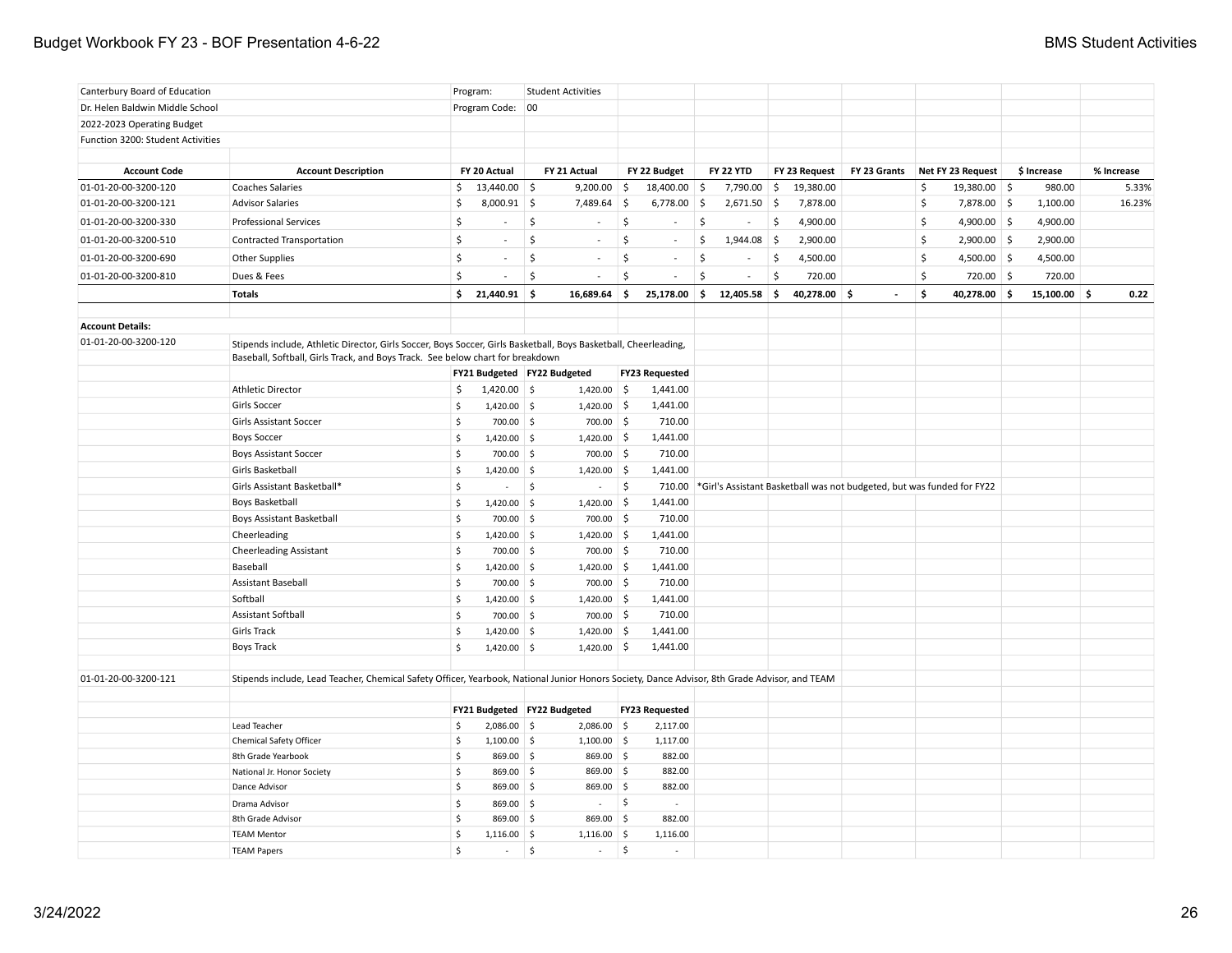|  | TFAM Reimbursement                                                                                                     | (1,000.00) | $(1,000.00)$ 0 |  |  |  |  |
|--|------------------------------------------------------------------------------------------------------------------------|------------|----------------|--|--|--|--|
|  |                                                                                                                        |            |                |  |  |  |  |
|  | See CEA contract language for additional information, http://www.canterburypublicschools.org/district/human-resources/ |            |                |  |  |  |  |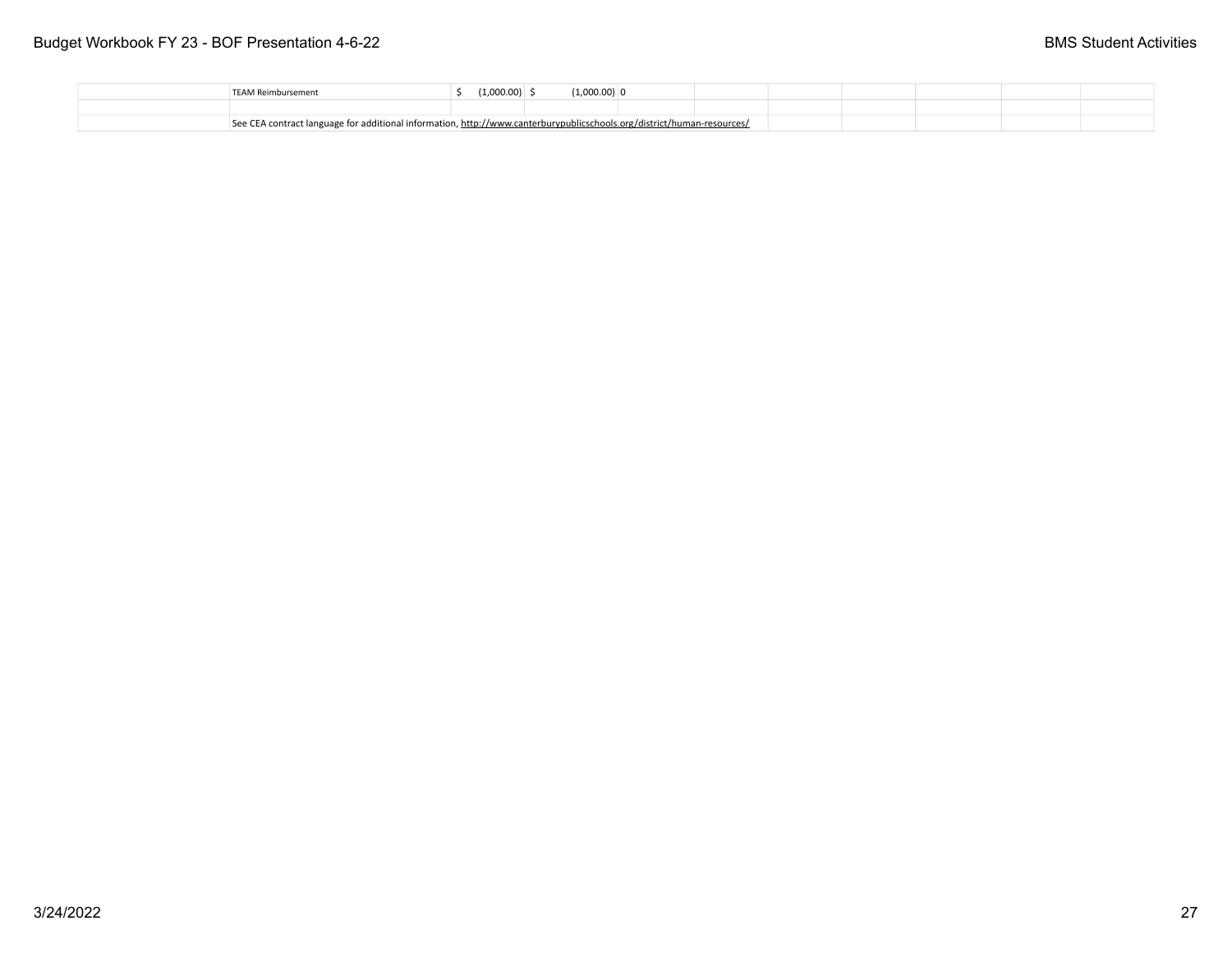|                                   |                                       |     | <b>SUMMARY SHEET</b>                |                    |                    |                    |
|-----------------------------------|---------------------------------------|-----|-------------------------------------|--------------------|--------------------|--------------------|
|                                   |                                       |     | <b>Canterbury Elementary School</b> |                    |                    |                    |
|                                   |                                       |     | 2022-2023                           |                    |                    |                    |
|                                   |                                       |     |                                     |                    |                    |                    |
|                                   |                                       |     |                                     |                    |                    |                    |
|                                   |                                       |     | Actual                              | Actual             | <b>Budget</b>      | <b>Budget</b>      |
| 02 - Canterbury Elementary School |                                       |     | 2019-2020                           | 2020-2021          | 2021-2022          | 2022-2023          |
|                                   | 1000 Regular Program                  |     |                                     |                    |                    |                    |
| 08-Health                         |                                       | \$  |                                     | \$<br>233.27       | \$<br>350.00       | \$<br>300.00       |
|                                   | 09- Remedial Reading                  | \$  | 482.63                              | \$<br>22.71        | \$<br>900.00       | \$<br>12,450.00    |
| 12-Art                            |                                       | \$  | 85,219.34                           | \$<br>86,212.40    | \$<br>88,367.00    | \$<br>90,249.00    |
|                                   | 13- Technology                        | \$  | 60,186.14                           | \$<br>61,173.64    | \$<br>63,720.00    | \$<br>66,350.00    |
|                                   | 14- Language Arts                     | \$  | 12,675.31                           | \$<br>6,112.70     | \$<br>7,030.00     | \$<br>9,592.00     |
| 15-Math                           |                                       | \$  | 8,840.21                            | \$<br>6,624.11     | \$<br>8,000.00     | \$<br>7,375.00     |
| 16-Music                          |                                       | \$  | 55,154.87                           | \$<br>46,766.32    | \$<br>48,317.00    | \$<br>48,069.00    |
| 17- Science                       |                                       | \$  | 1,619.06                            | \$<br>1,773.58     | \$<br>3,000.00     | \$<br>3,500.00     |
|                                   | 18- Social Studies                    | \$  | 1,208.11                            | \$<br>1,429.97     | \$<br>1,500.00     | \$<br>1,500.00     |
|                                   | 19- Physical Education                | \$  | 83,469.00                           | \$<br>86,066.45    | \$<br>87,222.00    | \$<br>88,944.00    |
| 00- General                       |                                       | \$  | 1,440,876.24                        | \$<br>1,576,537.39 | \$<br>1,662,666.00 | \$<br>1,648,736.00 |
|                                   | Sub-Total 1000                        | \$. | 1,749,730.91                        | \$<br>1,872,952.54 | \$<br>1,971,072.00 | \$<br>1,977,065.00 |
|                                   |                                       |     |                                     |                    |                    |                    |
|                                   | <b>2120 School Counselor Services</b> |     |                                     |                    |                    |                    |
| 00x                               |                                       | \$  | 20,030.85                           | \$<br>21,389.00    | \$                 | \$                 |
|                                   |                                       |     |                                     |                    |                    |                    |
|                                   | <b>2130 Health Services</b>           |     |                                     |                    |                    |                    |
| 00x                               |                                       | \$  | 57,606.87                           | \$<br>55,387.70    | \$<br>57,165.00    | \$<br>59,035.00    |
|                                   |                                       |     |                                     |                    |                    |                    |
|                                   | 2140 Pysch Services                   |     |                                     |                    |                    |                    |
| 00x                               |                                       | \$  | 4,405.58                            | \$<br>4,515.75     | \$<br>4,681.00     | \$<br>4,859.00     |
|                                   |                                       |     |                                     |                    |                    |                    |
|                                   | 2150 Speech Services                  |     |                                     |                    |                    |                    |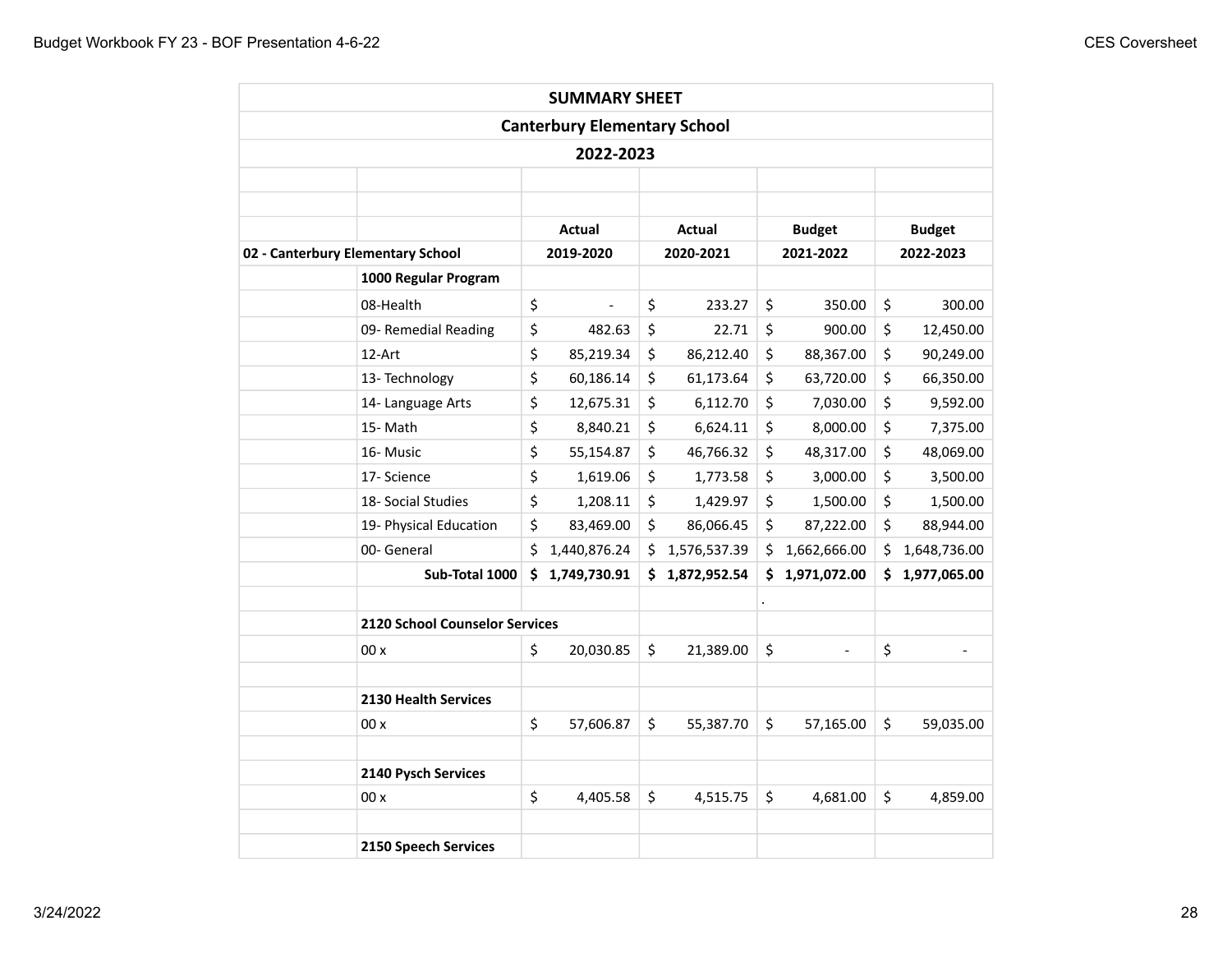| 00x                             | \$<br>6,260.18     | \$<br>6,416.79   | \$<br>12,993.00  | \$<br>13,964.00  |
|---------------------------------|--------------------|------------------|------------------|------------------|
|                                 |                    |                  |                  |                  |
| 2190 Social Worker              |                    |                  |                  |                  |
| 00x                             | \$<br>19,859.61    | \$<br>21,389.00  | \$<br>43,409.00  | \$<br>44,275.00  |
|                                 |                    |                  |                  |                  |
| 2220 Library                    |                    |                  |                  |                  |
| 00x                             | \$<br>28,000.58    | \$<br>37,137.04  | \$<br>32,815.00  | \$<br>35,108.00  |
|                                 |                    |                  |                  |                  |
| 2400 Administration Office      |                    |                  |                  |                  |
| 00x                             | \$<br>264,114.64   | \$<br>276,654.07 | \$<br>281,399.00 | \$<br>287,597.00 |
|                                 |                    |                  |                  |                  |
| <b>2600 Facility Operations</b> |                    |                  |                  |                  |
| 00x                             | \$<br>85,465.64    | \$<br>92,187.78  | \$<br>111,410.00 | \$<br>129,789.00 |
|                                 |                    |                  |                  |                  |
| <b>3200 Student Activities</b>  |                    |                  |                  |                  |
| 00x                             | \$<br>2,479.00     | \$<br>2,741.00   | \$<br>2,086.00   | \$<br>2,117.00   |
|                                 |                    |                  |                  |                  |
| <b>Total CES= = = = =&gt;  </b> | \$<br>2,237,953.86 | \$2,390,770.67   | \$2,517,030.00   | \$2,553,809.00   |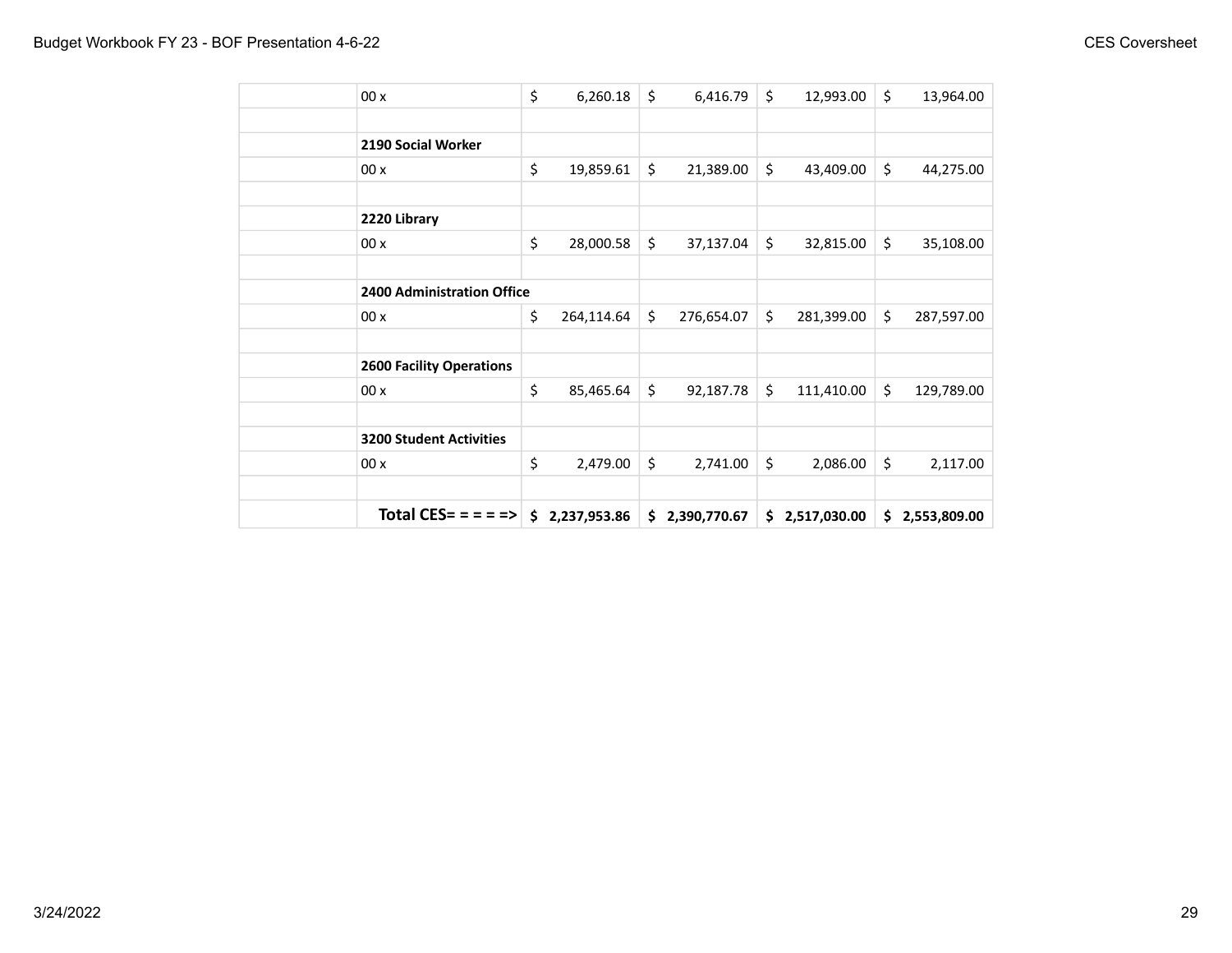## Budget Workbook FY 23 - BOF Presentation 4-6-22 CES Health

| Canterbury Board of Education    |                                                                                                       | Program:                 |    | <b>Health Instruction</b> |    |              |                  |               |              |     |                          |             |            |
|----------------------------------|-------------------------------------------------------------------------------------------------------|--------------------------|----|---------------------------|----|--------------|------------------|---------------|--------------|-----|--------------------------|-------------|------------|
| Canterbury Elementary School     |                                                                                                       | Program Code: 08         |    |                           |    |              |                  |               |              |     |                          |             |            |
| 2022-2023 Operating Budget       |                                                                                                       |                          |    |                           |    |              |                  |               |              |     |                          |             |            |
| Function 1000: Regular Education |                                                                                                       |                          |    |                           |    |              |                  |               |              |     |                          |             |            |
|                                  |                                                                                                       |                          |    |                           |    |              |                  |               |              |     |                          |             |            |
| <b>Account Code</b>              | <b>Account Description</b>                                                                            | FY 20 Actual             |    | FY 21 Actual              |    | FY 22 Budget | <b>FY 22 YTD</b> | FY 23 Request | FY 23 Grants |     | <b>Net FY 23 Request</b> | \$ Increase | % Increase |
| 01-02-10-08-1000-611             | <b>Health Instruction Supplies</b>                                                                    | $\overline{\phantom{a}}$ | -2 | 233.27                    | S. | $350.00$ \$  | $114.20$ \$      | 300.00        |              |     | $300.00$ \$              | (50.00)     | $-14.29%$  |
|                                  | <b>Totals</b>                                                                                         | $\sim$                   | 5  | $233.27$ \$               |    | 350.00%      | $114.20$ \$      | 350.00%       |              | - S | $300.00$ \$              | (50.00)     | $-14.29%$  |
|                                  |                                                                                                       |                          |    |                           |    |              |                  |               |              |     |                          |             |            |
| <b>Account Details:</b>          |                                                                                                       |                          |    |                           |    |              |                  |               |              |     |                          |             |            |
|                                  |                                                                                                       |                          |    |                           |    |              |                  |               |              |     |                          |             |            |
| 01-02-10-08-1000-611             | Supplemental instructional supplies to support health curriculum; school-wide posters for Second Step |                          |    |                           |    |              |                  |               |              |     |                          |             |            |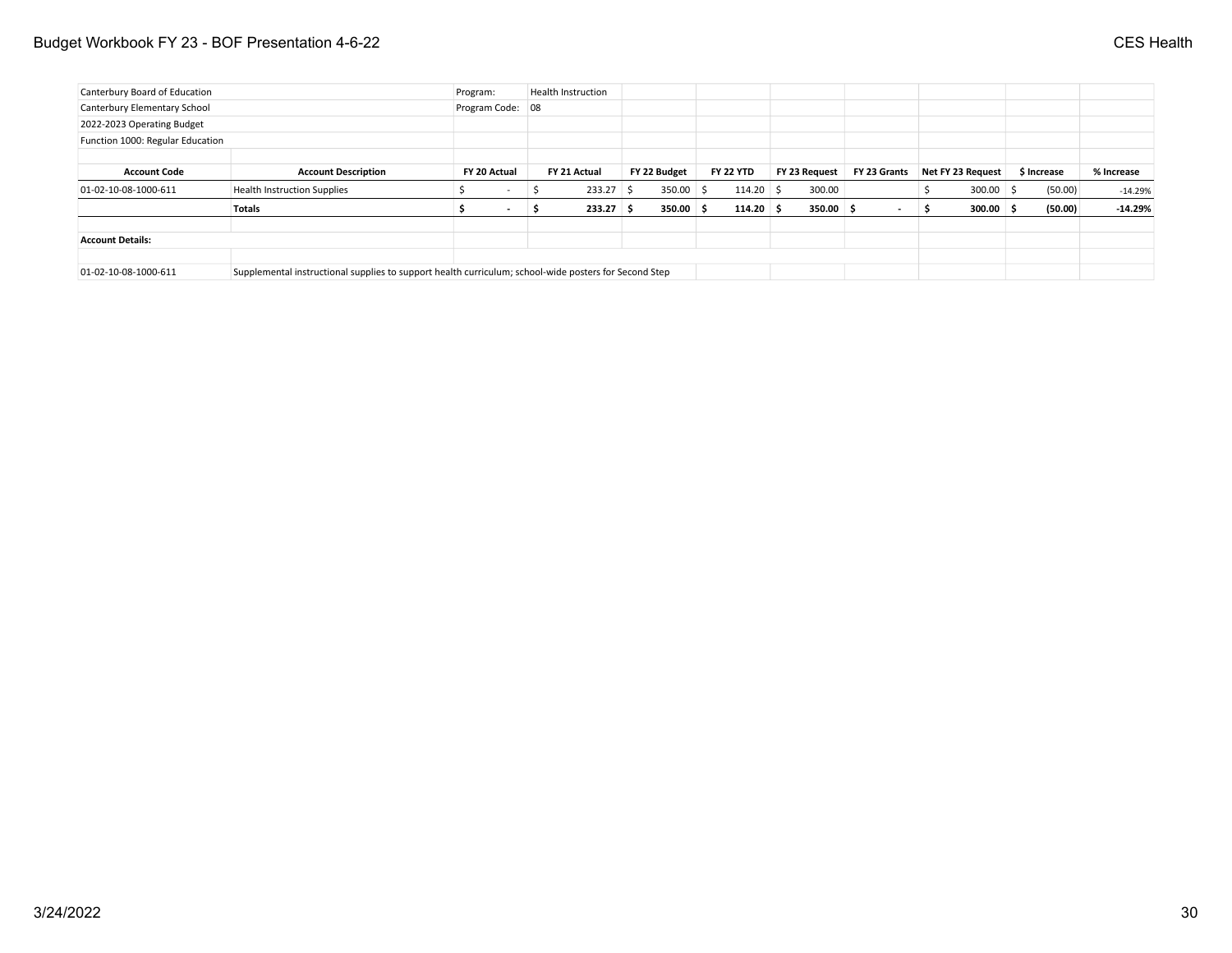## Budget Workbook FY 23 - BOF Presentation 4-6-22 **CES Rem.Reading** CES Rem.Reading

| Canterbury Board of Education    |                                                                            | Program: |                  |    | <b>Remedial Reading</b>  |     |                          |    |                          |   |               |     |                          |    |                   |     |             |            |
|----------------------------------|----------------------------------------------------------------------------|----------|------------------|----|--------------------------|-----|--------------------------|----|--------------------------|---|---------------|-----|--------------------------|----|-------------------|-----|-------------|------------|
| Canterbury Elementary School     |                                                                            |          | Program Code: 09 |    |                          |     |                          |    |                          |   |               |     |                          |    |                   |     |             |            |
| 2022-2023 Operating Budget       |                                                                            |          |                  |    |                          |     |                          |    |                          |   |               |     |                          |    |                   |     |             |            |
| Function 1000: Regular Education |                                                                            |          |                  |    |                          |     |                          |    |                          |   |               |     |                          |    |                   |     |             |            |
|                                  |                                                                            |          |                  |    |                          |     |                          |    |                          |   |               |     |                          |    |                   |     |             |            |
| <b>Account Code</b>              | <b>Account Description</b>                                                 |          | FY 20 Actual     |    | FY 21 Actual             |     | FY 22 Budget             |    | <b>FY 22 YTD</b>         |   | FY 23 Request |     | FY 23 Grants             |    | Net FY 23 Request |     | \$ Increase | % Increase |
| 01-02-10-09-1000-101             | Wages paid to Teacher - Remedial Reading                                   | \$       |                  | Ŝ. | $\overline{\phantom{a}}$ | \$  | $\overline{\phantom{a}}$ |    | $\sim$                   | Ś | 46,546.00     | -S  | 35,036.00 \$             |    | 11,510.00         | S.  | 11,510.00   |            |
| 01-02-10-09-1000-112             | Wages-Reading Para                                                         | \$       | $\sim$           | S  | $\sim$                   | \$  | $\sim$                   | Ŝ. | $\sim$                   |   | 23,922.00     | - S | $23,922.00$ \$           |    | $\sim$            | -\$ | $\sim$      |            |
| 01-02-10-09-1000-611             | <b>Remedial Reading Supplies</b>                                           | Ŝ.       | $482.63$ \$      |    | 22.71                    | 5   | 210.00                   | -S | $\overline{\phantom{a}}$ | Ś | $1,250.00$ \$ |     | $1,000.00$ \$            |    | $250.00$ \$       |     | 40.00       | 19.05%     |
| 01-02-10-09-1000-735             | <b>Technology Software</b>                                                 |          |                  | S  | $\sim$                   | -\$ | $690.00$ \$              |    | $\sim$                   | Ŝ | 690.00 \$     |     | $\overline{\phantom{a}}$ | -S | 690.00 \$         |     | $\sim$      | 0.00%      |
|                                  | <b>Totals</b>                                                              | Ŝ.       | $482.63$ \$      |    | 22.71S                   |     | $900.00$ \$              |    | . .                      | Ś | 72,408.00 \$  |     | 59,958.00 \$             |    | $12,450.00$ \$    |     | 11,550.00   | 1283.33%   |
| <b>Account Details:</b>          |                                                                            |          |                  |    |                          |     |                          |    |                          |   |               |     |                          |    |                   |     |             |            |
| 01-02-10-09-1000-101             | Teacher salary paid for by Title Grants (MA 11)                            |          |                  |    |                          |     |                          |    |                          |   |               |     |                          |    |                   |     |             |            |
| 01-02-10-09-1000-112             | Para salary covered by Title I Grant                                       |          |                  |    |                          |     |                          |    |                          |   |               |     |                          |    |                   |     |             |            |
| 01-02-10-09-1000-611             | Supplies for the room \$250                                                |          |                  |    |                          |     |                          |    |                          |   |               |     |                          |    |                   |     |             |            |
|                                  | Trade book replacement as needed - \$1000                                  |          |                  |    |                          |     |                          |    |                          |   |               |     |                          |    |                   |     |             |            |
|                                  | Notes: Reduce Remedial Reading supplies \$1000 - use Title I grant funding |          |                  |    |                          |     |                          |    |                          |   |               |     |                          |    |                   |     |             |            |
| 01-02-10-09-1000-735             | Read Naturally digital seats 30 $\omega$ \$23 per = \$690                  |          |                  |    |                          |     |                          |    |                          |   |               |     |                          |    |                   |     |             |            |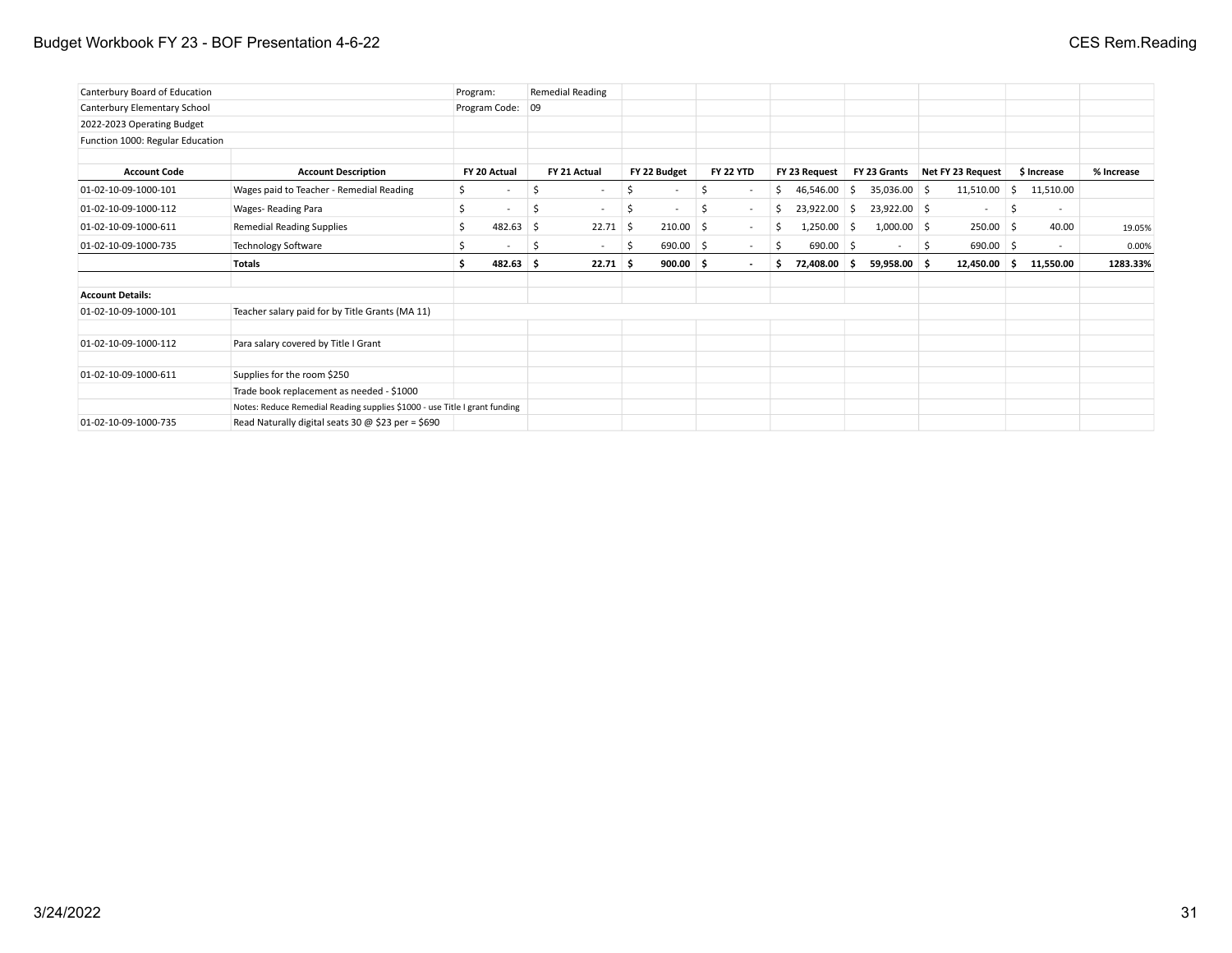## Budget Workbook FY 23 - BOF Presentation 4-6-22 CES Art

| Canterbury Board of Education    |                                                                                                                               |    | Program:           | Art |              |    |                |                  |    |                |                          |    |                   |     |             |            |
|----------------------------------|-------------------------------------------------------------------------------------------------------------------------------|----|--------------------|-----|--------------|----|----------------|------------------|----|----------------|--------------------------|----|-------------------|-----|-------------|------------|
| Canterbury Elementary School     |                                                                                                                               |    | Program Code:   12 |     |              |    |                |                  |    |                |                          |    |                   |     |             |            |
| 2022-2023 Operating Budget       |                                                                                                                               |    |                    |     |              |    |                |                  |    |                |                          |    |                   |     |             |            |
| Function 1000: Regular Education |                                                                                                                               |    |                    |     |              |    |                |                  |    |                |                          |    |                   |     |             |            |
| <b>Account Code</b>              | <b>Account Description</b>                                                                                                    |    | FY 20 Actual       |     | FY 21 Actual |    | FY 22 Budget   | <b>FY 22 YTD</b> |    | FY 23 Request  | FY 23 Grants             |    | Net FY 23 Request |     | \$ Increase | % Increase |
| 01-02-10-12-1000-101             | Wages Paid to Teachers-Art                                                                                                    | S. | 83,469.00 \$       |     | 85,556.00    | -S | $86,617.00$ \$ | 33,314.20        | -S | 88,349.00 \$   | $\overline{\phantom{a}}$ | -S | 88,349.00         | - S | 1,732.00    | 2.00%      |
| 01-02-10-12-1000-611             | Art Supplies                                                                                                                  |    | $1,750.34$ \ \$    |     | 656.40       | -S | $1,750.00$ \$  | 1,430.16         | -S | $1,900.00$ \$  | $\sim$                   |    | $1,900.00$ \$     |     | 150.00      | 8.57%      |
|                                  | Totals                                                                                                                        | S. | 85,219.34 \$       |     | 86,212.40    |    | 88,367.00 \$   | 34,744.36        | -S | $90,249.00$ \$ | $\sim$                   | -S | $90,249.00$ \$    |     | 1,882.00    | 2.13%      |
| <b>Account Details:</b>          |                                                                                                                               |    |                    |     |              |    |                |                  |    |                |                          |    |                   |     |             |            |
| 01-02-10-12-1000-101             | 1.0 FTE Art Teacher for Grades K-4                                                                                            |    |                    |     |              |    |                |                  |    |                |                          |    |                   |     |             |            |
| 01-02-10-12-1000-611             | Consumable art supplies such as paper, paint, glaze, crayons, erasers, scissors, clay, brushes, and other supplies as needed. |    |                    |     |              |    |                |                  |    |                |                          |    |                   |     |             |            |
|                                  | Paper and Paint = $$1000$                                                                                                     |    |                    |     |              |    |                |                  |    |                |                          |    |                   |     |             |            |
|                                  | Clay and Glazes = $$350$                                                                                                      |    |                    |     |              |    |                |                  |    |                |                          |    |                   |     |             |            |
|                                  | General Supplies - \$550                                                                                                      |    |                    |     |              |    |                |                  |    |                |                          |    |                   |     |             |            |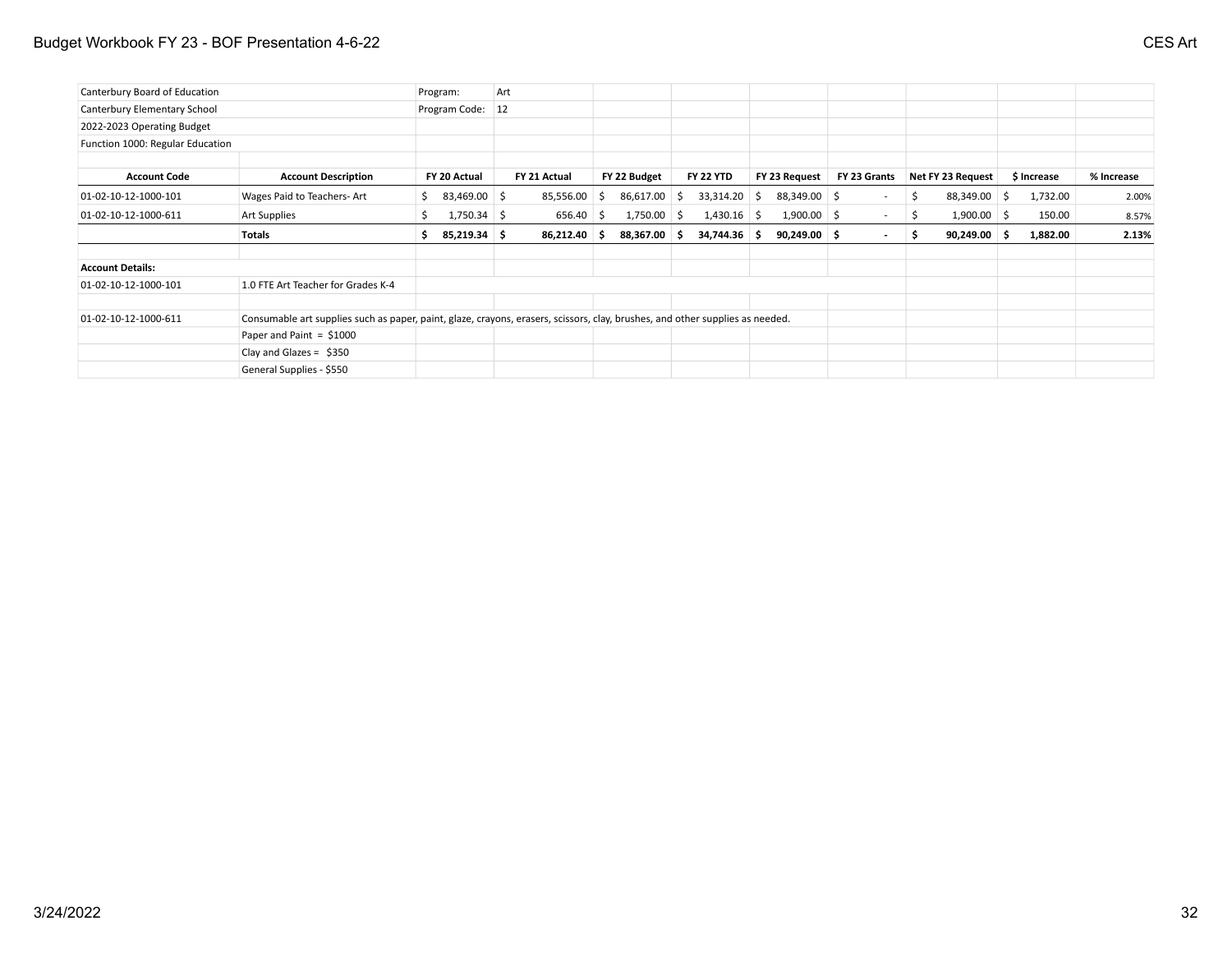## Budget Workbook FY 23 - BOF Presentation 4-6-22 **CES Tech Education 4-6-22** CES Tech Education 4-6-22

| Canterbury Board of Education    |                                                 | Program:         |    | Technology   |    |                          |              |                  |    |                |              |     |                   |             |            |
|----------------------------------|-------------------------------------------------|------------------|----|--------------|----|--------------------------|--------------|------------------|----|----------------|--------------|-----|-------------------|-------------|------------|
| Canterbury Elementary School     |                                                 | Program Code: 13 |    |              |    |                          |              |                  |    |                |              |     |                   |             |            |
| 2022-2023 Operating Budget       |                                                 |                  |    |              |    |                          |              |                  |    |                |              |     |                   |             |            |
| Function 1000: Regular Education |                                                 |                  |    |              |    |                          |              |                  |    |                |              |     |                   |             |            |
|                                  |                                                 |                  |    |              |    |                          |              |                  |    |                |              |     |                   |             |            |
| <b>Account Code</b>              | <b>Account Description</b>                      | FY 20 Actual     |    | FY 21 Actual |    | FY 22 Budget             |              | <b>FY 22 YTD</b> |    | FY 23 Request  | FY 23 Grants |     | Net FY 23 Request | \$ Increase | % Increase |
| 01-02-10-13-1000-101             | Wages Paid to Teachers- Technology              | $59,163.00$ \$   |    | 60,642.00    | -S | 62,920.00                | -S           | 24,200.00        | S. | $65,310.00$ \$ |              | S.  | $65,310.00$ \$    | 2,390.00    | 3.80%      |
| 01-02-10-13-1000-611             | <b>Technology Instructional Supplies</b>        | $1,023.14$ \$    |    | $531.64$ \$  |    | 800.00                   | -S           | $233.68$ \$      |    | $800.00$ \$    | $\sim$       | \$. | $800.00$ \$       | $\sim$      | 0.00%      |
| 01-02-10-13-1000-735             | <b>Technology Software</b>                      |                  | -S | $\sim$       |    | $\overline{\phantom{a}}$ | <sub>S</sub> | $\sim$           | S  | $240.00$ \$    |              | -S  | $240.00$ \$       | 240.00      |            |
|                                  | <b>Totals</b>                                   | $60,186.14$ \$   |    | 61,173.64    | -S | 63,720.00                | s.           | 24,433.68 \$     |    | $66,350.00$ \$ | $\sim$       | -S  | $66,350.00$ \$    | 2,630.00    | 4.13%      |
| <b>Account Details:</b>          |                                                 |                  |    |              |    |                          |              |                  |    |                |              |     |                   |             |            |
| 01-02-10-13-1000-101             | 1.0 FTE Technology Teacher for Grades K-4       |                  |    |              |    |                          |              |                  |    |                |              |     |                   |             |            |
| 01-02-10-13-1000-611             | printer ink - \$600, classroom supplies - \$200 |                  |    |              |    |                          |              |                  |    |                |              |     |                   |             |            |
| 01-02-10-13-1000-735             | Learning W/O Tears Keyboarding software         |                  |    |              |    |                          |              |                  |    |                |              |     |                   |             |            |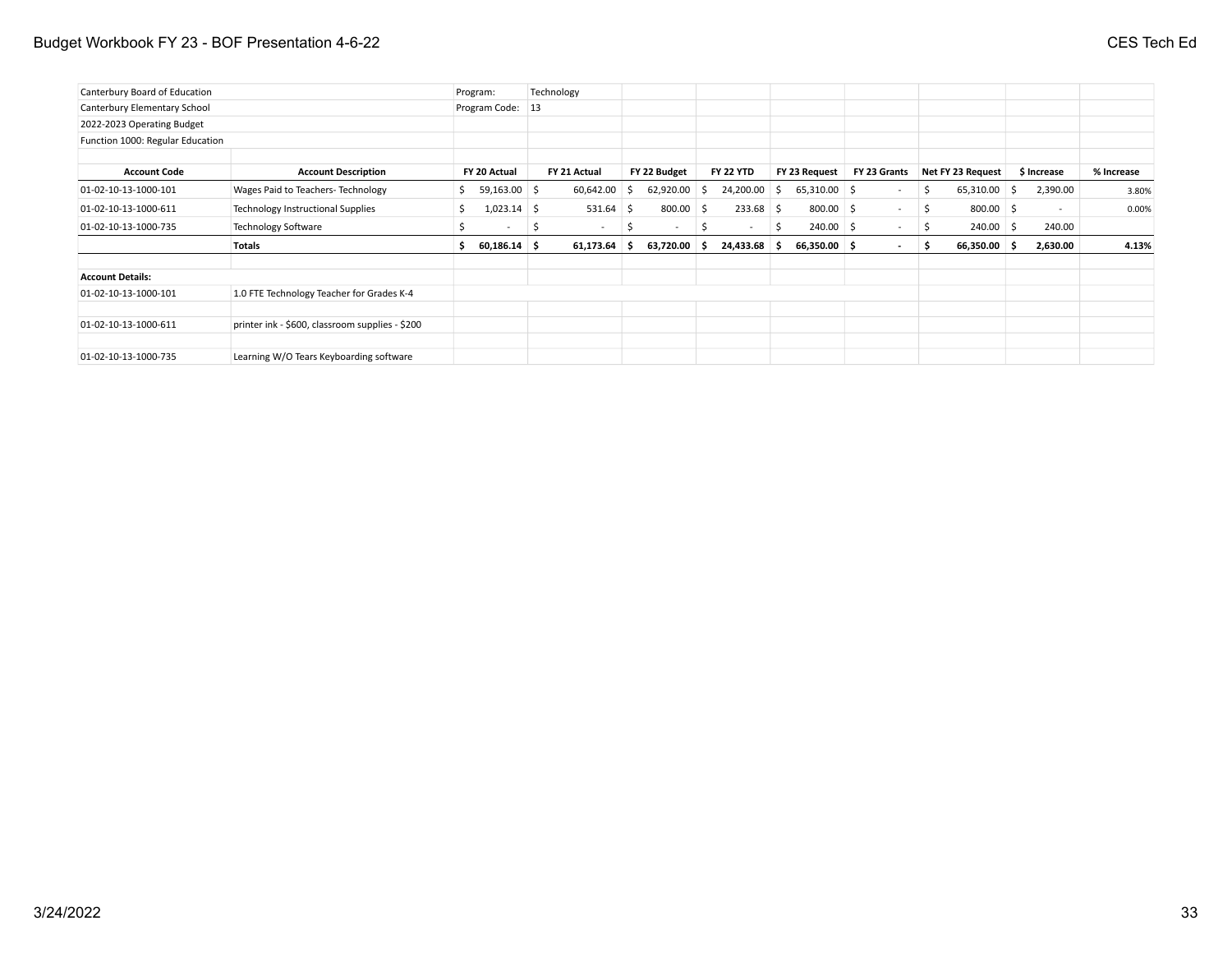## Budget Workbook FY 23 - BOF Presentation 4-6-22 CES LA

| Canterbury Board of Education    |                                                                                                                                | Program:                        |    | Language Arts            |    |               |     |                          |    |                |     |                          |     |                   |    |             |            |
|----------------------------------|--------------------------------------------------------------------------------------------------------------------------------|---------------------------------|----|--------------------------|----|---------------|-----|--------------------------|----|----------------|-----|--------------------------|-----|-------------------|----|-------------|------------|
| Canterbury Elementary School     |                                                                                                                                | Program Code: 14                |    |                          |    |               |     |                          |    |                |     |                          |     |                   |    |             |            |
| 2022-2023 Operating Budget       |                                                                                                                                |                                 |    |                          |    |               |     |                          |    |                |     |                          |     |                   |    |             |            |
| Function 1000: Regular Education |                                                                                                                                |                                 |    |                          |    |               |     |                          |    |                |     |                          |     |                   |    |             |            |
| <b>Account Code</b>              | <b>Account Description</b>                                                                                                     | FY 20 Actual                    |    | FY 21 Actual             |    | FY 22 Budget  |     | <b>FY 22 YTD</b>         |    | FY 23 Request  |     | FY 23 Grants             |     | Net FY 23 Request |    | \$ Increase | % Increase |
| 01-02-10-14-1000-611             | Language Arts Instructional Supplies                                                                                           | $$12,675.31$ \$                 |    | 6,112.70                 | -S | 4,530.00      | -Ŝ  | 3,602.38                 | S. | 10,000.00      | - S | $3,000.00$ \$            |     | 7,000.00          | S  | 2,470.00    | 54.53%     |
| 01-02-10-14-1000-641             | Language Arts Textbooks                                                                                                        | \$.<br>$\overline{\phantom{a}}$ | \$ | $\overline{\phantom{a}}$ | Ŝ  |               | S   | $\overline{\phantom{a}}$ | \$ |                | S   | $\sim$                   | \$  | $\sim$            | \$ | $\sim$      |            |
| 01-02-10-14-1000-735             | LA Technology Software                                                                                                         | $\overline{\phantom{a}}$        | S  | $\sim$                   | S. | 2,500.00      | ∣\$ | $2,592.00$ \$            |    | $2,592.00$ \$  |     | $\overline{\phantom{a}}$ | \$. | $2,592.00$ \$     |    | 92.00       |            |
|                                  | <b>Totals</b>                                                                                                                  | 12,675.31 \$<br>' \$ ∴          |    | $6,112.70$ \$            |    | $7,030.00$ \$ |     | $6,194.38$ \$            |    | $12,592.00$ \$ |     | $3,000.00$ \$            |     | $9,592.00$ \$     |    | 2,562.00    | 36.44%     |
| <b>Account Details:</b>          |                                                                                                                                |                                 |    |                          |    |               |     |                          |    |                |     |                          |     |                   |    |             |            |
| 01-02-10-14-1000-611             |                                                                                                                                |                                 |    |                          |    |               |     |                          |    |                |     |                          |     |                   |    |             |            |
|                                  | Phonic resources = \$2000                                                                                                      |                                 |    |                          |    |               |     |                          |    |                |     |                          |     |                   |    |             |            |
|                                  | Journeys Reader's Notebooks (consumable) Grades 3 and 4 = \$1600                                                               |                                 |    |                          |    |               |     |                          |    |                |     |                          |     |                   |    |             |            |
|                                  | Grades 2,3, 4 Trade book replacement in classroom libraries with nonfiction/high interest books \$300 per class =12*300=\$3600 |                                 |    |                          |    |               |     |                          |    |                |     |                          |     |                   |    |             |            |
|                                  | First Readers/NonFiction Packs for classroom library \$200 per teacher, K-2 \$200 x 9 = \$1800                                 |                                 |    |                          |    |               |     |                          |    |                |     |                          |     |                   |    |             |            |
|                                  | Replacement Student Reading Bags, Grades K-2, \$320                                                                            |                                 |    |                          |    |               |     |                          |    |                |     |                          |     |                   |    |             |            |
|                                  | Writing Journals Grade 2 \$680                                                                                                 |                                 |    |                          |    |               |     |                          |    |                |     |                          |     |                   |    |             |            |
|                                  | Note 1/22 - Offset with \$3000 in grant                                                                                        |                                 |    |                          |    |               |     |                          |    |                |     |                          |     |                   |    |             |            |
| 01-02-10-14-1000-735             | Learning A-Z Reading Software = \$2700                                                                                         |                                 |    |                          |    |               |     |                          |    |                |     |                          |     |                   |    |             |            |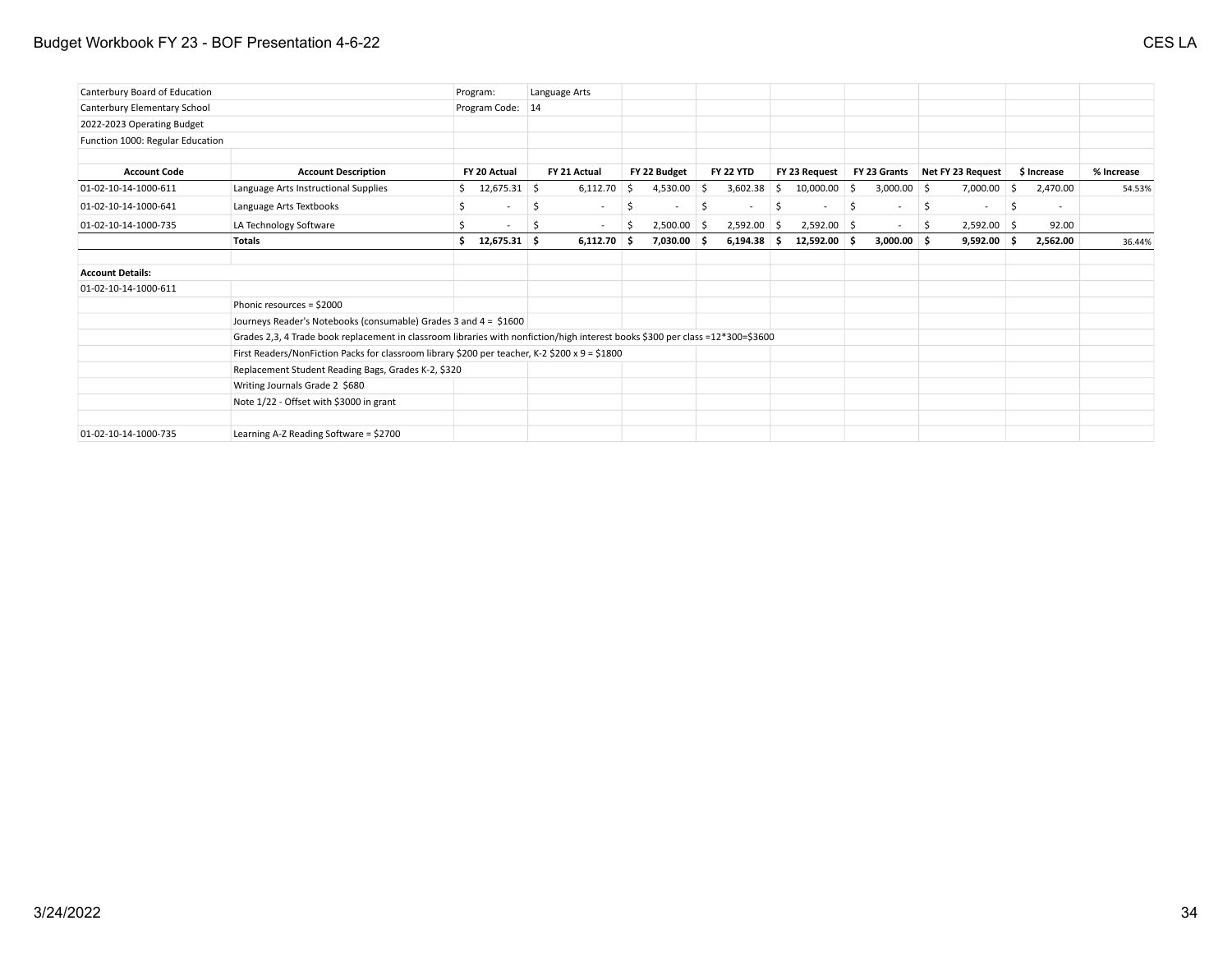## Budget Workbook FY 23 - BOF Presentation 4-6-22 CES Math

| Canterbury Board of Education    |                                                                                         |   | Program:         | Math |               |               |                  |               |              |                   |             |            |
|----------------------------------|-----------------------------------------------------------------------------------------|---|------------------|------|---------------|---------------|------------------|---------------|--------------|-------------------|-------------|------------|
| Canterbury Elementary School     |                                                                                         |   | Program Code: 15 |      |               |               |                  |               |              |                   |             |            |
| 2022-2023 Operating Budget       |                                                                                         |   |                  |      |               |               |                  |               |              |                   |             |            |
| Function 1000: Regular Education |                                                                                         |   |                  |      |               |               |                  |               |              |                   |             |            |
|                                  |                                                                                         |   |                  |      |               |               |                  |               |              |                   |             |            |
| <b>Account Code</b>              | <b>Account Description</b>                                                              |   | FY 20 Actual     |      | FY 21 Actual  | FY 22 Budget  | <b>FY 22 YTD</b> | FY 23 Request | FY 23 Grants | Net FY 23 Request | \$ Increase | % Increase |
| 01-02-10-15-1000-611             | Math Instructional Supplies                                                             | S | $8,840.21$ \$    |      | $6,624.11$ \$ | $8,000.00$ \$ | $6,431.73$ \$    | 7,875.00 \$   | $500.00$ \$  | $7,375.00$ \$     | (625.00)    | $-7.81%$   |
|                                  | Totals                                                                                  | S | $8,840.21$ \$    |      | $6,624.11$ \$ | $8,000.00$ \$ | $6,431.73$ \$    | 7,875.00 \$   | $500.00$ \$  | 7,375.00 \$       | (625.00)    | $-7.81%$   |
| <b>Account Details:</b>          |                                                                                         |   |                  |      |               |               |                  |               |              |                   |             |            |
| $01-02-10-15-1000-611$           | Replacement of manipulatives/graph paper/student white boards, 10 frame models = \$1000 |   |                  |      |               |               |                  |               |              |                   |             |            |
|                                  | new consumable workbooks @25 each for 275 students = \$6875                             |   |                  |      |               |               |                  |               |              |                   |             |            |
|                                  | Note 1/22: Use Title Grants for manipulatives \$500                                     |   |                  |      |               |               |                  |               |              |                   |             |            |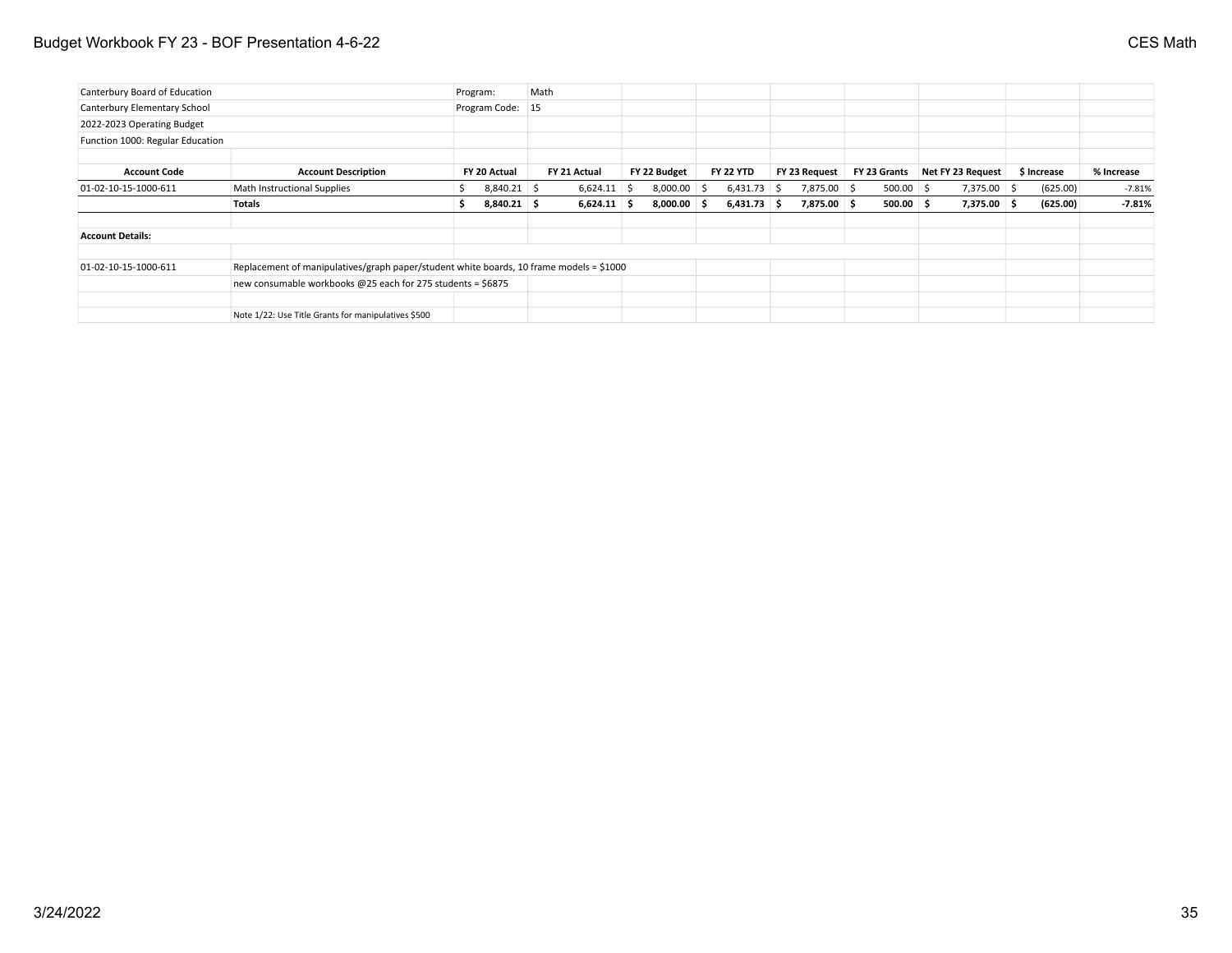## Budget Workbook FY 23 - BOF Presentation 4-6-22 CES Music

| Canterbury Board of Education    |                                                          | Program:                      | Music |              |     |              |     |                          |     |                |              |     |                   |             |            |
|----------------------------------|----------------------------------------------------------|-------------------------------|-------|--------------|-----|--------------|-----|--------------------------|-----|----------------|--------------|-----|-------------------|-------------|------------|
| Canterbury Elementary School     |                                                          | Program Code: 16              |       |              |     |              |     |                          |     |                |              |     |                   |             |            |
| 2022-2023 Operating Budget       |                                                          |                               |       |              |     |              |     |                          |     |                |              |     |                   |             |            |
| Function 1000: Regular Education |                                                          |                               |       |              |     |              |     |                          |     |                |              |     |                   |             |            |
| <b>Account Code</b>              | <b>Account Description</b>                               | FY 20 Actual                  |       | FY 21 Actual |     | FY 22 Budget |     | <b>FY 22 YTD</b>         |     | FY 23 Request  | FY 23 Grants |     | Net FY 23 Request | \$ Increase | % Increase |
| 01-02-10-16-1000-101             | Wages Paid to Teachers- Music                            | 54,616.62 \$<br>S.            |       | 46,232.00    | -S  | 47,480.00    | Ŝ.  | 17,473.50                | S.  | $47,212.00$ \$ |              | \$  | $47,212.00$ \$    | (268.00)    | $-0.56%$   |
| 01-02-10-16-1000-590             | <b>Music Purchased Services</b>                          | Ŝ<br>$\overline{\phantom{a}}$ | \$    | $\sim$       | .s  | 100.00       | -S  | $115.00$ \$              |     | $120.00$ \$    | $\sim$       | S.  | $120.00$ \$       | 20.00       | 20.00%     |
| 01-02-10-16-1000-611             | Music Instructional Supplies                             | $538.25$ \$<br>\$             |       | $534.32$ \$  |     | 600.00       | \$. | $494.40$ \$              |     | $600.00$ \$    | $\sim$       | -\$ | $600.00$ \$       | $\sim$      | 0.00%      |
| 01-02-10-16-1000-810             | Music Dues & Fees                                        |                               | -S    | $\sim$       | -S  | 137.00       | - Ś | $\overline{\phantom{a}}$ | -\$ | 137.00 \$      | $\sim$       | -\$ | $137.00$ \$       | $\sim$      | 0.00%      |
|                                  | <b>Totals</b>                                            | 55,154.87 \$<br>Ŝ.            |       | 46,766.32    | - S | 48,317.00    | s.  | 18,082.90 \$             |     | 48,069.00 \$   | $\sim$       | s   | 48,069.00 \$      | (248.00)    | $-0.51%$   |
|                                  |                                                          |                               |       |              |     |              |     |                          |     |                |              |     |                   |             |            |
| <b>Account Details:</b>          |                                                          |                               |       |              |     |              |     |                          |     |                |              |     |                   |             |            |
| 01-02-10-16-1000-101             | 1.0 FTE Music Teacher to support students in grades PK-4 |                               |       |              |     |              |     |                          |     |                |              |     |                   |             |            |
| 01-02-10-16-1000-590             | Piano Tuning = \$120                                     |                               |       |              |     |              |     |                          |     |                |              |     |                   |             |            |
| 01-02-10-16-1000-611             | Music Instructional Supplies                             |                               |       |              |     |              |     |                          |     |                |              |     |                   |             |            |
|                                  | Recorders for Grades 3 and 4 \$250                       |                               |       |              |     |              |     |                          |     |                |              |     |                   |             |            |
|                                  | Recorder Belts for Grades 3 and 4 \$40                   |                               |       |              |     |              |     |                          |     |                |              |     |                   |             |            |
|                                  | General supplies for students \$100                      |                               |       |              |     |              |     |                          |     |                |              |     |                   |             |            |
|                                  | Sheet Music/assembly and choral needs \$50               |                               |       |              |     |              |     |                          |     |                |              |     |                   |             |            |
| 01-02-10-16-1000-810             | CT Music Educators Association - \$137                   |                               |       |              |     |              |     |                          |     |                |              |     |                   |             |            |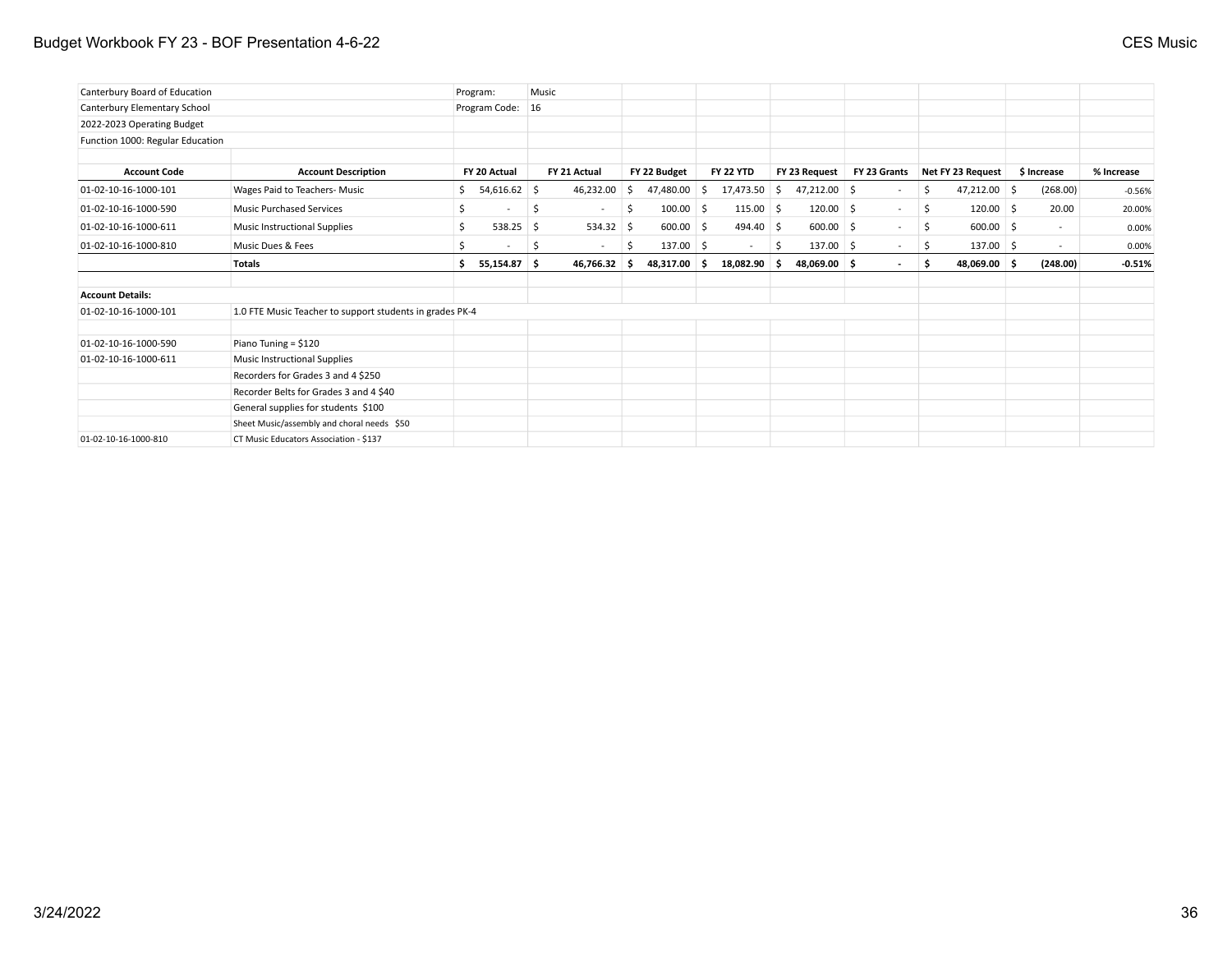### Budget Workbook FY 23 - BOF Presentation 4-6-22 CES Science

| Canterbury Board of Education    |                                                                                                          |    | Program:         | Science |               |   |               |                  |               |              |     |                   |             |            |
|----------------------------------|----------------------------------------------------------------------------------------------------------|----|------------------|---------|---------------|---|---------------|------------------|---------------|--------------|-----|-------------------|-------------|------------|
| Canterbury Elementary School     |                                                                                                          |    | Program Code: 17 |         |               |   |               |                  |               |              |     |                   |             |            |
| 2022-2023 Operating Budget       |                                                                                                          |    |                  |         |               |   |               |                  |               |              |     |                   |             |            |
| Function 1000: Regular Education |                                                                                                          |    |                  |         |               |   |               |                  |               |              |     |                   |             |            |
|                                  |                                                                                                          |    |                  |         |               |   |               |                  |               |              |     |                   |             |            |
| <b>Account Code</b>              | <b>Account Description</b>                                                                               |    | FY 20 Actual     |         | FY 21 Actual  |   | FY 22 Budget  | <b>FY 22 YTD</b> | FY 23 Request | FY 23 Grants |     | Net FY 23 Request | \$ Increase | % Increase |
| 01-02-10-17-1000-611             | Science Instructional Supplies                                                                           |    | $1,619.06$ \$    |         | 1,773.58      | S | $1,900.00$ \$ | $554.14$ \$      | $2,000.00$ \$ | $\sim$       | \$. | $2,000.00$ \$     | 100.00      | 5.26%      |
| 01-02-10-17-1000-735             | Technology Software - Science                                                                            |    | $\sim$           |         | $\sim$        | S | $1,100.00$ \$ | $1,499.00$ \$    | $1,500.00$ \$ | $\sim$       | S.  | $1,500.00$ \$     | 400.00      | 36.36%     |
|                                  | Totals                                                                                                   | Ŝ. | $1,619.06$ \$    |         | $1,773.58$ \$ |   | $3,000.00$ \$ | $2,053.14$ \$    | $3,500.00$ \$ | $\sim$       | s.  | $3,500.00$ \$     | 500.00      | 16.67%     |
| <b>Account Details:</b>          |                                                                                                          |    |                  |         |               |   |               |                  |               |              |     |                   |             |            |
| 01-02-10-17-1000-611             | Science replacement items consumables (pumpkins, seeds, soil, Mystery Science labs supplies Gr. 1 and 2) |    |                  |         |               |   |               |                  |               |              |     |                   |             |            |
|                                  | Science Lab Kits from Mystery Science, Grades 3 and 4, \$750 per grade level = \$1,500                   |    |                  |         |               |   |               |                  |               |              |     |                   |             |            |
|                                  | Let's Find Out Subscription-K \$300                                                                      |    |                  |         |               |   |               |                  |               |              |     |                   |             |            |
| 01-02-10-17-1000-735             | Mystery Science Software K-4 \$1,500                                                                     |    |                  |         |               |   |               |                  |               |              |     |                   |             |            |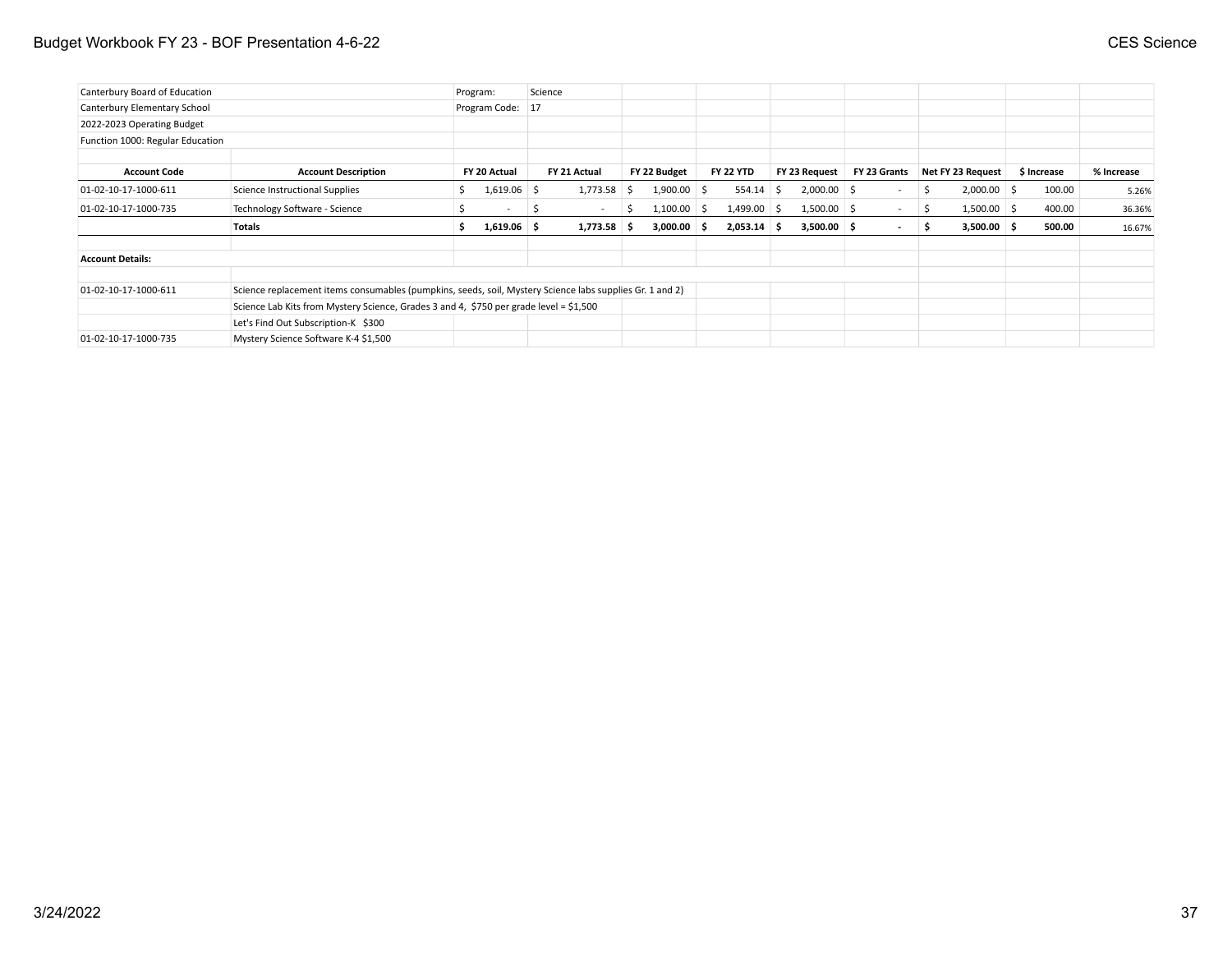### Budget Workbook FY 23 - BOF Presentation 4-6-22 CES SS

| Canterbury Board of Education    |                                                         | Program:         | Social Studies |    |               |                  |               |              |    |                   |                          |            |
|----------------------------------|---------------------------------------------------------|------------------|----------------|----|---------------|------------------|---------------|--------------|----|-------------------|--------------------------|------------|
| Canterbury Elementary School     |                                                         | Program Code: 18 |                |    |               |                  |               |              |    |                   |                          |            |
| 2022-2023 Operating Budget       |                                                         |                  |                |    |               |                  |               |              |    |                   |                          |            |
| Function 1000: Regular Education |                                                         |                  |                |    |               |                  |               |              |    |                   |                          |            |
|                                  |                                                         |                  |                |    |               |                  |               |              |    |                   |                          |            |
| <b>Account Code</b>              | <b>Account Description</b>                              | FY 20 Actual     | FY 21 Actual   |    | FY 22 Budget  | <b>FY 22 YTD</b> | FY 23 Request | FY 22 Grants |    | Net FY 22 Request | \$ Increase              | % Increase |
| 01-02-10-18-1000-611             | Social Studies Instructional Supplies                   | $1,208.11$ \$    | 1,429.97       | -S | $1,500.00$ \$ | $1,850.13$ \$    | $1,500.00$ \$ | $\sim$       | -S | $1,500.00$ \$     | $\sim$                   | 0.00%      |
|                                  | <b>Totals</b>                                           | $1,208.11$ \$    | $1,429.97$ \$  |    | $1,500.00$ \$ | $1,850.13$ \$    | $1,500.00$ \$ | $\sim$       | -S | $1,500.00$ \$     | $\overline{\phantom{a}}$ | $0.00\%$   |
| <b>Account Details:</b>          |                                                         |                  |                |    |               |                  |               |              |    |                   |                          |            |
| 01-02-10-18-1000-611             | Scholastic News (K) \$250                               |                  |                |    |               |                  |               |              |    |                   |                          |            |
|                                  | Field Trips to Local Historic Sites - \$750             |                  |                |    |               |                  |               |              |    |                   |                          |            |
|                                  | Trade Books to Support Curriculum and Diversity - \$500 |                  |                |    |               |                  |               |              |    |                   |                          |            |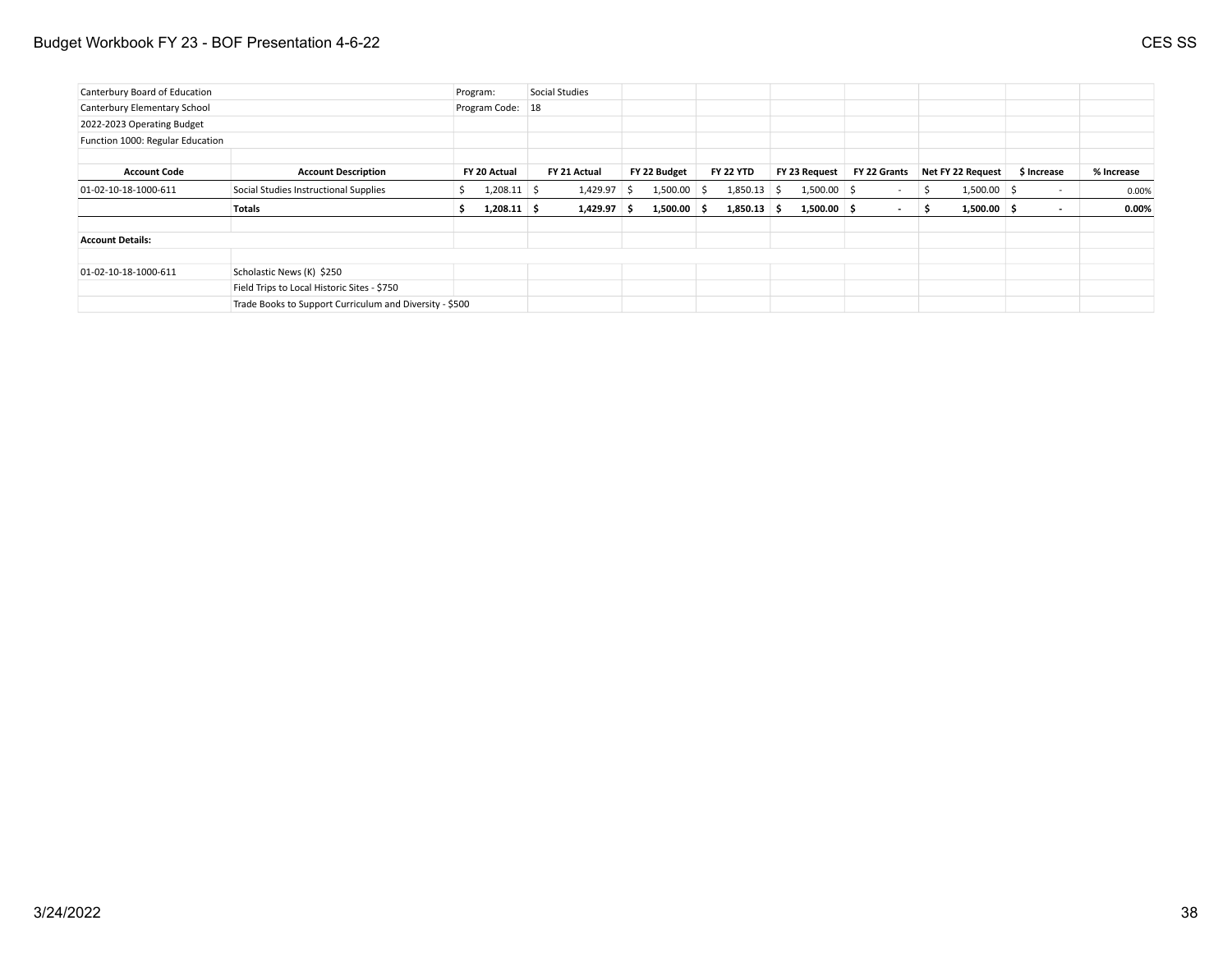### Budget Workbook FY 23 - BOF Presentation 4-6-22 CES PE

| Canterbury Board of Education    |                                                                            | Program:                      |               | <b>Physical Education</b> |    |              |    |                          |     |               |                          |    |                   |             |            |
|----------------------------------|----------------------------------------------------------------------------|-------------------------------|---------------|---------------------------|----|--------------|----|--------------------------|-----|---------------|--------------------------|----|-------------------|-------------|------------|
| Canterbury Elementary School     |                                                                            | Program Code:                 | <sup>19</sup> |                           |    |              |    |                          |     |               |                          |    |                   |             |            |
| 2022-2023 Operating Budget       |                                                                            |                               |               |                           |    |              |    |                          |     |               |                          |    |                   |             |            |
| Function 1000: Regular Education |                                                                            |                               |               |                           |    |              |    |                          |     |               |                          |    |                   |             |            |
| <b>Account Code</b>              | <b>Account Description</b>                                                 | FY 20 Actual                  |               | FY 21 Actual              |    | FY 22 Budget |    | <b>FY 22 YTD</b>         |     | FY 23 Request | FY 23 Grants             |    | Net FY 23 Request | \$ Increase | % Increase |
| 01-02-10-19-1000-101             | Wages Paid to Teachers- Physical Education                                 | \$83,469.00                   |               | 85,556.00                 | -S | 86,617.00    | -S | 33,314.20                | S   | 88,349.00 \$  | $\overline{\phantom{a}}$ | S. | 88,349.00 \$      | 1,732.00    | 2.00%      |
| 01-02-10-19-1000-611             | Physical Education Instructional Supplies                                  | 5<br>$\overline{\phantom{a}}$ | 5             | $510.45$ \$               |    | $450.00$ \$  |    | $334.39$ \$              |     | $450.00$ \$   | $\sim$ $-$               | S. | $450.00$ \$       | $\sim$      | 0.00%      |
| 01-02-10-19-1000-810             | Physical Education Dues & Fees                                             | $\overline{\phantom{0}}$      |               | $\overline{\phantom{a}}$  | \$ | $155.00$ \$  |    | $\overline{\phantom{a}}$ | \$  | $145.00$ \$   | $\overline{\phantom{a}}$ | S. | $145.00$ \$       | (10.00)     |            |
|                                  | <b>Totals</b>                                                              | 83,469.00 \$<br>s             |               | 86,066.45                 | s  | 87,222.00 \$ |    | 33,648.59                | - S | 88,944.00 \$  | $\blacksquare$           | s. | 88,944.00 \$      | 1,722.00    | 1.97%      |
| <b>Account Details:</b>          |                                                                            |                               |               |                           |    |              |    |                          |     |               |                          |    |                   |             |            |
| 01-02-10-18-1000-101             | 1.0 FTE PE Teacher to support students in Grades PK-4                      |                               |               |                           |    |              |    |                          |     |               |                          |    |                   |             |            |
| 01-02-10-18-1000-611             | Materials for instructional games such as balls, tape, and other materials |                               |               |                           |    |              |    |                          |     |               |                          |    |                   |             |            |
|                                  | Recess equipment replacement (balls, jump ropes)                           |                               |               |                           |    |              |    |                          |     |               |                          |    |                   |             |            |
| 01-02-10-19-1000-810             | CTAHPERD Membership \$145                                                  |                               |               |                           |    |              |    |                          |     |               |                          |    |                   |             |            |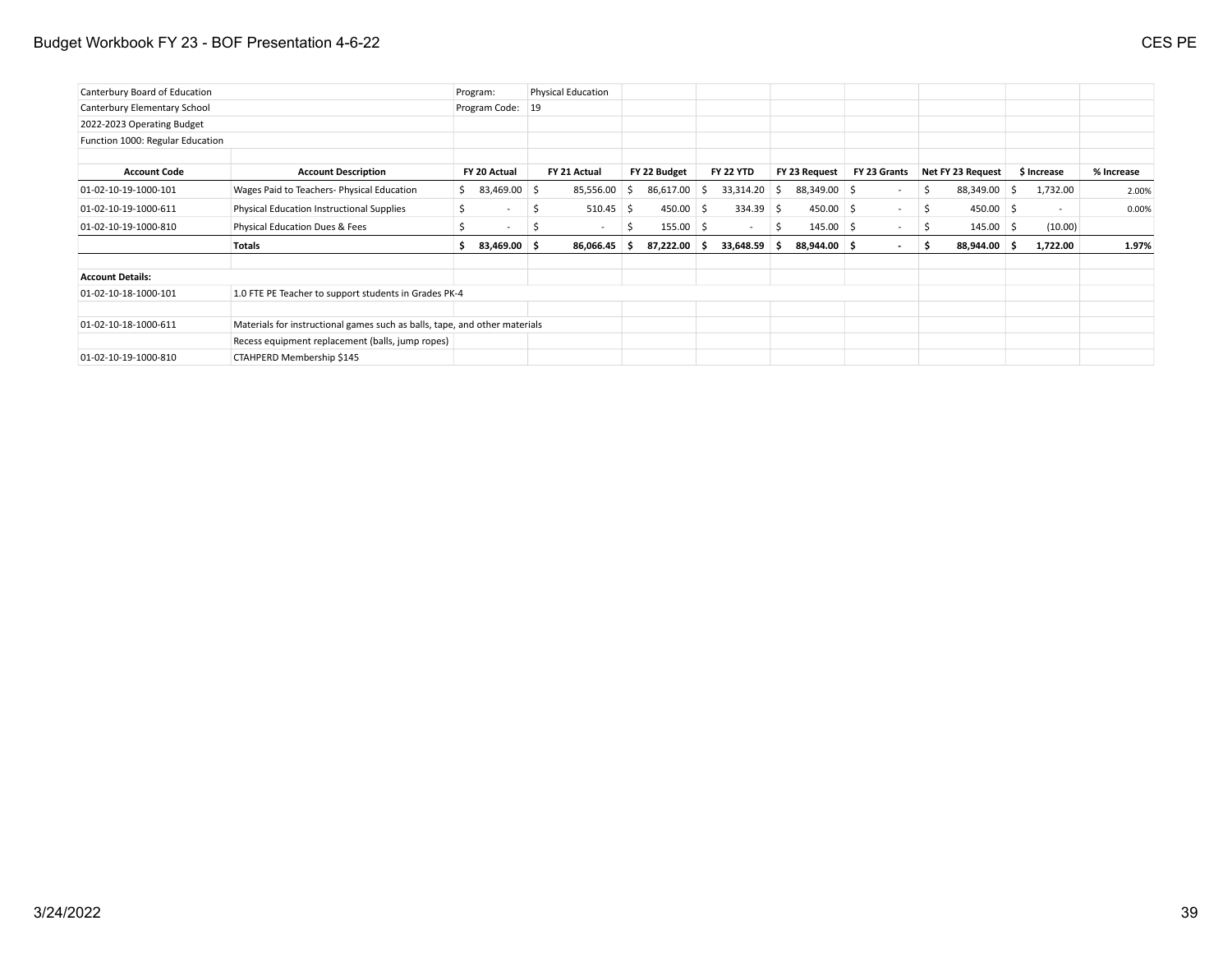### Budget Workbook FY 23 - BOF Presentation 4-6-22 CES General

| Canterbury Board of Education                |                                                                                                                                                                                 | Program:                       |              | General                       |                     |                               |               |                  |                     |                                            |              |              |                   |     |                             |            |
|----------------------------------------------|---------------------------------------------------------------------------------------------------------------------------------------------------------------------------------|--------------------------------|--------------|-------------------------------|---------------------|-------------------------------|---------------|------------------|---------------------|--------------------------------------------|--------------|--------------|-------------------|-----|-----------------------------|------------|
| Canterbury Elementary School                 |                                                                                                                                                                                 | Program Code: 00               |              |                               |                     |                               |               |                  |                     |                                            |              |              |                   |     |                             |            |
| 2022-2023 Operating Budget                   |                                                                                                                                                                                 |                                |              |                               |                     |                               |               |                  |                     |                                            |              |              |                   |     |                             |            |
| Function 1000: Regular Education             |                                                                                                                                                                                 |                                |              |                               |                     |                               |               |                  |                     |                                            |              |              |                   |     |                             |            |
|                                              |                                                                                                                                                                                 |                                |              |                               |                     |                               |               |                  |                     |                                            |              |              |                   |     |                             |            |
| <b>Account Code</b>                          | <b>Account Description</b>                                                                                                                                                      | FY 20 Actual                   |              | FY 21 Actual                  |                     | FY 22 Budget                  |               | <b>FY 22 YTD</b> |                     | FY 23 Request                              | FY 23 Grants |              | Net FY 23 Request |     | \$ Increase                 | % Increase |
| 01-02-10-00-1000-101                         | Wages Paid to Teachers - General                                                                                                                                                | $$994,325.30$ \$               |              | 1,125,729.01                  |                     | \$1,148,648.00                |               | \$421,231.90     |                     | $\frac{1}{2}$ \$1,151,125.00 $\frac{1}{2}$ |              |              | \$1,151,125.00    | ∣\$ | 2,477.00                    | 0.22%      |
| 01-02-10-00-1000-103                         | <b>Teacher Subs</b>                                                                                                                                                             | 19,104.32 \$<br>\$             |              | 7,820.00                      | 5                   | 20,000.00                     | -\$           | 6,450.00         | - \$                | $22,500.00$ \$                             | $\sim$       | Ś            | $22,500.00$ \$    |     | 2,500.00                    | 12.50%     |
| 01-02-10-00-1000-112                         | Aides K-4                                                                                                                                                                       | 80,739.76 \$<br>\$             |              | 75,310.09                     | ∣\$                 | 79,619.00 \$                  |               | 30,771.02        | $\frac{1}{2}$       | 80,398.00 \$                               | $\sim$       | \$           | 80,398.00 \$      |     | 779.00                      | 0.98%      |
| 01-02-10-00-1000-113                         | Non-Certified Subs                                                                                                                                                              | \$<br>$163.88$ \$              |              | 1,017.00                      | -\$                 | 1,000.00                      | Ŝ.            | 443.52           | $\ddot{\mathsf{S}}$ | $1,000.00$ \$                              | $\sim$       | \$           | $1,000.00$ \$     |     | $\sim$                      | 0.00%      |
| 01-02-10-00-1000-210                         | Group Health Insurance                                                                                                                                                          | $$285,436.64$ \$               |              | $300,504.23$ \$               |                     | $332,086.00$ \$ 167,731.92 \$ |               |                  |                     | 323,718.00 \$                              | $\sim$       | \$           | 323,718.00 \$     |     | (8,368.00)                  | $-2.52%$   |
| 01-02-10-00-1000-220                         | <b>Employer Taxes</b>                                                                                                                                                           | $32,281.60$ \$<br>\$           |              | $28,364.22$ \$                |                     | 38,338.00                     | ∣\$           | 14,731.76        | ∣\$                 | $32,355.00$ \$                             | $\sim$       | Š.           | $32,355.00$ \$    |     | (5,983.00)                  | $-15.61%$  |
| 01-02-10-00-1000-240                         | Tuition Reimbursement                                                                                                                                                           | \$<br>$3,800.00$ \$            |              | $2,375.00$ \$                 |                     | $10,500.00$ \$                |               | 2,750.00         | -\$                 | $4,000.00$ \$                              | $\sim$       | \$           | 4,000.00 \$       |     | (6,500.00)                  | $-61.90%$  |
| 01-02-10-00-1000-322                         | <b>Staff Development</b>                                                                                                                                                        | \$<br>$\overline{\phantom{a}}$ | \$           | $\sim$                        | \$                  | $1,000.00$ \$                 |               | $\sim$           | \$                  | $1,000.00$ \$                              | $500.00$ \$  |              | $500.00$ \$       |     | (500.00)                    | $-50.00%$  |
| 01-02-10-00-1000-431                         | Maintenance Agreements                                                                                                                                                          | $14,905.44$ \$<br>\$           |              | 18,344.91                     | $\vert$ \$          | $18,000.00$ \$                |               | 8,567.43         | 5                   | $18,215.00$ \$                             |              | \$           | 18,215.00 \$      |     | 215.00                      | 1.19%      |
| 01-02-10-00-1000-580                         | <b>Travel Reimbursement</b>                                                                                                                                                     | \$<br>$408.05$ \$              |              | $75.00$ \$                    |                     | $200.00$ \$                   |               | $\sim$           | $\ddot{\mathsf{S}}$ | $200.00$ \$                                | $\sim$       | \$           | $200.00$ \$       |     | $\mathbf{r}$                | 0.00%      |
| 01-02-10-00-1000-611                         | General Instructional Supplies                                                                                                                                                  | \$<br>$2,736.65$ \$            |              | 8,423.19 \$                   |                     | $5,375.00$ \$                 |               | 4,187.91 \$      |                     | $6,375.00$ \$                              | $\sim$       | \$           | $6,375.00$ \$     |     | 1,000.00                    | 18.60%     |
| 01-02-10-00-1000-641                         | Reference Books                                                                                                                                                                 | \$<br>$\overline{\phantom{a}}$ | \$           | $98.90$ \$                    |                     | $300.00$ \$                   |               | $296.89$ \$      |                     | $550.00$ \$                                | $\sim$       | \$           | $550.00$ \$       |     | 250.00                      | 83.33%     |
| 01-02-10-00-1000-690                         | <b>Testing Supplies</b>                                                                                                                                                         | \$<br>$\sim$                   | \$           | $\sim$                        | \$                  | $100.00$ \$                   |               | $85.93$ \$       |                     | $100.00$ \$                                | $\sim$       | \$           | $100.00$ \$       |     | $\mathcal{L}_{\mathcal{A}}$ | 0.00%      |
| 01-02-10-00-1000-733                         | <b>Technology Equipment</b>                                                                                                                                                     | \$<br>$5,488.60$ \$            |              | 8,251.34                      | 5                   | $3,500.00$ \$                 |               | $2,159.39$ \$    |                     | $250.00$ \$                                | $\sim$       | \$           | $250.00$ \$       |     | (3,250.00)                  | $-92.86%$  |
| 01-02-10-00-1000-735                         | <b>Technology Software</b>                                                                                                                                                      | \$<br>$\sim$                   | \$           | $\sim$                        | -\$                 | 3,500.00                      | ∣\$           | $3,700.00$ \$    |                     | $3,700.00$ \$                              | $\sim$       | \$           | $3,700.00$ \$     |     | 200.00                      | 5.71%      |
| 01-02-10-00-1000-739                         | Other Equipment                                                                                                                                                                 | \$                             | $\mathsf{S}$ |                               | $\ddot{\mathsf{S}}$ | $\overline{a}$                | $\mathsf{\$}$ | $\sim$           | \$                  | $3,250.00$ \$                              | $\sim$       | $\mathsf{S}$ | $3,250.00$ \$     |     | 3,250.00                    |            |
| 01-02-10-00-1000-810                         | Dues & Fees                                                                                                                                                                     | \$<br>1,486.00                 | \$           | 224.50                        | 5                   | 500.00                        | \$            |                  | \$                  | $500.00$ \$                                | $\sim$       | \$           | 500.00            | 5   |                             | 0.00%      |
|                                              | <b>Totals</b>                                                                                                                                                                   | \$1,440,876.24                 | -\$          | 1,576,537.39                  |                     | \$1,662,666.00                |               | \$663,107.67     |                     | $$1,649,236.00$ \$                         | 500.00       | \$           | 1,648,736.00      | \$  | (13,930.00)                 | $-0.84%$   |
|                                              |                                                                                                                                                                                 |                                |              |                               |                     |                               |               |                  |                     |                                            |              |              |                   |     |                             |            |
| <b>Account Details:</b>                      |                                                                                                                                                                                 |                                |              |                               |                     |                               |               |                  |                     |                                            |              |              |                   |     |                             |            |
| 01-02-10-00-1000-101                         | 15.5 classroom teachers salaries                                                                                                                                                |                                |              |                               |                     |                               |               |                  |                     |                                            |              |              |                   |     |                             |            |
|                                              |                                                                                                                                                                                 |                                |              |                               |                     |                               |               |                  |                     |                                            |              |              |                   |     |                             |            |
| 01-02-10-00-1000-103                         | Teacher Subs                                                                                                                                                                    |                                |              |                               |                     |                               |               |                  |                     |                                            |              |              |                   |     |                             |            |
| 01-02-10-00-1000-112                         | 3.0 FTE Regular Education Aides to support K classrooms - salaries                                                                                                              |                                |              |                               |                     |                               |               |                  |                     |                                            |              |              |                   |     |                             |            |
|                                              |                                                                                                                                                                                 |                                |              |                               |                     |                               |               |                  |                     |                                            |              |              |                   |     |                             |            |
| 01-02-10-00-1000-113<br>01-02-10-00-1000-210 | Non-Certified Subs<br>Includes insurance for teachers and paras                                                                                                                 |                                |              |                               |                     |                               |               |                  |                     |                                            |              |              |                   |     |                             |            |
| 01-02-10-00-1000-220                         | <b>Employer Taxes</b>                                                                                                                                                           |                                |              |                               |                     |                               |               |                  |                     |                                            |              |              |                   |     |                             |            |
| 01-02-10-00-1000-240                         | Five Teachers and One Para are enrolled in courses                                                                                                                              |                                |              |                               |                     |                               |               |                  |                     |                                            |              |              |                   |     |                             |            |
| 01-02-10-00-1000-322                         | Staff Development                                                                                                                                                               |                                |              |                               |                     |                               |               |                  |                     |                                            |              |              |                   |     |                             |            |
|                                              | note 1/22 use some grant funding                                                                                                                                                |                                |              |                               |                     |                               |               |                  |                     |                                            |              |              |                   |     |                             |            |
| 01-02-10-00-1000-431                         | Copy Lease Agreements (\$291.75/mo; \$307.82/mo; \$1,020 per yr; plus per copy costs)                                                                                           |                                |              |                               |                     |                               |               |                  |                     |                                            |              |              |                   |     |                             |            |
|                                              |                                                                                                                                                                                 |                                |              |                               |                     |                               |               |                  |                     |                                            |              |              |                   |     |                             |            |
|                                              | RICOH CES Main Office                                                                                                                                                           | \$                             |              | 3,693.84 * only color machine |                     |                               |               |                  |                     |                                            |              |              |                   |     |                             |            |
|                                              | CIT CES Staff Room / Mail Room                                                                                                                                                  | Ś<br>3,501.00                  |              |                               |                     |                               |               |                  |                     |                                            |              |              |                   |     |                             |            |
|                                              | <b>ACT CES Faculty Room</b>                                                                                                                                                     | 1,020.00<br>\$                 |              |                               |                     |                               |               |                  |                     |                                            |              |              |                   |     |                             |            |
|                                              | Copy Costs                                                                                                                                                                      | \$<br>10,000.00                |              |                               |                     |                               |               |                  |                     |                                            |              |              |                   |     |                             |            |
| 01-02-10-00-1000-580                         | Travel Reimbursement - \$300                                                                                                                                                    |                                |              |                               |                     |                               |               |                  |                     |                                            |              |              |                   |     |                             |            |
| 01-02-10-00-1000-611                         | Classroom supplies for students (\$350 x 15 classrooms = \$5,250, Laminate \$600, Risograph supplies \$300 student homework folders \$350 + \$1,000 for World Language Supplies |                                |              |                               |                     |                               |               |                  |                     |                                            |              |              |                   |     |                             |            |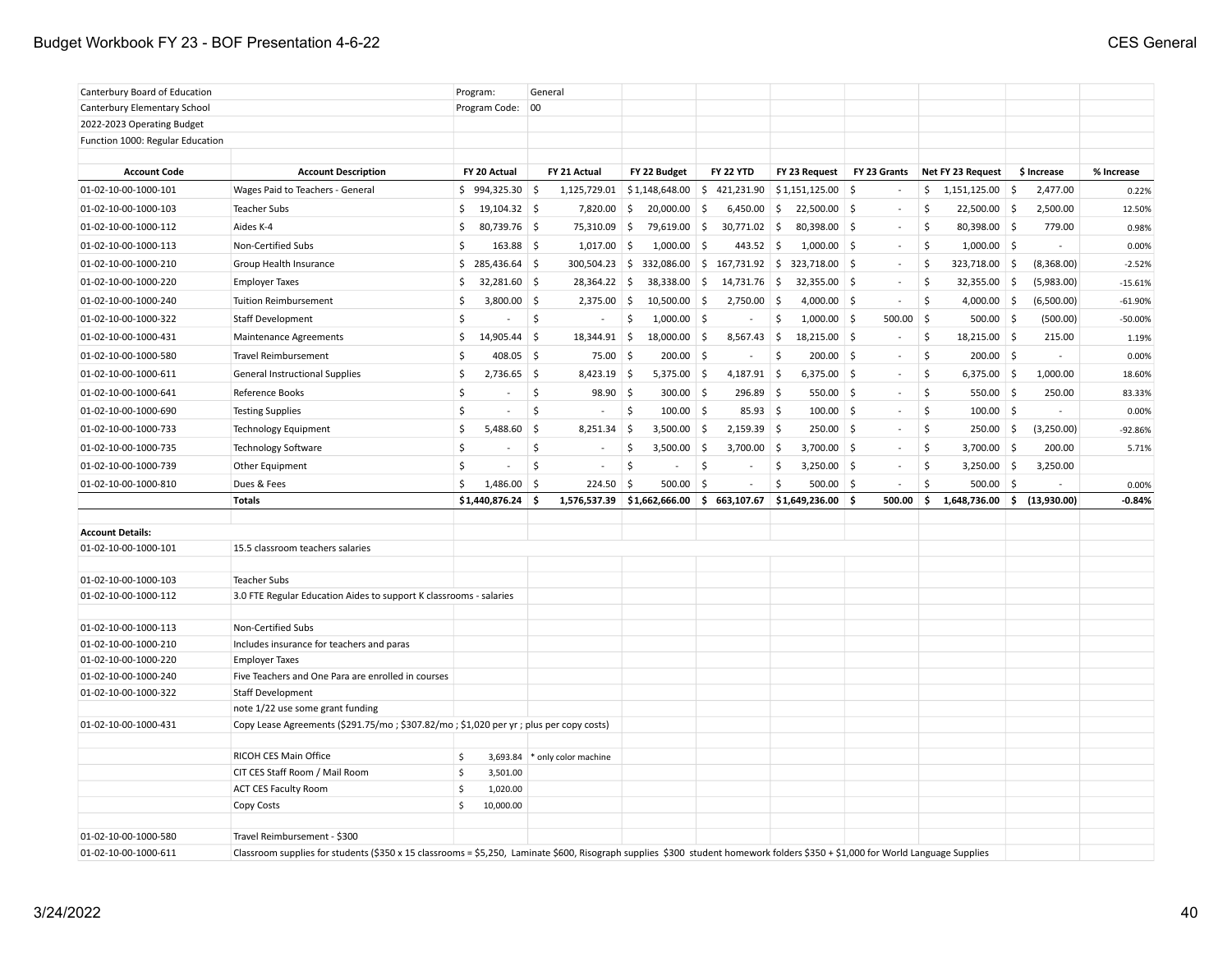### Budget Workbook FY 23 - BOF Presentation 4-6-22 **CES** General

| 01-02-10-00-1000-641   | Professional books for staff PD - \$550                                                                                         |  |  |  |  |  |
|------------------------|---------------------------------------------------------------------------------------------------------------------------------|--|--|--|--|--|
| $01-02-10-00-1000-690$ | Testing supplies as needed                                                                                                      |  |  |  |  |  |
| 01-02-10-00-1000-733   | General Equipment Needs \$250                                                                                                   |  |  |  |  |  |
| 01-02-10-00-1000-735   | SeeSaw (\$1,100) BrainPop (\$2,600) - educational software                                                                      |  |  |  |  |  |
| 01-02-10-00-1000-739   | Replacement books cases \$600 Replacement Rugs \$500, 1 new library bookcase \$1100 3 "U" Table to replace larger tables \$1050 |  |  |  |  |  |
| 01-02-10-00-1000-810   | Dues and Fees/Teachers for professional workshops/organizations                                                                 |  |  |  |  |  |
|                        |                                                                                                                                 |  |  |  |  |  |
|                        | Notes 1/20 - reduce teach sub line by \$2500, and non-cert by \$500, general supplies for teacher by \$75 ea. = \$1125          |  |  |  |  |  |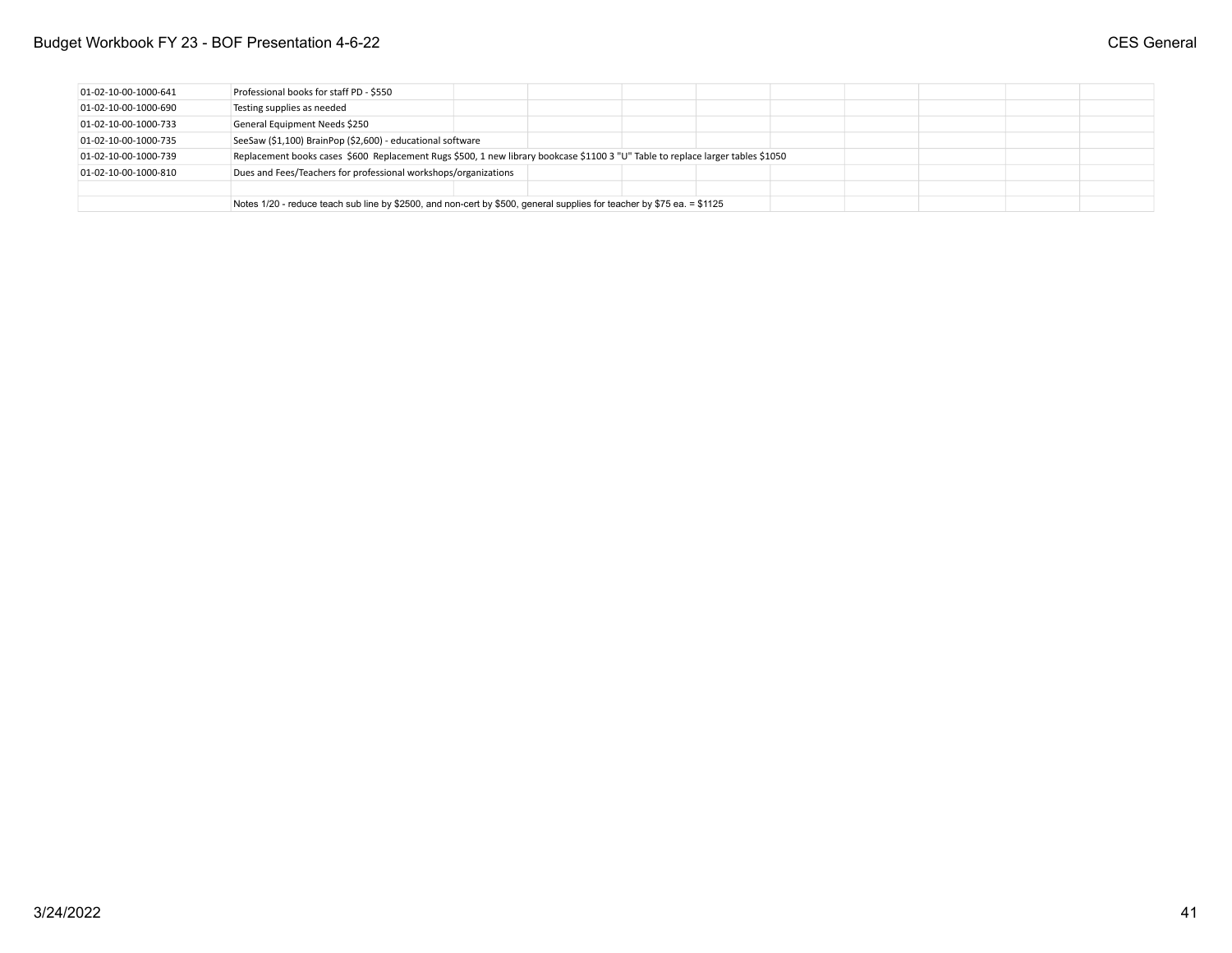### Budget Workbook FY 23 - BOF Presentation 4-6-22 **CES** School Counselor

| Canterbury Board of Education            |                                                    | Program:            | School Counselor |                |              |                               |                          |                          |                               |   |                   |             |                          |
|------------------------------------------|----------------------------------------------------|---------------------|------------------|----------------|--------------|-------------------------------|--------------------------|--------------------------|-------------------------------|---|-------------------|-------------|--------------------------|
| Canterbury Elementary School             |                                                    | Program Code: 00    |                  |                |              |                               |                          |                          |                               |   |                   |             |                          |
| 2022-2023 Operating Budget               |                                                    |                     |                  |                |              |                               |                          |                          |                               |   |                   |             |                          |
| Function 2120: School Counselor Services |                                                    |                     |                  |                |              |                               |                          |                          |                               |   |                   |             |                          |
|                                          |                                                    |                     |                  |                |              |                               |                          |                          |                               |   |                   |             |                          |
| <b>Account Code</b>                      | <b>Account Description</b>                         | FY 20 Actual        | FY 21 Actual     |                | FY 22 Budget | <b>FY 22 YTD</b>              | FY 23 Request            |                          | FY 23 Grants                  |   | Net FY 23 Request | \$ Increase | % Increase               |
| 01-02-10-00-2120-124                     | Wages paid to School Counselor                     | 19,859.60 \$<br>S.  |                  | 21,389.00 \$   | $\sim$       | Ŝ<br>$\overline{\phantom{0}}$ | 5                        | $\overline{\phantom{a}}$ | $\sim$                        |   | $\sim$            | Ś<br>$\sim$ |                          |
| 01-02-10-00-2120-611                     | <b>Guidance Supplies</b>                           | $171.25$ \$         |                  | $\sim$         | $\sim$<br>5  | S<br>$\sim$                   | $\overline{\phantom{a}}$ | $\overline{\phantom{a}}$ | $\sim$                        |   | $\sim$            | $\sim$      |                          |
|                                          | <b>Totals</b>                                      | $20,030.85$ \$<br>э |                  | $21,389.00$ \$ | $\sim$       | S.<br>$\sim$                  | 5                        | $\sim$                   | s<br>$\overline{\phantom{a}}$ | s | $\sim$            | S<br>$\sim$ | $\overline{\phantom{a}}$ |
|                                          |                                                    |                     |                  |                |              |                               |                          |                          |                               |   |                   |             |                          |
| <b>Account Details:</b>                  |                                                    |                     |                  |                |              |                               |                          |                          |                               |   |                   |             |                          |
| 01-02-10-00-2120-124                     | Reclassification                                   |                     |                  |                |              |                               |                          |                          |                               |   |                   |             |                          |
|                                          |                                                    |                     |                  |                |              |                               |                          |                          |                               |   |                   |             |                          |
| 01-02-10-00-2120-611                     | Reclassification -moved materials to Social Worker |                     |                  |                |              |                               |                          |                          |                               |   |                   |             |                          |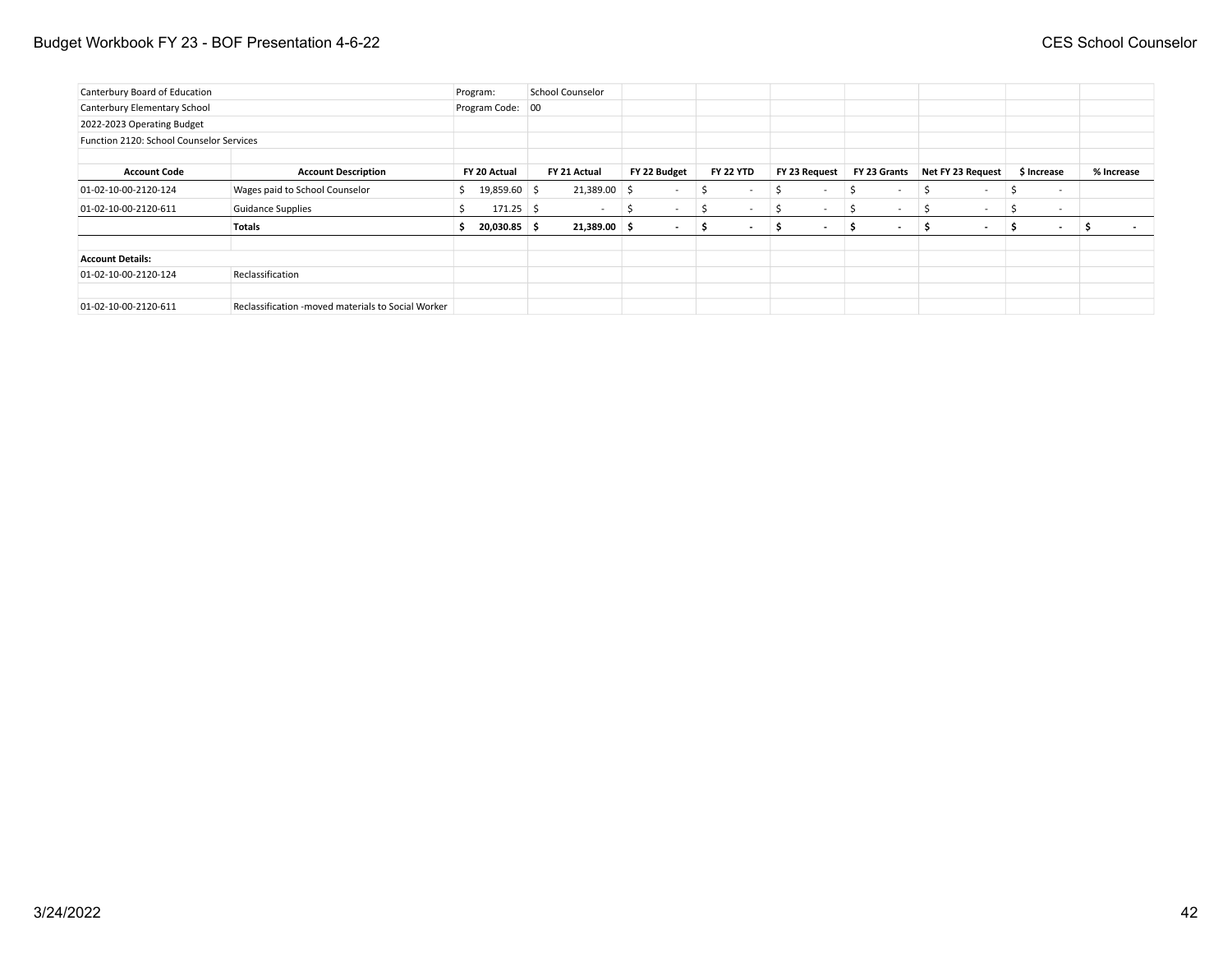### Budget Workbook FY 23 - BOF Presentation 4-6-22 **CES Health Services** CES Health Services

| Canterbury Board of Education  |                                                                                  | Program:             | <b>Health Services</b> |                   |                  |                            |              |                      |             |            |
|--------------------------------|----------------------------------------------------------------------------------|----------------------|------------------------|-------------------|------------------|----------------------------|--------------|----------------------|-------------|------------|
| Canterbury Elementary School   |                                                                                  | Program Code: 00     |                        |                   |                  |                            |              |                      |             |            |
| 2022-2023 Operating Budget     |                                                                                  |                      |                        |                   |                  |                            |              |                      |             |            |
| Function 2130: Health Services |                                                                                  |                      |                        |                   |                  |                            |              |                      |             |            |
| <b>Account Code</b>            | <b>Account Description</b>                                                       | FY 20 Actual         | FY 21 Actual           | FY 22 Budget      | <b>FY 22 YTD</b> | FY 23 Request              | FY 23 Grants | Net FY 23 Request    | \$ Increase | % Increase |
| 01-02-10-00-2130-160           | Nurse Salary                                                                     | 55,582.26 \$<br>\$   | $52,577.13$ \$         | $53,515.00$ \$    | $20,582.70$ \$   | 54,585.00 \$               | $\sim$       | \$<br>$54,585.00$ \$ | 1,070.00    | 2.00%      |
| 01-02-10-00-2130-163           | Nurse Subs                                                                       | $1,050.00$ \$<br>\$. | $1,050.00$ \$          | $1,000.00$ \$     | $1,050.00$ \$    | $1,500.00$ \$              | $\sim$       | \$<br>$1,500.00$ \$  | 500.00      | 50.00%     |
|                                |                                                                                  |                      |                        |                   |                  |                            |              |                      |             |            |
| 01-02-10-00-2130-590           | <b>Health Purchased Services</b>                                                 | \$                   | \$<br>$\sim$           | \$                | S.<br>$\sim$     | \$<br>775.00 \$            | $\sim 10$    | \$<br>775.00 \$      | 775.00      |            |
| 01-02-10-00-2130-690           | <b>Health Supplies</b>                                                           | Ŝ.<br>$974.61$ \$    | $1,760.57$ \$          | $2,100.00$ \$     |                  | $1,325.00$ \$<br>750.41 \$ | $\sim$       | \$.<br>$1,325.00$ \$ | (775.00)    | $-36.90%$  |
| 01-02-10-00-2130-735           | Nurse Technology Software                                                        |                      | \$<br>$\sim$           | \$<br>$300.00$ \$ |                  | $531.17$ \$<br>$550.00$ \$ | $\sim$       | \$.<br>550.00 \$     | 250.00      | 83.33%     |
| 01-02-10-00-2130-810           | Nurse Dues & Fees                                                                |                      | Ś<br>$\sim$            | $250.00$ \$<br>Ŝ  | $\sim$           | $300.00$ \$<br>5           | $\sim$       | S.<br>$300.00$ \$    | 50.00       | 20.00%     |
|                                | <b>Totals</b>                                                                    | 57,606.87 \$<br>Ś.   | 55,387.70 \$           | 57,165.00 \$      | $22,914.28$ \$   | $59,035.00$ \$             | $\sim$       | \$<br>59,035.00 \$   | 1,870.00    | 3.27%      |
| <b>Account Details:</b>        |                                                                                  |                      |                        |                   |                  |                            |              |                      |             |            |
| 01-02-10-00-2130-160           | Nurse Salary                                                                     |                      |                        |                   |                  |                            |              |                      |             |            |
| 01-02-10-00-2130-163           | Nurse Subs \$175 / day (4 Personal Days)                                         |                      |                        |                   |                  |                            |              |                      |             |            |
| 01-02-10-00-2130-590           | AED \$500                                                                        |                      |                        |                   |                  |                            |              |                      |             |            |
|                                | CRP Recertification \$275                                                        |                      |                        |                   |                  |                            |              |                      |             |            |
| 01-02-10-00-2130-690           | Health Supplies (epipens, first aid supplies, sanitizing supplies, gloves, masks |                      |                        |                   |                  |                            |              |                      |             |            |
|                                | Epi Pens \$800                                                                   |                      |                        |                   |                  |                            |              |                      |             |            |
|                                | General Supplies \$500                                                           |                      |                        |                   |                  |                            |              |                      |             |            |
|                                |                                                                                  |                      |                        |                   |                  |                            |              |                      |             |            |
| 01-02-10-00-2130-735           | SNAP (full cost \$550) * 3% increase = \$547.96                                  |                      |                        |                   |                  |                            |              |                      |             |            |
| 01-02-10-00-2130-810           | CT Nurses' Association (\$250)                                                   |                      |                        |                   |                  |                            |              |                      |             |            |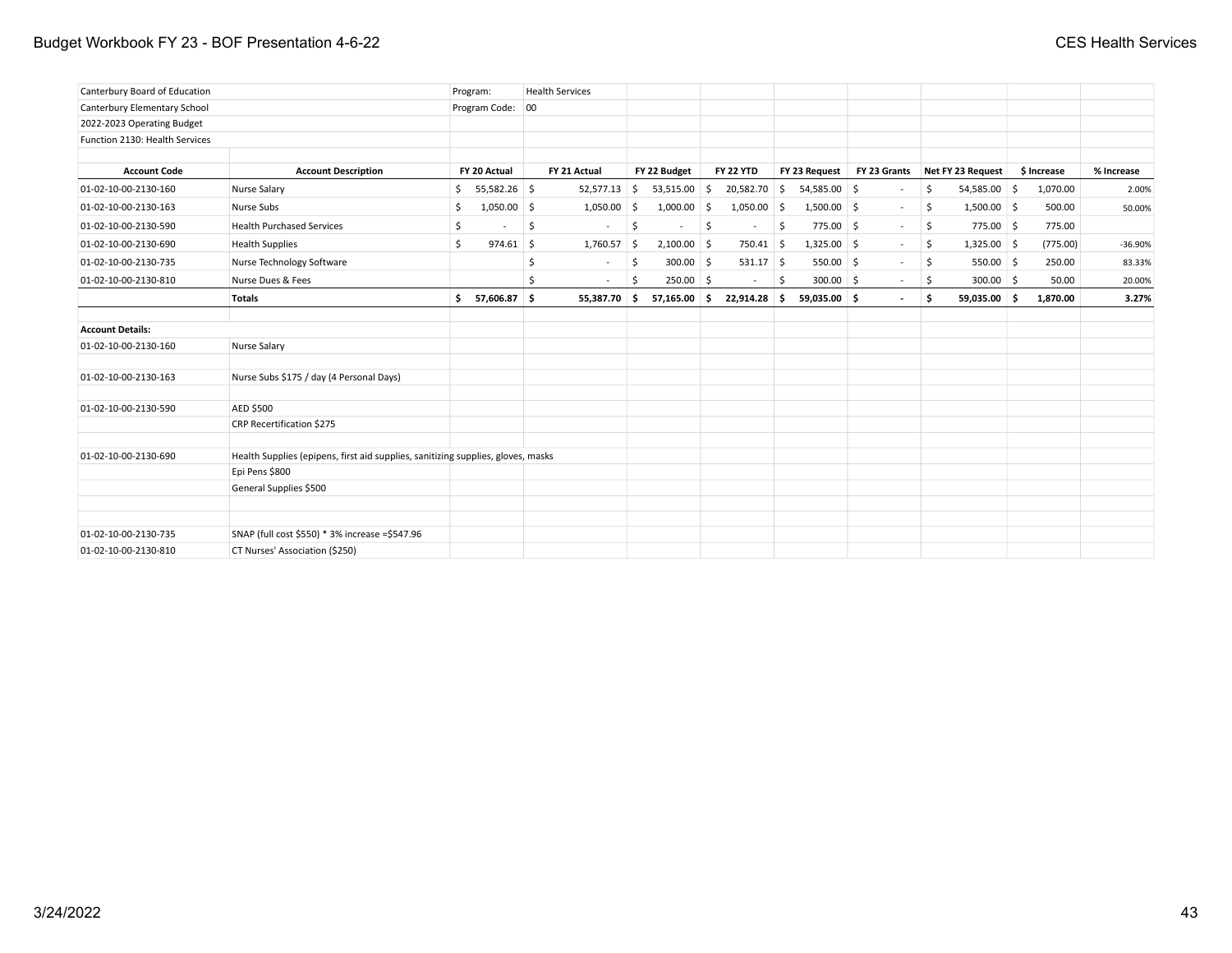| Canterbury Board of Education |                                                                              | Program: |                  | <b>Pysch Services</b> |               |               |                  |               |              |     |                   |             |            |
|-------------------------------|------------------------------------------------------------------------------|----------|------------------|-----------------------|---------------|---------------|------------------|---------------|--------------|-----|-------------------|-------------|------------|
| Canterbury Elementary School  |                                                                              |          | Program Code: 00 |                       |               |               |                  |               |              |     |                   |             |            |
| 2022-2023 Operating Budget    |                                                                              |          |                  |                       |               |               |                  |               |              |     |                   |             |            |
| Function 2140: Pysch Services |                                                                              |          |                  |                       |               |               |                  |               |              |     |                   |             |            |
|                               |                                                                              |          |                  |                       |               |               |                  |               |              |     |                   |             |            |
| <b>Account Code</b>           | <b>Account Description</b>                                                   |          | FY 20 Actual     | FY 21 Actual          |               | FY 22 Budget  | <b>FY 22 YTD</b> | FY 23 Request | FY 22 Grants |     | Net FY 22 Request | \$ Increase | % Increase |
| 01-02-10-00-2140-104          | Pysch Salary                                                                 |          | $4,405.58$ \$    |                       | $4,515.75$ \$ | $4,681.00$ \$ | $1,800.50$ \$    | $4,859.00$ \$ |              | -S  | $4,859.00$ \$     | 178.00      | 3.80%      |
|                               | <b>Totals</b>                                                                |          | $4,405.58$ \$    |                       | $4,515.75$ \$ | $4,681.00$ \$ | $1,800.50$ \$    | $4,859.00$ \$ |              | - 5 | $4,859.00$ \$     | 178.00      | 3.80%      |
| <b>Account Details:</b>       |                                                                              |          |                  |                       |               |               |                  |               |              |     |                   |             |            |
| 01-02-10-00-2140-104          | Pysch Salary 7.5% of 1.0 FTE to provide services for students in Grades PK-4 |          |                  |                       |               |               |                  |               |              |     |                   |             |            |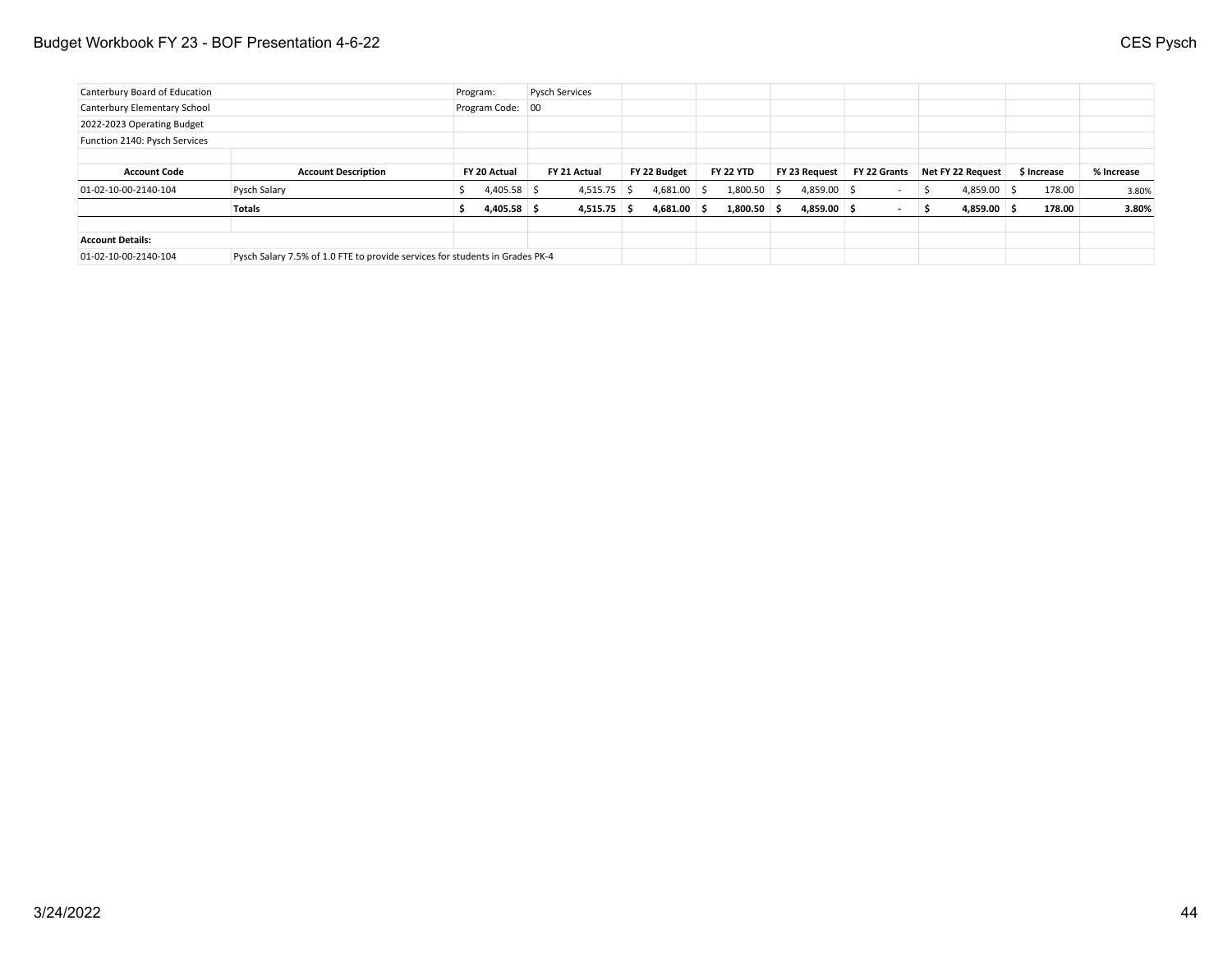| Canterbury Board of Education  |                                                                | Program: |                  | Speech Services |                |                  |                |              |     |                          |             |            |
|--------------------------------|----------------------------------------------------------------|----------|------------------|-----------------|----------------|------------------|----------------|--------------|-----|--------------------------|-------------|------------|
| Canterbury Elementary School   |                                                                |          | Program Code: 00 |                 |                |                  |                |              |     |                          |             |            |
| 2022-2023 Operating Budget     |                                                                |          |                  |                 |                |                  |                |              |     |                          |             |            |
| Function 2150: Speech Services |                                                                |          |                  |                 |                |                  |                |              |     |                          |             |            |
|                                |                                                                |          |                  |                 |                |                  |                |              |     |                          |             |            |
| <b>Account Code</b>            | <b>Account Description</b>                                     |          | FY 20 Actual     | FY 21 Actual    | FY 22 Budget   | <b>FY 22 YTD</b> | FY 23 Request  | FY 23 Grants |     | <b>Net FY 23 Request</b> | \$ Increase | % Increase |
| 01-02-10-00-2150-105           | Speech Salary                                                  |          | $6,260.18$ \$    | $6,416.79$ \$   | $12,993.00$ \$ | $5,265.40$ \$    | 13,964.00 \$   | $\sim$       | - S | 13,964.00 \$             | 971.00      | 7.47%      |
|                                | <b>Totals</b>                                                  |          | $6,260.18$ \$    | $6,416.79$ \$   | $12,993.00$ \$ | $5,265.40$ \$    | $13,964.00$ \$ | $\sim$       | S   | $13,964.00$ \$           | 971.00      | 7.47%      |
| <b>Account Details:</b>        |                                                                |          |                  |                 |                |                  |                |              |     |                          |             |            |
| 01-02-10-00-2150-105           |                                                                |          |                  |                 |                |                  |                |              |     |                          |             |            |
|                                | Speech Salary 15% of 1.0FTE to service students in Grades PK-4 |          |                  |                 |                |                  |                |              |     |                          |             |            |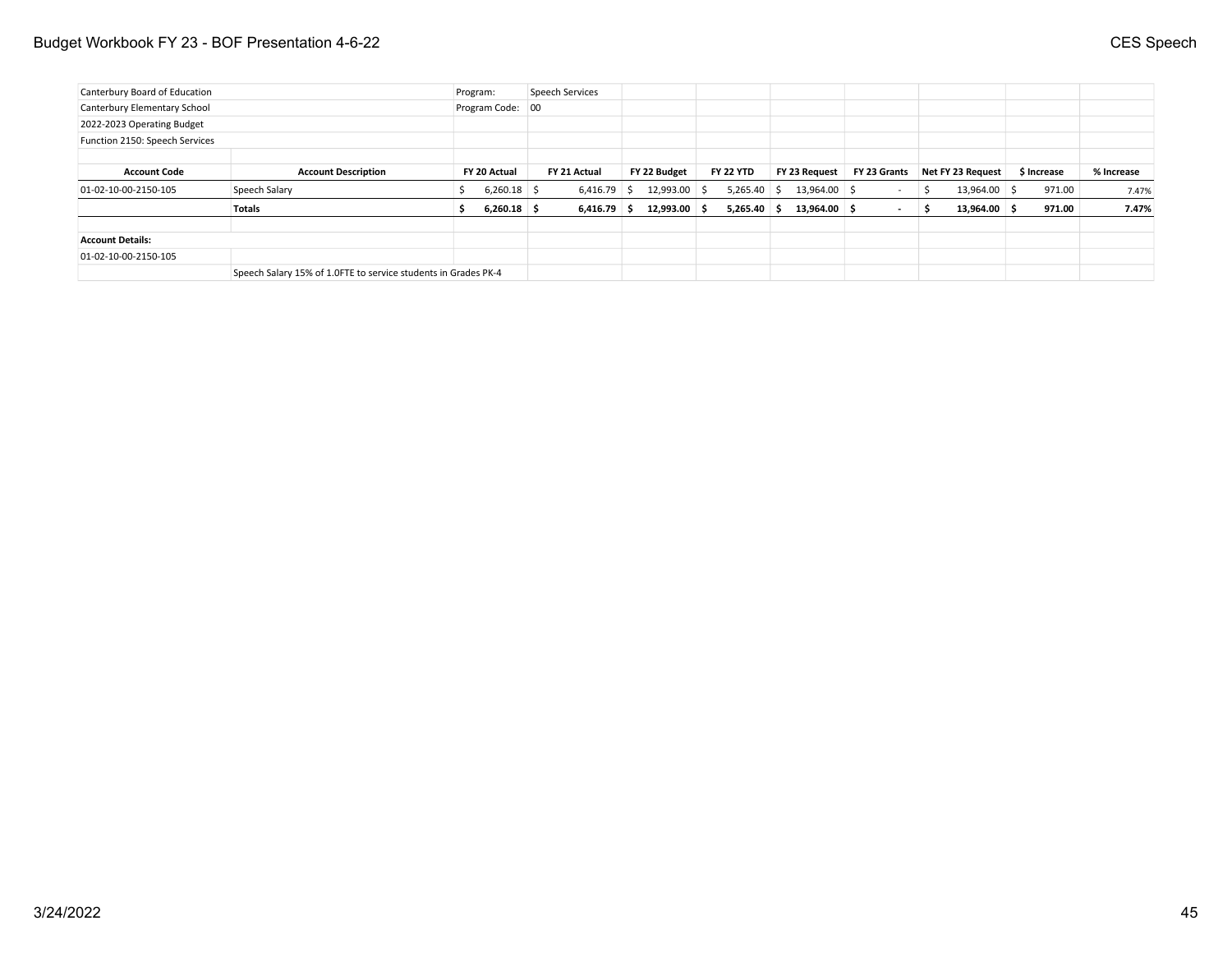| Canterbury Board of Education |                                                                       | Program:                 |    | Social Worker |     |              |    |                  |    |               |                          |    |                   |             |            |
|-------------------------------|-----------------------------------------------------------------------|--------------------------|----|---------------|-----|--------------|----|------------------|----|---------------|--------------------------|----|-------------------|-------------|------------|
| Canterbury Elementary School  |                                                                       | Program Code: 00         |    |               |     |              |    |                  |    |               |                          |    |                   |             |            |
| 2022-2023 Operating Budget    |                                                                       |                          |    |               |     |              |    |                  |    |               |                          |    |                   |             |            |
| Function 2190: Social Worker  |                                                                       |                          |    |               |     |              |    |                  |    |               |                          |    |                   |             |            |
| <b>Account Code</b>           | <b>Account Description</b>                                            | FY 20 Actual             |    | FY 21 Actual  |     | FY 22 Budget |    | <b>FY 22 YTD</b> |    | FY 23 Request | FY 23 Grants             |    | Net FY 23 Request | \$ Increase | % Increase |
| 01-02-10-00-2190-101          | Wages paid to Social Worker                                           | 19,859.61 \$             |    | 21,389.00     | - S | 43,309.00    | -Ŝ | 16,657.10        | -S | 44,175.00 \$  | $\overline{\phantom{a}}$ | S  | $44,175.00$ \$    | 866.00      | 2.00%      |
| 01-02-10-00-2190-611          | Social Worker Supplies                                                | $\overline{\phantom{0}}$ | -S | $\sim$        | S   | $100.00$ \$  |    | $\sim$           | S  | $100.00$ \$   | $\overline{\phantom{0}}$ | -S | $100.00$ \$       | $\sim$      | 0.00%      |
|                               | <b>Totals</b>                                                         | $19,859.61$ \$           |    | 21,389.00     | - S | 43,409.00    | -S | $16,657.10$ \$   |    | 44,275.00 \$  |                          | s  | 44,275.00 \$      | 866.00      | 2.00%      |
| <b>Account Details:</b>       |                                                                       |                          |    |               |     |              |    |                  |    |               |                          |    |                   |             |            |
| 01-02-10-00-2190-101          | Social Worker Salary 50% of 1.0FTE to service students in Grades PK-4 |                          |    |               |     |              |    |                  |    |               |                          |    |                   |             |            |
| 01-02-10-00-2190-611          | Materials such as posters, board games, books                         |                          |    |               |     |              |    |                  |    |               |                          |    |                   |             |            |
|                               | Move supplies from guidance to this section                           |                          |    |               |     |              |    |                  |    |               |                          |    |                   |             |            |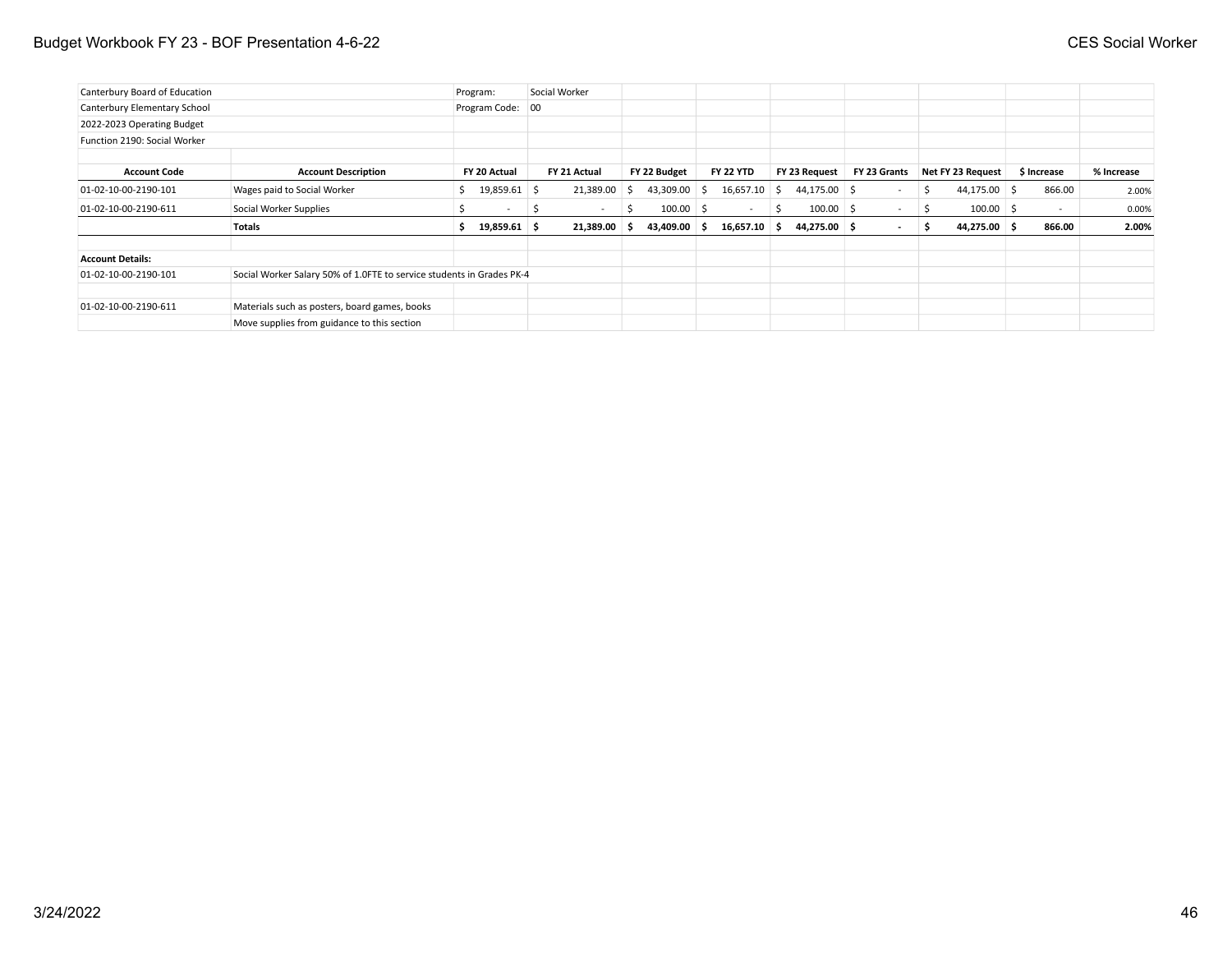| Canterbury Board of Education |                                                                                                                                                    | Program: |                  | Library |              |     |               |     |                  |      |                |              |     |                   |             |            |
|-------------------------------|----------------------------------------------------------------------------------------------------------------------------------------------------|----------|------------------|---------|--------------|-----|---------------|-----|------------------|------|----------------|--------------|-----|-------------------|-------------|------------|
| Canterbury Elementary School  |                                                                                                                                                    |          | Program Code: 00 |         |              |     |               |     |                  |      |                |              |     |                   |             |            |
| 2022-2023 Operating Budget    |                                                                                                                                                    |          |                  |         |              |     |               |     |                  |      |                |              |     |                   |             |            |
| Function 2220: Library        |                                                                                                                                                    |          |                  |         |              |     |               |     |                  |      |                |              |     |                   |             |            |
| <b>Account Code</b>           | <b>Account Description</b>                                                                                                                         |          | FY 20 Actual     |         | FY 21 Actual |     | FY 22 Budget  |     | <b>FY 22 YTD</b> |      | FY 23 Request  | FY 23 Grants |     | Net FY 23 Request | \$ Increase | % Increase |
| 01-02-10-00-2220-122          | Library Coordinator Salary                                                                                                                         | \$       | 25,913.81 \$     |         | 26,944.54    | -S  | 26,945.00     | \$  | $14,014.38$ \$   |      | 28,638.00 \$   |              | Ŝ   | 28,638.00 \$      | 1,693.00    | 6.28%      |
| 01-02-10-00-2220-611          | Library Instructional Supplies                                                                                                                     | \$       | $1,586.81$ \$    |         | 1,272.62     | - S | 1,800.00      | \$. | 488.46           | - \$ | $1,800.00$ \$  | $\sim$       | S.  | $1,800.00$ \$     | $\sim$      | 0.00%      |
| 01-02-10-00-2220-642          | Library Books & Periodicals                                                                                                                        | \$       | 499.96 \$        |         | 8,919.88     |     | 2,000.00      | Ŝ.  | 1,984.12         | -S   | $2,500.00$ \$  | $\sim$       | -\$ | $2,500.00$ \$     | 500.00      | 25.00%     |
| 01-02-10-00-2220-735          | Library Software                                                                                                                                   | \$       |                  | \$      | $\sim$       | -S  | $2,000.00$ \$ |     |                  | Ŝ    | $2,100.00$ \$  | $\sim$       | \$  | $2,100.00$ \$     | 100.00      | 5.00%      |
| 01-02-10-00-2220-810          | Library Dues & Fees                                                                                                                                | Ś        | $\sim$           | S       | $\sim$       | S   | $70.00$ \$    |     | $65.00$ \$       |      | $70.00$ \$     | $\sim$       | \$  | $70.00$ \$        | $\sim$      | 0.00%      |
|                               | <b>Totals</b>                                                                                                                                      | Ŝ.       | 28,000.58 \$     |         | 37,137.04    | -S  | 32,815.00     | \$. | $16,551.96$ \$   |      | $35,108.00$ \$ | $\sim$       | s   | 35,108.00 \$      | 2,293.00    | 6.99%      |
| <b>Account Details:</b>       |                                                                                                                                                    |          |                  |         |              |     |               |     |                  |      |                |              |     |                   |             |            |
| 01-02-10-00-2220-122          | Library Director 50% at CES                                                                                                                        |          |                  |         |              |     |               |     |                  |      |                |              |     |                   |             |            |
|                               | Library Assistant 50% at CES                                                                                                                       |          |                  |         |              |     |               |     |                  |      |                |              |     |                   |             |            |
| 01-02-10-00-2220-611          | Book processing supplies, plastic bags for books                                                                                                   |          |                  |         |              |     |               |     |                  |      |                |              |     |                   |             |            |
| 01-02-10-00-2220-641          | Collection development of library including culling old materials and replacing non fiction texts, high interest fiction books, board books for PK |          |                  |         |              |     |               |     |                  |      |                |              |     |                   |             |            |
|                               | High interest books to support circulation; circulation in a regular year = 750 books per week                                                     |          |                  |         |              |     |               |     |                  |      |                |              |     |                   |             |            |
| 01-02-10-00-2220-735          | Bibliomation Library Catalog (\$2,100)                                                                                                             |          |                  |         |              |     |               |     |                  |      |                |              |     |                   |             |            |
| 01-02-10-00-2220-810          | CT Library Association (\$70)                                                                                                                      |          |                  |         |              |     |               |     |                  |      |                |              |     |                   |             |            |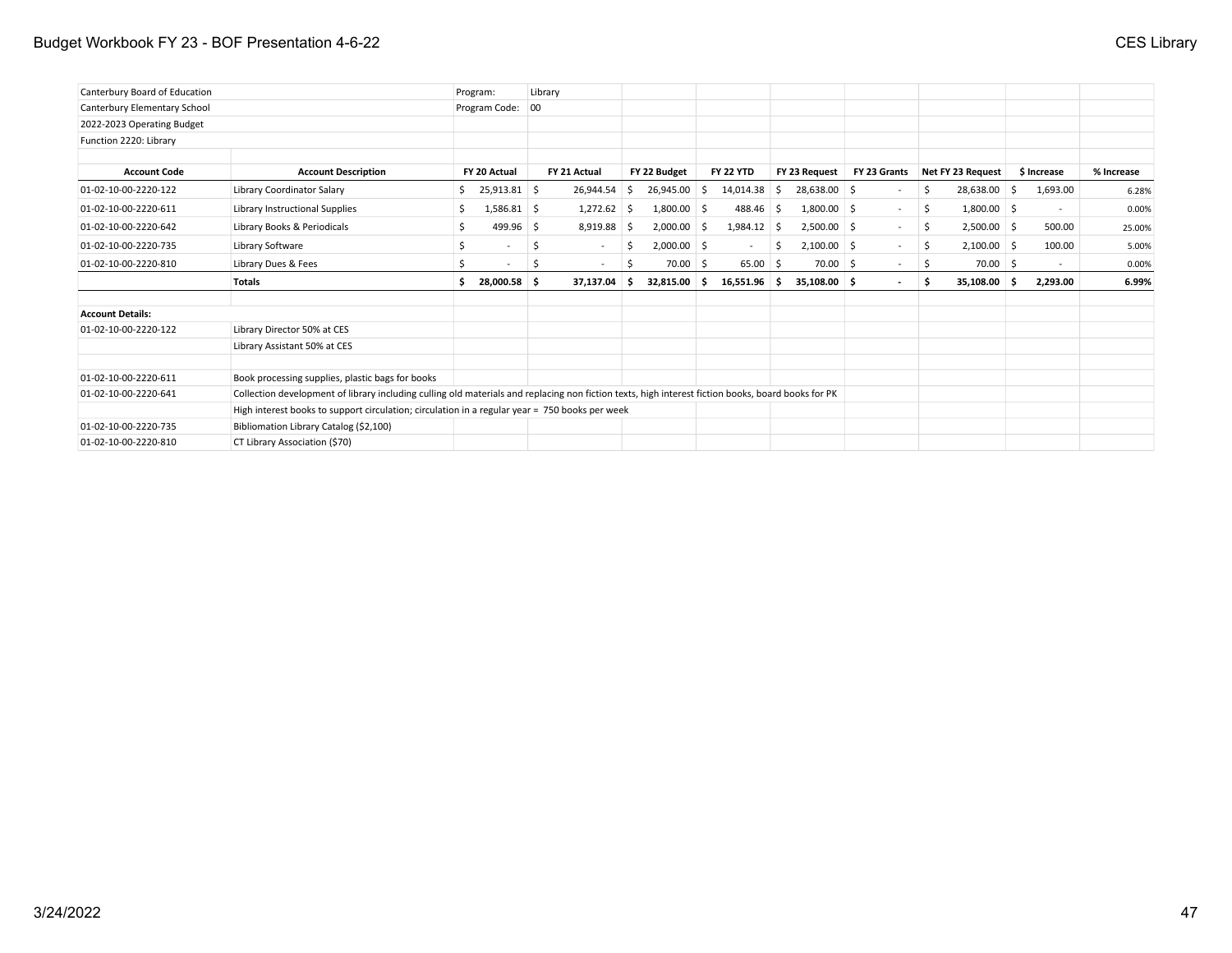### Budget Workbook FY 23 - BOF Presentation 4-6-22 **CES Admin Office**

| Canterbury Board of Education        |                                                                                   | Program:              |      | <b>Administration Office</b> |                    |               |                                                         |            |                             |                          |                     |                          |            |
|--------------------------------------|-----------------------------------------------------------------------------------|-----------------------|------|------------------------------|--------------------|---------------|---------------------------------------------------------|------------|-----------------------------|--------------------------|---------------------|--------------------------|------------|
| Canterbury Elementary School         |                                                                                   | Program Code: 00      |      |                              |                    |               |                                                         |            |                             |                          |                     |                          |            |
| 2022-2023 Operating Budget           |                                                                                   |                       |      |                              |                    |               |                                                         |            |                             |                          |                     |                          |            |
| Function 2400: Administration Office |                                                                                   |                       |      |                              |                    |               |                                                         |            |                             |                          |                     |                          |            |
|                                      |                                                                                   |                       |      |                              |                    |               |                                                         |            |                             |                          |                     |                          |            |
| <b>Account Code</b>                  | <b>Account Description</b>                                                        | FY 20 Actual          |      | FY 21 Actual                 |                    | FY 22 Budget  | <b>FY 22 YTD</b>                                        |            | FY 23 Request               | FY 23 Grants             | Net FY 23 Request   | \$ Increase              | % Increase |
| 01-02-10-00-2400-111                 | <b>Principal Salary</b>                                                           | \$128,507.18          |      | 131,076.92 \$ 133,699.00     |                    |               | <b>S</b><br>66,849.51                                   |            | $\frac{1}{2}$ 136,373.00 \$ | $\sim$                   | \$<br>136,373.00 \$ | 2,674.00                 | 2.00%      |
| 01-02-10-00-2400-130                 | Secretary Salary                                                                  | $61,222.36$ \$<br>\$. |      | $62,809.23$ \$               |                    | 63,097.00 \$  | 28,987.28 \$                                            |            | 63,097.00 \$                | $\sim$                   | \$<br>63,097.00 \$  | $\sim$                   | 0.00%      |
| 01-02-10-00-2400-210                 | Group Health Insurance                                                            | $65,541.28$ \$<br>\$  |      | 73,978.77 \$                 |                    | 73,737.00     | $45,036.41$ \$<br><b>S</b>                              |            | 76,926.00 \$                | $\sim$                   | \$<br>76,926.00 \$  | 3,189.00                 | 4.32%      |
| 01-02-10-00-2400-220                 | <b>Employer Taxes</b>                                                             | $6,546.87$ \$<br>Ŝ.   |      | $6,705.53$ \$                |                    | $6,766.00$ \$ | $1,892.26$ \$                                           |            | $6,766.00$ \$               | $\sim$                   | \$<br>$6,766.00$ \$ | $\overline{\phantom{a}}$ | 0.00%      |
| 01-02-10-00-2400-290                 | <b>Other Benefits</b>                                                             | $1,000.00$ \$<br>\$   |      | $1,000.00$ \$                |                    | $1,000.00$ \$ | $\sim$                                                  | \$         | $1,000.00$ \$               | $\sim$                   | \$<br>$1,000.00$ \$ | $\sim$                   | 0.00%      |
| 01-02-10-00-2400-530                 | Postage                                                                           | \$                    | - \$ |                              | \$                 | $500.00$ \$   | 455.25                                                  | $\vert$ \$ | $500.00$ \$                 | $\sim$                   | \$<br>$500.00$ \$   | $\sim$                   | 0.00%      |
| 01-02-10-00-2400-550                 | Printing & Binding                                                                | \$<br>$1,045.50$ \$   |      | 184.80 \$                    |                    | $1,000.00$ \$ | $\sim$                                                  | \$         | $1,000.00$ \$               | $\sim$                   | \$<br>$1,000.00$ \$ | $\sim$                   | 0.00%      |
| 01-02-10-00-2400-590                 | <b>Purchased Services</b>                                                         |                       | \$   | $\sim$                       | $\ddot{\varsigma}$ | $100.00$ \$   | $59.55$ \$                                              |            | $140.00$ \$                 | $\sim$                   | \$<br>$140.00$ \$   | 40.00                    | 40.00%     |
| 01-02-10-00-2400-690                 | Other Supplies & Materials                                                        | $251.45$ \$<br>\$     |      | 898.82 \$                    |                    | 700.00 \$     | $\sim$                                                  | 5          | 700.00 \$                   | $\sim$                   | \$<br>700.00 \$     | $\overline{\phantom{a}}$ | 0.00%      |
| 01-02-10-00-2400-810                 | Dues & Fees Principal's Office                                                    | \$                    | \$   | $\overline{\phantom{a}}$     | $\ddot{\varsigma}$ | $\sim$        | \$<br>$\sim$                                            | \$         | $295.00$ \$                 | $\sim$                   | \$<br>$295.00$ \$   | 295.00                   |            |
| 01-02-10-00-2400-899                 | Other Objects                                                                     | <sup>\$</sup>         | \$   | $\overline{\phantom{a}}$     | \$                 | $800.00$ \$   | $97.54$ \$                                              |            | 800.00 \$                   |                          | \$<br>$800.00$ \$   |                          | 0.00%      |
|                                      | <b>Totals</b>                                                                     | \$264,114.64          | ی ا  | 276,654.07                   |                    |               | $\frac{1}{2}$ 281,399.00 \$ 143,377.80 \$ 287,597.00 \$ |            |                             | $\overline{\phantom{a}}$ | \$<br>287,597.00 \$ | 6,198.00                 | 2.20%      |
|                                      |                                                                                   |                       |      |                              |                    |               |                                                         |            |                             |                          |                     |                          |            |
| <b>Account Details:</b>              |                                                                                   |                       |      |                              |                    |               |                                                         |            |                             |                          |                     |                          |            |
| 01-02-10-00-2400-111                 | 1.0 Principal                                                                     |                       |      |                              |                    |               |                                                         |            |                             |                          |                     |                          |            |
|                                      |                                                                                   |                       |      |                              |                    |               |                                                         |            |                             |                          |                     |                          |            |
| 01-02-10-00-2400-130                 | 1.0 Administrative Secretary, 1.0 Clerk + \$250 Stipend                           |                       |      |                              |                    |               |                                                         |            |                             |                          |                     |                          |            |
| 01-02-10-00-2400-210                 | Health Insurance Benefits are budgeted at a 17% increase on premiums              |                       |      |                              |                    |               |                                                         |            |                             |                          |                     |                          |            |
| 01-02-10-00-2400-220                 | Employer taxes (FICA / Med)                                                       |                       |      |                              |                    |               |                                                         |            |                             |                          |                     |                          |            |
| 01-02-10-00-2400-290                 | Employer annuity contribution                                                     |                       |      |                              |                    |               |                                                         |            |                             |                          |                     |                          |            |
| 01-02-10-00-2400-530                 | Postage - Roll of Stamps - Metered Mail \$.53 per piece of mail                   |                       |      |                              |                    |               |                                                         |            |                             |                          |                     |                          |            |
| 01-02-10-00-2400-550                 | Cumulative Folders - \$1000                                                       |                       |      |                              |                    |               |                                                         |            |                             |                          |                     |                          |            |
| 01-02-10-00-2400-590                 | Shredding Services (Infoshred) (\$140) Minimum for 1 bin has increased to \$19.85 |                       |      |                              |                    |               |                                                         |            |                             |                          |                     |                          |            |
| 01-02-10-00-2400-690                 | Office supplies, binders, manilla folders, paper                                  |                       |      |                              |                    |               |                                                         |            |                             |                          |                     |                          |            |
|                                      | clips, pens, staplers, labels, batteries, etc.                                    |                       |      |                              |                    |               |                                                         |            |                             |                          |                     |                          |            |
| 01-02-10-00-2400-899                 | funds for parent events and miscellaneous needs                                   |                       |      |                              |                    |               |                                                         |            |                             |                          |                     |                          |            |
| 01-02-10-00-2400-810                 | Fees for professional organization for principal                                  |                       |      |                              |                    |               |                                                         |            |                             |                          |                     |                          |            |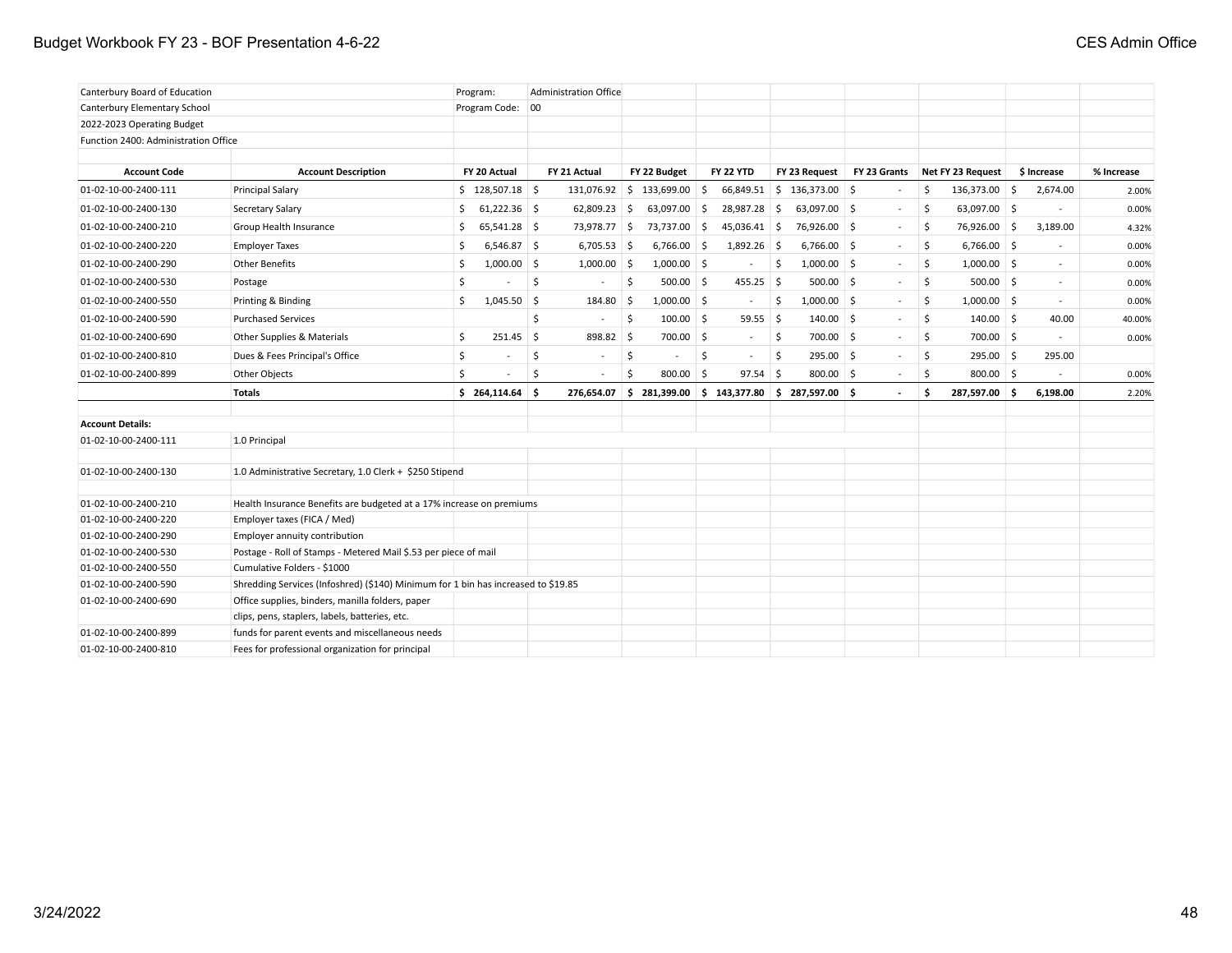| Canterbury Board of Education      |                                                                                                                                                                                                                                                                     | Program:                      |         | <b>Facility Operations</b> |     |                             |    |                  |    |                           |              |     |                   |     |             |            |
|------------------------------------|---------------------------------------------------------------------------------------------------------------------------------------------------------------------------------------------------------------------------------------------------------------------|-------------------------------|---------|----------------------------|-----|-----------------------------|----|------------------|----|---------------------------|--------------|-----|-------------------|-----|-------------|------------|
| Canterbury Elementary School       |                                                                                                                                                                                                                                                                     | Program Code: 00              |         |                            |     |                             |    |                  |    |                           |              |     |                   |     |             |            |
| 2022-2023 Operating Budget         |                                                                                                                                                                                                                                                                     |                               |         |                            |     |                             |    |                  |    |                           |              |     |                   |     |             |            |
| Function 2600: Facility Operations |                                                                                                                                                                                                                                                                     |                               |         |                            |     |                             |    |                  |    |                           |              |     |                   |     |             |            |
|                                    |                                                                                                                                                                                                                                                                     |                               |         |                            |     |                             |    |                  |    |                           |              |     |                   |     |             |            |
| <b>Account Code</b>                | <b>Account Description</b>                                                                                                                                                                                                                                          | FY 20 Actual                  |         | FY 21 Actual               |     | FY 22 Budget                |    | <b>FY 22 YTD</b> |    | FY 23 Request             | FY 23 Grants |     | Net FY 23 Request |     | \$ Increase | % Increase |
| 01-02-10-00-2600-410               | Utilities                                                                                                                                                                                                                                                           | 38,797.87 \$<br>Ś.            |         | 38,597.99                  | -S  | 36,000.00                   | Ŝ. | 20,293.18        | S. | 37,080.00 \$              |              | .S  | 37,080.00 \$      |     | 1,080.00    | 3.00%      |
| 01-02-10-00-2600-420               | Trash Removal                                                                                                                                                                                                                                                       | $2,316.69$ \$<br><sub>S</sub> |         | 2,723.54                   | - S | 3,120.00                    | -Ŝ | $1,550.46$ \$    |    | $3,276.00$ \$             | $\sim$       | \$. | $3,276.00$ \$     |     | 156.00      | 5.00%      |
| 01-02-10-00-2600-520               | Property & Liability Insurance                                                                                                                                                                                                                                      | 24,274.50 \$                  |         | 26,300.00                  | -S  | 27,490.00                   | S  | 32,499.00        | S. | 34,283.00 \$              | $\sim$       | -\$ | 34,283.00 \$      |     | 6,793.00    | 24.71%     |
| 01-02-10-00-2600-531               | Telephone                                                                                                                                                                                                                                                           | 4,260.84 \$<br>Ŝ              |         | 4,512.97                   | S   | 4,800.00                    | -Ŝ | $2,549.69$ \$    |    | $5,150.00$ \$             | $\sim$       | -\$ | $5,150.00$ \$     |     | 350.00      | 7.29%      |
| 01-02-10-00-2600-620               | <b>Heat Energy</b>                                                                                                                                                                                                                                                  | 15,815.74 \$                  |         | 20,053.28                  |     | 40,000.00                   | S  | 21,303.83        | -S | $50,000.00$ \$            |              | -S  | 50,000.00         | - S | 10,000.00   | 25.00%     |
|                                    | <b>Totals</b>                                                                                                                                                                                                                                                       | 85,465.64 \$<br>s.            |         |                            |     | $92,187.78$ \$111,410.00 \$ |    |                  |    | 78,196.16 \$129,789.00 \$ |              | S   | 129,789.00 \$     |     | 18,379.00   | 16.50%     |
|                                    |                                                                                                                                                                                                                                                                     |                               |         |                            |     |                             |    |                  |    |                           |              |     |                   |     |             |            |
| <b>Account Details:</b>            |                                                                                                                                                                                                                                                                     |                               |         |                            |     |                             |    |                  |    |                           |              |     |                   |     |             |            |
| 01-02-10-00-2600-410               | Eversource (avg \$2,000/mo) and Solar Power (avg \$1,000/mo)                                                                                                                                                                                                        |                               |         |                            |     |                             |    |                  |    |                           |              |     |                   |     |             |            |
| 01-02-10-00-2600-420               | Willimantic Waste \$273/mo (\$3276)                                                                                                                                                                                                                                 |                               |         |                            |     |                             |    |                  |    |                           |              |     |                   |     |             |            |
| 01-02-10-00-2600-520               | Consulting Fee (\$5,000), Student Accident Insurance (\$900), General Liability (\$11,178), Property Insurance (\$31,720), Pollution Liability (\$4,040), Cyber Liability (\$15,000) Costs are split 50/50 with<br>CES and budget includes an estimated 5% increase |                               |         |                            |     |                             |    |                  |    |                           |              |     |                   |     |             |            |
| 01-02-10-00-2600-531               | Average \$350/mo (\$428/mth)                                                                                                                                                                                                                                        |                               |         |                            |     |                             |    |                  |    |                           |              |     |                   |     |             |            |
|                                    | Novus (\$130/mth) (\$1560/yr) + 3% increase                                                                                                                                                                                                                         |                               | \$1,607 |                            |     |                             |    |                  |    |                           |              |     |                   |     |             |            |
|                                    | Flowroute (\$25/mth) (\$300/yr)                                                                                                                                                                                                                                     |                               | \$300   |                            |     |                             |    |                  |    |                           |              |     |                   |     |             |            |
|                                    | Verizon (\$50.00/mth) (\$600/yr)                                                                                                                                                                                                                                    |                               | \$600   |                            |     |                             |    |                  |    |                           |              |     |                   |     |             |            |
|                                    | Frontier (\$223/mth) (\$\$2,676/yr)                                                                                                                                                                                                                                 |                               | \$2,676 |                            |     |                             |    |                  |    |                           |              |     |                   |     |             |            |
| 01-02-10-00-2600-620               | Saveway estimated 20,000 gallons $\omega$ \$2.5 per gallon                                                                                                                                                                                                          |                               |         |                            |     |                             |    |                  |    |                           |              |     |                   |     |             |            |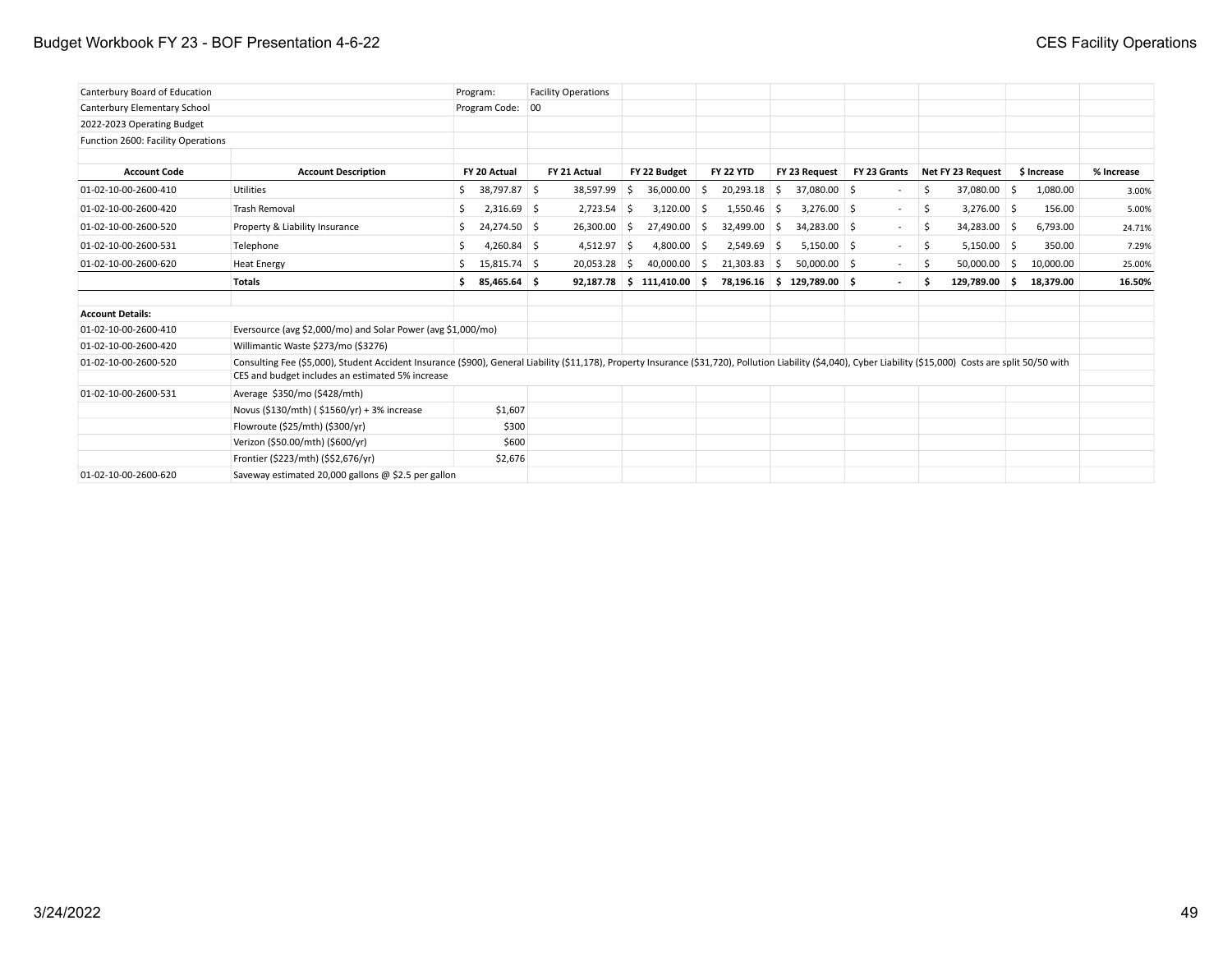| Canterbury Board of Education     |                                 | Program: |                             |    | <b>Student Activities</b> |                       |     |                  |               |                          |   |                   |             |            |
|-----------------------------------|---------------------------------|----------|-----------------------------|----|---------------------------|-----------------------|-----|------------------|---------------|--------------------------|---|-------------------|-------------|------------|
| Canterbury Elementary School      |                                 |          | Program Code:               | 00 |                           |                       |     |                  |               |                          |   |                   |             |            |
| 2022-2023 Operating Budget        |                                 |          |                             |    |                           |                       |     |                  |               |                          |   |                   |             |            |
| Function 3200: Student Activities |                                 |          |                             |    |                           |                       |     |                  |               |                          |   |                   |             |            |
| <b>Account Code</b>               | <b>Account Description</b>      |          | FY 20 Actual                |    | FY 21 Actual              | FY 22 Budget          |     | <b>FY 22 YTD</b> | FY 23 Request | FY 23 Grants             |   | Net FY 23 Request | \$ Increase | % Increase |
| 01-02-10-00-3200-121              | <b>Advisor Salaries</b>         |          | $2,479.00$ \$               |    | $2,741.00$ \$             | 2,086.00              | ∣S. | $2,018.00$ \$    | 2,117.00      |                          |   | $2,117.00$ \$     | 31.00       | 1.49%      |
|                                   | <b>Totals</b>                   | s.       | $2,479.00$ \$               |    | $2,741.00$ \$             | $2,086.00$ \$         |     | $2,018.00$ \$    | $2,117.00$ \$ | $\overline{\phantom{a}}$ | ъ | $2,117.00$ \$     | 31.00       | 1.49%      |
| <b>Account Details:</b>           |                                 |          |                             |    |                           |                       |     |                  |               |                          |   |                   |             |            |
| 01-02-10-00-3200-121              | Lead Teacher - per CEA contract |          |                             |    |                           |                       |     |                  |               |                          |   |                   |             |            |
|                                   |                                 |          | FY21 Budgeted FY22 Budgeted |    |                           | <b>FY23 Requested</b> |     |                  |               |                          |   |                   |             |            |
|                                   | Lead Teacher                    |          | $2,086.00$ \$               |    | 2,086.00 \$               | 2,117.00              |     |                  |               |                          |   |                   |             |            |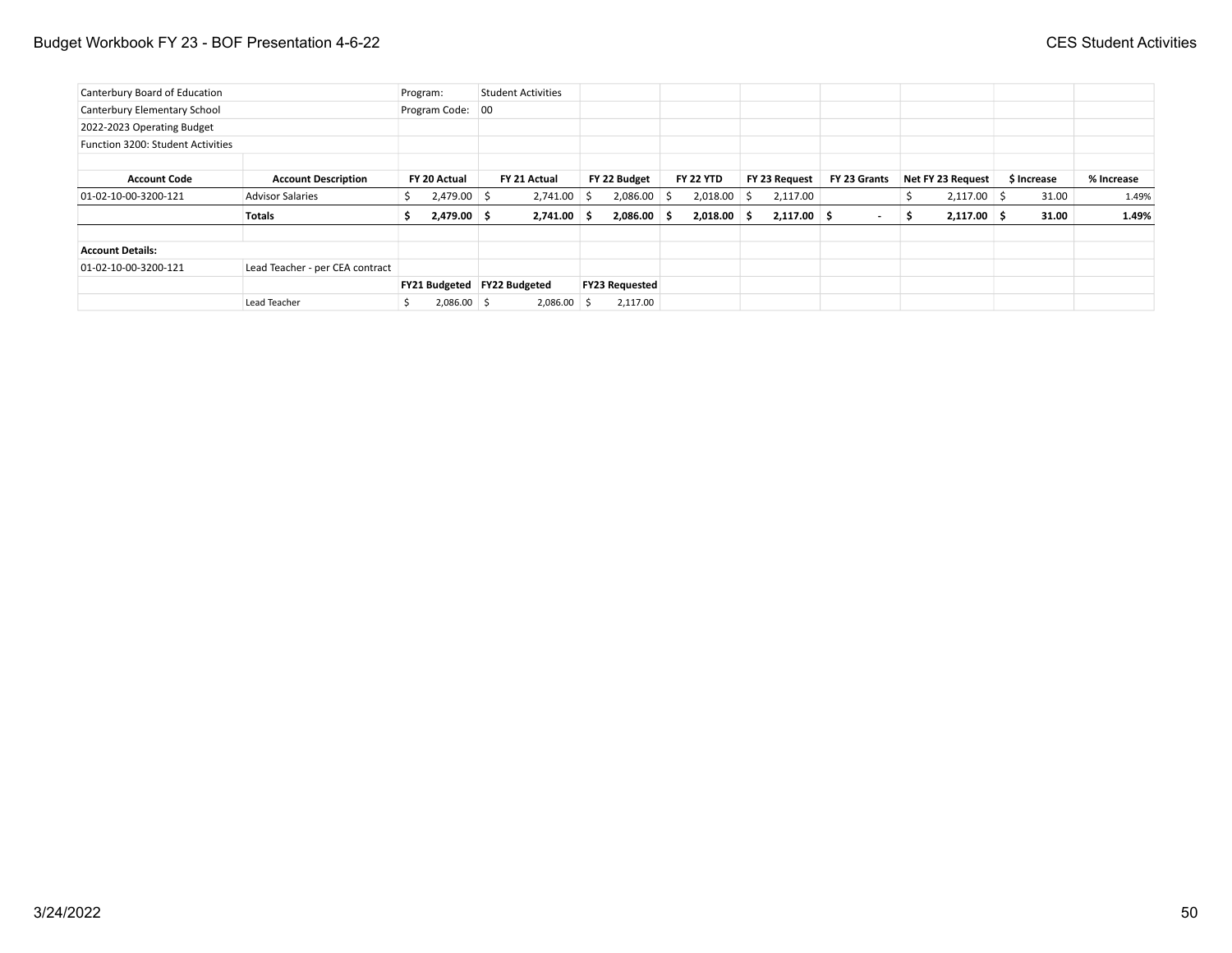|                        |                                 | <b>SUMMARY SHEET</b>     |         |                |                      |               |         |               |               |                 |
|------------------------|---------------------------------|--------------------------|---------|----------------|----------------------|---------------|---------|---------------|---------------|-----------------|
|                        |                                 | <b>Special Education</b> |         |                |                      |               |         |               |               |                 |
|                        |                                 | 2022-2023                |         |                |                      |               |         |               |               |                 |
|                        |                                 |                          |         |                |                      |               |         |               |               |                 |
|                        |                                 |                          |         |                |                      |               |         |               |               |                 |
|                        |                                 | <b>Actual</b>            |         | Actual         |                      | <b>Budget</b> |         | <b>Budget</b> |               |                 |
| 04 - Special Education |                                 | 2019-2020                |         | 2020-2021      |                      | 2021-2022     |         | 2022-2023     |               |                 |
|                        | 1200 General Special Education  |                          |         |                |                      |               |         |               | Percent       | Dollar Increase |
|                        | 02- Special Programs            | \$<br>900,702.46         | \$      | 857,560.77     | $\zeta$              | 852,431.00    | \$      | 865,277.00    | $1.51\%$ \$   | 12,846.00       |
|                        | 1213 Extended Year              |                          |         |                | $\ddot{\phantom{0}}$ |               |         |               |               |                 |
|                        | 02- Special Programs            | \$<br>64,403.36          | \$      | 50,544.44      | \$                   | 60,174.00     | $\zeta$ | 28,253.00     | $-53.05\%$ \$ | (31,921.00)     |
|                        |                                 |                          |         |                |                      |               |         |               |               |                 |
|                        | 1214 Diagnostic Evals           |                          |         |                |                      |               |         |               |               |                 |
|                        | 02- Special Programs            | \$<br>2,200.00           | $\zeta$ | $\mathbb{L}^2$ | \$                   | 5,000.00      | $\zeta$ | 5,000.00      | $0.00\%$ \$   | $\blacksquare$  |
|                        | <b>2120 Guidance Services</b>   |                          |         |                |                      |               |         |               |               |                 |
|                        | 02                              | \$<br>41,734.50          | \$      | 42,778.00      | \$                   | 43,309.00     | \$      | 44,475.00     | $2.69%$ \$    | 1,166.00        |
|                        | 2140 Pysch Services             |                          |         |                |                      |               |         |               |               |                 |
|                        | 02                              | \$<br>49,929.85          | \$      | 51,178.50      | $\zeta$              | 58,056.00     | \$      | 55,068.00     | $-5.15\%$ \$  | (2,988.00)      |
|                        | 2150 Speech Services            |                          |         |                |                      |               |         |               |               |                 |
|                        | 02                              | \$<br>110,615.03         | \$      | 122,541.64     | \$                   | 115,020.00    | \$      | 80,628.00     | $-29.90\%$ \$ | (34, 392.00)    |
|                        |                                 |                          |         |                |                      |               |         |               |               |                 |
|                        | 2190 Social Worker              |                          |         |                |                      |               |         |               |               |                 |
|                        | 02                              | \$<br>41,734.50          | \$      | 42,778.00      | \$                   | 43,309.00     | $\zeta$ | 44,175.00     | $2.00\%$ \$   | 866.00          |
|                        | 2400 Administration Office      |                          |         |                |                      |               |         |               |               |                 |
|                        | 02                              | \$<br>172,746.87         | \$      | 215,388.31     | \$                   | 217,620.00    | $\zeta$ | 234,681.00    | $7.84\%$ \$   | 17,061.00       |
|                        |                                 |                          |         |                |                      |               |         |               |               |                 |
|                        | <b>2600 Facility Operations</b> |                          |         |                |                      |               |         |               |               |                 |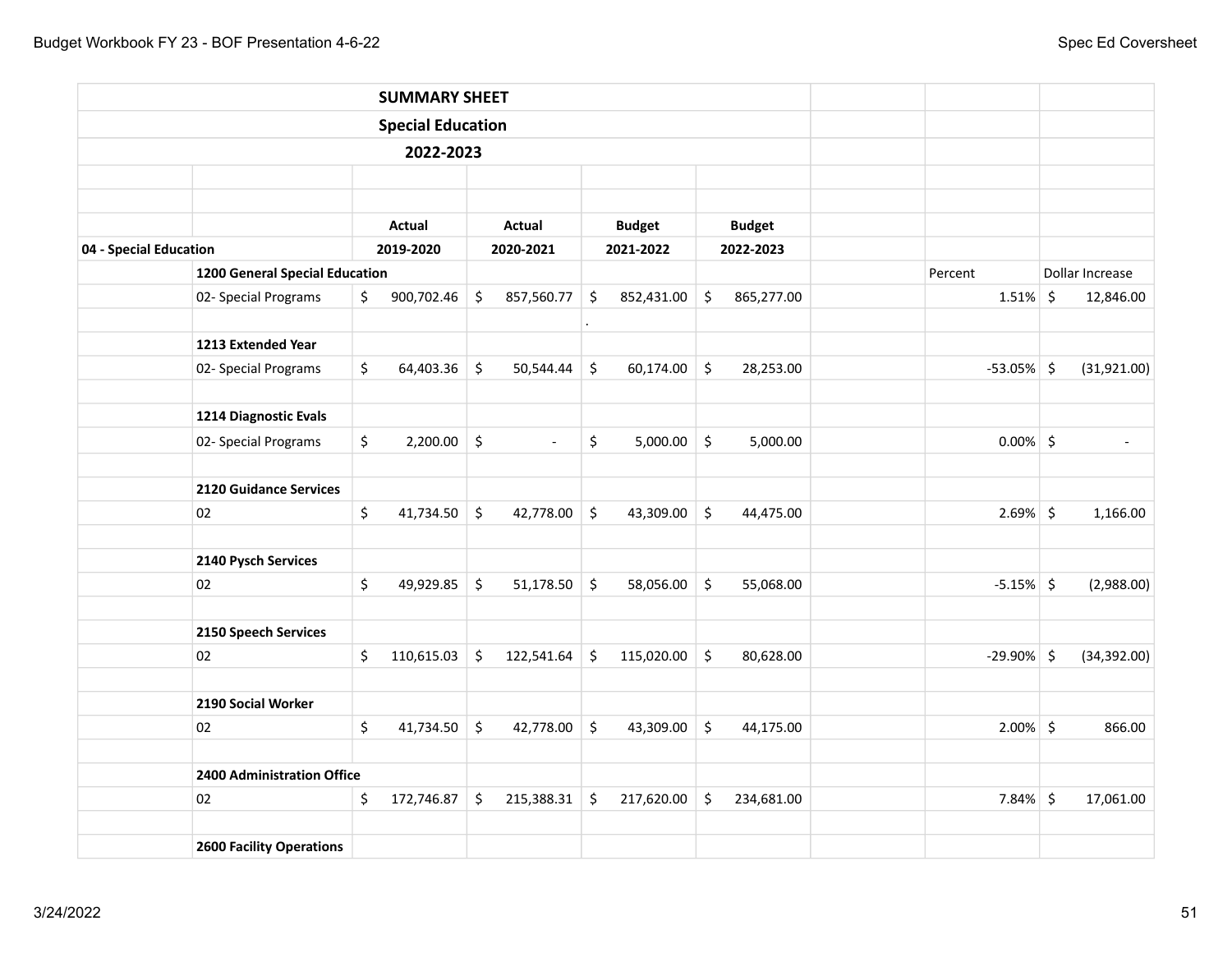| 02                             | \$  | $913.33$ \ \$ | 966.61           | \$. | 960.00         | Ŝ. | 2,500.00       | $160.42\%$ \$ |    | 1,540.00      |
|--------------------------------|-----|---------------|------------------|-----|----------------|----|----------------|---------------|----|---------------|
|                                |     |               |                  |     |                |    |                |               |    |               |
| 2700 Transportation            |     |               |                  |     |                |    |                |               |    |               |
| 02                             | \$  | 109,021.44    | \$<br>58,530.21  | \$  | 140,270.00     | S. | 237,664.00     | $69.43\%$ \$  |    | 97,394.00     |
|                                |     |               |                  |     |                |    |                |               |    |               |
| <b>6000 Public Tuition</b>     |     |               |                  |     |                |    |                |               |    |               |
| 02                             | \$  | 564,462.68    | \$<br>669,631.53 | Ŝ.  | 500,593.00     | S. | 602,882.00     | $20.43\%$ \$  |    | 102,289.00    |
|                                |     |               |                  |     |                |    |                |               |    |               |
| <b>6100 Non-Public Tuition</b> |     |               |                  |     |                |    |                |               |    |               |
| 02                             | \$  | 541,462.16    | \$<br>358,434.34 | Ŝ.  | 824,177.00     | Ŝ. | 558,562.00     | $-32.23%$     | -S | (265, 615.00) |
|                                |     |               |                  |     |                |    |                |               |    |               |
| Total Special Ed= = = = =>     | \$. | 2,599,926.18  | \$2,470,332.35   |     | \$2,860,919.00 |    | \$2,759,165.00 |               | \$ | (101, 754.00) |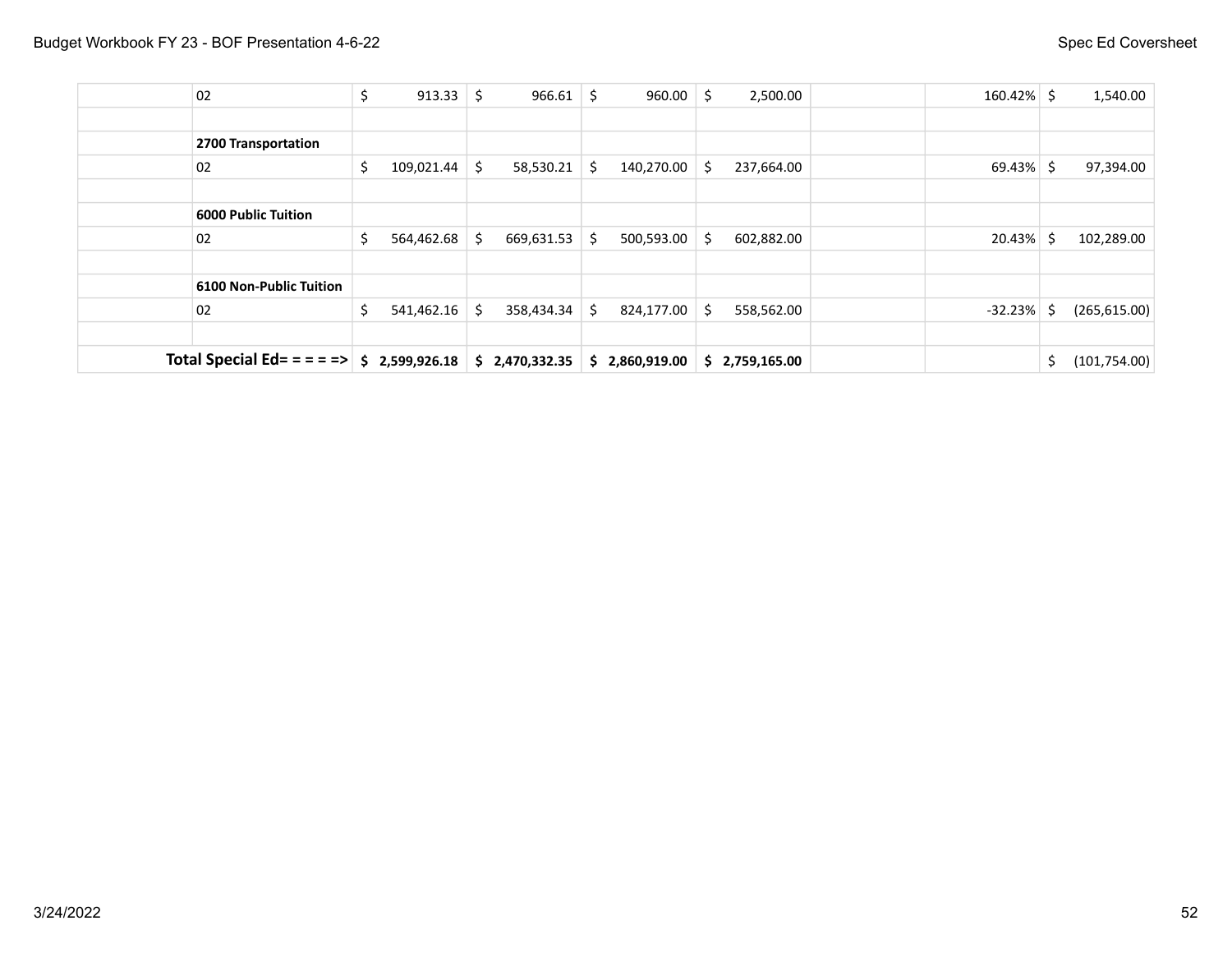### Budget Workbook FY 23 - BOF Presentation 4-6-22 Spec Ed General

| Canterbury Board of Education    |                                                                                                                                                                                                                | Program:             | <b>Special Programs</b> |                             |                          |                                                                               |                                  |                         |                  |            |  |
|----------------------------------|----------------------------------------------------------------------------------------------------------------------------------------------------------------------------------------------------------------|----------------------|-------------------------|-----------------------------|--------------------------|-------------------------------------------------------------------------------|----------------------------------|-------------------------|------------------|------------|--|
| Special Education                |                                                                                                                                                                                                                | Program Code: 02     |                         |                             |                          |                                                                               |                                  |                         |                  |            |  |
| 2022-2023 Operating Budget       |                                                                                                                                                                                                                |                      |                         |                             |                          |                                                                               |                                  |                         |                  |            |  |
| Function 1200: Special Education |                                                                                                                                                                                                                |                      |                         |                             |                          |                                                                               |                                  |                         |                  |            |  |
|                                  |                                                                                                                                                                                                                |                      |                         |                             |                          |                                                                               |                                  |                         |                  |            |  |
| <b>Account Code</b>              | <b>Account Description</b>                                                                                                                                                                                     | FY 20 Actual         | FY 21 Actual            | FY 22 Budget                | <b>FY 22 YTD</b>         | FY 23 Request                                                                 | FY 23 Grants                     | Net FY 23 Request       | \$ Increase      | % Increase |  |
| 01-04-05-02-1200-101             | Wages Paid to Teachers - Special Education                                                                                                                                                                     | \$366,316.36         | 311,254.41              | \$<br>311,144.00            | \$132,498.62             | \$<br>466,287.00                                                              | \$117,000.00                     | -\$<br>349,287.00       | -\$<br>38,143.00 | 12.26%     |  |
| 01-04-05-02-1200-103             | <b>Teacher Subs</b>                                                                                                                                                                                            | \$<br>$6,105.48$ \$  | 2,190.00                | 5<br>$6,500.00$ \$          | 2,640.00                 | $6,500.00$ \$<br>-\$                                                          |                                  | \$<br>$6,500.00$ \$     |                  | 0.00%      |  |
| 01-04-05-02-1200-112             | Special Ed Aides PK-12                                                                                                                                                                                         | $$217,400.69$ \$     | 218,951.57              | $\vert$ \$<br>188,467.00 \$ |                          | 83,863.94 \$448,654.00 \$229,875.00                                           |                                  | 218,779.00 \$<br>5      | 30,312.00        | 16.08%     |  |
| 01-04-05-02-1200-113             | Non-Certified Subs                                                                                                                                                                                             | \$<br>$3,771.82$ \$  | $4,538.74$ \$           | $5,000.00$ \$               | 718.04                   | \$<br>5,000.00                                                                | <b>S</b><br>$\sim$               | \$<br>$5,000.00$ \$     | ä,               | 0.00%      |  |
| 01-04-05-02-1200-210             | Group Health Insurance                                                                                                                                                                                         | $$150,321.44$ $$$    | 186,708.24 \$           |                             | 164,682.00 \$ 111,681.82 | $\frac{1}{2}$ 187,779.00                                                      | <b>S</b><br>40,000.00            | 5<br>147,779.00 \$      | (16,903.00)      | $-10.26%$  |  |
| 01-04-05-02-1200-220             | <b>Employer Taxes</b>                                                                                                                                                                                          | \$<br>$36,676.05$ \$ | 44,984.20               | 5<br>39,933.00              | \$<br>10,001.60          | 5<br>41,132.00                                                                | - \$<br>$\overline{\phantom{a}}$ | Ŝ.<br>41,132.00         | 1,199.00<br>∣\$  | 3.00%      |  |
| 01-04-05-02-1200-240             | <b>Tuition Reimbursement</b>                                                                                                                                                                                   | \$<br>$2,000.00$ \$  | $6,000.00$ \$           | $\sim$                      | $2,000.00$ \$<br>\$      | 4,000.00 \$                                                                   | $\sim$                           | \$<br>4,000.00 \$       | 4,000.00         |            |  |
| 01-04-05-02-1200-322             | <b>Staff Development</b>                                                                                                                                                                                       | Ŝ.                   | Ŝ.                      | Ŝ.<br>500.00 \$             |                          | \$<br>25,500.00 \$                                                            | 25,000.00                        | $500.00$ \$<br><b>S</b> |                  | 0.00%      |  |
| 01-04-05-02-1200-323             | <b>Contracted Services</b>                                                                                                                                                                                     | \$107,003.45         | 74,747.27               | $\frac{1}{2}$ 123,231.00 \$ | 86,897.46 \$             | 85,800.00                                                                     | ∣\$<br>$\overline{\phantom{a}}$  | \$<br>85,800.00 \$      | (37, 431.00)     | $-30.37%$  |  |
| 01-04-05-02-1200-431             | <b>Maintenance Agreements</b>                                                                                                                                                                                  |                      | Ŝ.<br>284.48            | $1,000.00$ \$<br>$\vert$ \$ | 302.66 \$                | $1,000.00$ \$                                                                 | $\sim$                           | \$<br>$1,000.00$ \$     | $\sim$           | 0.00%      |  |
| 01-04-05-02-1200-580             | <b>Travel Reimbursement</b>                                                                                                                                                                                    | $1,255.00$ \$<br>\$  | $194.54$ \$             | $1,500.00$ \$               | $71.68$ \$               | $1,500.00$ \$                                                                 | ÷.                               | \$<br>$1,500.00$ \$     | $\bar{a}$        | 0.00%      |  |
| 01-04-05-02-1200-611             | <b>General Instructional Supplies</b>                                                                                                                                                                          | \$<br>$3,211.59$ \$  | $4,065.03$ \$           | $5,290.00$ \$               | $5,470.48$ \$            | $1,000.00$ \$                                                                 | $\bar{a}$                        | \$<br>$1,000.00$ \$     | (4,290.00)       | $-81.10%$  |  |
| 01-04-05-02-1200-690             | <b>Testing Supplies</b>                                                                                                                                                                                        | \$<br>$1,514.56$ \$  | $1,617.28$ \$           | $2,684.00$ \$               | $\sim$                   | -\$<br>$500.00$ \$                                                            | ÷.                               | \$<br>500.00            | 5<br>(2, 184.00) | $-81.37%$  |  |
| 01-04-05-02-1200-733             | <b>Technology Equipment</b>                                                                                                                                                                                    | \$<br>$5,126.02$ \$  | $2,025.01$ \$           | $2,500.00$ \$               | 27.20%                   | $9,700.00$ \$                                                                 | 7,200.00                         | 5<br>$2,500.00$ \$      | ÷                | 0.00%      |  |
| 01-04-05-02-1200-735             | <b>Instructional Software</b>                                                                                                                                                                                  | \$                   | \$<br>$\sim$            | \$                          | \$                       | <sup>\$</sup><br>÷,                                                           | <sup>\$</sup>                    | \$<br>$\sim$            | \$<br>$\bar{a}$  |            |  |
|                                  | <b>Totals</b>                                                                                                                                                                                                  | \$900,702.46         |                         | 857,560.77 \$ 852,431.00    |                          | $\frac{1}{2}$ 436,173.50 $\frac{1}{2}$ 51,284,352.00 $\frac{1}{2}$ 419,075.00 |                                  | \$<br>865,277.00        | s.<br>12,846.00  | 1.51%      |  |
|                                  |                                                                                                                                                                                                                |                      |                         |                             |                          |                                                                               |                                  |                         |                  |            |  |
| <b>Account Details:</b>          |                                                                                                                                                                                                                |                      |                         |                             |                          |                                                                               |                                  |                         |                  |            |  |
| 01-04-05-02-1200-101             | 2.0 FTE Pre-K Teachers (70% of salary supported from School Readiness Grant), 4.0 FTE Teachers to support K-8                                                                                                  |                      |                         |                             |                          |                                                                               |                                  |                         |                  |            |  |
|                                  |                                                                                                                                                                                                                |                      |                         |                             |                          |                                                                               |                                  |                         |                  |            |  |
| 01-04-05-02-1200-103             | We will require spec ed teachers to have sub plans; this gives us 65 days of sub coverage.                                                                                                                     |                      |                         |                             |                          |                                                                               |                                  |                         |                  |            |  |
| 01-04-05-02-1200-112             | 22 Paraprofessionals to support PK-8. School Readiness, IDEA 619, and IDEA 611 support wages.                                                                                                                  |                      |                         |                             |                          |                                                                               |                                  |                         |                  |            |  |
|                                  |                                                                                                                                                                                                                |                      |                         |                             |                          |                                                                               |                                  |                         |                  |            |  |
| 01-04-05-02-1200-113             | Non-Certified Subs                                                                                                                                                                                             |                      |                         |                             |                          |                                                                               |                                  |                         |                  |            |  |
| 01-04-05-02-1200-210             | Includes benefits for all certified and non-certified employees, School Readiness supports 70% of School Readiness Staff benefits                                                                              |                      |                         |                             |                          |                                                                               |                                  |                         |                  |            |  |
| 01-04-05-02-1200-220             | <b>Employer Taxes</b>                                                                                                                                                                                          |                      |                         |                             |                          |                                                                               |                                  |                         |                  |            |  |
| 01-04-05-02-1200-240             | Tuition Reimbursement: Likely for Dan Burke (Classes for BCBA); and Cori (093)                                                                                                                                 |                      |                         |                             |                          |                                                                               |                                  |                         |                  |            |  |
|                                  | Annual PMT training for 10 staff @ \$50=\$500; plus 5 newly trained staff @ 135/person=\$675; PreK PD on new Autism Programming (3 teachers@ \$48/hr for 16 hours=\$2304, 5 paras @ 20/hr for 16 hours=\$1600; |                      |                         |                             |                          |                                                                               |                                  |                         |                  |            |  |
|                                  | CTSEDS summer training 12 staff @ 48/hr for 40 hours=\$23,040); OG para training \$1000, SLPA para training \$1000; Math Intervention para training \$1000, RBT para training \$1000; Instructional Coach and  |                      |                         |                             |                          |                                                                               |                                  |                         |                  |            |  |
| 01-04-05-02-1200-322             | Interventionist training \$10,000)                                                                                                                                                                             |                      |                         |                             |                          |                                                                               |                                  |                         |                  |            |  |
| 01-04-05-02-1200-323             | Note 1/19: Steve Cori discussed moving PD to various grants such as IDEA 611, 619, Title II, Title I and if needed ARP ESSER-New budget \$500                                                                  |                      |                         |                             |                          |                                                                               |                                  |                         |                  |            |  |
|                                  | Pro Tech Services such as OT, PT, Speech, Music Therapy                                                                                                                                                        |                      |                         |                             |                          |                                                                               |                                  |                         |                  |            |  |
| 01-04-05-02-1200-431             | Per copy cost for copier Maintenance Agreement \$35/month (\$420 per year)                                                                                                                                     |                      |                         |                             |                          |                                                                               |                                  |                         |                  |            |  |
| 01-04-05-02-1200-580             | Reimbursement Director's travel out of district                                                                                                                                                                |                      |                         |                             |                          |                                                                               |                                  |                         |                  |            |  |
| 01-04-05-02-1200-611             | Sensory Materials \$1000                                                                                                                                                                                       |                      |                         |                             |                          |                                                                               |                                  |                         |                  |            |  |
| 01-04-05-02-1200-690             | Test kits: BOT protocols 100, TPS-El 200, PAT 225, TPS-MS 210, SLDT-MS 230, LCT-MS 200, TWT-MS 168, WJ-Ach tst records and response books 250, WISC-V Q global scoring 45, WISC-V Record Forms 200, WISC       |                      |                         |                             |                          |                                                                               |                                  |                         |                  |            |  |
|                                  | response booklets 1 \$150, WISC Response booklet 2 110; WIST \$325.                                                                                                                                            |                      |                         |                             |                          |                                                                               |                                  |                         |                  |            |  |
|                                  | Reduce request by \$1913 and allow \$500 to remain - use grants                                                                                                                                                |                      |                         |                             |                          |                                                                               |                                  |                         |                  |            |  |
| 01-04-05-02-1200-733             | 12 ipads for electronic assessments @600/ea, laptop battery replacements, assistive tech for students: re-vibe watch subscription, reading apps, note taking apps.                                             |                      |                         |                             |                          |                                                                               |                                  |                         |                  |            |  |
|                                  | Note 1/19 Use Grants for equipment - allow \$2500 to remain for IEP needs                                                                                                                                      |                      |                         |                             |                          |                                                                               |                                  |                         |                  |            |  |
| 01-04-05-02-1200-735             | 40 Lexia licenses@ \$40ea (for PK regular ed and elementary sped); DESSA @ 3690 no charge this year; Learning Ally \$2000;                                                                                     |                      |                         |                             |                          |                                                                               |                                  |                         |                  |            |  |
|                                  | Note 1/19 Use new spec ed grant for "Digital Assessment'                                                                                                                                                       |                      |                         |                             |                          |                                                                               |                                  |                         |                  |            |  |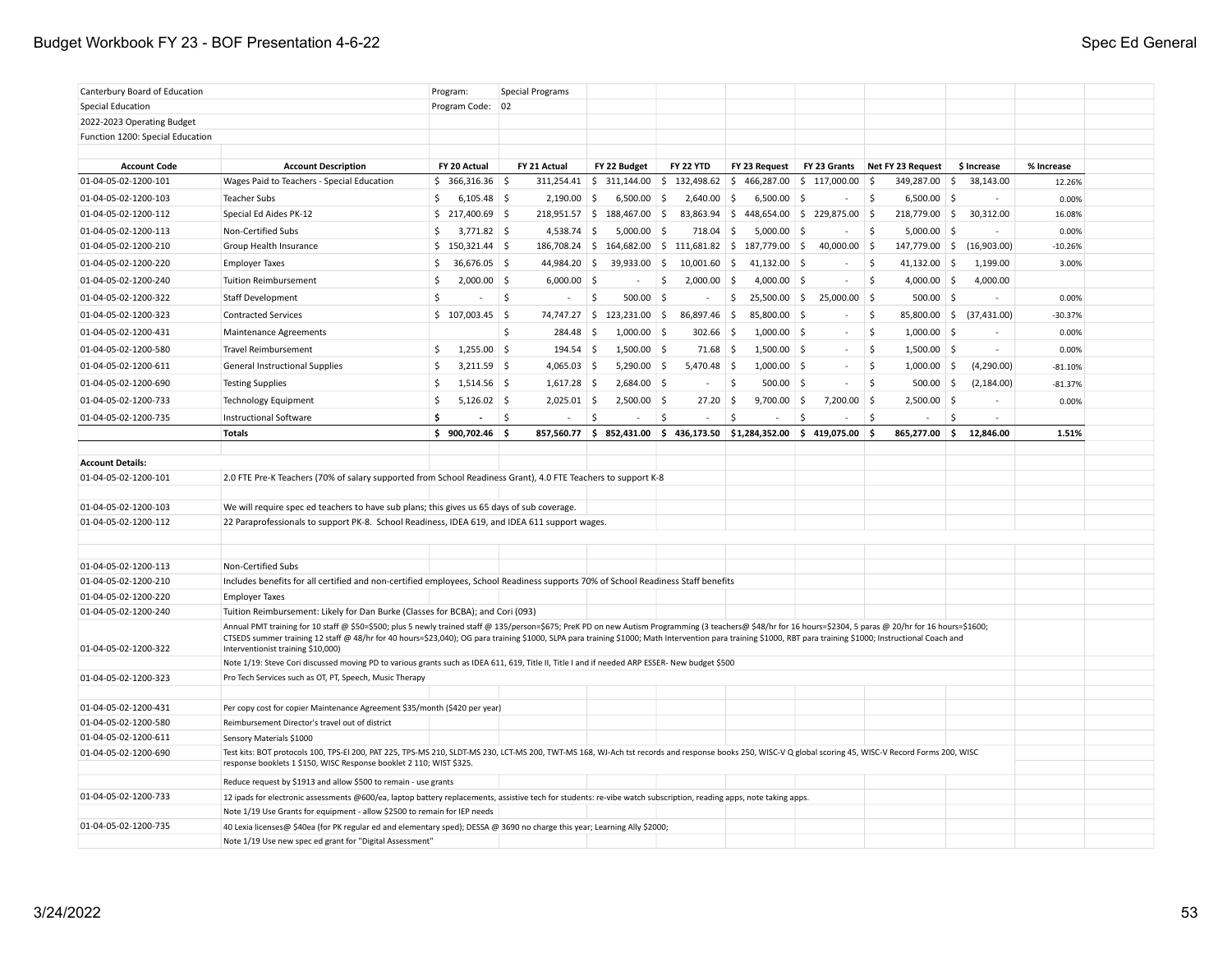### Budget Workbook FY 23 - BOF Presentation 4-6-22 Spec Ed Extended Year

| Canterbury Board of Education |                                                                                                                             | Program:             | Special Programs                |                       |                             |                      |              |                       |             |            |
|-------------------------------|-----------------------------------------------------------------------------------------------------------------------------|----------------------|---------------------------------|-----------------------|-----------------------------|----------------------|--------------|-----------------------|-------------|------------|
| Special Education             |                                                                                                                             | Program Code: 02     |                                 |                       |                             |                      |              |                       |             |            |
| 2022-2023 Operating Budget    |                                                                                                                             |                      |                                 |                       |                             |                      |              |                       |             |            |
| Function 1213: Extended Year  |                                                                                                                             |                      |                                 |                       |                             |                      |              |                       |             |            |
| <b>Account Code</b>           | <b>Account Description</b>                                                                                                  | FY 20 Actual         | FY 21 Actual                    | FY 22 Budget          | <b>FY 22 YTD</b>            | FY 23 Request        | FY 23 Grants | Net FY 23 Request     | \$ Increase | % Increase |
| 01-04-05-02-1213-101          | Wages Paid to Teachers - Extended Year                                                                                      | \$14,877.18          | $6,177.51$ \$                   | 4,320.00              | 6,583.26<br>Ŝ.              | $6,997.00$ \$<br>5   |              | \$<br>$6,997.00$ \$   | 2,677.00    | 61.97%     |
| 01-04-05-02-1213-112          | Non Certified Salary - Extended Year                                                                                        | \$                   | \$.<br>$\overline{\phantom{a}}$ | \$<br>$\sim$          | \$                          | $2,880.00$ \$<br>\$. | $\sim$       | $2,880.00$ \$<br>-\$  | 2,880.00    |            |
| 01-04-05-02-1213-150          | Wages Drivers - Extended Year                                                                                               | $13,074.04$ \$<br>Ŝ. | 2,754.29                        | 7,117.00<br>5         | $3,421.66$ \$<br>Ŝ.         | $8,344.00$ \$        | $\sim$       | $8,344.00$ \$<br>\$   | 1,227.00    | 17.24%     |
| 01-04-05-02-1213-590          | <b>Extended Year Other Purchased Services</b>                                                                               | $36,452.14$ \$       | $41,612.64$ \$                  | 48,737.00 \$          | 20,837.02 \$                | $10,032.00$ \$       | $\sim$       | $10,032.00$ \$<br>-\$ | (38,705.00) | $-79.42%$  |
|                               | <b>Totals</b>                                                                                                               | 64,403.36 \$<br>Ŝ.   | 50,544.44                       | $60,174.00$ \$<br>۱Ś. | 30,841.94 \$                | 28,253.00 \$         | $\sim$       | $28,253.00$ \$<br>Ś.  | (31,921.00) | $-53.05%$  |
| <b>Account Details:</b>       |                                                                                                                             |                      |                                 |                       |                             |                      |              |                       |             |            |
| 01-04-05-02-1213-101          | 3 Teachers salary, in district, 4 hours per day for 12 days at \$47.87 +3%/hour; 3 paras @20/hr 4 hours per day for 12 days |                      |                                 |                       |                             |                      |              |                       |             |            |
|                               |                                                                                                                             | # of Staff           | Total # of Hours                | Per Hour Rate         | <b>Total Expected Wages</b> |                      |              |                       |             |            |
|                               | Teachers                                                                                                                    |                      |                                 | 48<br>\$48.59         | \$6,996.96                  |                      |              |                       |             |            |
|                               |                                                                                                                             | # of Staff           | Total # of Hours                | Per Hour Rate         | <b>Total Expected Wages</b> |                      |              |                       |             |            |
| 01-04-05-02-1213-112          | Paraprofessionals                                                                                                           |                      |                                 | 48<br>\$20.00         | \$2,880.00                  |                      |              |                       |             |            |
|                               |                                                                                                                             |                      |                                 |                       |                             |                      |              |                       |             |            |
| 01-04-05-02-1213-150          | Wages Drivers - Extended Year                                                                                               |                      |                                 |                       |                             |                      |              |                       |             |            |
| 01-04-05-02-1213-590          | <b>Extended Year Other Purchased Services</b>                                                                               |                      |                                 |                       |                             |                      |              |                       |             |            |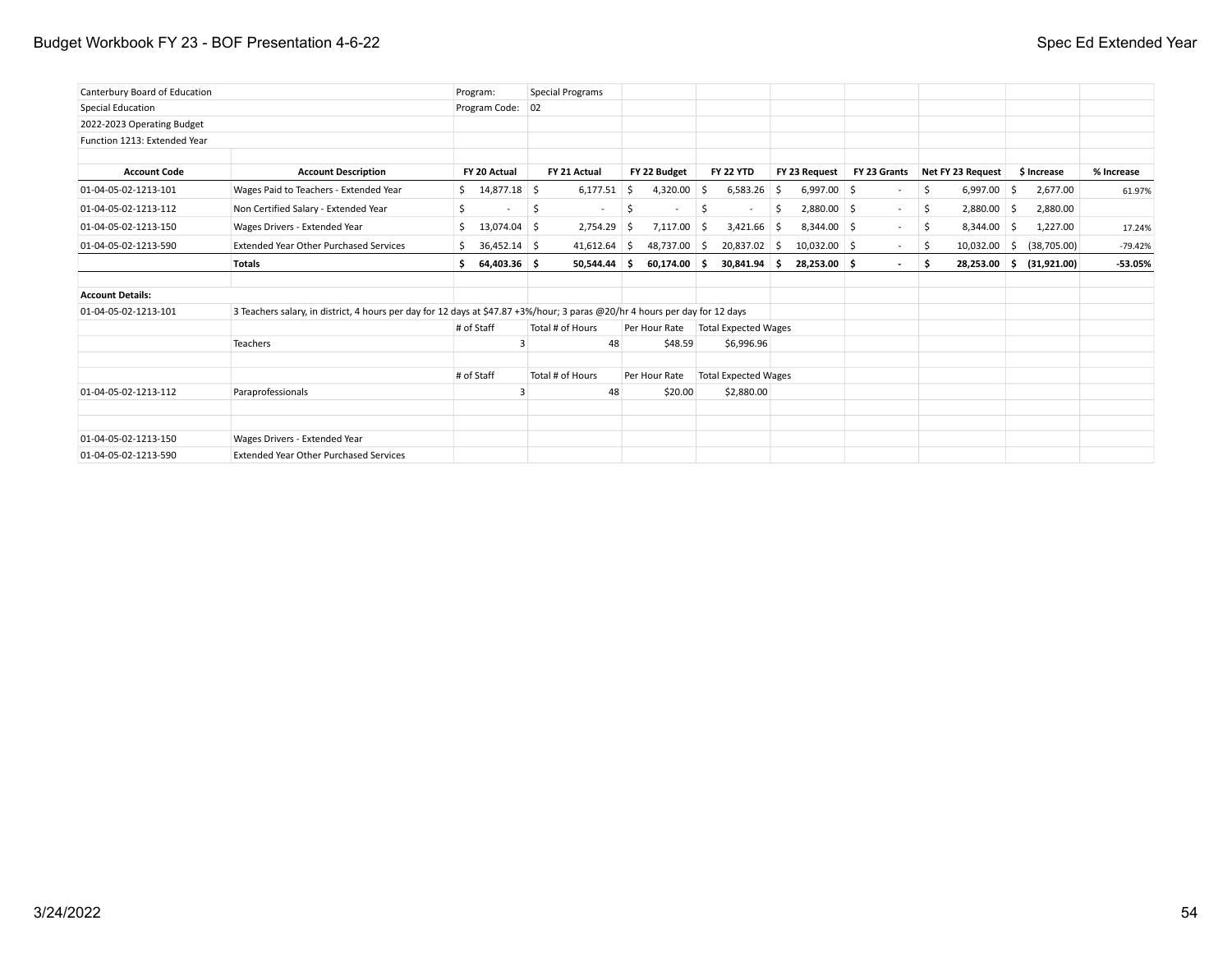### Budget Workbook FY 23 - BOF Presentation 4-6-22 Spec Ed Diagnostic Evals

| Canterbury Board of Education   |                                           | Program:         | Special Programs         |                     |                          |                     |                          |                               |                          |            |
|---------------------------------|-------------------------------------------|------------------|--------------------------|---------------------|--------------------------|---------------------|--------------------------|-------------------------------|--------------------------|------------|
| Special Education               |                                           | Program Code: 02 |                          |                     |                          |                     |                          |                               |                          |            |
| 2022-2023 Operating Budget      |                                           |                  |                          |                     |                          |                     |                          |                               |                          |            |
| Function 1214: Diagnostic Evals |                                           |                  |                          |                     |                          |                     |                          |                               |                          |            |
|                                 |                                           |                  |                          |                     |                          |                     |                          |                               |                          |            |
| <b>Account Code</b>             | <b>Account Description</b>                | FY 20 Actual     | FY 21 Actual             | FY 22 Budget        | <b>FY 22 YTD</b>         | FY 23 Request       | FY 23 Grants             | Net FY 23 Request             | \$ Increase              | % Increase |
| 01-04-05-02-1214-323            | Diagnostic Evals                          | $2,200.00$ \$    | $\sim$                   | $5,000.00$ \$<br>S  | $\sim$                   | $5,000.00$ \$<br>-S | $\sim$                   | $5,000.00$ \$<br>$\mathsf{S}$ | $\overline{\phantom{a}}$ | 0.00%      |
|                                 | <b>Totals</b>                             | $2,200.00$ \$    | $\overline{\phantom{a}}$ | $5,000.00$ \$<br>э. | $\overline{\phantom{a}}$ | $5,000.00$ \$<br>S. | $\overline{\phantom{a}}$ | $5,000.00$ \$<br>-S           |                          | $0.00\%$   |
| <b>Account Details:</b>         |                                           |                  |                          |                     |                          |                     |                          |                               |                          |            |
| 01-04-05-02-1214-323            | 2 diagnostic evals \$10,000               |                  |                          |                     |                          |                     |                          |                               |                          |            |
|                                 | Note 1/19 : Steve reduced to 1 assessment |                  |                          |                     |                          |                     |                          |                               |                          |            |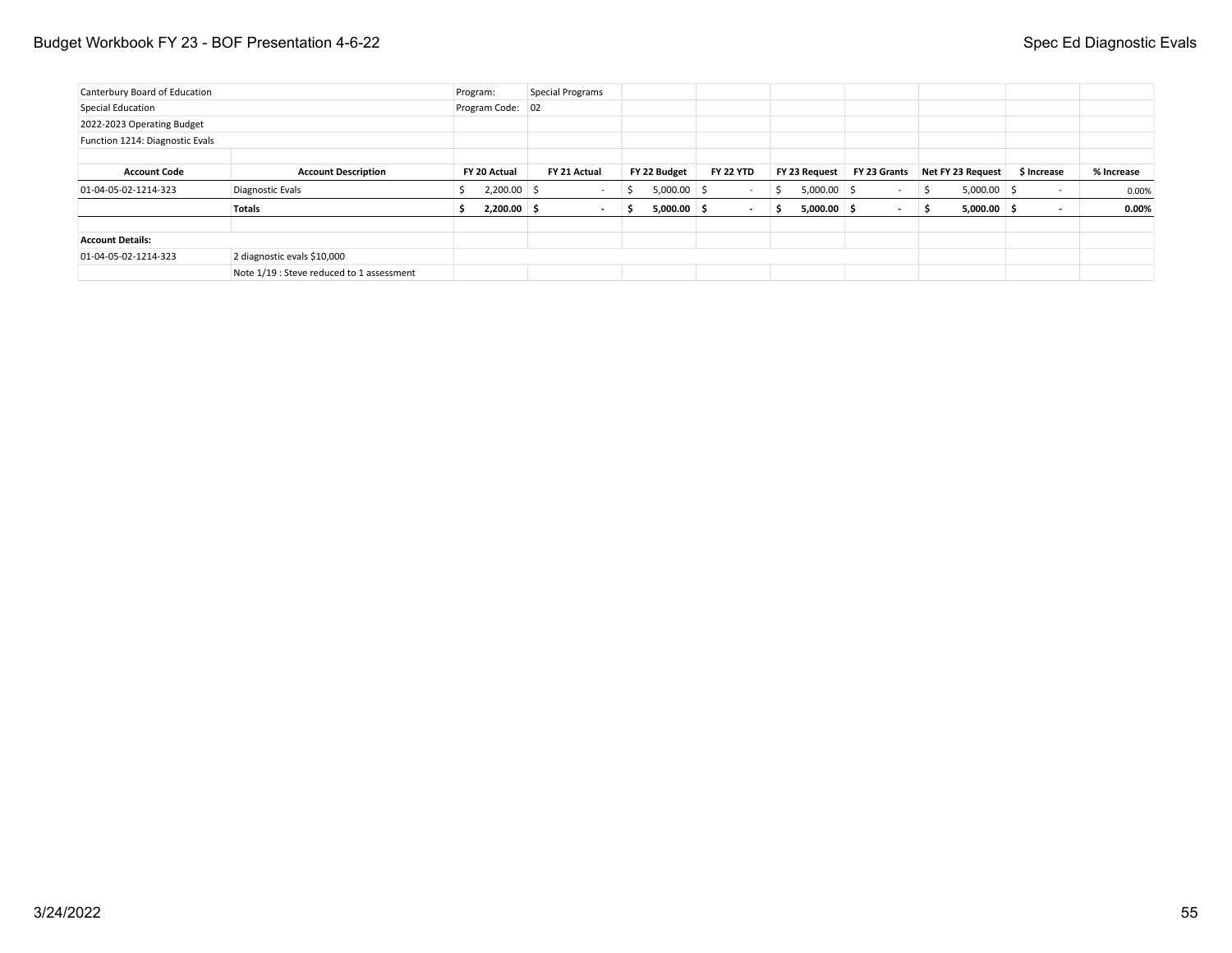### Budget Workbook FY 23 - BOF Presentation 4-6-22 Spec Ed School Counselor

| Canterbury Board of Education            |                                                                                                        | Program: |                  |   | School Counselor- Special Programs |    |              |   |                  |              |                |                          |    |                   |             |            |
|------------------------------------------|--------------------------------------------------------------------------------------------------------|----------|------------------|---|------------------------------------|----|--------------|---|------------------|--------------|----------------|--------------------------|----|-------------------|-------------|------------|
| Special Education                        |                                                                                                        |          | Program Code: 02 |   |                                    |    |              |   |                  |              |                |                          |    |                   |             |            |
| 2022-2023 Operating Budget               |                                                                                                        |          |                  |   |                                    |    |              |   |                  |              |                |                          |    |                   |             |            |
| Function 2120: School Counselor Services |                                                                                                        |          |                  |   |                                    |    |              |   |                  |              |                |                          |    |                   |             |            |
| <b>Account Code</b>                      | <b>Account Description</b>                                                                             |          | FY 20 Actual     |   | FY 21 Actual                       |    | FY 22 Budget |   | <b>FY 22 YTD</b> |              | FY 23 Request  | FY 23 Grants             |    | Net FY 23 Request | \$ Increase | % Increase |
| 01-04-05-02-2120-124                     | Wages paid to School Counselor                                                                         |          | 41,734.50 \$     |   | 42,778.00                          | -S | 43,309.00    | S | 16,657.10        | -S           | $44,175.00$ \$ |                          | S  | $44,175.00$ \$    | 866.00      | 2.00%      |
| 01-04-05-02-2120-611                     | <b>School Counselor Supplies</b>                                                                       |          | $\sim$           | 5 | $\sim$                             |    |              |   | $\sim$           | <sub>S</sub> | $300.00$ \$    | $\overline{\phantom{a}}$ | -S | $300.00$ \$       | 300.00      |            |
|                                          | Totals                                                                                                 |          | 41,734.50 \$     |   | 42,778.00 \$                       |    | 43,309.00 \$ |   | $16,657.10$ \$   |              | 44,475.00 \$   | $\overline{\phantom{a}}$ | 5  | 44,475.00 \$      | 1,166.00    | 2.69%      |
| <b>Account Details:</b>                  |                                                                                                        |          |                  |   |                                    |    |              |   |                  |              |                |                          |    |                   |             |            |
| 01-04-05-02-2120-124                     | 0.5 FTE School Counselor to provide services for Special Education (50% of 1.0 FTE) (reclassification) |          |                  |   |                                    |    |              |   |                  |              |                |                          |    |                   |             |            |
| $01-04-05-02-2120-611$                   | <b>General Supplies</b>                                                                                |          |                  |   |                                    |    |              |   |                  |              |                |                          |    |                   |             |            |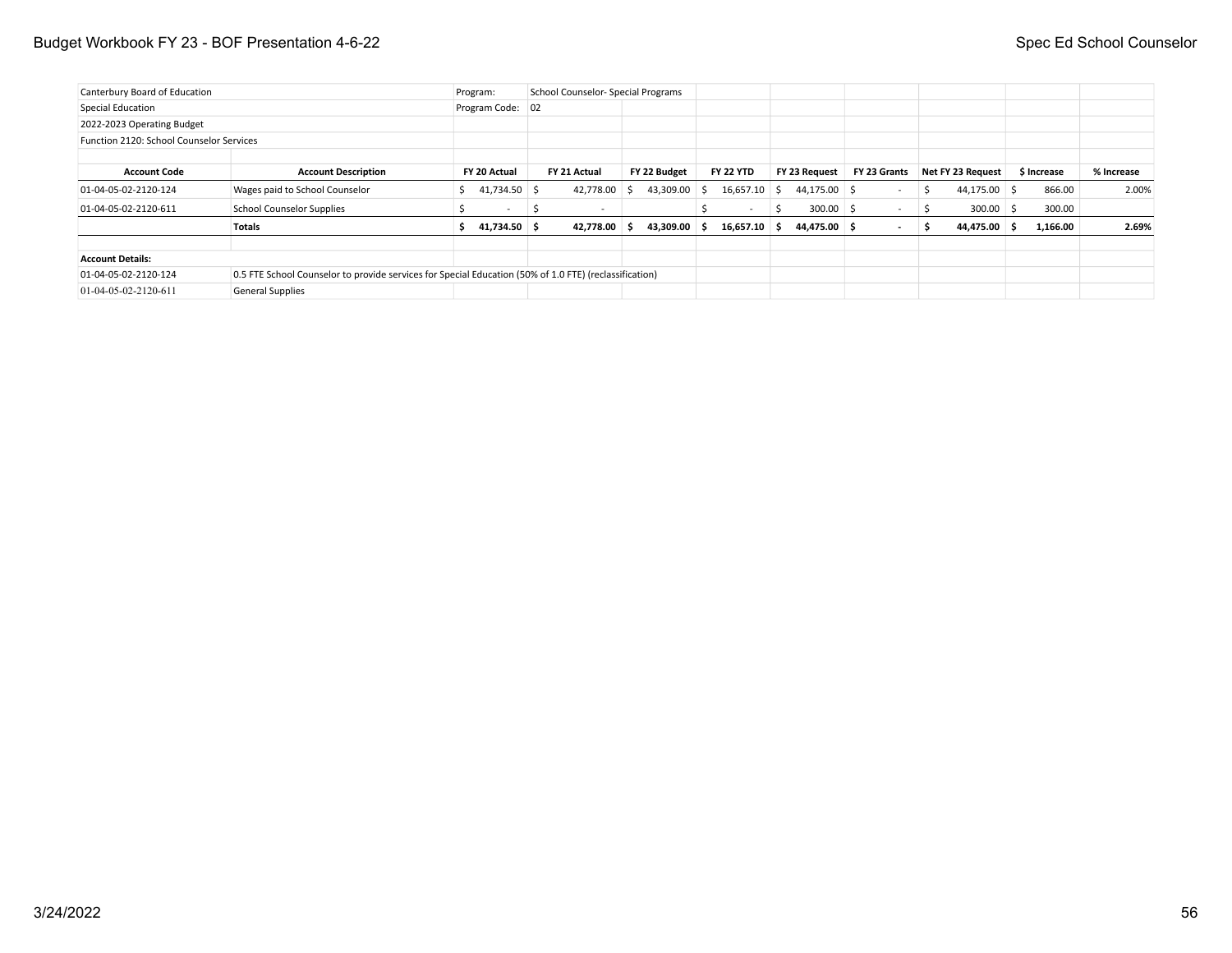### Budget Workbook FY 23 - BOF Presentation 4-6-22 Spec Ed Pysch Services

| Canterbury Board of Education |                                                                                                  | Program: |                          | Pysch Services-Special Programs |    |               |       |                          |              |                |              |    |                   |    |             |             |
|-------------------------------|--------------------------------------------------------------------------------------------------|----------|--------------------------|---------------------------------|----|---------------|-------|--------------------------|--------------|----------------|--------------|----|-------------------|----|-------------|-------------|
| Special Education             |                                                                                                  |          | Program Code: 02         |                                 |    |               |       |                          |              |                |              |    |                   |    |             |             |
| 2022-2023 Operating Budget    |                                                                                                  |          |                          |                                 |    |               |       |                          |              |                |              |    |                   |    |             |             |
| Function 2140: Pysch Services |                                                                                                  |          |                          |                                 |    |               |       |                          |              |                |              |    |                   |    |             |             |
|                               |                                                                                                  |          |                          |                                 |    |               |       |                          |              |                |              |    |                   |    |             |             |
| <b>Account Code</b>           | <b>Account Description</b>                                                                       |          | FY 20 Actual             | FY 21 Actual                    |    | FY 22 Budget  |       | <b>FY 22 YTD</b>         |              | FY 23 Request  | FY 23 Grants |    | Net FY 23 Request |    | \$ Increase | % Increase  |
| 01-04-05-02-2140-104          | Pysch Salary                                                                                     |          | 49,929.85 \$             | 51,178.50                       | -S | 53,056.00     | ' \$⊣ | 20,406.20 \$             |              | $55,068.00$ \$ | $\sim$       | -S | 55,068.00 \$      |    | 2,012.00    | 3.79%       |
| 01-04-05-02-2140-323          | <b>Pysch Professional Services</b>                                                               |          | $\overline{\phantom{a}}$ | $\sim$                          | S. | $5,000.00$ \$ |       | $\overline{\phantom{a}}$ | <sub>S</sub> | $26,000.00$ \$ | 26,000.00 \$ |    |                   | -5 | (5,000.00)  | $-100.00\%$ |
|                               | Totals                                                                                           |          | 49,929.85 \$             | $51,178.50$ \$                  |    | 58,056.00 \$  |       | $20,406.20$ \$           |              | $81,068.00$ \$ | 26,000.00 \$ |    | 55,068.00 \$      |    | 2,012.00    | 3.47%       |
| <b>Account Details:</b>       |                                                                                                  |          |                          |                                 |    |               |       |                          |              |                |              |    |                   |    |             |             |
| 01-04-05-02-2140-104          | Pysch Salary 85% of 1.0 FTE to provide services for students                                     |          |                          |                                 |    |               |       |                          |              |                |              |    |                   |    |             |             |
| 01-04-05-02-2140-323          | BCBA services based on EASTCONN's rate of 26,000 for one day per week for the 22-23 school year. |          |                          |                                 |    |               |       |                          |              |                |              |    |                   |    |             |             |
|                               | Note 1/19: we will fund this through new spec ed grant                                           |          |                          |                                 |    |               |       |                          |              |                |              |    |                   |    |             |             |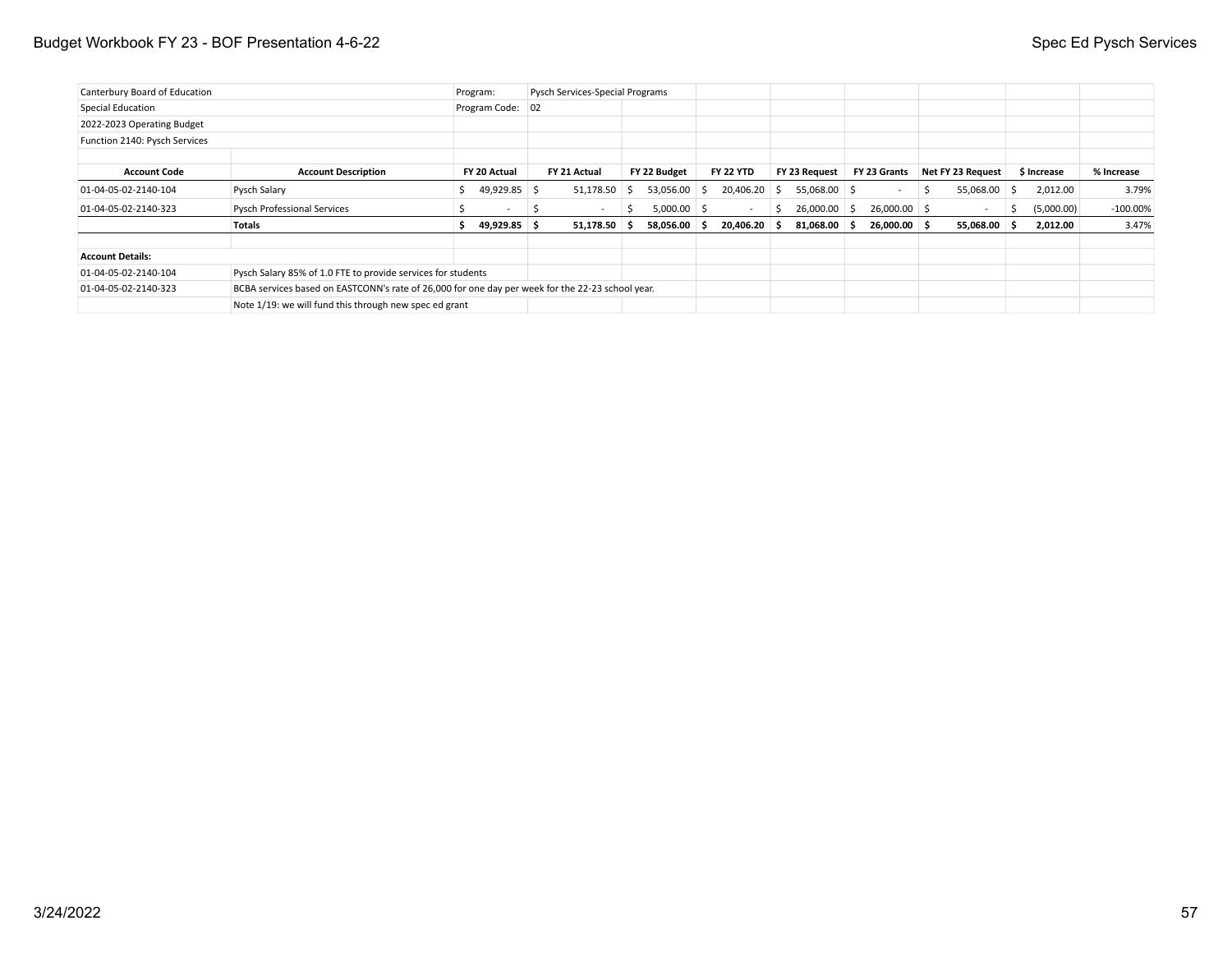### Budget Workbook FY 23 - BOF Presentation 4-6-22 Spec Ed Speech Services

| Canterbury Board of Education  |                                                                                                                                                                                                                                                                                                                                                                                                                                                                                | Program:           | Speech Services- Special Programs |   |                            |                       |    |                |              |    |                   |     |                          |            |
|--------------------------------|--------------------------------------------------------------------------------------------------------------------------------------------------------------------------------------------------------------------------------------------------------------------------------------------------------------------------------------------------------------------------------------------------------------------------------------------------------------------------------|--------------------|-----------------------------------|---|----------------------------|-----------------------|----|----------------|--------------|----|-------------------|-----|--------------------------|------------|
| Special Education              |                                                                                                                                                                                                                                                                                                                                                                                                                                                                                | Program Code: 02   |                                   |   |                            |                       |    |                |              |    |                   |     |                          |            |
| 2022-2023 Operating Budget     |                                                                                                                                                                                                                                                                                                                                                                                                                                                                                |                    |                                   |   |                            |                       |    |                |              |    |                   |     |                          |            |
| Function 2150: Speech Services |                                                                                                                                                                                                                                                                                                                                                                                                                                                                                |                    |                                   |   |                            |                       |    |                |              |    |                   |     |                          |            |
| <b>Account Code</b>            | <b>Account Description</b>                                                                                                                                                                                                                                                                                                                                                                                                                                                     | FY 20 Actual       | FY 21 Actual                      |   | FY 22 Budget               | <b>FY 22 YTD</b>      |    | FY 23 Request  | FY 23 Grants |    | Net FY 23 Request |     | \$ Increase              | % Increase |
| 01-04-05-02-2150-105           | Speech Salary - CES                                                                                                                                                                                                                                                                                                                                                                                                                                                            | 70,948.65 \$<br>S. | 73,157.25                         | S | 73,624.00 \$               | 29,837.30             | S  | 79,128.00 \$   |              | S. | 79,128.00 \$      |     | 5,504.00                 | 7.48%      |
| 01-04-05-02-2150-323           | Speech Professional Services - HS                                                                                                                                                                                                                                                                                                                                                                                                                                              | $39,332.55$ \$     | 48,941.00 \$                      |   | 40,896.00 \$               | $1,440.00$ \$         |    | $1,000.00$ \$  | $\sim$       | S. | 1,000.00          | 'Ş. | (39,896.00)              | $-97.55%$  |
| 01-04-05-02-2150-611           | Speech Instructional Supplies                                                                                                                                                                                                                                                                                                                                                                                                                                                  | $333.83$ \$        | $443.39$ \$                       |   | $500.00$ \$                | $\sim$                | \$ | $500.00$ \$    | $\sim$       | S  | $500.00$ \$       |     | $\overline{\phantom{a}}$ | 0.00%      |
|                                | Totals                                                                                                                                                                                                                                                                                                                                                                                                                                                                         | $$110,615.03$ $$$  |                                   |   | $122,541.64$ \$ 115,020.00 | $31,277.30$ \$<br>- S |    | $80,628.00$ \$ |              | s  | $80,628.00$ \$    |     | (34,392.00)              | $-29.90%$  |
| <b>Account Details:</b>        |                                                                                                                                                                                                                                                                                                                                                                                                                                                                                |                    |                                   |   |                            |                       |    |                |              |    |                   |     |                          |            |
| 01-04-05-02-2150-105           | Speech Salary 85% of 1.0FTE to service students (Reclassification)                                                                                                                                                                                                                                                                                                                                                                                                             |                    |                                   |   |                            |                       |    |                |              |    |                   |     |                          |            |
| 01-04-05-02-2150-323           | Speech Professional services: contract for 1 hour of service at WA and 2 speech evaluations that are not included in NFA's cost structure.                                                                                                                                                                                                                                                                                                                                     |                    |                                   |   |                            |                       |    |                |              |    |                   |     |                          |            |
| 01-04-05-02-2150-611           | Speech Instructional Supplies: including tech support for talker and co-writers \$750, Everyday Speech \$350, Book: What Successful Teachers Do in the Inclusive Classroom \$35, Movie Time Social Learning \$35, Social<br>Language Photo Cards \$115, Language Arts Warm Ups \$25 Social Thinking Thinksheets \$40, No Glamour Language Middle School \$60, Social Behavior Mapping: Introducing the Social Emotional Chain Reaction \$35,<br>Should I or Shouldn't I? \$35, |                    |                                   |   |                            |                       |    |                |              |    |                   |     |                          |            |
|                                | Note 1/19 cut \$1000 to supplies                                                                                                                                                                                                                                                                                                                                                                                                                                               |                    |                                   |   |                            |                       |    |                |              |    |                   |     |                          |            |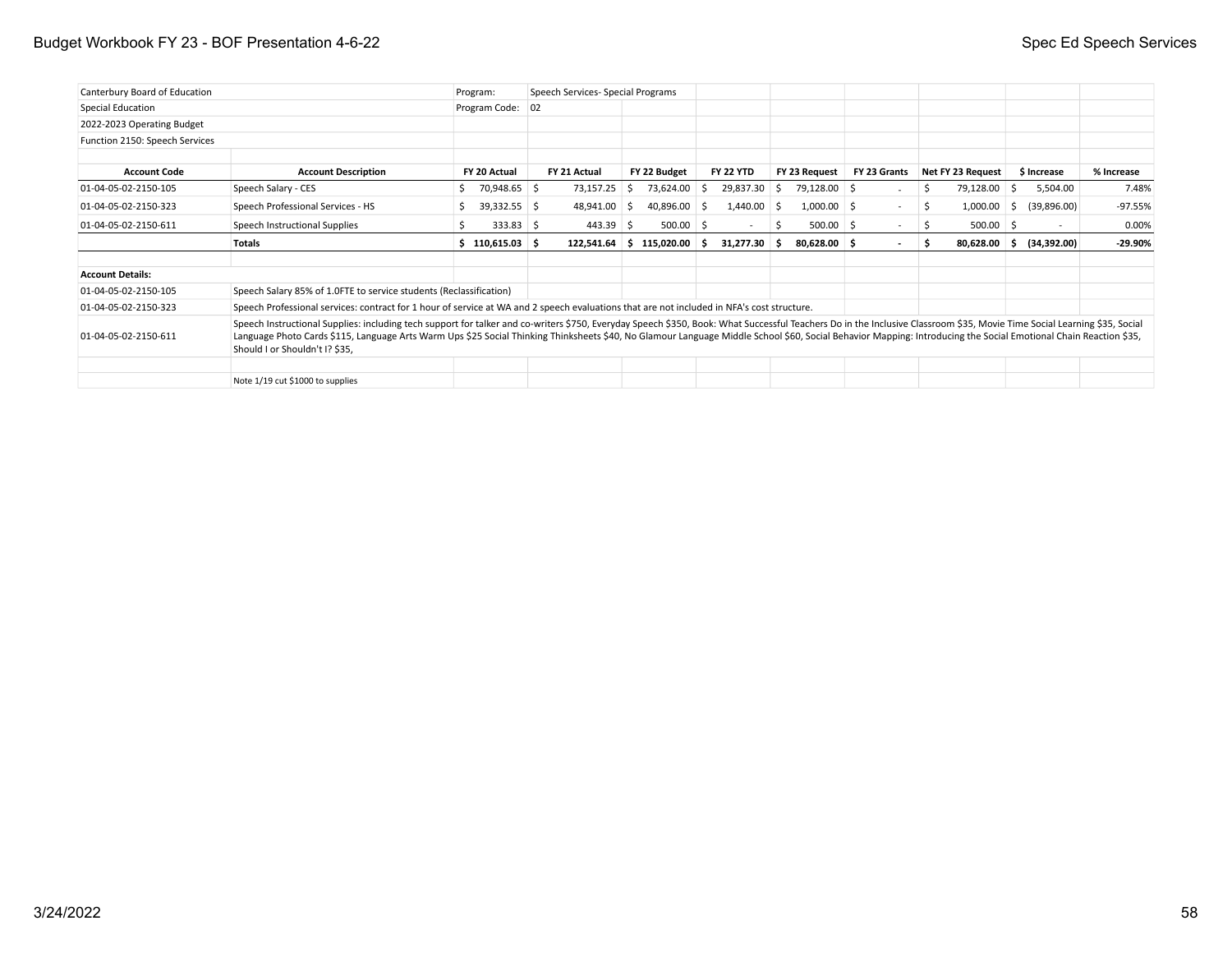| Canterbury Board of Education |                                                        | Program:         | Social Worker-Special Programs |              |                  |               |                          |                     |             |            |
|-------------------------------|--------------------------------------------------------|------------------|--------------------------------|--------------|------------------|---------------|--------------------------|---------------------|-------------|------------|
| Special Education             |                                                        | Program Code: 02 |                                |              |                  |               |                          |                     |             |            |
| 2022-2023 Operating Budget    |                                                        |                  |                                |              |                  |               |                          |                     |             |            |
| Function 2190: Social Worker  |                                                        |                  |                                |              |                  |               |                          |                     |             |            |
|                               |                                                        |                  |                                |              |                  |               |                          |                     |             |            |
| <b>Account Code</b>           | <b>Account Description</b>                             | FY 20 Actual     | FY 21 Actual                   | FY 22 Budget | <b>FY 22 YTD</b> | FY 23 Request | FY 23 Grants             | Net FY 23 Request   | \$ Increase | % Increase |
| $01-04-05-02-2190-101$        | Social Worker                                          | 41,734.50 \$     | 42,778.00 \$                   | 43,309.00 \$ | $16,657.10$ \$   | 44,175.00 \$  |                          | 44,175.00 \$<br>∣\$ | 866.00      | 2.00%      |
|                               | <b>Totals</b>                                          | 41,734.50 \$     | 42.778.00 \$                   | 43.309.00 S  | $16.657.10$ \$   | 44.175.00 \$  | $\overline{\phantom{a}}$ | 44.175.00 \$<br>- S | 866.00      | 2.00%      |
| <b>Account Details:</b>       |                                                        |                  |                                |              |                  |               |                          |                     |             |            |
| 01-04-05-02-2190-101          | Social Worker Salary 50% of 1.0FTE to service students |                  |                                |              |                  |               |                          |                     |             |            |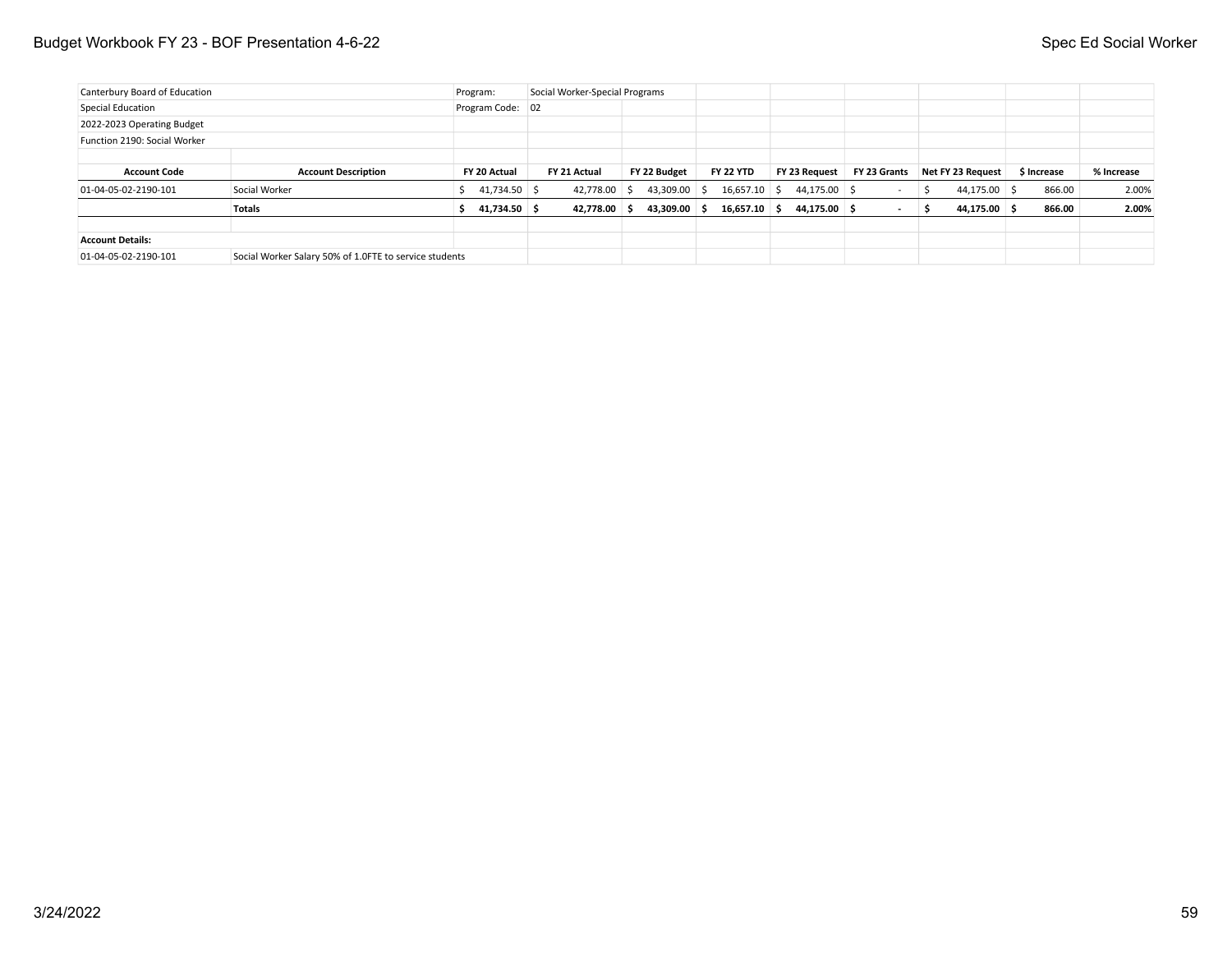### Budget Workbook FY 23 - BOF Presentation 4-6-22 Spec Ed Admin Office

| Canterbury Board of Education        |                                                                                                                                 | Program:                       | Administration Office- Special Programs |                                                           |                  |                              |                |                     |                   |            |
|--------------------------------------|---------------------------------------------------------------------------------------------------------------------------------|--------------------------------|-----------------------------------------|-----------------------------------------------------------|------------------|------------------------------|----------------|---------------------|-------------------|------------|
| Special Education                    |                                                                                                                                 | Program Code: 02               |                                         |                                                           |                  |                              |                |                     |                   |            |
| 2022-2023 Operating Budget           |                                                                                                                                 |                                |                                         |                                                           |                  |                              |                |                     |                   |            |
| Function 2400: Administration Office |                                                                                                                                 |                                |                                         |                                                           |                  |                              |                |                     |                   |            |
|                                      |                                                                                                                                 |                                |                                         |                                                           |                  |                              |                |                     |                   |            |
| <b>Account Code</b>                  | <b>Account Description</b>                                                                                                      | FY 20 Actual                   | FY 21 Actual                            | FY 22 Budget                                              | <b>FY 22 YTD</b> | FY 23 Request                | FY 23 Grants   | Net FY 23 Request   | \$ Increase       | % Increase |
| 01-04-05-02-2400-111                 | Special Ed Director Salary                                                                                                      | $$114,098.42$ \$               | 129,397.00                              | \$131,985.00                                              | 65,992.55<br>Ŝ.  | $$134,625.00$ \$             |                | \$<br>134,625.00 \$ | 2,640.00          | 2.00%      |
| 01-04-05-02-2400-130                 | Secretary Salary                                                                                                                | \$<br>25,349.45 \$             | $25,458.14$ \$                          | 25,685.00                                                 | 12,203.10<br>∣\$ | $\mathsf{S}$<br>25,685.00 \$ | $\sim$         | -\$<br>25,685.00 \$ | $\blacksquare$    | 0.00%      |
| 01-04-05-02-2400-210                 | Group Health Insurance                                                                                                          | 18,568.00 \$<br>\$             | 43,374.62 \$                            | 39,505.00                                                 | \$<br>30,183.88  | 5<br>58,804.00 \$            | $\sim$         | 58,804.00 \$<br>-\$ | 19,299.00         | 48.85%     |
| 01-04-05-02-2400-220                 | <b>Employer Taxes</b>                                                                                                           | Ŝ.<br>$3,593.67$ \$            | $3,823.81$ \$                           | $3,879.00$ \$                                             | $1,717.36$ \$    | $3,917.00$ \$                | $\sim$         | \$<br>$3,917.00$ \$ | 38.00             | 0.98%      |
| 01-04-05-02-2400-290                 | <b>Other Benefits</b>                                                                                                           | \$<br>$\overline{\phantom{a}}$ | \$<br>$400.00$ \$                       | $1,000.00$ \$                                             | $\sim$           | \$<br>$1,000.00$ \$          | $\sim$         | \$<br>$1,000.00$ \$ | $\sim$            | 0.00%      |
| 01-04-05-02-2400-322                 | <b>Staff Development</b>                                                                                                        | \$                             | \$<br>$1,950.00$ \$                     | $500.00$ \$                                               | $150.00$ \$      | $450.00$ \$                  |                | \$<br>$450.00$ \$   | (50.00)           |            |
| 01-04-05-02-2400-330                 | Special Ed Legal Services                                                                                                       | $2,183.00$ \$<br>\$            | 741.50 \$                               | $1,500.00$ \$                                             | $\sim$           | $1,500.00$ \$<br>5           | $\sim$         | \$<br>$1,500.00$ \$ | $\sim$            | 0.00%      |
| 01-04-05-02-2400-530                 | Postage                                                                                                                         | \$<br>$6.85$ \$                |                                         | \$<br>$500.00$ \$                                         | 469.28           | $\vert$ \$<br>$500.00$ \$    | $\sim$         | \$<br>$500.00$ \$   | $\sim$            | 0.00%      |
| 01-04-05-02-2400-540                 | Legal Notices                                                                                                                   | \$<br>$39.00$ \$               | 78.00 \$                                | $40.00$ \$                                                | $98.40 \,$ \$    | $50.00$ \$                   | $\sim$         | \$<br>$50.00$ \$    | 10.00             | 25.00%     |
| 01-04-05-02-2400-690                 | Other Supplies & Materials                                                                                                      | \$<br>$44.37 \quad$ \$         | $695.29$ \$                             | $2,500.00$ \$                                             | $35.14$ \$       | $200.00$ \$                  | $\sim$         | \$<br>200.00        | (2,300.00)<br>5 ا | $-92.00%$  |
| 01-04-05-02-2400-735                 | Software                                                                                                                        | \$<br>$8,751.11$ \$            | $9,425.54$ \$                           | $10,276.00$ \$                                            | 10,894.78 \$     | $7,700.00$ \$                | $\blacksquare$ | \$<br>7,700.00      | (2,576.00)<br>∣\$ | $-25.07%$  |
| 01-04-05-02-2400-810                 | Dues & Fees                                                                                                                     | Ś<br>$113.00$ \$               | $44.41 \pm 5$                           | $250.00$ \$                                               | $250.00$ \$      | $250.00$ \$                  |                | $250.00$ \$<br>\$   |                   | 0.00%      |
|                                      | <b>Totals</b>                                                                                                                   | $$172,746.87$ \$               |                                         | $215,388.31$ \$ 217,620.00 \$ 121,994.49 \$ 234,681.00 \$ |                  |                              |                | Ś<br>234,681.00     | \$ا<br>17,061.00  | 7.84%      |
|                                      |                                                                                                                                 |                                |                                         |                                                           |                  |                              |                |                     |                   |            |
| <b>Account Details:</b>              |                                                                                                                                 |                                |                                         |                                                           |                  |                              |                |                     |                   |            |
| 01-04-05-02-2400-111                 | 1.0 Special Ed Director for PK-12                                                                                               |                                |                                         |                                                           |                  |                              |                |                     |                   |            |
| 01-04-05-02-2400-130                 | 0.8 FTE Special Ed Secretary                                                                                                    |                                |                                         |                                                           |                  |                              |                |                     |                   |            |
| 01-04-05-02-2400-210                 | Insurance benefits for Special Ed office                                                                                        |                                |                                         |                                                           |                  |                              |                |                     |                   |            |
| 01-04-05-02-2400-220                 | Employer taxes for Special Ed office                                                                                            |                                |                                         |                                                           |                  |                              |                |                     |                   |            |
| 01-04-05-02-2400-290                 | Administrator's Annuity                                                                                                         |                                |                                         |                                                           |                  |                              |                |                     |                   |            |
| 01-04-05-02-2400-322                 | ConnCASE Annual Conference \$150, plus \$300 for secretary                                                                      |                                |                                         |                                                           |                  |                              |                |                     |                   |            |
| 01-04-05-02-2400-330                 | Legal services for Special Ed office                                                                                            |                                |                                         |                                                           |                  |                              |                |                     |                   |            |
| 01-04-05-02-2400-530                 | Postage for Special Ed office, Bulk mailing Child Find letter, \$.53 per piece of mail                                          |                                |                                         |                                                           |                  |                              |                |                     |                   |            |
| 01-04-05-02-2400-540                 | Annual legal notice of Special Ed Records                                                                                       |                                |                                         |                                                           |                  |                              |                |                     |                   |            |
| 01-04-05-02-2400-690                 | General office supplies                                                                                                         |                                |                                         |                                                           |                  |                              |                |                     |                   |            |
| 01-04-05-02-2400-735                 | IEP Direct \$10,000; Compuclaim or CTSEDS billing \$700 (7% of reimbursement); CTSEDS SIS Writeback and Data Integration \$2000 |                                |                                         |                                                           |                  |                              |                |                     |                   |            |
| 01-04-05-02-2400-810                 | ConnCASE Membership \$250                                                                                                       |                                |                                         |                                                           |                  |                              |                |                     |                   |            |
|                                      |                                                                                                                                 |                                |                                         |                                                           |                  |                              |                |                     |                   |            |
|                                      | Notes 1/19: Legal cut \$1500, postage cut \$1000, cut of \$5K for IEP / 504 Direct direct                                       |                                |                                         |                                                           |                  |                              |                |                     |                   |            |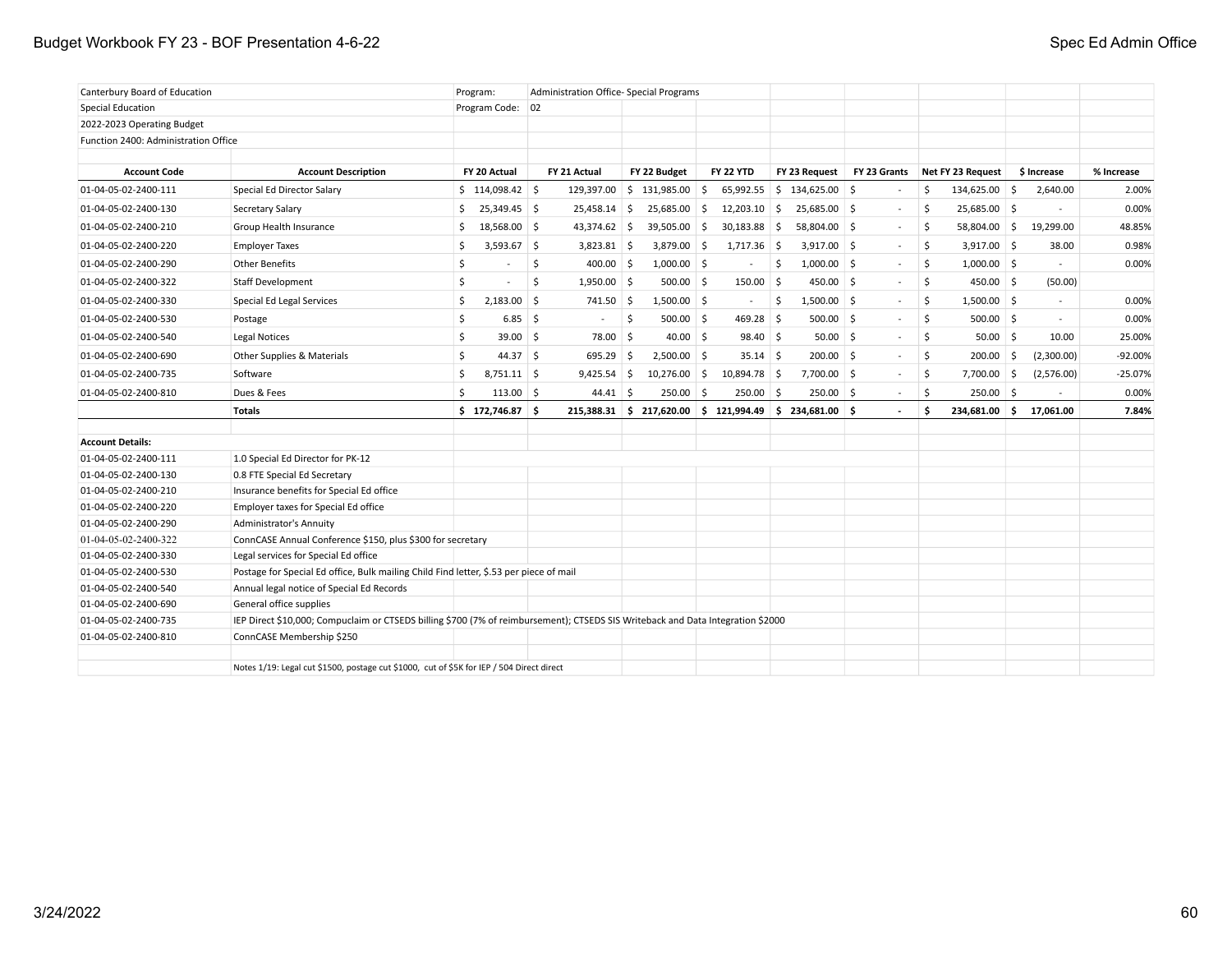### Budget Workbook FY 23 - BOF Presentation 4-6-22 Spec Ed Facility Operations

| Canterbury Board of Education      |                                 | Program: |                                                                            | <b>Facility Operations- Special Programs</b> |  |                  |               |               |        |                   |               |            |         |
|------------------------------------|---------------------------------|----------|----------------------------------------------------------------------------|----------------------------------------------|--|------------------|---------------|---------------|--------|-------------------|---------------|------------|---------|
| Special Education                  |                                 |          | Program Code: 02                                                           |                                              |  |                  |               |               |        |                   |               |            |         |
| 2022-2023 Operating Budget         |                                 |          |                                                                            |                                              |  |                  |               |               |        |                   |               |            |         |
| Function 2600: Facility Operations |                                 |          |                                                                            |                                              |  |                  |               |               |        |                   |               |            |         |
|                                    |                                 |          |                                                                            |                                              |  |                  |               |               |        |                   |               |            |         |
| <b>Account Code</b>                | <b>Account Description</b>      |          | FY 20 Actual<br>FY 22 Budget<br>FY 21 Actual<br>$913.33$ \$<br>$966.61$ \$ |                                              |  | <b>FY 22 YTD</b> | FY 23 Request | FY 23 Grants  |        | Net FY 23 Request | \$ Increase   | % Increase |         |
| 01-04-05-02-2600-531               | Telephone                       |          |                                                                            |                                              |  | $960.00$ \$      | $1,402.68$ \$ | $2,500.00$ \$ | $\sim$ | -S                | $2,500.00$ \$ | 1,540.00   | 160.42% |
|                                    | Totals                          |          | $913.33$ \$                                                                | $966.61$ \$                                  |  | $960.00$ \$      | $1,402.68$ \$ | $2,500.00$ \$ | $\sim$ | -S                | $2,500.00$ \$ | 1,540.00   | 160.42% |
| <b>Account Details:</b>            |                                 |          |                                                                            |                                              |  |                  |               |               |        |                   |               |            |         |
| 01-04-05-02-2600-531               | Average \$80 per month (\$205)  |          |                                                                            |                                              |  |                  |               |               |        |                   |               |            |         |
|                                    | Novus (\$130/mth) (\$1560/yr)   | \$1,607  |                                                                            |                                              |  |                  |               |               |        |                   |               |            |         |
|                                    | Flowroute (\$25/mth) (\$300/yr) | \$300    |                                                                            |                                              |  |                  |               |               |        |                   |               |            |         |
|                                    | Verizon (\$50/mth) (\$600/yr)   | \$600    |                                                                            |                                              |  |                  |               |               |        |                   |               |            |         |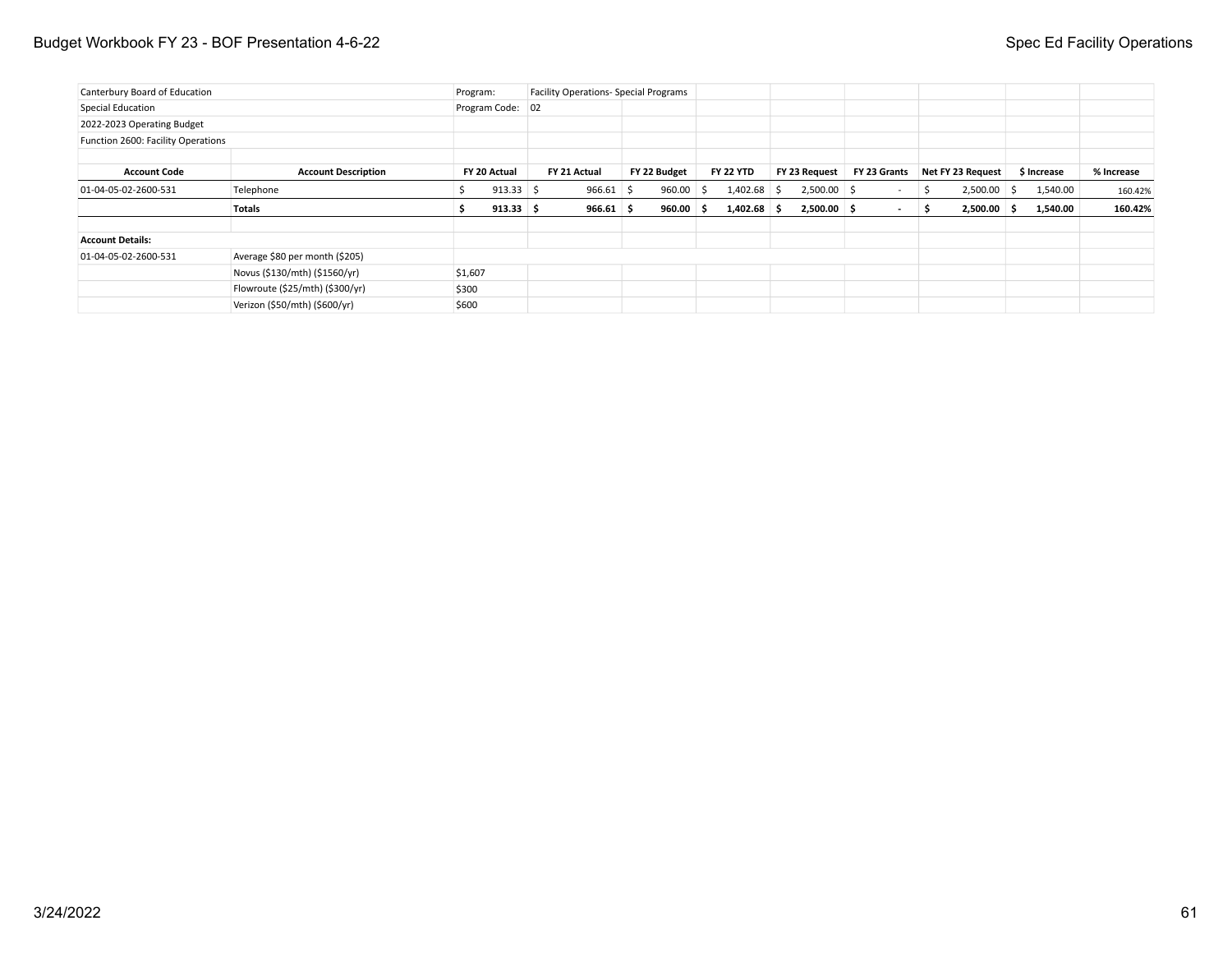### Budget Workbook FY 23 - BOF Presentation 4-6-22 Spec Ed Transportation

| Canterbury Board of Education |                                         | Program:          | Transportation-Special Programs |                              |                  |                              |              |                     |                          |            |
|-------------------------------|-----------------------------------------|-------------------|---------------------------------|------------------------------|------------------|------------------------------|--------------|---------------------|--------------------------|------------|
| Special Education             |                                         | Program Code:     | 02                              |                              |                  |                              |              |                     |                          |            |
| 2022-2023 Operating Budget    |                                         |                   |                                 |                              |                  |                              |              |                     |                          |            |
| Function 2700: Transportation |                                         |                   |                                 |                              |                  |                              |              |                     |                          |            |
| <b>Account Code</b>           | <b>Account Description</b>              | FY 20 Actual      | FY 21 Actual                    | FY 22 Budget                 | <b>FY 22 YTD</b> | FY 23 Request                | FY 23 Grants | Net FY 23 Request   | \$ Increase              | % Increase |
| 01-04-05-02-2700-150          | Special Ed Drivers Salary               | 82,985.28 \$      | $51,377.56$ \$                  | 60,833.00                    | 11,064.05<br>-S  | 54,067.00 \$<br>-S           | $\sim$       | 54,067.00 \$<br>S.  | (6,766.00)               | $-11.12%$  |
| 01-04-05-02-2700-220          | Special Ed Drivers Employer Taxes       | 7,348.54          |                                 | $4,654.00$ \$<br>\$.         | $1,132.75$ \$    | $4,832.00$ \$                | $\sim$       | $4,832.00$ \$<br>S. | 178.00                   |            |
| 01-04-05-02-2700-510          | Contracted Transportation               | 18,687.62 \$      | 7,152.65                        | 74,783.00 \$<br>∣S.          |                  | $32,185.52$ \$178,765.00 \$  |              | S.                  | 178,765.00 \$ 103,982.00 | 139.04%    |
|                               | Totals                                  | $$109,021.44$ $$$ |                                 | $58,530.21$ \$ 140,270.00 \$ |                  | $44,382.32$ \$ 237,664.00 \$ | $\sim$       | 237,664.00 \$<br>s  | 97,394.00                | 69.43%     |
| <b>Account Details:</b>       |                                         |                   |                                 |                              |                  |                              |              |                     |                          |            |
| 01-04-05-02-2700-150          | Driver Salaries (3 locations and PreK)  |                   |                                 |                              |                  |                              |              |                     |                          |            |
|                               |                                         |                   |                                 |                              |                  |                              |              |                     |                          |            |
| 01-04-05-02-2700-510          | Contracted Transportation (3 locations) |                   |                                 |                              |                  |                              |              |                     |                          |            |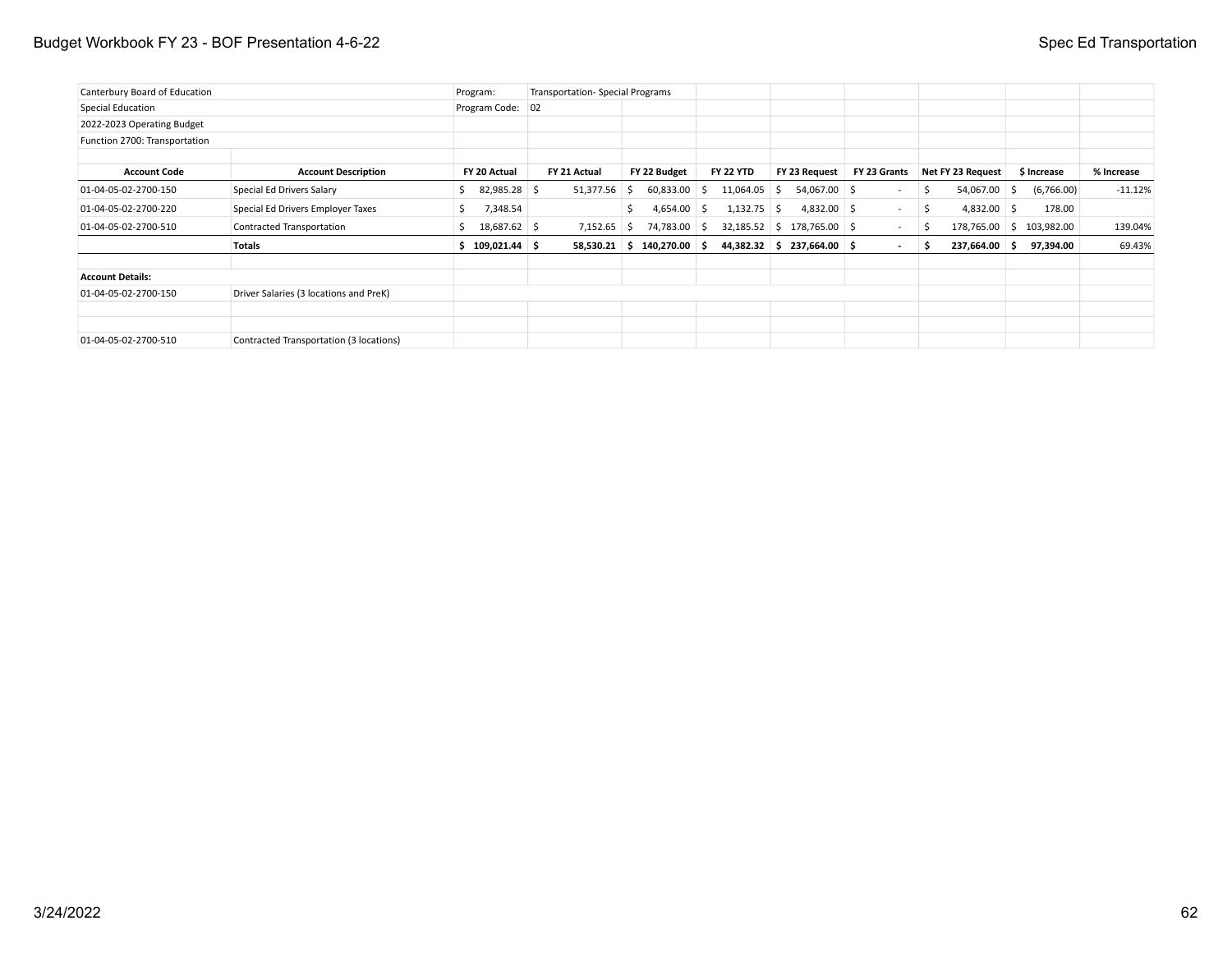## Budget Workbook FY 23 - BOF Presentation 4-6-22 Spec Ed Public Tuition

| Canterbury Board of Education<br>Program: |                                                       |                               | Public Tuition- Special Programs |                               |                                             |                     |                          |                       |                 |            |
|-------------------------------------------|-------------------------------------------------------|-------------------------------|----------------------------------|-------------------------------|---------------------------------------------|---------------------|--------------------------|-----------------------|-----------------|------------|
| Special Education                         |                                                       | Program Code: 02              |                                  |                               |                                             |                     |                          |                       |                 |            |
| 2022-2023 Operating Budget                |                                                       |                               |                                  |                               |                                             |                     |                          |                       |                 |            |
| Function 6000: Public Tuition             |                                                       |                               |                                  |                               |                                             |                     |                          |                       |                 |            |
|                                           |                                                       |                               |                                  |                               |                                             |                     |                          |                       |                 |            |
| <b>Account Code</b>                       | <b>Account Description</b>                            | FY 20 Actual                  | FY 21 Actual                     | FY 22 Budget                  | <b>FY 22 YTD</b>                            | FY 23 Request       | FY 23 Grants             | Net FY 23 Request     | \$ Increase     | % Increase |
| 01-04-05-02-6000-560                      | Special Ed Public Tuition In-State PK-8               | 25,353.73 \$<br>$\mathcal{P}$ | 29,604.63 \$                     | $\overline{\phantom{a}}$      | $13,650.00$ \$<br>b,                        | 29,972.00 \$        | $\overline{\phantom{a}}$ | 29,972.00<br>-S       | 29,972.00<br>S. |            |
| 01-04-30-02-6000-560                      | Special Ed Public Tuition In-State 9-12               | \$5, 539, 108.95              |                                  | 640,026.90<br>500,593.00<br>5 | 235,906.96<br>-S                            | 572,910.00 \$<br>S. |                          | 572,910.00 \$<br>5    | 72,317.00       | 14.45%     |
|                                           | Totals                                                | 564,462.68 \$                 | 669,631.53                       | s                             | $500,593.00$ \$ 249,556.96 \$ 602,882.00 \$ |                     | $\overline{\phantom{a}}$ | $602,882.00$ \$<br>-S | 102,289.00      | 20.43%     |
| <b>Account Details:</b>                   |                                                       |                               |                                  |                               |                                             |                     |                          |                       |                 |            |
| 01-04-05-02-6000-560                      | Special Ed Public Tuition In-State PK-8 (1 student)   |                               |                                  |                               |                                             |                     |                          |                       |                 |            |
| 01-04-30-02-6000-560                      | Special Ed Public Tuition In-State 9-12 (25 students) |                               |                                  |                               |                                             |                     |                          |                       |                 |            |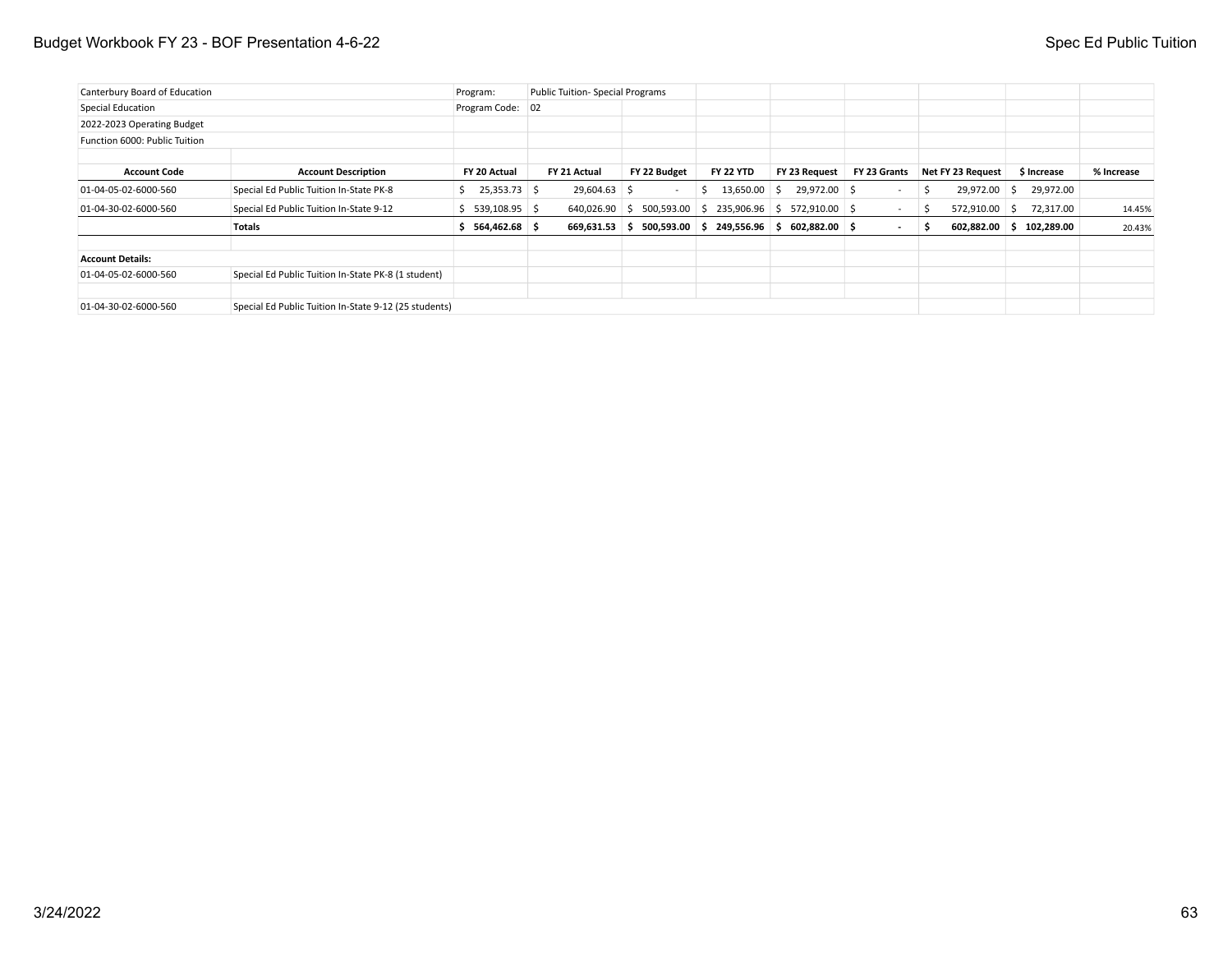### Budget Workbook FY 23 - BOF Presentation 4-6-22 Spec Ed Non-Public Tuition

| Canterbury Board of Education<br>Program: |                                                          |                     | Non Public Tuition-Special Programs |                                               |                         |                     |                          |                   |                            |            |
|-------------------------------------------|----------------------------------------------------------|---------------------|-------------------------------------|-----------------------------------------------|-------------------------|---------------------|--------------------------|-------------------|----------------------------|------------|
| Special Education                         |                                                          | Program Code: 02    |                                     |                                               |                         |                     |                          |                   |                            |            |
| 2022-2023 Operating Budget                |                                                          |                     |                                     |                                               |                         |                     |                          |                   |                            |            |
| Function 6100: Non Public Tuition         |                                                          |                     |                                     |                                               |                         |                     |                          |                   |                            |            |
| <b>Account Code</b>                       | <b>Account Description</b>                               | FY 20 Actual        | FY 21 Actual                        | FY 22 Budget                                  | <b>FY 22 YTD</b>        | FY 23 Request       | FY 23 Grants             | Net FY 23 Request | \$ Increase                | % Increase |
| 01-04-05-02-6100-563                      | Special Ed Non-Public Tuition In-State PK-8              | $$265,159.75$ \$    | 169,843.68                          | 333,820.00<br>S.                              | 27,257.16<br>-S         | 72,431.00 \$<br>S.  | $\sim$                   | 72,431.00<br>S.   | $\frac{1}{2}$ (261,389.00) | $-78.30%$  |
| 01-04-30-02-6100-563                      | Special Ed Non-Public Tuition In-State 9-12              | $$259,151.35$ $$$   | 188,037.40 \$                       | 490,357.00                                    | 128,429.85<br>-S        | 486,131.00 \$<br>S. | $\sim$                   | 486,131.00<br>S.  | (4,226.00)<br>- S          | $-0.86%$   |
| 01-04-30-02-6100-564                      | Special Ed Non-Public Tuition Out of State 9-12          | $17,151.06$ \$<br>S | $553.26$ \$                         | $\sim$                                        | $\mathcal{L}$<br>$\sim$ | S.<br>$\sim$        | $\overline{\phantom{0}}$ | -S<br>$\sim$      | - 5<br>$\sim$              |            |
|                                           | Totals                                                   | 541,462.16 \$       |                                     | $358,434.34$ \$ $824,177.00$ \$ 155,687.01 \$ |                         | 558,562.00 \$       | $\sim$                   | 5                 | 558,562.00 \$ (265,615.00) | $-32.23%$  |
| <b>Account Details:</b>                   |                                                          |                     |                                     |                                               |                         |                     |                          |                   |                            |            |
| 01-04-05-02-6100-563                      | Special Ed Non-Public Tuition In-State PK-8 (1 student)  |                     |                                     |                                               |                         |                     |                          |                   |                            |            |
| 01-04-30-02-6100-563                      | Special Ed Non-Public Tuition In-State 9-12 (9 students) |                     |                                     |                                               |                         |                     |                          |                   |                            |            |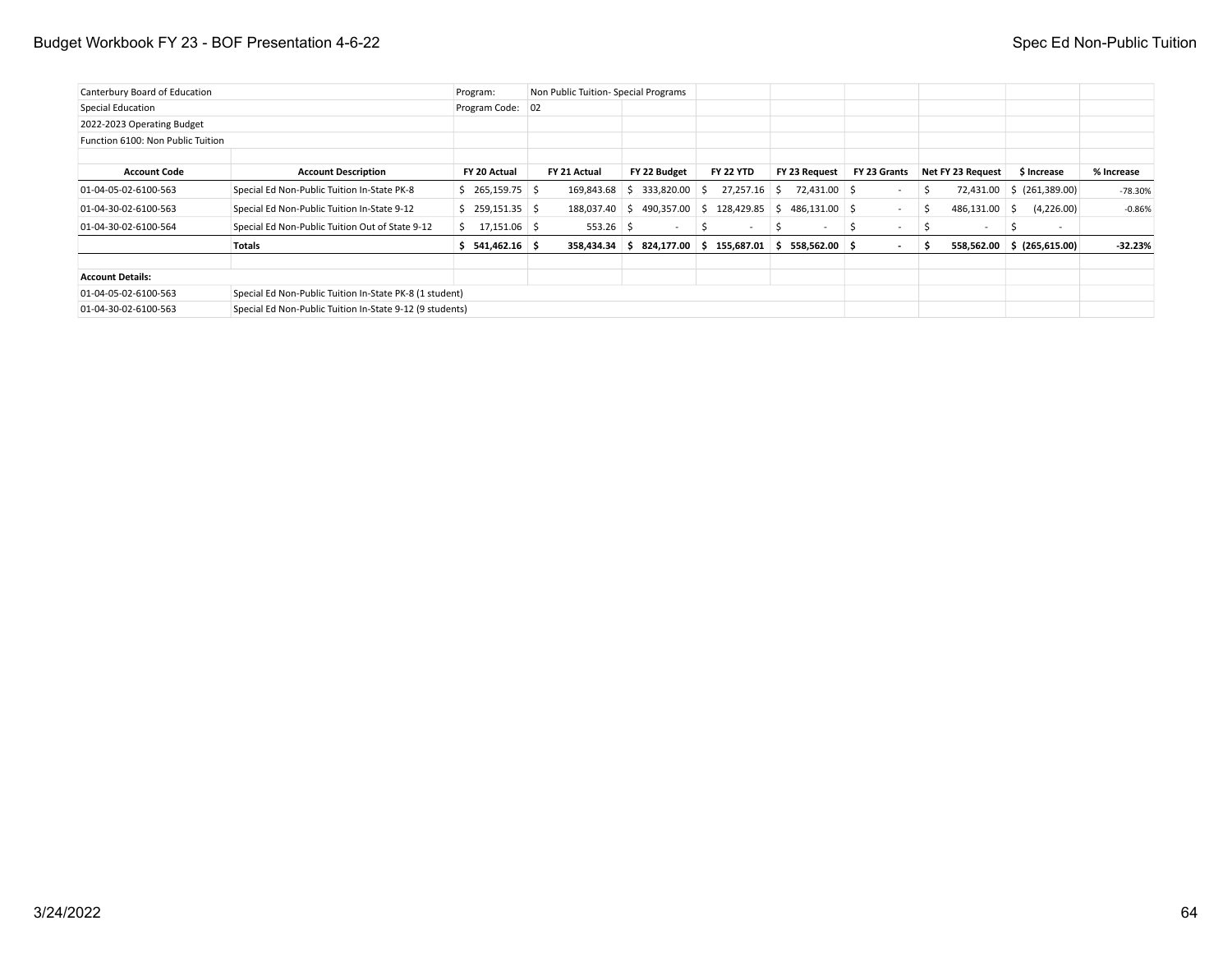| <b>SUMMARY SHEET</b><br><b>Transportation</b><br>2022-2023<br><b>Actual</b><br><b>Budget</b><br>Actual<br>2019-2020<br>2020-2021<br>2021-2022<br><b>2600 Facility Operations</b><br>\$<br>\$<br>\$<br>\$<br>39,380.00<br>50- Transportation<br>34,737.21<br>37,465.72<br>$\ddot{\phantom{a}}$<br>2640 Equipment Upkeep<br>\$<br>\$<br>\$<br>\$<br>115,155.08<br>109,471.52<br>117,500.00<br>50- Transportation<br>2700 Regular Transportation<br>\$<br>\$<br>\$<br>\$<br>50- Transportation<br>422,802.68<br>483,627.60<br>438,270.00<br>Total Special Ed= = = = = ><br>$\mathsf{\hat{S}}$<br>\$<br>\$<br>\$<br>572,694.97<br>630,564.84<br>595,150.00 |  |  |  |  |               |
|--------------------------------------------------------------------------------------------------------------------------------------------------------------------------------------------------------------------------------------------------------------------------------------------------------------------------------------------------------------------------------------------------------------------------------------------------------------------------------------------------------------------------------------------------------------------------------------------------------------------------------------------------------|--|--|--|--|---------------|
|                                                                                                                                                                                                                                                                                                                                                                                                                                                                                                                                                                                                                                                        |  |  |  |  |               |
|                                                                                                                                                                                                                                                                                                                                                                                                                                                                                                                                                                                                                                                        |  |  |  |  |               |
|                                                                                                                                                                                                                                                                                                                                                                                                                                                                                                                                                                                                                                                        |  |  |  |  |               |
|                                                                                                                                                                                                                                                                                                                                                                                                                                                                                                                                                                                                                                                        |  |  |  |  | <b>Budget</b> |
| 05 - Transportation                                                                                                                                                                                                                                                                                                                                                                                                                                                                                                                                                                                                                                    |  |  |  |  | 2022-2023     |
|                                                                                                                                                                                                                                                                                                                                                                                                                                                                                                                                                                                                                                                        |  |  |  |  |               |
|                                                                                                                                                                                                                                                                                                                                                                                                                                                                                                                                                                                                                                                        |  |  |  |  | 36,404.00     |
|                                                                                                                                                                                                                                                                                                                                                                                                                                                                                                                                                                                                                                                        |  |  |  |  |               |
|                                                                                                                                                                                                                                                                                                                                                                                                                                                                                                                                                                                                                                                        |  |  |  |  |               |
|                                                                                                                                                                                                                                                                                                                                                                                                                                                                                                                                                                                                                                                        |  |  |  |  | 146,933.00    |
|                                                                                                                                                                                                                                                                                                                                                                                                                                                                                                                                                                                                                                                        |  |  |  |  |               |
|                                                                                                                                                                                                                                                                                                                                                                                                                                                                                                                                                                                                                                                        |  |  |  |  | 517,238.00    |
|                                                                                                                                                                                                                                                                                                                                                                                                                                                                                                                                                                                                                                                        |  |  |  |  |               |
|                                                                                                                                                                                                                                                                                                                                                                                                                                                                                                                                                                                                                                                        |  |  |  |  | 700,575.00    |
|                                                                                                                                                                                                                                                                                                                                                                                                                                                                                                                                                                                                                                                        |  |  |  |  |               |
|                                                                                                                                                                                                                                                                                                                                                                                                                                                                                                                                                                                                                                                        |  |  |  |  | 17.71%        |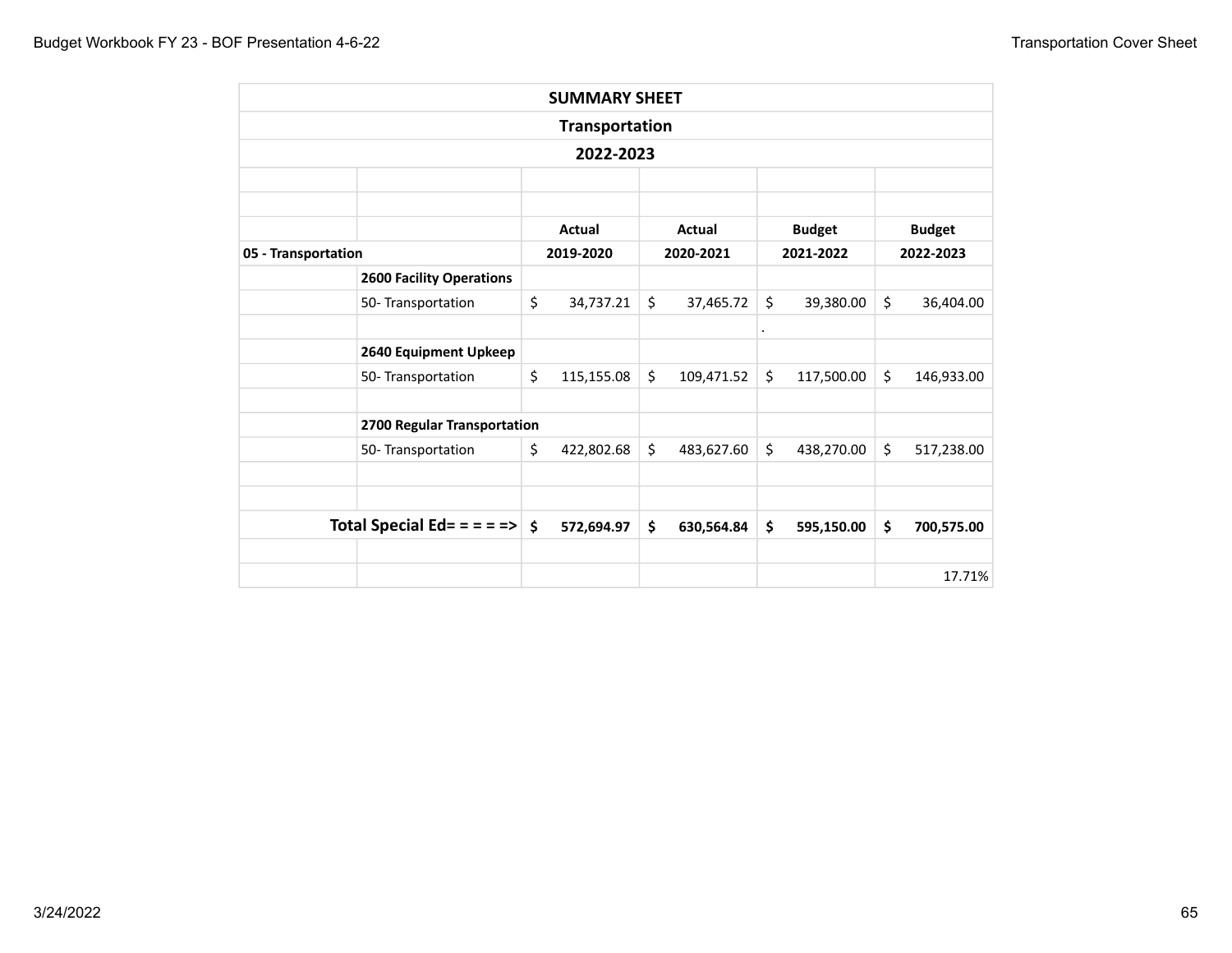### Budget Workbook FY 23 - BOF Presentation 4-6-22 Transportation Facility Operations

| Canterbury Board of Education      |                                                                 | Program:             | Facility Operations-Transportation |                     |                  |                     |              |                      |             |            |
|------------------------------------|-----------------------------------------------------------------|----------------------|------------------------------------|---------------------|------------------|---------------------|--------------|----------------------|-------------|------------|
| Transportation                     |                                                                 | Program Code: 50     |                                    |                     |                  |                     |              |                      |             |            |
| 2022-2023 Operating Budget         |                                                                 |                      |                                    |                     |                  |                     |              |                      |             |            |
| Function 2600: Facility Operations |                                                                 |                      |                                    |                     |                  |                     |              |                      |             |            |
| <b>Account Code</b>                | <b>Account Description</b>                                      | FY 20 Actual         | FY 21 Actual                       | FY 22 Budget        | <b>FY 22 YTD</b> | FY 23 Request       | FY 23 Grants | Net FY 23 Request    | \$ Increase | % Increase |
| 01-05-01-50-2600-410               | <b>Utilities</b>                                                | $2,181.14$ \$<br>S.  | 2,384.37                           | $2,000.00$ \$<br>S. | 599.22           | $2,060.00$ \$<br>-S |              | $2,060.00$ \$<br>\$  | 60.00       | 3.00%      |
| 01-05-01-50-2600-520               | Property & Liability Insurance                                  | $31,147.00$ \$<br>S. | 33,886.00 \$                       | 35,580.00 \$        | 31,166.00        | 32,724.00 \$<br>-S  | $\sim$       | $32,724.00$ \$<br>S. | (2,856.00)  | $-8.03%$   |
| 01-05-01-50-2600-531               | Telephone                                                       | $1,409.07$ \$<br>S.  | $1,195.35$ \$                      | $1,800.00$ \$       | $1,512.20$ \$    | $1,620.00$ \$       | $\sim$       | $1,620.00$ \$<br>\$  | (180.00)    | $-10.00\%$ |
|                                    | <b>Totals</b>                                                   | 34,737.21 \$<br>s.   | 37,465.72 \$                       | 39,380.00 \$        | 33,277.42 \$     | 36,404.00 \$        | $\sim$       | 36,404.00 \$<br>\$   | (2,976.00)  | $-7.56%$   |
| <b>Account Details:</b>            |                                                                 |                      |                                    |                     |                  |                     |              |                      |             |            |
| 01-05-01-50-2600-410               | Eversource avg \$100 per month + Winter increases               |                      |                                    |                     |                  |                     |              |                      |             |            |
| 01-05-01-50-2600-520               | Auto Insurance, budget figures a 5% increase                    |                      |                                    |                     |                  |                     |              |                      |             |            |
|                                    | FY 22 \$31,166                                                  | \$32,724             |                                    |                     |                  |                     |              |                      |             |            |
| 01-05-01-50-2600-531               | Frontier (\$35/mth) (\$420) and Verizon (\$100/mth) (\$1200/yr) |                      |                                    |                     |                  |                     |              |                      |             |            |
|                                    | Frontier (\$35/month)                                           | \$420                |                                    |                     |                  |                     |              |                      |             |            |
|                                    | Verizon (\$100/month)                                           | \$1,200              |                                    |                     |                  |                     |              |                      |             |            |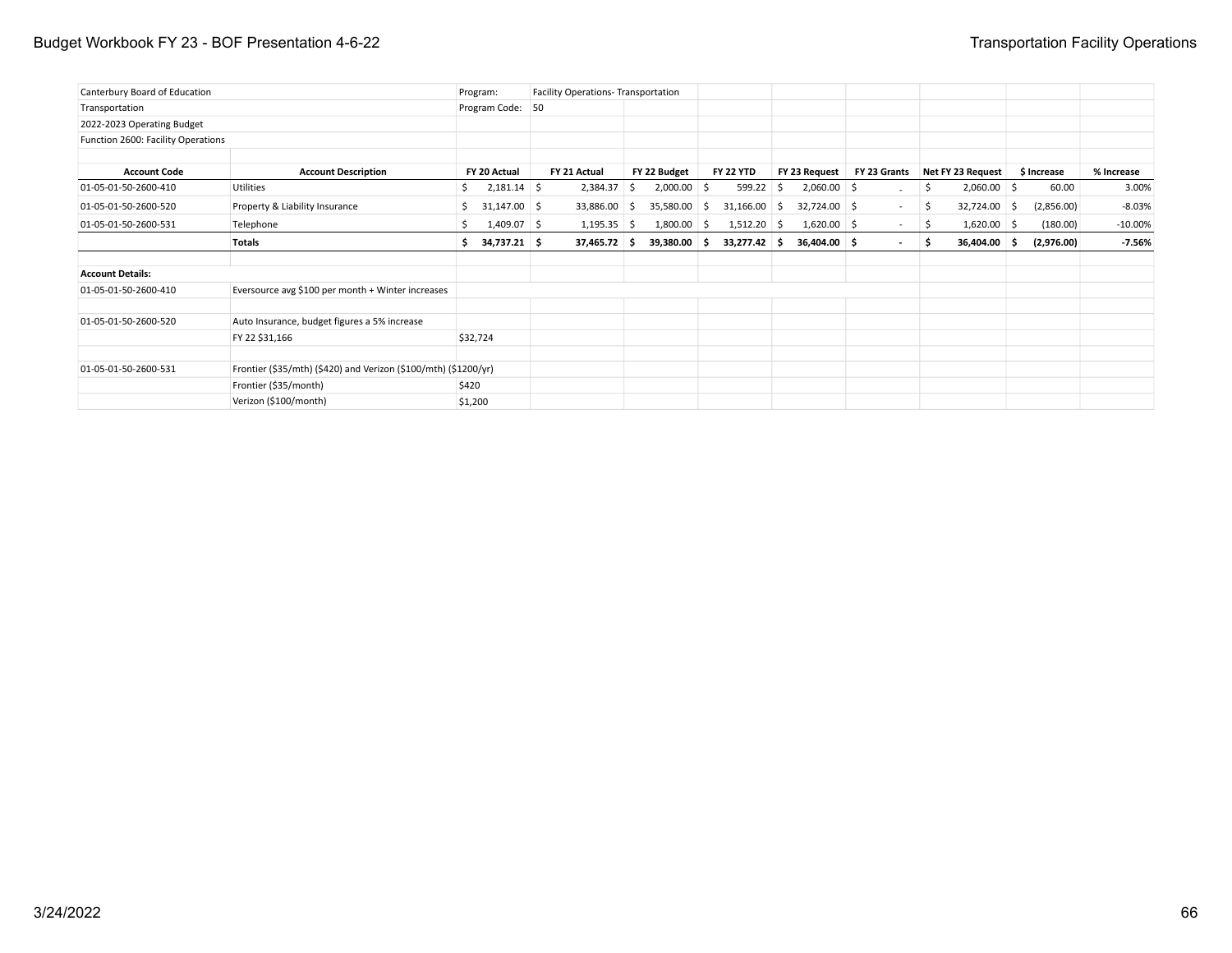### Budget Workbook FY 23 - BOF Presentation 4-6-22 **Transportation Equipment Upkeep**

| Canterbury Board of Education   |                                                                                    | Program:           |           | Equipment Upkeep-Transportation |              |                |                  |                            |               |                     |                                |             |            |
|---------------------------------|------------------------------------------------------------------------------------|--------------------|-----------|---------------------------------|--------------|----------------|------------------|----------------------------|---------------|---------------------|--------------------------------|-------------|------------|
| Transportation                  |                                                                                    | Program Code: 50   |           |                                 |              |                |                  |                            |               |                     |                                |             |            |
| 2022-2023 Operating Budget      |                                                                                    |                    |           |                                 |              |                |                  |                            |               |                     |                                |             |            |
| Function 2640: Equipment Upkeep |                                                                                    |                    |           |                                 |              |                |                  |                            |               |                     |                                |             |            |
| <b>Account Code</b>             | <b>Account Description</b>                                                         | FY 20 Actual       |           | FY 21 Actual                    |              | FY 22 Budget   | <b>FY 22 YTD</b> | FY 23 Request              |               |                     | FY 23 Grants Net FY 23 Request | \$ Increase | % Increase |
|                                 |                                                                                    |                    |           |                                 |              |                |                  |                            |               |                     |                                |             |            |
| 01-05-01-50-2640-626            | Gas/Oil                                                                            | \$54,272.32        |           | $50,057.96$ \$                  |              | 57,000.00 \$   | $41,342.58$ \$   | 85,000.00 \$               | $\sim$        | $\ddot{\mathsf{S}}$ | 85,000.00 \$                   | 28,000.00   | 49.12%     |
| 01-05-01-50-2640-627            | <b>Transportation Supplies</b>                                                     | 60,709.88 \$<br>S. |           | $57,951.28$ \$                  |              | $60,000.00$ \$ | 25,734.06 \$     | $60,000.00$ \$             | $\sim$        | \$                  | $60,000.00$ \$                 | $\sim$      | 0.00%      |
| 01-05-01-50-2640-735            | <b>Technology Software</b>                                                         | \$<br>$\sim$       | 5         |                                 | $\mathsf{S}$ |                | \$<br>$\sim$     | \$<br>$3,918.00$ \$        | $2,500.00$ \$ |                     | $1,418.00$ \$                  | 1,418.00    |            |
| 01-05-01-50-2640-739            | <b>Transportation Equipment</b>                                                    | \$<br>$172.88$ \$  |           | $1,462.28$ \$                   |              | $500.00$ \$    | 998.96 \$        | $515.00$ \$                | $\sim$        | $\frac{1}{2}$       | $515.00$ \$                    | 15.00       | 3.00%      |
|                                 | <b>Totals</b>                                                                      | \$115,155.08       |           | $109,471.52$ \$ 117,500.00 \$   |              |                |                  | 68,075.60 \$ 149,433.00 \$ | $2,500.00$ \$ |                     | $146,933.00$ \$                | 29,433.00   | 25.05%     |
|                                 |                                                                                    |                    |           |                                 |              |                |                  |                            |               |                     |                                |             |            |
| <b>Account Details:</b>         |                                                                                    |                    |           |                                 |              |                |                  |                            |               |                     |                                |             |            |
| 01-05-01-50-2640-626            | Saveway, gas and diesel for bus garage                                             |                    |           |                                 |              |                |                  |                            |               |                     |                                |             |            |
| 01-05-01-50-2640-627            | Swiss Cleaners: Uniform cleaning and other shop<br>supplies (\$2,328) \$43.94/week | \$<br>2,328.00     |           |                                 |              |                |                  |                            |               |                     |                                |             |            |
|                                 | Marcus Communications \$900 / month                                                | \$10,800.00        |           |                                 |              |                |                  |                            |               |                     |                                |             |            |
|                                 | added new 3 radios starting 2/2/21 increase<br>\$960/mth \$11,520/yr               |                    |           |                                 |              |                |                  |                            |               |                     |                                |             |            |
|                                 | General Supplies -i.e., tires, brakes, parts, etc.                                 | \$46,872.00        |           |                                 |              |                |                  |                            |               |                     |                                |             |            |
| Software line? 735?             | Garden App (route tracker) \$2,500 (Grant Funded)                                  | \$2,500            |           |                                 |              |                |                  |                            |               |                     |                                |             |            |
|                                 | Navistar diagnostic software (\$648)                                               | \$648              |           |                                 |              |                |                  |                            |               |                     |                                |             |            |
|                                 | Cummins diagnostic software (\$770)                                                | \$770              |           |                                 |              |                |                  |                            |               |                     |                                |             |            |
|                                 | Notes 1/20 : Reduce general supplies by \$2574                                     |                    |           |                                 |              |                |                  |                            |               |                     |                                |             |            |
|                                 | Total Fuel used in FY 21                                                           | Gallons            | Ave Price |                                 |              |                |                  |                            |               |                     |                                |             |            |
|                                 | Gas                                                                                | 10495              |           | \$2.10                          |              | \$22,039.50    |                  |                            |               |                     |                                |             |            |
|                                 | Diesel                                                                             | 22800              |           | \$2.06                          |              | \$46,968.00    |                  |                            |               |                     |                                |             |            |
|                                 |                                                                                    |                    |           |                                 |              | \$69,007.50    |                  |                            |               |                     |                                |             |            |
|                                 | Total Fuel YTD FY 22 (1/11/22)                                                     |                    |           |                                 |              |                |                  |                            |               |                     |                                |             |            |
|                                 | Gas                                                                                | 5761               |           | \$2.94                          |              | \$16,937.34    |                  |                            |               |                     |                                |             |            |
|                                 | Diesel                                                                             | 10855              |           | \$2.63                          |              | \$28,548.65    |                  |                            |               |                     |                                |             |            |
|                                 |                                                                                    |                    |           |                                 |              | \$45,485.99    |                  |                            |               |                     |                                |             |            |
|                                 | Note 1/21: Increased Gas Diesel by \$28,000                                        | \$30,855.30        |           |                                 |              |                |                  |                            |               |                     |                                |             |            |
|                                 |                                                                                    | \$59,964.00        |           |                                 |              |                |                  |                            |               |                     |                                |             |            |
|                                 |                                                                                    | \$90,819.30        |           |                                 |              |                |                  |                            |               |                     |                                |             |            |
|                                 |                                                                                    |                    |           |                                 |              |                |                  |                            |               |                     |                                |             |            |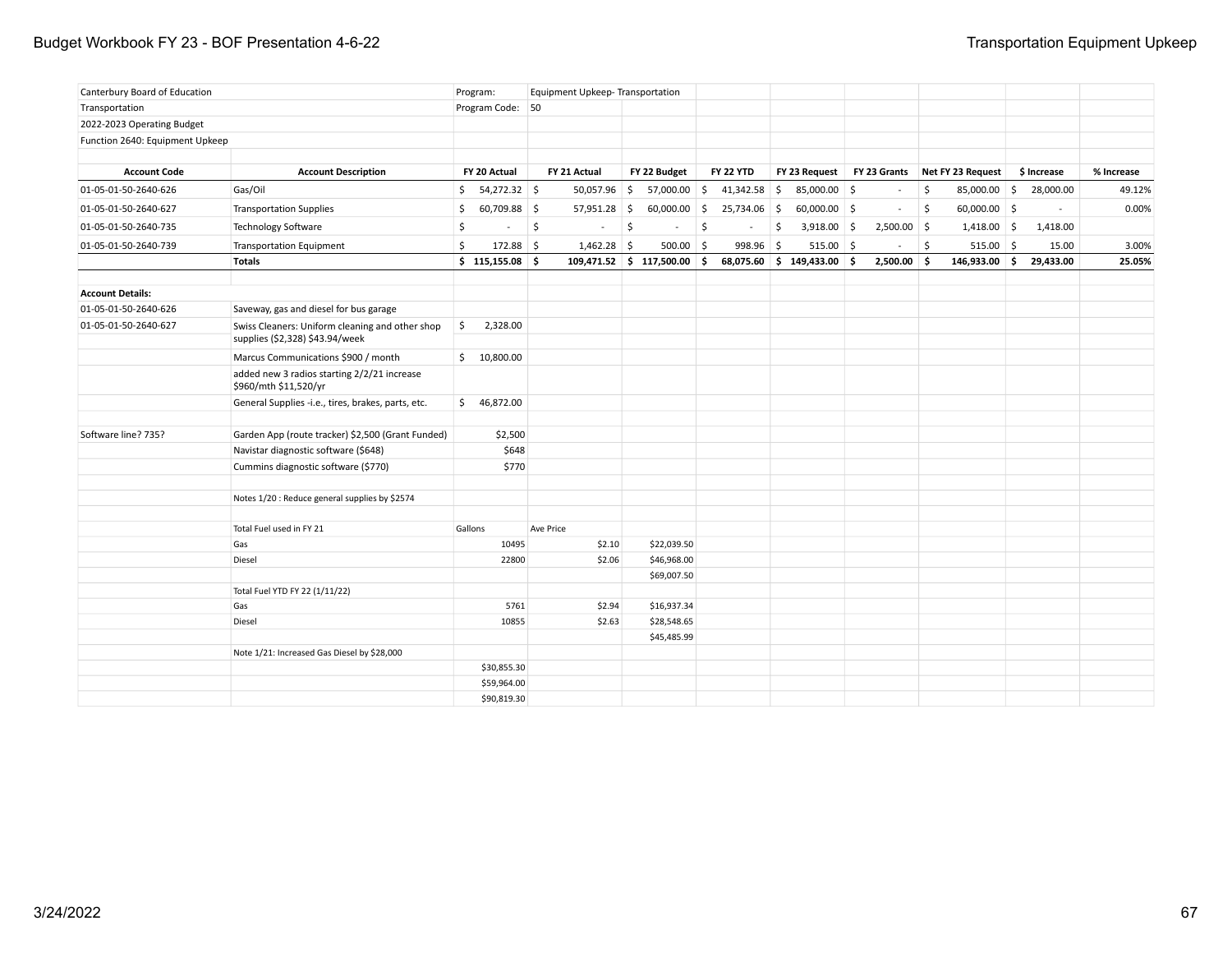### Budget Workbook FY 23 - BOF Presentation 4-6-22 Transportation- Regular

| Canterbury Board of Education                |                                                                                                                                                   | Program:              | <b>Regular Transportation</b> |                               |                          |                                                      |              |                                   |                          |            |
|----------------------------------------------|---------------------------------------------------------------------------------------------------------------------------------------------------|-----------------------|-------------------------------|-------------------------------|--------------------------|------------------------------------------------------|--------------|-----------------------------------|--------------------------|------------|
| Transportation                               |                                                                                                                                                   | Program Code: 50      |                               |                               |                          |                                                      |              |                                   |                          |            |
| 2022-2023 Operating Budget                   |                                                                                                                                                   |                       |                               |                               |                          |                                                      |              |                                   |                          |            |
| Function 2700: Regular Transportation        |                                                                                                                                                   |                       |                               |                               |                          |                                                      |              |                                   |                          |            |
|                                              |                                                                                                                                                   |                       |                               |                               |                          |                                                      |              |                                   |                          |            |
| <b>Account Code</b>                          | <b>Account Description</b>                                                                                                                        | FY 20 Actual          | FY 21 Actual                  | FY 22 Budget                  | <b>FY 22 YTD</b>         | FY 23 Request                                        | FY 23 Grants | Net FY 23 Request                 | \$ Increase              | % Increase |
| 01-05-01-50-2700-150                         | Wages-Drivers K-12                                                                                                                                | $$218,320.47$ \$      |                               | $256,701.28$ \$ 214,243.00 \$ |                          | $97,317.42$ \$ 215,739.00 \$                         |              | \$<br>215,739.00 \$               | 1,496.00                 | 0.70%      |
| 01-05-01-50-2700-151                         | Wages- Bus Mechanic                                                                                                                               | $53,516.74$ \$<br>Ŝ.  | $65,083.38$ \$                | $67,509.00$ \$                | 32,283.15                | 5<br>68,855.00 \$                                    |              | \$<br>$68,855.00$ \$              | 1,346.00                 | 1.99%      |
| 01-05-01-50-2700-152                         | <b>Wages-Transportation Coordinator</b>                                                                                                           | \$<br>$20,811.99$ \$  | 25,000.00                     | 5<br>25,000.00                | 5<br>13,920.00           | 5<br>$51,500.00$ \$                                  | $\sim$       | \$<br>$51,500.00$ \$              | 26,500.00                | 106.00%    |
| 01-05-01-50-2700-153                         | <b>Wages- Drivers Sports</b>                                                                                                                      | \$<br>$542.43$ \$     |                               | 4,250.00 \$<br>\$             |                          | \$<br>4,250.00 \$                                    | $\sim$       | -\$<br>$4,250.00$ \$              |                          | 0.00%      |
| 01-05-01-50-2700-154                         | Pay Unused Leave                                                                                                                                  | \$<br>$1,211.55$ \$   | $\sim$                        | \$<br>$1,200.00$ \$           | $\overline{\phantom{a}}$ | \$<br>$1,200.00$ \$                                  | $\sim$       | \$<br>$1,200.00$ \$               | $\overline{\phantom{a}}$ | 0.00%      |
| 01-05-01-50-2700-210                         | Group Insurance                                                                                                                                   | \$<br>74,772.07 \$    | 99,815.90                     | 85,777.00<br>5                | 5<br>58,802.75           | $\mathsf{S}$<br>127,701.00 \$                        | $\sim$       | \$<br>127,701.00 \$               | 41,924.00                | 48.88%     |
| 01-05-01-50-2700-220                         | <b>Employer Taxes</b>                                                                                                                             | $22,182.91$ \$<br>\$  | 24,390.37 \$                  | 24,241.00 \$                  | $10,720.67$ \$           | $23,833.00$ \$                                       | $\sim$       | \$<br>23,833.00 \$                | (408.00)                 | $-1.68%$   |
| 01-05-01-50-2700-290                         | Other Benefits - Physical Exams                                                                                                                   | $1,718.50$ \$<br>S.   | $1,263.00$ \$                 | $1,650.00$ \$                 | 968.50                   | $2,100.00$ \$<br>S.                                  | $\sim$       | \$<br>$2,100.00$ \$               | 450.00                   | 27.27%     |
| 01-05-01-50-2700-322                         | Staff Professional Development                                                                                                                    | $1,890.33$ \$<br>\$   | $950.24$ \$                   | $2,000.00$ \$                 | $\sim$                   | $2,000.00$ \$<br>\$                                  | $\sim$       | \$<br>$2,000.00$ \$               | $\overline{\phantom{a}}$ | 0.00%      |
| 01-05-01-50-2700-323                         | <b>Transportation Contracted Services</b>                                                                                                         | \$                    | \$                            | \$<br>$2,000.00$ \$           | $\sim$                   | \$<br>$2,000.00$ \$                                  | $\sim$       | \$<br>$2,000.00$ \$               | $\sim$                   | 0.00%      |
| 01-05-01-50-2700-510                         | Contracted Transportation                                                                                                                         | $27,435.69$ \$<br>S.  | 7,803.43                      | 5<br>10,000.00                | 5<br>19,322.36           | 5<br>$17,500.00$ \$                                  |              | -\$<br>$17,500.00$ \$             | 7,500.00                 | 75.00%     |
| 01-05-01-50-2700-810                         | Dues & Fees                                                                                                                                       | Ś<br>$400.00$ \$      | $2,620.00$ \$                 | $400.00$ \$                   | 580.80 \$                | $560.00$ \$                                          | $\sim$       | $\mathsf{\hat{S}}$<br>$560.00$ \$ | 160.00                   | 40.00%     |
|                                              | <b>Totals</b>                                                                                                                                     | \$422,802.68          |                               |                               |                          | 483,627.60 \$438,270.00 \$233,915.65 \$517,238.00 \$ |              | 517,238.00<br>\$                  | ا \$<br>78,968.00        | 18.02%     |
|                                              |                                                                                                                                                   |                       |                               |                               |                          |                                                      |              |                                   |                          |            |
| <b>Account Details:</b>                      |                                                                                                                                                   |                       |                               |                               |                          |                                                      |              |                                   |                          |            |
| 01-05-01-50-2700-150                         | <b>10 Regular Transportation Runs</b>                                                                                                             | 9 Regular Bus Runs    |                               |                               |                          |                                                      |              |                                   |                          |            |
| 01-05-01-50-2700-151                         | Mechanic 37.5hrs/week + Support as needed                                                                                                         |                       |                               |                               |                          |                                                      |              |                                   |                          |            |
| 01-05-01-50-2700-152                         | <b>Wages-Transportation Coordinator</b>                                                                                                           | Increase to Full Time |                               |                               |                          |                                                      |              |                                   |                          |            |
| 01-05-01-50-2700-153                         | <b>Wages- Drivers Sports</b>                                                                                                                      |                       |                               |                               |                          |                                                      |              |                                   |                          |            |
| 01-05-01-50-2700-154                         | Pay Unused Leave per contract language                                                                                                            |                       |                               |                               |                          |                                                      |              |                                   |                          |            |
| 01-05-01-50-2700-210                         | Group Insurance                                                                                                                                   |                       |                               |                               |                          |                                                      |              |                                   |                          |            |
| 01-05-01-50-2700-220                         | <b>Employer Taxes</b>                                                                                                                             |                       |                               |                               |                          |                                                      |              |                                   |                          |            |
| 01-05-01-50-2700-290                         | Choice of Concentra (Employer Medical Facility) or on their own, reimbursement \$125 13 drivers @ \$125 per driver plus annual drug testing \$450 |                       |                               |                               |                          |                                                      |              |                                   |                          |            |
|                                              |                                                                                                                                                   |                       |                               |                               |                          |                                                      |              |                                   |                          |            |
| 01-05-01-50-2700-323<br>01-05-01-50-2700-510 | Safety training<br>Sub Drivers from other Transportation companies                                                                                |                       |                               |                               |                          |                                                      |              |                                   |                          |            |
| 01-05-01-50-2700-810                         | COSTA Membership -\$400 Costa DMV Records \$160                                                                                                   |                       |                               |                               |                          |                                                      |              |                                   |                          |            |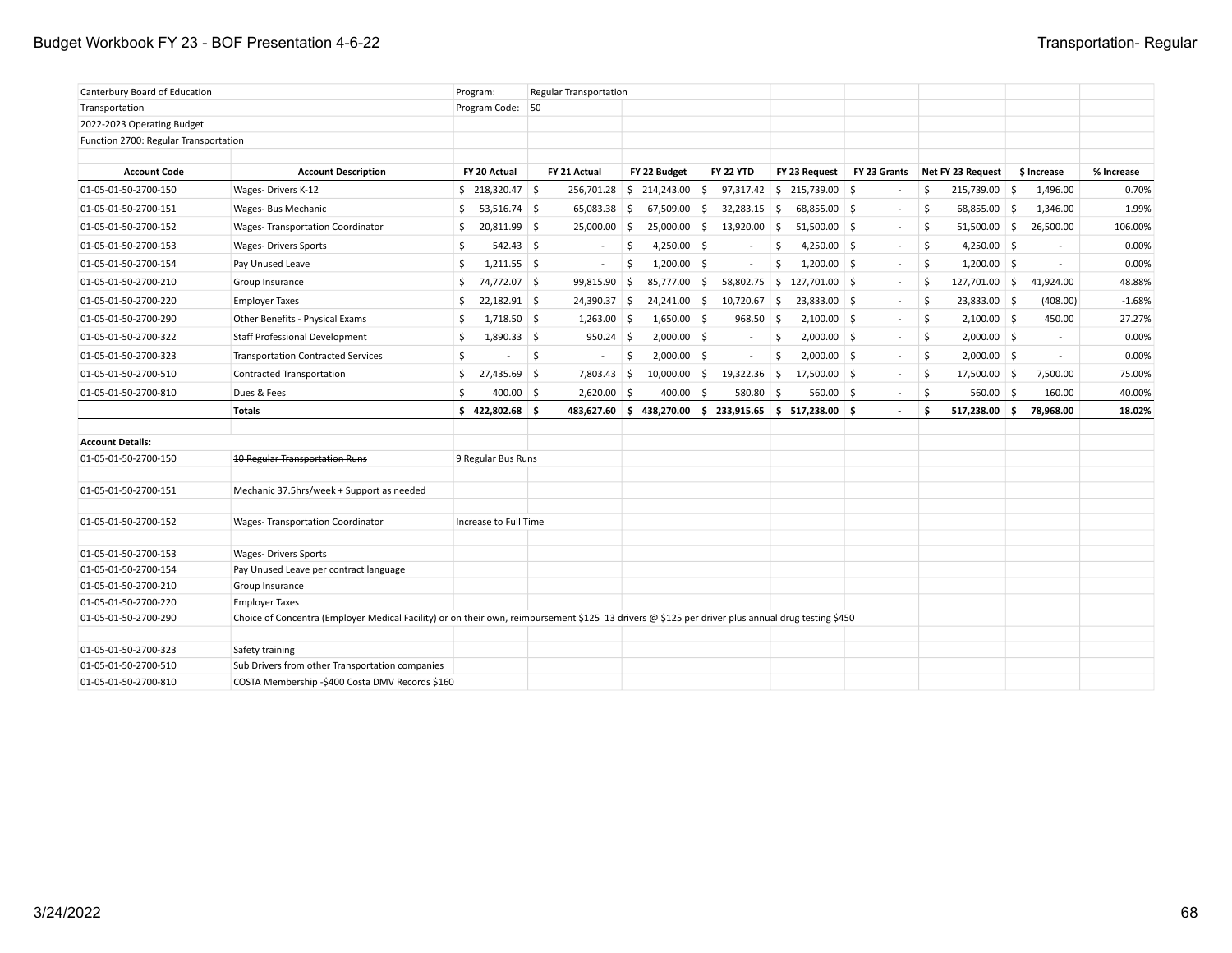|                   |                                        |         | <b>SUMMARY SHEET</b> |         |                          |           |                          |         |               |
|-------------------|----------------------------------------|---------|----------------------|---------|--------------------------|-----------|--------------------------|---------|---------------|
|                   |                                        |         | <b>District Wide</b> |         |                          |           |                          |         |               |
|                   |                                        |         | 2022-2023            |         |                          |           |                          |         |               |
|                   |                                        |         |                      |         |                          |           |                          |         |               |
|                   |                                        |         |                      |         |                          |           |                          |         |               |
|                   |                                        |         | Actual               |         | <b>Actual</b>            |           | <b>Budget</b>            |         | <b>Budget</b> |
| 98- District Wide |                                        |         | 2019-2020            |         | 2020-2021                |           | 2021-2022                |         | 2022-2023     |
|                   | 1000 Regular Instruction               |         |                      |         |                          |           |                          |         |               |
|                   | 01- Regular Programs- Homebound Tutors | \$      | 69.56                | $\zeta$ | $\overline{\phantom{a}}$ | \$        | 2,500.00                 | $\zeta$ | 2,000.00      |
|                   | 1310 Adult Ed                          |         |                      |         |                          | $\bullet$ |                          |         |               |
|                   | 06- Adult Ed                           | $\zeta$ | 28,262.00            | $\zeta$ | 28,262.00                | $\zeta$   | 28,262.00                | \$      | 28,262.00     |
|                   | 2310 Board of Education                |         |                      |         |                          |           |                          |         |               |
|                   | $00\,$                                 | \$      | 184,590.96           | $\zeta$ | 134,041.94               | $\zeta$   | 144,382.00               | \$      | 150,363.00    |
|                   |                                        |         |                      |         |                          |           |                          |         |               |
|                   | 2320 Superintendent's Office           |         |                      |         |                          |           |                          |         |               |
|                   | 00                                     | \$      | 349,226.94           | \$      | 247,766.20               | \$        | 250,051.00               | \$      | 254,796.00    |
|                   | <b>2510 Fiscal Services</b>            |         |                      |         |                          |           |                          |         |               |
|                   | 00                                     | \$      | 217,725.38           | $\zeta$ | 199,395.52               | \$        | 183,628.00               | \$      | 191,744.00    |
|                   | <b>2600 Facility Operations</b>        |         |                      |         |                          |           |                          |         |               |
|                   | $00\,$                                 | \$      | 583,956.21           | $\zeta$ | 681,553.62               | \$        | 654,619.00               | \$      | 680,648.00    |
|                   | 2610 District Technology               |         |                      |         |                          |           |                          |         |               |
|                   | $00\,$                                 | \$      | 132,009.21           | $\zeta$ | 157,402.86               | $\zeta$   | 123,994.00               | \$      | 130,631.00    |
|                   | 3100 Hot Lunch                         |         |                      |         |                          |           |                          |         |               |
|                   |                                        |         |                      |         |                          |           |                          |         |               |
|                   | 00                                     | \$      | 58,354.72            | \$      | 61,910.89                | \$        | $\overline{\phantom{a}}$ | \$      |               |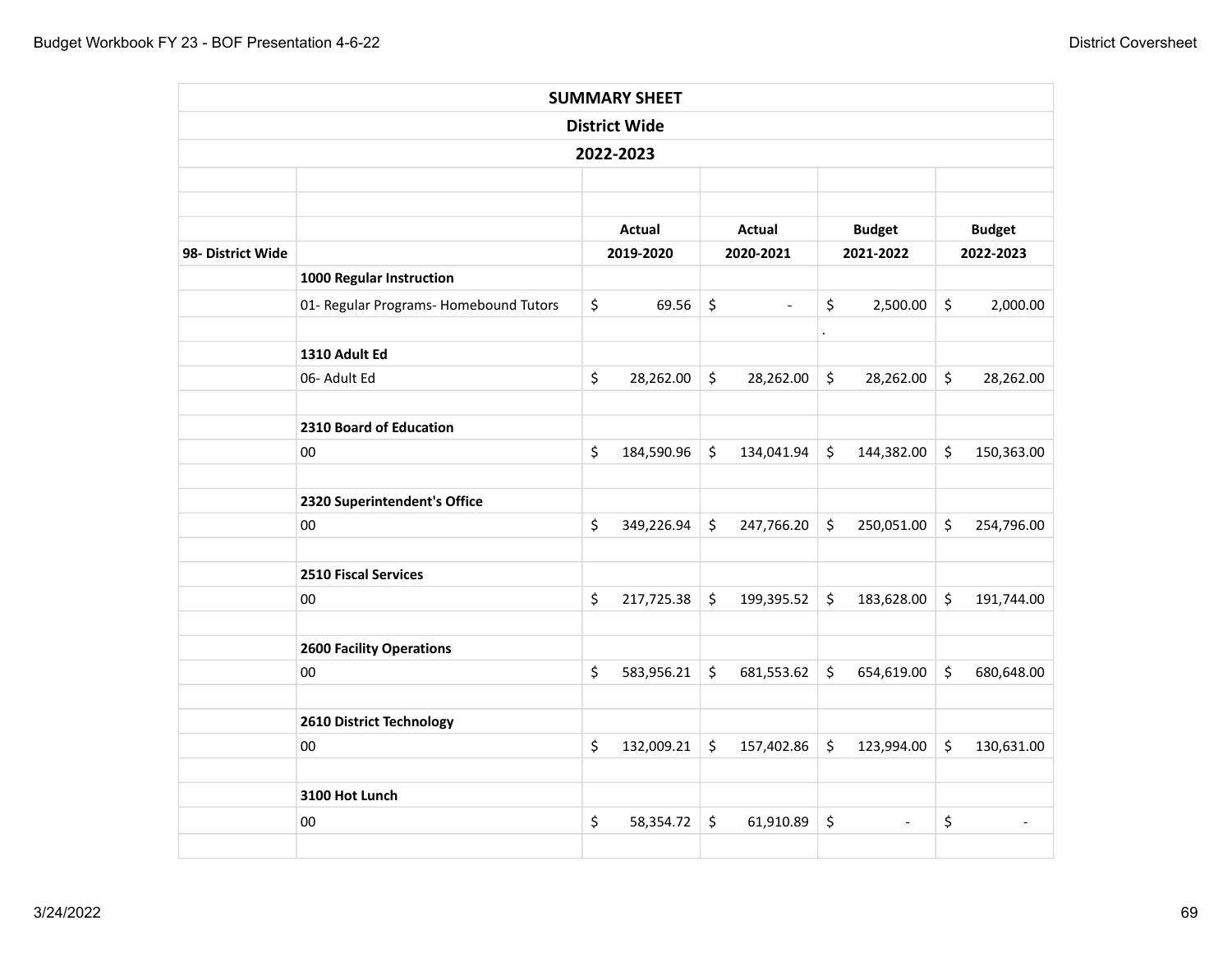| 6000 Tuition                                                                                          |                                                                                                                     |          |
|-------------------------------------------------------------------------------------------------------|---------------------------------------------------------------------------------------------------------------------|----------|
| 00                                                                                                    | $\frac{1}{2}$ , 2,682,697.40 $\frac{1}{2}$ , 2,584,299.96 $\frac{1}{2}$ , 2,288,990.00 $\frac{1}{2}$ , 2,213,711.00 |          |
|                                                                                                       |                                                                                                                     |          |
| Total District Wide= = = = =>   \$ 4,236,892.38   \$ 4,094,632.99   \$ 3,676,426.00   \$ 3,652,155.00 |                                                                                                                     |          |
|                                                                                                       |                                                                                                                     |          |
|                                                                                                       |                                                                                                                     | $-0.66%$ |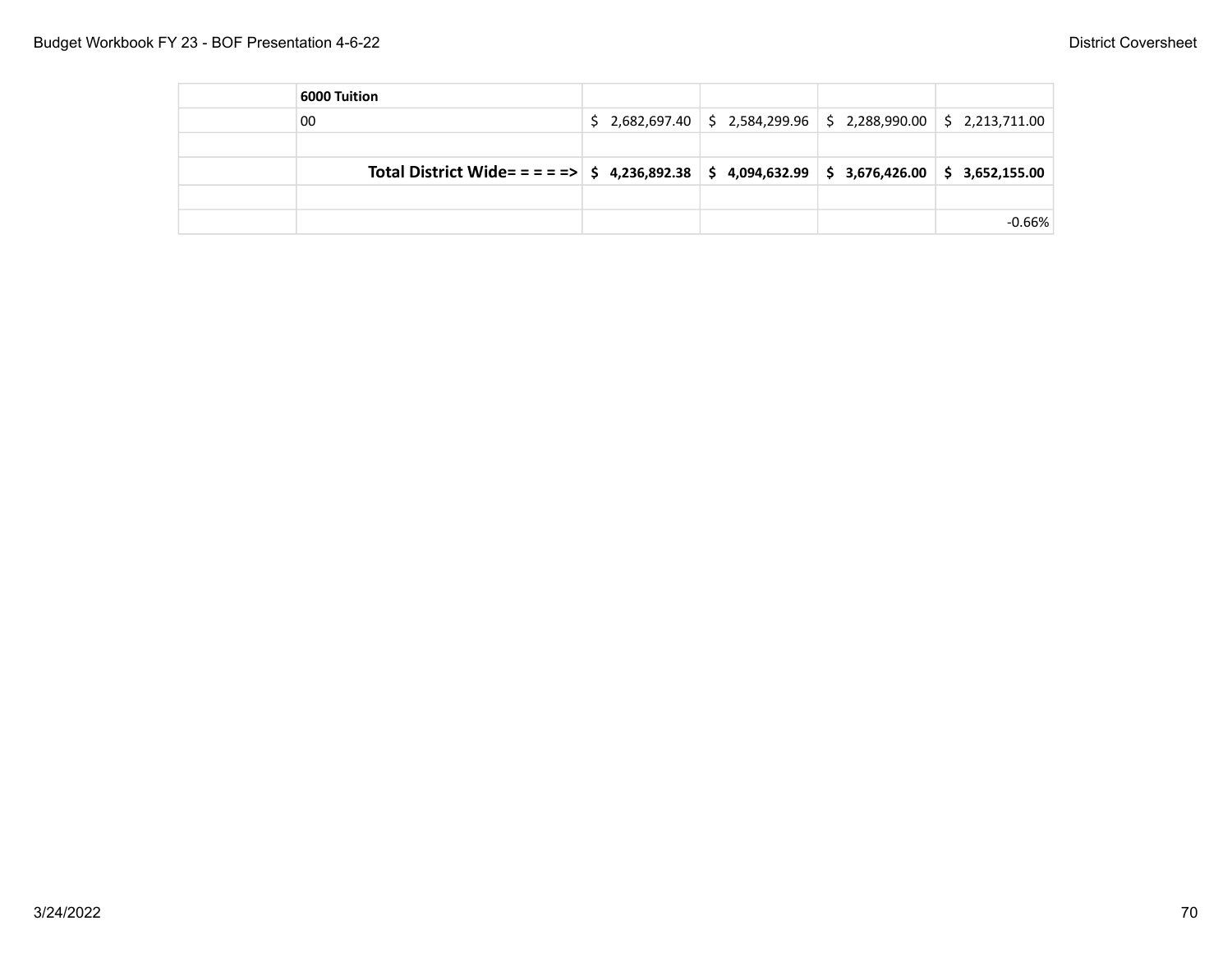# Budget Workbook FY 23 - BOF Presentation 4-6-22 **Homebound Tutors Homebound Tutors Homebound Tutors**

| Canterbury Board of Education    |                            | Program: |                  | <b>Homebound Tutors</b>  |               |    |                  |               |                          |                   |             |            |
|----------------------------------|----------------------------|----------|------------------|--------------------------|---------------|----|------------------|---------------|--------------------------|-------------------|-------------|------------|
| District                         |                            |          | Program Code: 01 |                          |               |    |                  |               |                          |                   |             |            |
| 2022-2023 Operating Budget       |                            |          |                  |                          |               |    |                  |               |                          |                   |             |            |
| Function 1000: Regular Education |                            |          |                  |                          |               |    |                  |               |                          |                   |             |            |
|                                  |                            |          |                  |                          |               |    |                  |               |                          |                   |             |            |
| <b>Account Code</b>              | <b>Account Description</b> |          | FY 20 Actual     | FY 21 Actual             | FY 22 Budget  |    | <b>FY 22 YTD</b> | FY 23 Request | FY 23 Grants             | Net FY 23 Request | \$ Increase | % Increase |
| $01-98-30-01-1000-102$           | Homebound Tutor 9-12       |          | $69.56$ \$       |                          | 2,500.00      | -S | ۰                | $2,000.00$ \$ | $\sim$                   | $2,000.00$ \$     | (500.00)    | $-20.00\%$ |
|                                  | <b>Totals</b>              |          | $69.56$ \$       | $\overline{\phantom{0}}$ | $2,500.00$ \$ |    | $\sim$           | $2,000.00$ \$ | $\overline{\phantom{a}}$ | $2,000.00$ \$     | (500.00)    | $-20.00\%$ |
| <b>Account Details:</b>          |                            |          |                  |                          |               |    |                  |               |                          |                   |             |            |
| $01-98-30-01-1000-102$           | Wages for Tutors as needed |          |                  |                          |               |    |                  |               |                          |                   |             |            |
|                                  | Note: 1/22 reduce by \$500 |          |                  |                          |               |    |                  |               |                          |                   |             |            |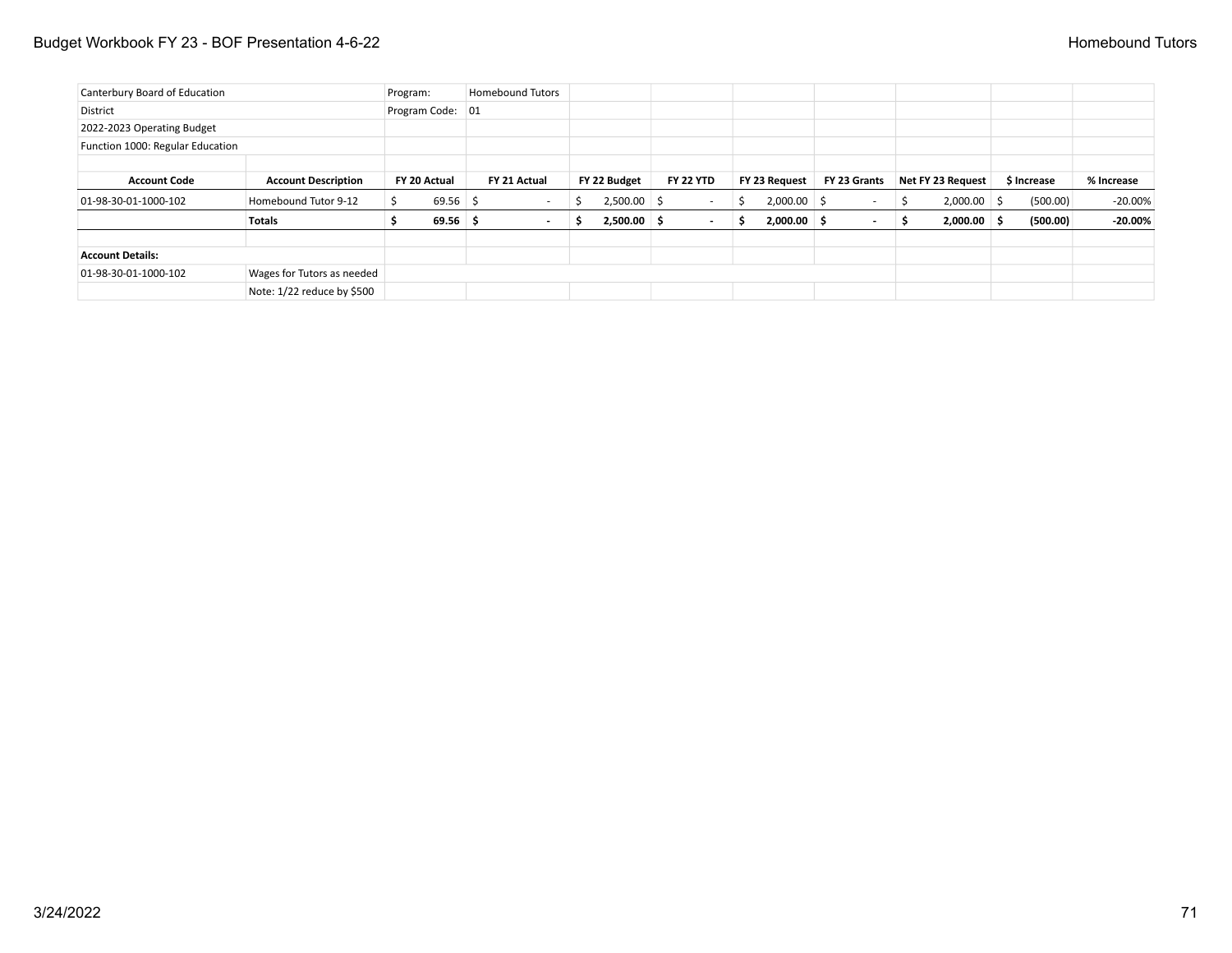### Budget Workbook FY 23 - BOF Presentation 4-6-22 **Adult Education** 3-6-22

| Canterbury Board of Education  |                                                                                                                                      | Program:         | Adult Ed     |              |                  |               |              |                     |                          |            |
|--------------------------------|--------------------------------------------------------------------------------------------------------------------------------------|------------------|--------------|--------------|------------------|---------------|--------------|---------------------|--------------------------|------------|
| District                       |                                                                                                                                      | Program Code: 06 |              |              |                  |               |              |                     |                          |            |
| 2022-2023 Operating Budget     |                                                                                                                                      |                  |              |              |                  |               |              |                     |                          |            |
| Function 1310: Adult Education |                                                                                                                                      |                  |              |              |                  |               |              |                     |                          |            |
|                                |                                                                                                                                      |                  |              |              |                  |               |              |                     |                          |            |
| <b>Account Code</b>            | <b>Account Description</b>                                                                                                           | FY 20 Actual     | FY 21 Actual | FY 22 Budget | <b>FY 22 YTD</b> | FY 23 Reauest | FY 23 Grants | Net FY 23 Request   | \$ Increase              | % Increase |
| $01-98-41-06-1310-590$         | Adult Ed - Purchased Services                                                                                                        | 28,262.00 \$     | 28,262.00 \$ | 28,262.00 \$ | 22,959.00 \$     | 28,262.00 \$  |              | 28,262.00 \$<br>- S | $\overline{\phantom{0}}$ | 0.00%      |
|                                | <b>Totals</b>                                                                                                                        | 28.262.00 \$     | 28.262.00 \$ | 28,262.00 \$ | $22.959.00$ \$   | 28.262.00 \$  |              | 28,262.00 \$<br>- 5 |                          | $0.00\%$   |
| <b>Account Details:</b>        |                                                                                                                                      |                  |              |              |                  |               |              |                     |                          |            |
| 01-98-41-06-1310-590           | Adult Ed is offset by a \$14,216 grant provided by the State of CT Department of Ed and is budgeted as a revenue in the Town budget. |                  |              |              |                  |               |              |                     |                          |            |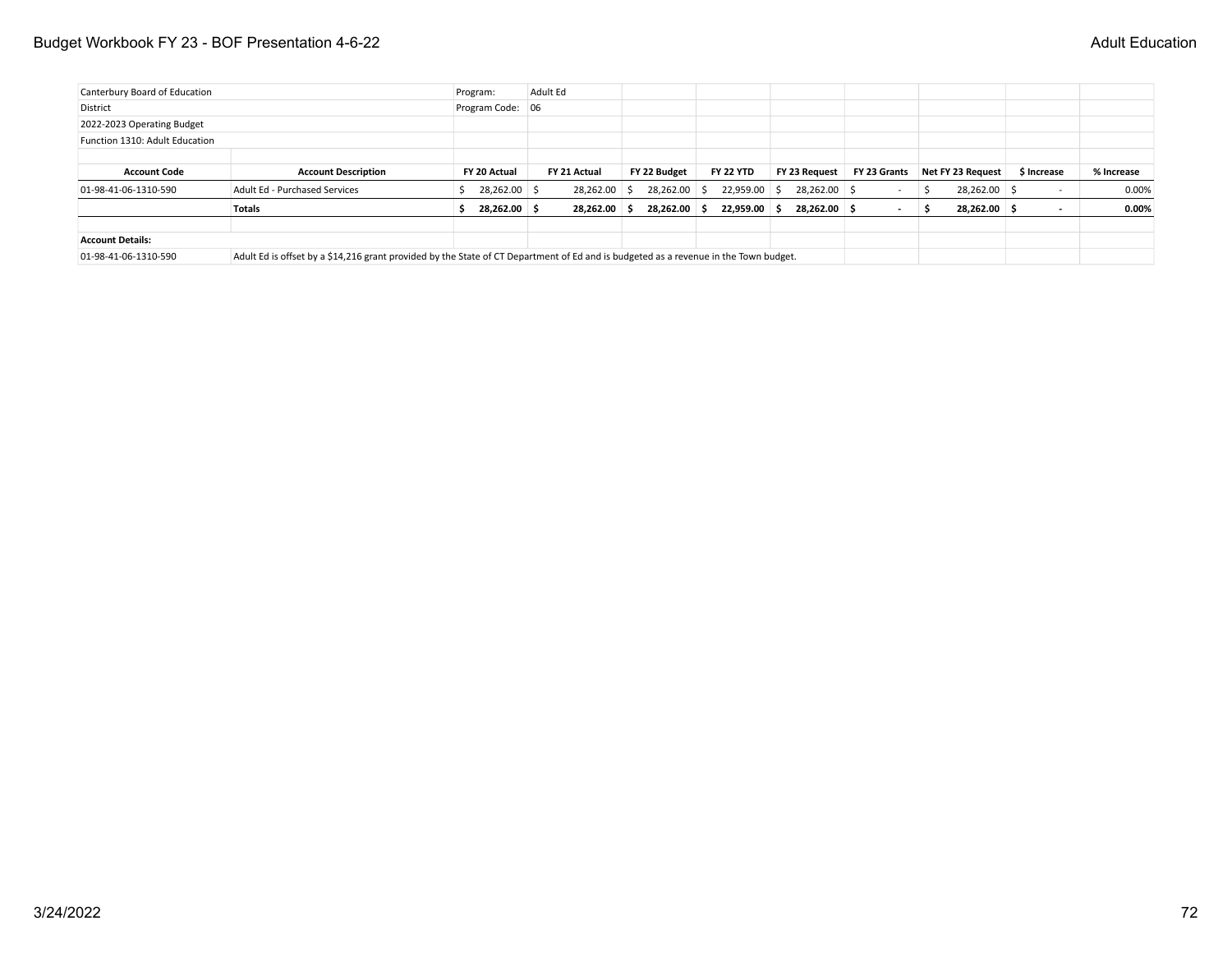## Budget Workbook FY 23 - BOF Presentation 4-6-22 **Board of Education** Board of Education

| Canterbury Board of Education     |                                                                                        | Program:             | Board of Education |                           |                                            |                                                                 |              |                                |                                             |             |
|-----------------------------------|----------------------------------------------------------------------------------------|----------------------|--------------------|---------------------------|--------------------------------------------|-----------------------------------------------------------------|--------------|--------------------------------|---------------------------------------------|-------------|
| District                          |                                                                                        | Program Code: 00     |                    |                           |                                            |                                                                 |              |                                |                                             |             |
| 2022-2023 Operating Budget        |                                                                                        |                      |                    |                           |                                            |                                                                 |              |                                |                                             |             |
| Function 2310: Board of Education |                                                                                        |                      |                    |                           |                                            |                                                                 |              |                                |                                             |             |
|                                   |                                                                                        |                      |                    |                           |                                            |                                                                 |              |                                |                                             |             |
| <b>Account Code</b>               | <b>Account Description</b>                                                             | FY 20 Actual         | FY 21 Actual       | FY 22 Budget              | FY 22 YTD                                  | FY 23 Request                                                   | FY 23 Grants | Net FY 23 Request              | \$ Increase                                 | % Increase  |
| 01-98-01-00-2310-190              | Negotiations                                                                           | $4,204.50$ \$<br>\$  | $\sim$             | \$<br>$5,000.00$ \$       |                                            | \$<br>25,000.00 \$                                              | $\sim$       | \$<br>25,000.00                | 20,000.00<br>\$                             | 400.00%     |
| 01-98-01-00-2310-211              | Admin Fees- Insurance                                                                  | $9,613.92$ \$<br>\$  | $10,951.40$ \$     | 24,080.00 \$              | $15,533.32$ \$                             | $\overline{\phantom{a}}$                                        | \$<br>$\sim$ | \$<br>$\sim$                   | \$ (24,080.00)                              | $-100.00\%$ |
| 01-98-01-00-2310-250              | Unemployment                                                                           | \$<br>$41,317.83$ \$ | $9,438.10$ \$      | 8,000.00 \$               | 400.05 \$                                  | $8,000.00$ \$                                                   | $\sim$       | \$<br>$8,000.00$ \$            |                                             | 0.00%       |
| 01-98-01-00-2310-260              | Workers' Comp                                                                          | \$<br>77,900.00 \$   | $84,310.00$ \$     | 89,153.00 \$              | 93,082.00                                  | $\vert\; \mathsf{S} \vert$<br>$94,000.00$ \$                    | $\sim$       | \$<br>94,000.00 \$             | 4,847.00                                    | 5.44%       |
| 01-98-01-00-2310-330              | Legal Services                                                                         | \$<br>$29,561.21$ \$ | $21,142.74$ \$     | $10,000.00$ \$            | 18,890.00                                  | $\frac{1}{2}$<br>$15,000.00$ \$                                 | $\sim$       | $\mathsf{S}$<br>$15,000.00$ \$ | 5,000.00                                    | 50.00%      |
| 01-98-01-00-2310-530              | Postage                                                                                | \$                   | $\mathsf{S}$       | $\zeta$<br>$\overline{a}$ | \$<br>$\sim$                               | $\mathsf{S}$<br>$\overline{a}$                                  | Ŝ.<br>$\sim$ | $\mathsf{S}$<br>$\sim$         | $\mathsf{S}$<br>$\mathcal{L}^{\mathcal{A}}$ |             |
| 01-98-01-00-2310-540              | Employment Ads & Bids                                                                  | $919.70$ \$<br>\$    | $963.70$ \$        | $1,000.00$ \$             | $202.80$ \$                                | $1,000.00$ \$                                                   | $\sim$       | $1,000.00$ \$<br>\$            | $\sim$                                      | 0.00%       |
| 01-98-01-00-2310-690              | Other Supplies & Materials                                                             | \$<br>$675.00$ \$    | 290.00 \$          | $100.00$ \$               | 78.66 \$                                   | $100.00$ \$                                                     | $\sim$       | \$<br>$100.00$ \$              | $\sim$                                      | 0.00%       |
| 01-98-01-00-2310-810              | Dues & Fees                                                                            | Ś.<br>20,398.80 \$   | $6,946.00$ \$      | 7,049.00                  | $6,806.50$ \$<br>5                         | $7,263.00$ \$                                                   | $\sim$       | \$<br>7,263.00 \$              | 214.00                                      | 3.04%       |
|                                   | <b>Totals</b>                                                                          | \$184,590.96         |                    |                           |                                            | $134,041.94$ \$ $144,382.00$ \$ $134,993.33$ \$ $150,363.00$ \$ |              | \$<br>$150,363.00$ \$          | 5,981.00                                    | 4.14%       |
|                                   |                                                                                        |                      |                    |                           |                                            |                                                                 |              |                                |                                             |             |
| <b>Account Details:</b>           |                                                                                        |                      |                    |                           |                                            |                                                                 |              |                                |                                             |             |
| 01-98-01-00-2310-190              | Placeholder for wages increases, non-affiliated and transportation contract            |                      |                    |                           |                                            |                                                                 |              |                                |                                             |             |
| 01-98-01-00-2310-211              | Broker fees \$20,000, ACA Monitoring Fees (\$340 / Month)                              |                      |                    |                           |                                            |                                                                 |              |                                |                                             |             |
|                                   | Note 1/22 - Remove consultant                                                          |                      |                    |                           |                                            |                                                                 |              |                                |                                             |             |
| 01-98-01-00-2310-250              | Unemployment - paid based on claims                                                    |                      |                    |                           |                                            |                                                                 |              |                                |                                             |             |
|                                   |                                                                                        |                      |                    |                           |                                            |                                                                 |              |                                |                                             |             |
| 01-98-01-00-2310-260              | Workers' Comp (Travelers' Insurance) estimates a 5% increase over FY21 rate (\$84,907) |                      |                    |                           |                                            |                                                                 |              |                                |                                             |             |
|                                   | FY 22 Rates Worker's Comp (\$85,871) PFEE (\$3,653)                                    |                      | \$94,000           |                           |                                            |                                                                 |              |                                |                                             |             |
| 01-98-01-00-2310-330              | Based on previous spend and upcoming negotiations - \$20,000                           |                      |                    |                           |                                            |                                                                 |              |                                |                                             |             |
|                                   | FY 19                                                                                  | \$16,616.50          |                    |                           | 4 yr average equals \$24,549 through FY 22 |                                                                 |              |                                |                                             |             |
|                                   | <b>FY 20</b>                                                                           | \$31,744.21          |                    |                           | 3 yr average equals \$23,414 through FY 21 |                                                                 |              |                                |                                             |             |
|                                   | <b>FY 21</b>                                                                           | \$21,884.24          |                    |                           |                                            |                                                                 |              |                                |                                             |             |
|                                   | FY 22 To Date through Dec                                                              | \$27,953.00          |                    |                           |                                            |                                                                 |              |                                |                                             |             |
|                                   | Note 1/22 Consider Admin Negotiation w/o Legal reduce \$5000                           |                      |                    |                           |                                            |                                                                 |              |                                |                                             |             |
| 01-98-01-00-2310-530              | Postage                                                                                |                      |                    |                           |                                            |                                                                 |              |                                |                                             |             |
| 01-98-01-00-2310-540              | Employment Ads & Bids                                                                  |                      |                    |                           |                                            |                                                                 |              |                                |                                             |             |
| 01-98-01-00-2310-690              | Other Supplies & Materials                                                             |                      |                    |                           |                                            |                                                                 |              |                                |                                             |             |
| 01-98-01-00-2310-810              | State of CT Safe Drinking Water Fee \$250                                              | \$250                |                    |                           |                                            |                                                                 |              |                                |                                             |             |
|                                   | CABE Dues (\$3,932)                                                                    | \$4,011              |                    |                           |                                            |                                                                 |              |                                |                                             |             |
|                                   | NESDEC (\$1,425)                                                                       | \$1,454              |                    |                           |                                            |                                                                 |              |                                |                                             |             |
|                                   | Eastconn Resc Fee (\$428)                                                              | \$437                |                    |                           |                                            |                                                                 |              |                                |                                             |             |
|                                   | CT Reap (\$615)                                                                        | \$627                |                    |                           |                                            |                                                                 |              |                                |                                             |             |
|                                   | Eastconn TEAM \$475                                                                    | \$485                |                    |                           |                                            |                                                                 |              |                                |                                             |             |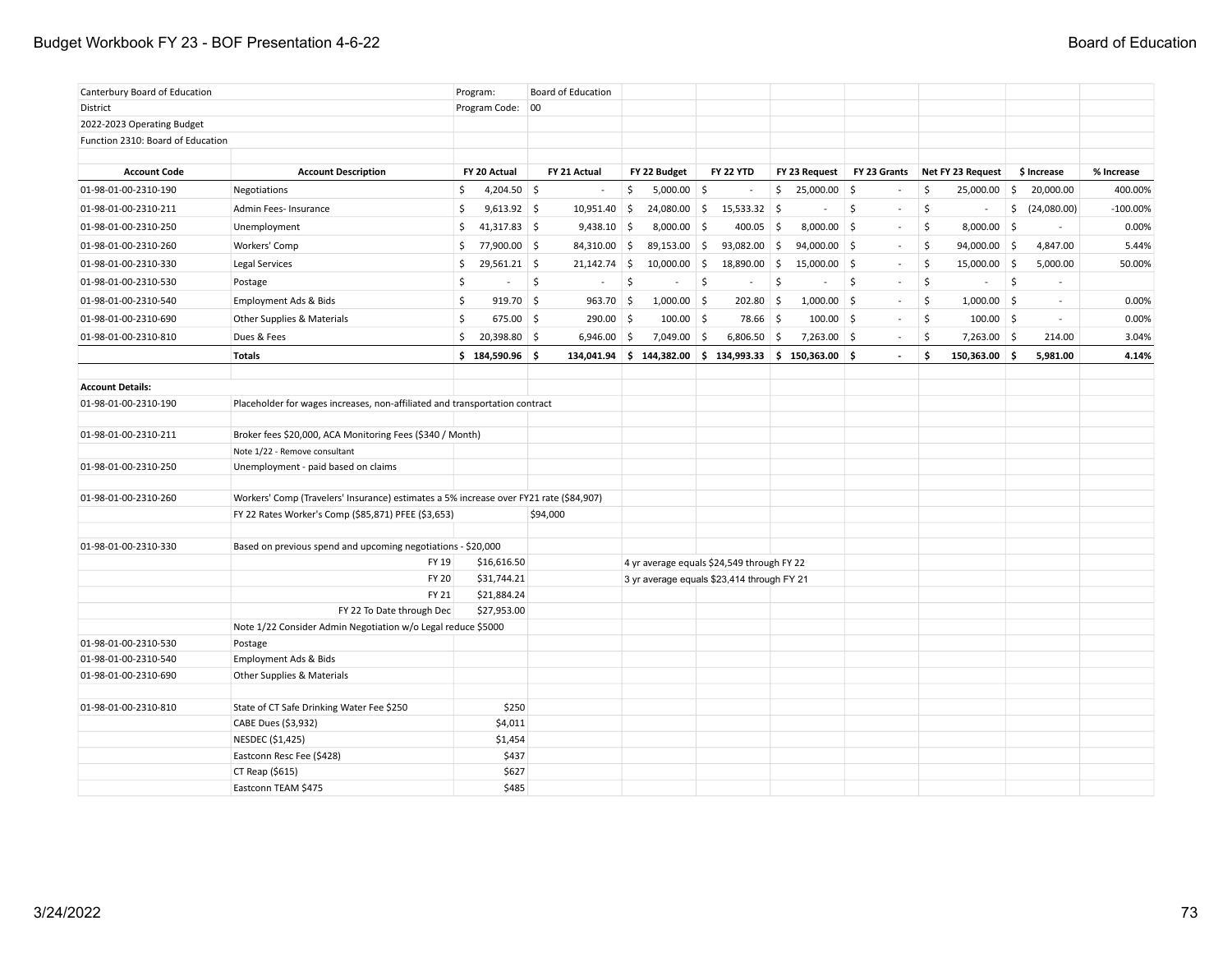# Budget Workbook FY 23 - BOF Presentation 4-6-22 Superintendent's Office

| Canterbury Board of Education          |                                                 | Program:                        |                     | Superintendent's Office  |                          |                                                           |                     |                             |                          |                      |                     |                          |            |
|----------------------------------------|-------------------------------------------------|---------------------------------|---------------------|--------------------------|--------------------------|-----------------------------------------------------------|---------------------|-----------------------------|--------------------------|----------------------|---------------------|--------------------------|------------|
| District                               |                                                 | Program Code: 00                |                     |                          |                          |                                                           |                     |                             |                          |                      |                     |                          |            |
| 2022-2023 Operating Budget             |                                                 |                                 |                     |                          |                          |                                                           |                     |                             |                          |                      |                     |                          |            |
| Function 2320: Superintendent's Office |                                                 |                                 |                     |                          |                          |                                                           |                     |                             |                          |                      |                     |                          |            |
|                                        |                                                 |                                 |                     |                          |                          |                                                           |                     |                             |                          |                      |                     |                          |            |
| <b>Account Code</b>                    | <b>Account Description</b>                      | FY 20 Actual                    |                     | FY 21 Actual             | FY 22 Budget             | <b>FY 22 YTD</b>                                          |                     | FY 23 Request               | FY 23 Grants             | Net FY 23 Request    |                     | \$ Increase              | % Increase |
| 01-98-01-00-2320-111                   | Superintendent Salary                           | \$231,344.50                    |                     |                          | 138,433.71 \$ 149,500.00 | $\frac{1}{2}$<br>74,750.00                                |                     | $\frac{1}{2}$ 149,500.00 \$ | $\sim$                   | \$<br>149,500.00 \$  |                     | $\overline{\phantom{a}}$ | 0.00%      |
| 01-98-01-00-2320-130                   | Administrative Assistant to Superintendent      | \$<br>$53,658.00$ \$            |                     | $54,671.00$ \$           | 55,704.00                | -\$<br>27,852.17                                          | 5                   | $56,759.00$ \$              | $\sim$                   | \$<br>56,759.00 \$   |                     | 1,055.00                 | 1.89%      |
| 01-98-01-00-2320-210                   | <b>Health Insurance Benefits</b>                | 20,491.72 \$<br>\$              |                     | $26,950.27$ \$           | 29,566.00                | 18,164.44 \$<br>5                                         |                     | $31,227.00$ \$              | $\sim$                   | \$<br>$31,227.00$ \$ |                     | 1,661.00                 | 5.62%      |
| 01-98-01-00-2320-220                   | <b>Employer Taxes</b>                           | \$<br>$9,464.01$ \$             |                     | $6,189.63$ \$            | 6,350.00                 | $\vert$ \$<br>$3,391.01$ \$                               |                     | $6,510.00$ \$               | $\sim$                   | \$<br>$6,510.00$ \$  |                     | 160.00                   | 2.52%      |
| 01-98-01-00-2320-290                   | <b>Other Benefits</b>                           | -\$<br>$\overline{\phantom{a}}$ | 5                   | $2,500.00$ \$            | $2,500.00$ \$            | $1,057.76$ \$                                             |                     | $2,500.00$ \$               | $\sim$                   | \$<br>$2,500.00$ \$  |                     | $\sim$                   | 0.00%      |
| 01-98-01-00-2320-322                   | Professional Development                        | $3,164.34$ \$<br>\$             |                     | $\overline{\phantom{a}}$ | \$<br>400.00             | <b>S</b><br>$\overline{\phantom{a}}$                      | <b>S</b>            | $500.00$ \$                 | $\sim$                   | \$<br>$500.00$ \$    |                     | 100.00                   | 25.00%     |
| 01-98-01-00-2320-330                   | <b>Professional Tech Services</b>               | 19,987.50 \$<br>Ŝ.              |                     | $\overline{\phantom{a}}$ | \$<br>$\sim$             | -\$<br>$\blacksquare$                                     | $\ddot{\mathsf{S}}$ | $\sim$                      | \$<br>$\blacksquare$     | \$<br>$\sim$         | $\ddot{\mathsf{s}}$ | $\overline{\phantom{a}}$ |            |
| 01-98-01-00-2320-530                   | Postage                                         | S.<br>$140.35$ \$               |                     | $2,959.52$ \$            | $1,000.00$ \$            | 781.65                                                    | 5                   | $1,500.00$ \$               | $\sim$                   | \$<br>$1,500.00$ \$  |                     | 500.00                   | 50.00%     |
| 01-98-01-00-2320-550                   | Printing & Binding                              | S.<br>$50.00$ \$                |                     | $100.00$ \$              | $100.00$ \$              | $\blacksquare$                                            | \$                  | $100.00$ \$                 | $\sim$                   | \$<br>$100.00$ \$    |                     |                          | 0.00%      |
| 01-98-01-00-2320-580                   | Travel                                          | \$<br>$2,366.01$ \$             |                     | $1,788.36$ \$            | $1,000.00$ \$            | 600.08                                                    | ∣\$                 | $1,200.00$ \$               | $\sim$                   | \$<br>$1,200.00$ \$  |                     | 200.00                   | 20.00%     |
| 01-98-01-00-2320-690                   | Other Supplies & Materials                      | \$<br>$3,062.92$ \$             |                     | $5,358.85$ \$            | 900.00                   | $1,043.87$ \$<br>∣\$                                      |                     | $1,500.00$ \$               | $\sim$                   | \$<br>$1,500.00$ \$  |                     | 600.00                   | 66.67%     |
| 01-98-01-00-2320-739                   | Other Equipment                                 | \$<br>$\overline{a}$            | $\ddot{\mathsf{S}}$ | $4,757.46$ \$            | 500.00                   | <b>S</b><br>$\sim$                                        | $\ddot{\mathsf{S}}$ | $500.00$ \$                 | $\sim$                   | \$<br>$500.00$ \$    |                     | $\sim$                   | 0.00%      |
| 01-98-01-00-2320-810                   | Dues & Fees                                     | S.<br>$5,497.59$ \$             |                     | $4,057.40$ \$            | $2,531.00$ \$            | 4,374.00                                                  | 5                   | $3,000.00$ \$               | $\sim$                   | \$<br>$3,000.00$ \$  |                     | 469.00                   | 18.53%     |
|                                        | <b>Totals</b>                                   | $$349,226.94$ \$                |                     |                          |                          | $247,766.20$ \$ 250,051.00 \$ 132,014.98 \$ 254,796.00 \$ |                     |                             | $\overline{\phantom{a}}$ | \$<br>254,796.00 \$  |                     | 4,745.00                 | 1.90%      |
|                                        |                                                 |                                 |                     |                          |                          |                                                           |                     |                             |                          |                      |                     |                          |            |
| <b>Account Details:</b>                |                                                 |                                 |                     |                          |                          |                                                           |                     |                             |                          |                      |                     |                          |            |
| 01-98-01-00-2320-111                   | 1.0 FTE Superintendent                          |                                 |                     |                          |                          |                                                           |                     |                             |                          |                      |                     |                          |            |
| 01-98-01-00-2320-130                   | 1.0 FTE Administrative Assistant / HR Secretary |                                 |                     |                          |                          |                                                           |                     |                             |                          |                      |                     |                          |            |
| 01-98-01-00-2320-210                   | Group Insurance                                 |                                 |                     |                          |                          |                                                           |                     |                             |                          |                      |                     |                          |            |
| 01-98-01-00-2320-220                   | Employee taxes (FICA / Med)                     |                                 |                     |                          |                          |                                                           |                     |                             |                          |                      |                     |                          |            |
| 01-98-01-00-2320-290                   | Superintendent Board Annuity Contribution       |                                 |                     |                          |                          |                                                           |                     |                             |                          |                      |                     |                          |            |
| 01-98-01-00-2320-322                   |                                                 |                                 |                     |                          |                          |                                                           |                     |                             |                          |                      |                     |                          |            |
| 01-98-01-00-2320-530                   | <b>Central Office Mailings</b>                  |                                 |                     |                          |                          |                                                           |                     |                             |                          |                      |                     |                          |            |
| 01-98-01-00-2320-550                   | Printing & Binding                              |                                 |                     |                          |                          |                                                           |                     |                             |                          |                      |                     |                          |            |
| 01-98-01-00-2320-580                   | Travel                                          |                                 |                     |                          |                          |                                                           |                     |                             |                          |                      |                     |                          |            |
| 01-98-01-00-2320-690                   | Other Supplies & Materials                      |                                 |                     |                          |                          |                                                           |                     |                             |                          |                      |                     |                          |            |
|                                        | <b>CAPSS AWARDS</b>                             |                                 |                     |                          |                          |                                                           |                     |                             |                          |                      |                     |                          |            |
| 01-98-01-00-2320-739                   | Other Equipment                                 |                                 |                     |                          |                          |                                                           |                     |                             |                          |                      |                     |                          |            |
| 01-98-01-00-2320-810                   | NASA/EASTCONN \$350 (\$250)                     |                                 |                     |                          |                          |                                                           |                     |                             |                          |                      |                     |                          |            |
|                                        | CAPSS \$1,661 (\$3,389)                         |                                 |                     |                          |                          |                                                           |                     |                             |                          |                      |                     |                          |            |
|                                        | AASA/CAPSS \$470                                |                                 |                     |                          |                          |                                                           |                     |                             |                          |                      |                     |                          |            |
|                                        | NEASS/CAPSS \$50 (\$75)                         |                                 |                     |                          |                          |                                                           |                     |                             |                          |                      |                     |                          |            |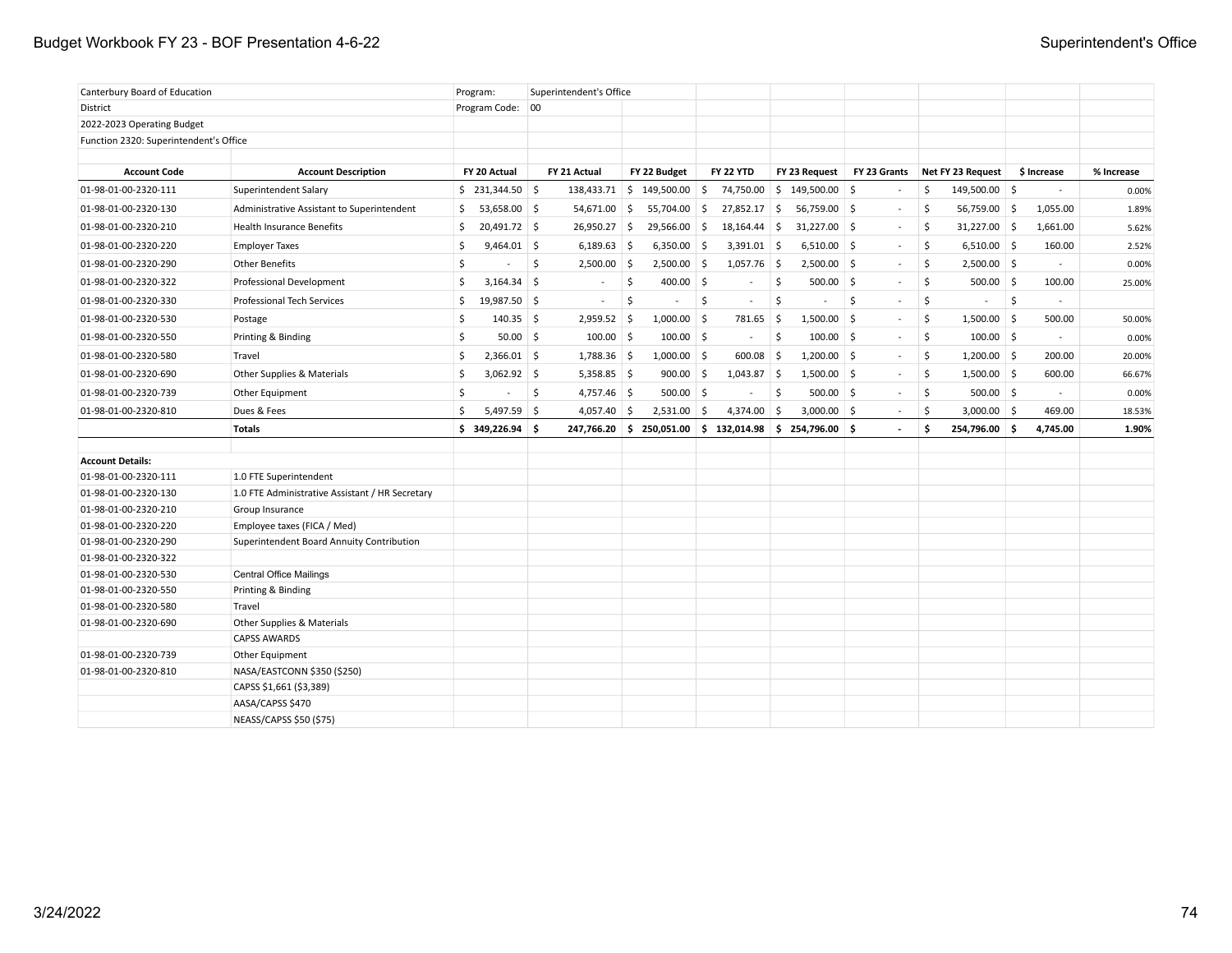# Budget Workbook FY 23 - BOF Presentation 4-6-22 **Fiscal Services** Fiscal Services

| Canterbury Board of Education  |                                                                                                                          | Program:                       |    | <b>Fiscal Services</b> |                    |                               |     |                |    |                              |                |                    |                   |                          |            |
|--------------------------------|--------------------------------------------------------------------------------------------------------------------------|--------------------------------|----|------------------------|--------------------|-------------------------------|-----|----------------|----|------------------------------|----------------|--------------------|-------------------|--------------------------|------------|
| District                       |                                                                                                                          | Program Code:                  | 00 |                        |                    |                               |     |                |    |                              |                |                    |                   |                          |            |
| 2022-2023 Operating Budget     |                                                                                                                          |                                |    |                        |                    |                               |     |                |    |                              |                |                    |                   |                          |            |
| Function 2510: Fiscal Services |                                                                                                                          |                                |    |                        |                    |                               |     |                |    |                              |                |                    |                   |                          |            |
| <b>Account Code</b>            | <b>Account Description</b>                                                                                               | FY 20 Actual                   |    | FY 21 Actual           |                    | FY 22 Budget                  |     | FY 22 YTD      |    | FY 23 Request                | FY 23 Grants   |                    | Net FY 23 Request | \$ Increase              | % Increase |
|                                |                                                                                                                          |                                |    |                        |                    |                               |     |                |    |                              |                |                    |                   |                          |            |
| 01-98-01-00-2510-111           | Director of Finance & Operations                                                                                         | \$<br>70,000.00 \$             |    | 70,000.00              | 5                  | 72,828.00                     | 5   | 36,414.04      | 5  | 74,285.00 \$                 | $\sim$         | \$                 | 74,285.00 \$      | 1,457.00                 | 2.00%      |
| 01-98-01-00-2510-130           | Secretary Salary                                                                                                         | 48,076.25 \$<br>S.             |    | $41,073.12$ \$         |                    | 55,763.00 \$                  |     | 26,717.78      | 5  | 56,884.00 \$                 | $\sim$         | - \$               | 56,884.00 \$      | 1,121.00                 | 2.01%      |
| 01-98-01-00-2510-210           | Group Insurance                                                                                                          | \$<br>$36,501.87$ \$           |    | 40,917.65 \$           |                    | $24,152.00$ \$                |     | 15,547.53      | 5  | 27,990.00 \$                 | $\sim$         | $\mathsf{\hat{S}}$ | 27,990.00 \$      | 3,838.00                 | 15.89%     |
| 01-98-01-00-2510-220           | <b>Employer Taxes</b>                                                                                                    | $9,032.84$ \$<br>\$            |    | $8,129.62$ \$          |                    | $9,335.00$ \$                 |     | 4,484.43       | 5  | $10,035.00$ \$               | $\sim$         | \$                 | $10,035.00$ \$    | 700.00                   | 7.50%      |
| 01-98-01-00-2510-290           | <b>Other Benefits</b>                                                                                                    | \$                             | \$ | $\sim$                 | \$                 |                               | \$  | $\sim$         | \$ | $1,000.00$ \$                | $\sim$         | \$                 | $1,000.00$ \$     | 1,000.00                 |            |
| 01-98-01-00-2510-330           | <b>Professional Services</b>                                                                                             | \$<br>13,500.00 \$             |    | $13,500.00$ \$         |                    | 13,500.00                     | ∣\$ | $\sim$         | \$ | $13,500.00$ \$               | $\sim$         | \$                 | $13,500.00$ \$    | $\sim$                   | 0.00%      |
| 01-98-01-00-2510-431           | <b>Maintenance Agreements</b>                                                                                            | $36,005.63$ \$<br>\$           |    | $6,909.46$ \$          |                    | $6,400.00$ \$                 |     | $\sim$         | \$ | $6,400.00$ \$                | $\sim$         | \$                 | $6,400.00$ \$     | $\sim$                   | 0.00%      |
| 01-98-01-00-2510-590           | <b>Other Purchased Services</b>                                                                                          | \$<br>$4,608.79$ \$            |    | 18,865.67 \$           |                    | 100.00                        | 5   | $3,605.00$ \$  |    | $100.00$ \$                  | $\sim$         | \$                 | $100.00$ \$       | $\sim$                   | 0.00%      |
| 01-98-01-00-2510-690           | Other Supplies & Materials                                                                                               | \$                             | \$ | $\sim$                 | $\ddot{\varsigma}$ | 900.00                        | 5   | $11,333.16$ \$ |    | $900.00$ \$                  | $\sim$         | \$                 | $900.00$ \$       | $\overline{\phantom{a}}$ | 0.00%      |
| 01-98-01-00-2510-810           | Dues & Fees                                                                                                              | Ŝ.<br>$\overline{\phantom{a}}$ | \$ | $\sim$                 | \$                 | $650.00$ \$                   |     | $99.29$ \$     |    | $650.00$ \$                  | $\blacksquare$ | Ś.                 | $650.00$ \$       | $\overline{\phantom{a}}$ | 0.00%      |
|                                | <b>Totals</b>                                                                                                            | $$217,725.38$ \$               |    |                        |                    | $199,395.52$ \$ 183,628.00 \$ |     |                |    | $98,201.23$ \$ 191,744.00 \$ |                | \$                 | 191,744.00 \$     | 8,116.00                 | 4.42%      |
|                                |                                                                                                                          |                                |    |                        |                    |                               |     |                |    |                              |                |                    |                   |                          |            |
| <b>Account Details:</b>        |                                                                                                                          |                                |    |                        |                    |                               |     |                |    |                              |                |                    |                   |                          |            |
| 01-98-01-00-2510-111           | 0.7 FTE Director of Finance & Operations                                                                                 |                                |    |                        |                    |                               |     |                |    |                              |                |                    |                   |                          |            |
| 01-98-01-00-2510-130           | 0.6 FTE Financial Assistant and 0.5 FTE Payroll Clerk                                                                    |                                |    |                        |                    |                               |     |                |    |                              |                |                    |                   |                          |            |
| 01-98-01-00-2510-210           | Insurance for Fiscal Office                                                                                              |                                |    |                        |                    |                               |     |                |    |                              |                |                    |                   |                          |            |
| 01-98-01-00-2510-220           | <b>Employer Taxes for Fiscal Office</b>                                                                                  |                                |    |                        |                    |                               |     |                |    |                              |                |                    |                   |                          |            |
| 01-98-01-00-2510-330           | Yearly Audit                                                                                                             | \$13,500                       |    |                        |                    |                               |     |                |    |                              |                |                    |                   |                          |            |
| 01-98-01-00-2510-431           | Copier machine lease (\$307.81/mo), per copy cost (avg \$400 per qtr \$250/qtr), and Pitney Bowes Machine (\$212.70/qtr) |                                |    |                        |                    |                               |     |                |    |                              |                |                    |                   |                          |            |
|                                | <b>RICOH</b>                                                                                                             | \$3,694                        |    |                        |                    |                               |     |                |    |                              |                |                    |                   |                          |            |
|                                | Copy costs                                                                                                               | \$1,200                        |    |                        |                    |                               |     |                |    |                              |                |                    |                   |                          |            |
|                                | Pitney Bowes Postage Machine                                                                                             | \$851                          |    |                        |                    |                               |     |                |    |                              |                |                    |                   |                          |            |
|                                |                                                                                                                          |                                |    |                        |                    |                               |     |                |    |                              |                |                    |                   |                          |            |
| 01-98-01-00-2510-590           | Shredding services (Infoshred)                                                                                           |                                |    |                        |                    |                               |     |                |    |                              |                |                    |                   |                          |            |
| 01-98-01-00-2510-690           | Office supplies                                                                                                          |                                |    |                        |                    |                               |     |                |    |                              |                |                    |                   |                          |            |
| 01-98-01-00-2510-810           | CASBO Membership for Business Office -\$250 ?                                                                            | \$250                          |    |                        |                    |                               |     |                |    |                              |                |                    |                   |                          |            |
|                                | Eastconn Co-op purchasing fee \$100                                                                                      | \$100                          |    |                        |                    |                               |     |                |    |                              |                |                    |                   |                          |            |
|                                | PosterGuard \$100 ?                                                                                                      | \$100                          |    |                        |                    |                               |     |                |    |                              |                |                    |                   |                          |            |
|                                | GCN \$200 ?                                                                                                              | \$200                          |    |                        |                    |                               |     |                |    |                              |                |                    |                   |                          |            |
|                                | Note 1/22 - Consider additional adjustments to department                                                                |                                |    |                        |                    |                               |     |                |    |                              |                |                    |                   |                          |            |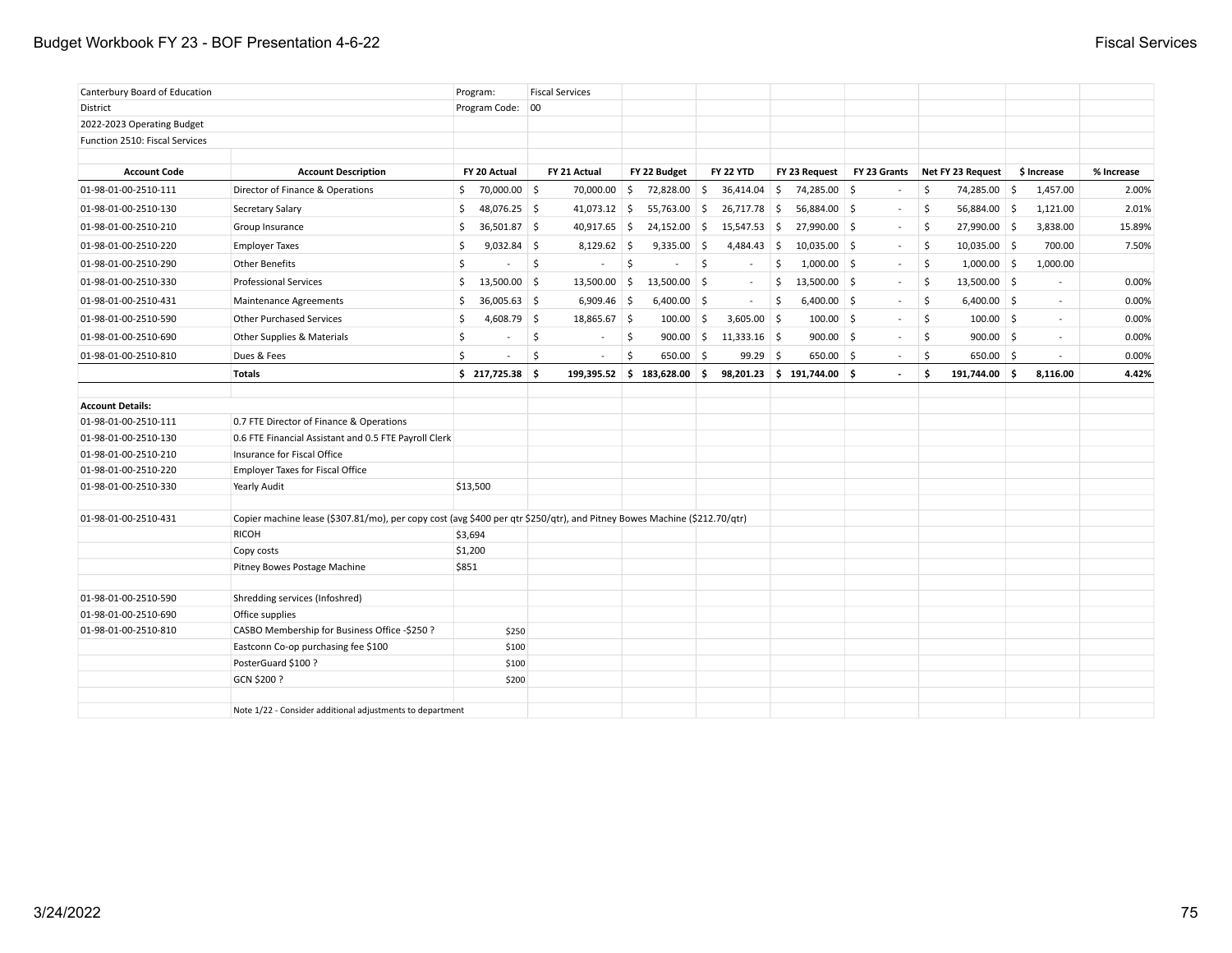|                                    |                                                      | 654619 Program:      | <b>Facility Operations</b>            |                              |                   |                                      |               |                                     |                                                    |            |
|------------------------------------|------------------------------------------------------|----------------------|---------------------------------------|------------------------------|-------------------|--------------------------------------|---------------|-------------------------------------|----------------------------------------------------|------------|
| District                           |                                                      | Program Code:        | 00                                    |                              |                   |                                      |               |                                     |                                                    |            |
| 2022-2023 Operating Budget         |                                                      |                      |                                       |                              |                   |                                      |               |                                     |                                                    |            |
| Function 2600: Facility Operations |                                                      |                      |                                       |                              |                   |                                      |               |                                     |                                                    |            |
|                                    |                                                      |                      |                                       |                              |                   |                                      |               |                                     |                                                    |            |
| <b>Account Code</b>                | <b>Account Description</b>                           | FY 20 Actual         | FY 21 Actual                          | FY 22 Budget                 | FY 22 YTD         | FY 23 Request                        | FY 23 Grants  | Net FY 23 Request                   | \$ Increase                                        | % Increase |
| 01-98-01-00-2600-141               | Custodian Salary                                     | $$282,683.87$ \$     | 282,619.91                            | \$279,001.00                 | \$144,403.67      | $\frac{1}{2}$ 279,001.00 \$          |               | \$<br>279,001.00 \$                 | $\overline{\phantom{a}}$                           | 0.00%      |
| 01-98-01-00-2600-142               | Maintenance Salary                                   | \$76,192.64          |                                       | $101,273.91$ \$ $102,169.00$ | - \$<br>43,036.88 | $$104,310.00$ \$                     | $\sim$        | -\$<br>$104,310.00$ \$              | 2,141.00                                           | 2.10%      |
| 01-98-01-00-2600-143               | Overtime                                             | \$                   | \$<br>$\sim$                          | \$<br>$5,000.00$ \$          | 577.08            | \$<br>$5,000.00$ \$                  | $\sim$        | $\mathsf{\hat{S}}$<br>$5,000.00$ \$ | $\sim$                                             | 0.00%      |
| 01-98-01-00-2600-210               | Group Insurance                                      | $92,523.54$ \$<br>\$ | 111,488.77                            | \$111,106.00                 | 67,157.51<br>\$   | $$116,138.00$ \$                     | $\sim$        | \$<br>$116,138.00$ \$               | 5,032.00                                           | 4.53%      |
| 01-98-01-00-2600-220               | <b>Employer Taxes</b>                                | \$<br>25,608.02 \$   | 27,818.58                             | $29,160.00$ \$<br>\$         | 13,648.15         | $\frac{1}{2}$<br>29,324.00 \$        | $\sim$        | \$<br>29,324.00 \$                  | 164.00                                             | 0.56%      |
| 01-98-01-00-2600-290               | <b>Other Benefits</b>                                | Ŝ                    | Ŝ.<br>$2,018.72$ \$                   | 1,882.00                     | 422.62<br>5       | S.<br>$3,418.00$ \$                  | $\sim$        | \$<br>$3,418.00$ \$                 | 1,536.00                                           | 81.62%     |
| 01-98-01-00-2600-430               | Repairs & Maintenance                                | 48,794.01 \$<br>\$   | 79,593.84                             | ∣\$<br>$30,000.00$ \$        | 8,207.07          | 5<br>$31,500.00$ \$                  | $\sim$        | \$<br>$31,500.00$ \$                | 1,500.00                                           | 5.00%      |
| 01-98-01-00-2600-431               | Maintenance Agreements                               | $\mathsf{\hat{S}}$   | $\ddot{\mathsf{S}}$<br>$\blacksquare$ | \$<br>$41,575.00$ \$         | 19,455.02         | 5<br>$52,637.00$ \$                  | $\sim$        | \$<br>$52,637.00$ \$                | 11,062.00                                          | 26.61%     |
| 01-98-01-00-2600-520               | Liability Insurance                                  | \$<br>16,706.20 \$   | 10,247.20                             | -\$<br>10,760.00             | - \$<br>11,204.20 | 5<br>11,764.00 \$                    |               | \$<br>$11,764.00$ \$                | 1,004.00                                           | 9.33%      |
| 01-98-01-00-2600-521               | Umbrella Insurance                                   | \$<br>$12,174.00$ \$ | 13,110.00                             | 5<br>13,766.00               | 5<br>14,158.00    | $\vert$ \$<br>14,866.00 \$           | $\sim$        | Š.<br>14,866.00 \$                  | 1,100.00                                           | 7.99%      |
| 01-98-01-00-2600-531               | Telephone                                            | 4,189.05 \$<br>\$    | 4,011.52 \$                           | 3,000.00                     | ∣\$<br>2,128.62   | $\frac{1}{2}$<br>3,990.00 \$         | $\sim$        | $\mathsf{\hat{S}}$<br>$3,990.00$ \$ | 990.00                                             | 33.00%     |
| 01-98-01-00-2600-580               | <b>Travel Reimbursement</b>                          | \$<br>$62.77$ \$     | $46.46$ \$                            | $\overline{\phantom{a}}$     | \$<br>$\sim$      | \$<br>$\mathcal{L}_{\mathcal{A}}$    | -\$<br>$\sim$ | \$<br>$\sim$                        | $\ddot{\mathsf{S}}$<br>$\mathcal{L}_{\mathcal{A}}$ |            |
| 01-98-01-00-2600-613               | <b>Maintenance Supplies</b>                          | \$<br>$4,988.03$ \$  | $5,946.79$ \$                         | 10,000.00                    | 5<br>4,205.25     | 5<br>$10,000.00$ \$                  |               | -\$<br>$10,000.00$ \$               | $\sim$                                             | 0.00%      |
| 01-98-01-00-2600-614               | <b>Custodial Supplies</b>                            | \$<br>18,836.08 \$   | $18,004.35$ \$                        | $12,000.00$ \$               | 11,235.27         | $\frac{1}{2}$<br>$15,000.00$ \$      | $\sim$        | Š.<br>$15,000.00$ \$                | 3,000.00                                           | 25.00%     |
| 01-98-01-00-2600-736               | Equipment                                            | \$                   | $\ddot{\varsigma}$<br>25,373.57 \$    | 4,000.00                     | 229.00<br>-\$     | $2,500.00$ \$<br>$\ddot{\mathsf{s}}$ | $\sim$        | \$<br>$2,500.00$ \$                 | (1,500.00)                                         | $-37.50%$  |
| 01-98-01-00-2600-810               | Dues & Fees                                          | \$<br>$1,198.00$ \$  | $\sim$                                | \$<br>$1,200.00$ \$          | $\sim$            | \$<br>$1,200.00$ \$                  |               | \$<br>$1,200.00$ \$                 |                                                    | 0.00%      |
|                                    | <b>Totals</b>                                        | $$583,956.21$ \$     | 681,553.62                            | 5.<br>654,619.00             | \$340,068.34      | \$680,648.00\$                       | $\sim$        | \$<br>680,648.00                    | 26,029.00<br>\$                                    | 3.98%      |
| <b>Account Details:</b>            |                                                      |                      |                                       |                              |                   |                                      |               |                                     |                                                    |            |
| 01-98-01-00-2600-141               | 6.4 FTE Custodian                                    |                      |                                       |                              |                   |                                      |               |                                     |                                                    |            |
| 01-98-01-00-2600-142               | 1.0 FTE Maintenance Director and 1.1 FTE Maintainers |                      |                                       |                              |                   |                                      |               |                                     |                                                    |            |
| 01-98-01-00-2600-143               | Overtime                                             |                      |                                       |                              |                   |                                      |               |                                     |                                                    |            |
| 01-98-01-00-2600-210               | Group Insurance                                      |                      |                                       |                              |                   |                                      |               |                                     |                                                    |            |
| 01-98-01-00-2600-220               | <b>Employer Taxes</b>                                |                      |                                       |                              |                   |                                      |               |                                     |                                                    |            |
| 01-98-01-00-2600-290               | <b>Other Benefits</b>                                |                      |                                       |                              |                   |                                      |               |                                     |                                                    |            |
| 01-98-01-00-2600-430               | Repairs & Maintenance                                |                      |                                       |                              |                   |                                      |               |                                     |                                                    |            |
|                                    |                                                      |                      |                                       |                              |                   |                                      |               |                                     |                                                    |            |
|                                    |                                                      |                      |                                       |                              |                   |                                      |               |                                     |                                                    |            |
|                                    |                                                      |                      |                                       |                              |                   |                                      |               |                                     |                                                    |            |
| 01-98-01-00-2600-431               | Alarm NE \$634.50 / qtr                              | \$2,589              |                                       |                              |                   |                                      |               |                                     |                                                    |            |
|                                    | Pest control \$3,995                                 | \$3,995              |                                       |                              |                   |                                      |               |                                     |                                                    |            |
|                                    | BMS (\$121/mo x 6 months) + 3% $@$ 6 months          | \$1,474              |                                       |                              |                   |                                      |               |                                     |                                                    |            |
|                                    | CES (\$117/mo x 6 months) + 3% @ 6 months            | \$1,425              |                                       |                              |                   |                                      |               |                                     |                                                    |            |
|                                    | Termite \$2,193 + 3%                                 | \$2,259              |                                       |                              |                   |                                      |               |                                     |                                                    |            |
|                                    | LaFramboise water Service \$663.11 / month           | \$8,116              |                                       |                              |                   |                                      |               |                                     |                                                    |            |
|                                    | Tradesman of NE- HVAC Maintenance                    | \$23,283             |                                       |                              |                   |                                      |               |                                     |                                                    |            |
|                                    | Dude Solutions \$2,252                               | \$2,320              |                                       |                              |                   |                                      |               |                                     |                                                    |            |
|                                    | Total Communications \$365                           | \$365                |                                       |                              |                   |                                      |               |                                     |                                                    |            |
|                                    | State of CT Elevator \$1,040                         | \$1,040              |                                       |                              |                   |                                      |               |                                     |                                                    |            |
|                                    | Otis Elevator \$2700                                 | \$2,700              |                                       |                              |                   |                                      |               |                                     |                                                    |            |
|                                    | Shipman's Kitchen Fire Suppression                   | \$596                |                                       |                              |                   |                                      |               |                                     |                                                    |            |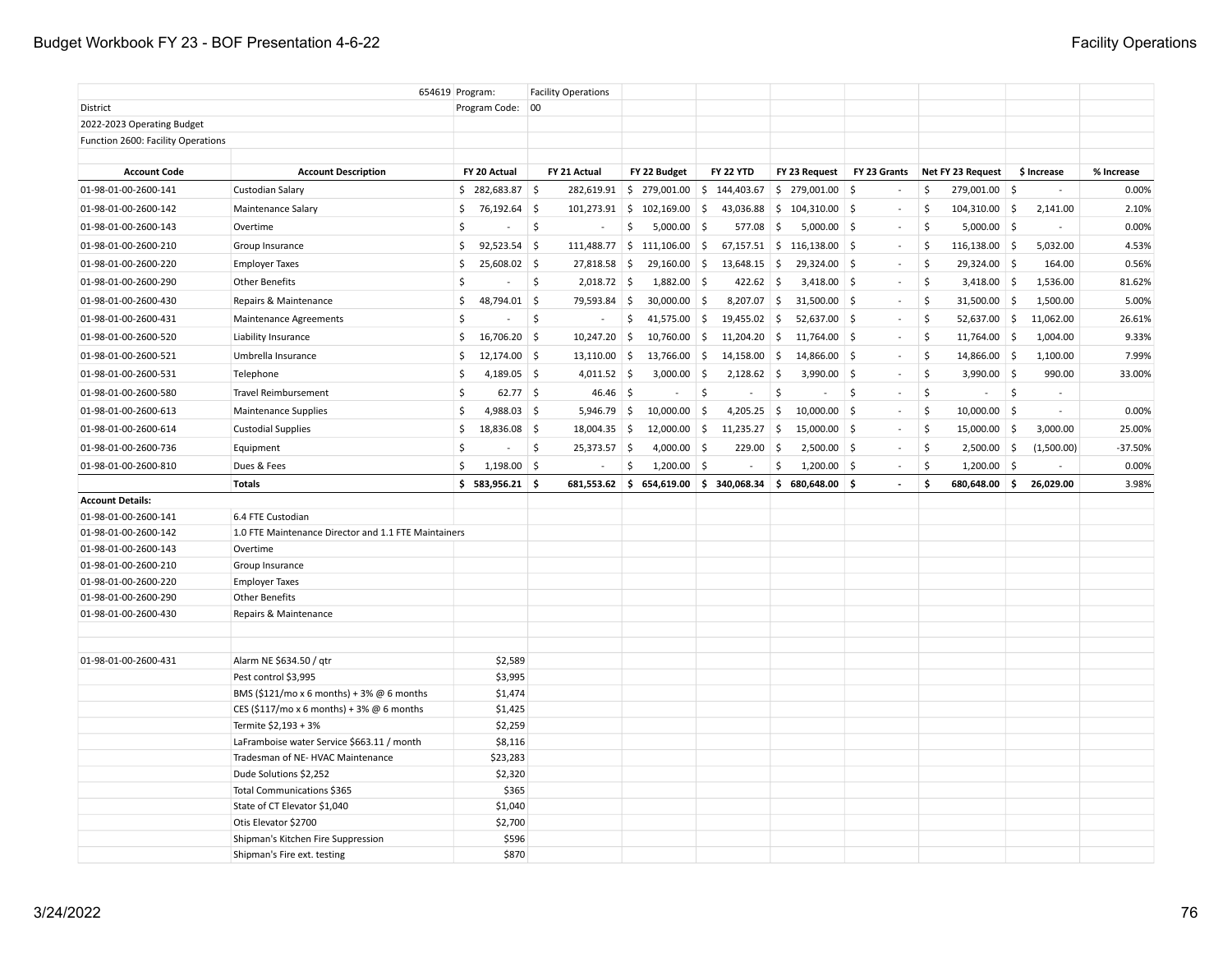## Budget Workbook FY 23 - BOF Presentation 4-6-22 **Facility Operations**

|                      | <b>BBN Flooring</b>                              | \$1,850  |  |  |  |  |
|----------------------|--------------------------------------------------|----------|--|--|--|--|
|                      | <b>Parent Sanitation-Septic</b>                  | \$3,750  |  |  |  |  |
|                      | Note 1/22 - seek alternative to reduce by \$4000 |          |  |  |  |  |
| 01-98-01-00-2600-520 | School Board legal liability and crime policy    |          |  |  |  |  |
|                      | School Board Legal Liability                     | \$11,299 |  |  |  |  |
|                      | <b>Crime Policy</b>                              | \$465    |  |  |  |  |
|                      |                                                  |          |  |  |  |  |
| 01-98-01-00-2600-521 | Umbrella Insurance                               |          |  |  |  |  |
|                      | Umbrella Insurance                               | \$14,866 |  |  |  |  |
|                      |                                                  |          |  |  |  |  |
| 01-98-01-00-2600-531 | Telephone                                        |          |  |  |  |  |
|                      | Novus (\$130/mth, \$1,560/yr)                    | \$1,607  |  |  |  |  |
|                      | Flowroute (\$25/mth,\$300/yr)                    | \$300    |  |  |  |  |
|                      | Verizon (\$50/mth, 600/yr)                       | \$600    |  |  |  |  |
|                      | Frontier (\$120/mth, \$1,440/yr)                 | \$1,483  |  |  |  |  |
|                      |                                                  |          |  |  |  |  |
| 01-98-01-00-2600-613 | Maintenance Supplies as needed                   |          |  |  |  |  |
| 01-98-01-00-2600-614 | Custodial Supplies as needed                     |          |  |  |  |  |
| 01-98-01-00-2600-736 | Equipment as needed                              |          |  |  |  |  |
|                      | Note 1/22 - reduce request by \$1500             |          |  |  |  |  |
| 01-98-01-00-2600-810 | MSDS Online \$900 cancelled per TM 4/15/21       |          |  |  |  |  |
|                      | CT Association of Buildings and Grounds \$300    |          |  |  |  |  |
|                      | Asbestos Training - \$TBD                        |          |  |  |  |  |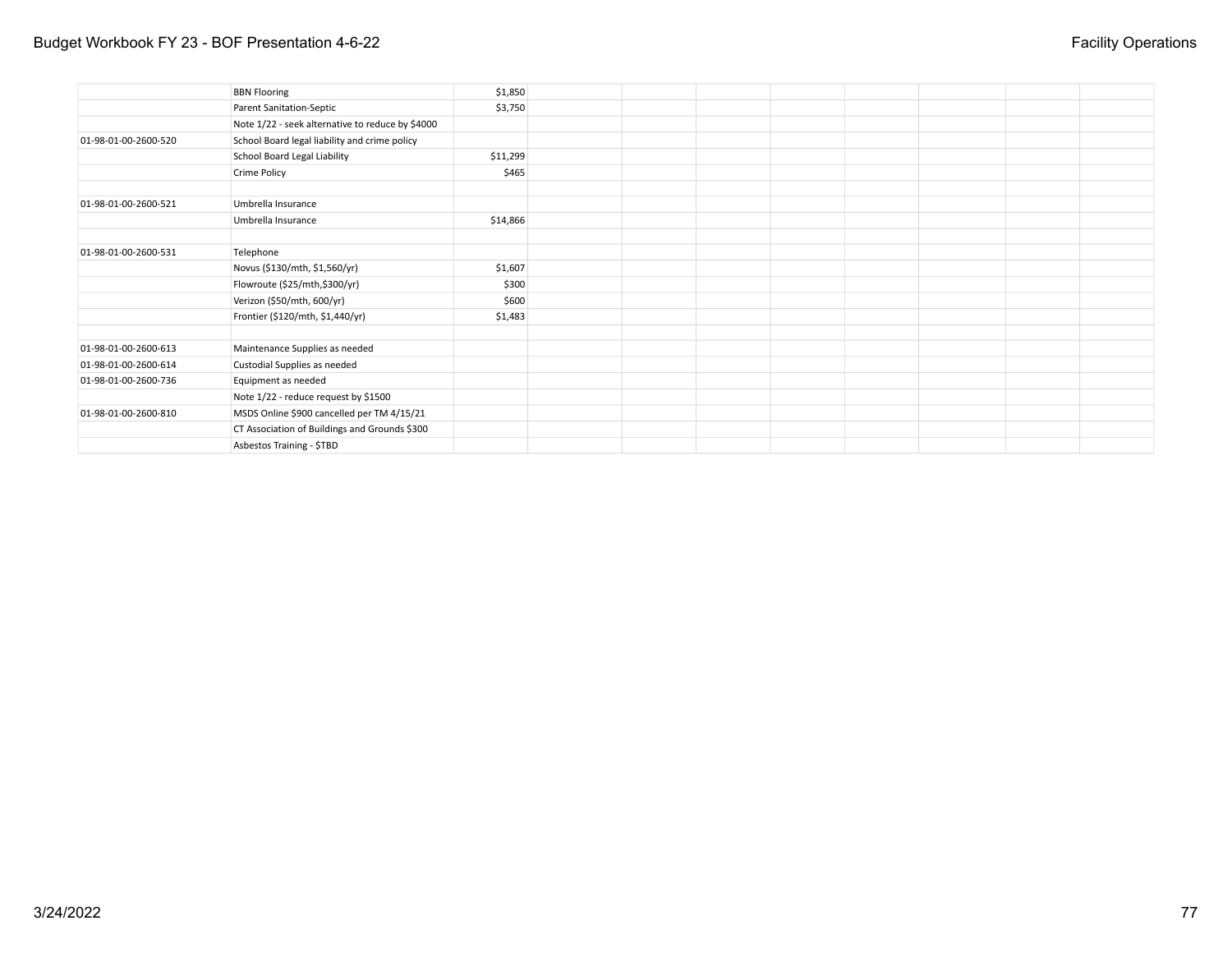## Budget Workbook FY 23 - BOF Presentation 4-6-22 **District Technology**

| Canterbury Board of Education      |                                                                     | Program:                                  | District Technology |                            |                  |                              |                |                                              |                     |             |            |          |
|------------------------------------|---------------------------------------------------------------------|-------------------------------------------|---------------------|----------------------------|------------------|------------------------------|----------------|----------------------------------------------|---------------------|-------------|------------|----------|
| District                           |                                                                     | Program Code: 00                          |                     |                            |                  |                              |                |                                              |                     |             |            |          |
| 2022-2023 Operating Budget         |                                                                     |                                           |                     |                            |                  |                              |                |                                              |                     |             |            |          |
| Function 2610: District Technology |                                                                     |                                           |                     |                            |                  |                              |                |                                              |                     |             |            |          |
|                                    |                                                                     |                                           |                     |                            |                  |                              |                |                                              |                     |             |            |          |
| <b>Account Code</b>                | <b>Account Description</b>                                          | FY 20 Actual                              | FY 21 Actual        | FY 22 Budget               | <b>FY 22 YTD</b> |                              |                | FY 23 Request FY 23 Grants Net FY 23 Request |                     | \$ Increase | % Increase |          |
| 01-98-01-00-2610-330               | <b>Professional Services</b>                                        |                                           | \$<br>$\sim$        | $$80,297.00$ \$            |                  | $34,783.00$ \$ 97,131.00 \$  | $10,000.00$ \$ | $87,131.00$ \$                               |                     | 6,834.00    |            | 8.51%    |
| 01-98-01-00-2610-733               | <b>Technology Equipment</b>                                         |                                           | \$<br>$\sim$        | \$                         | \$               | \$<br>$20,000.00$ \$         | $20,000.00$ \$ | $\sim$                                       | $\ddot{\mathsf{s}}$ |             |            |          |
| 01-98-01-00-2610-735               | District Technology Plan                                            | $$132,009.21$ \$                          | 157,402.86 \$       | 43,697.00 \$               | $34,398.32$ \$   | $57,834.00$ \$               | 14,334.00 \$   | 43,500.00 \$                                 |                     | (197.00)    |            | $-0.45%$ |
|                                    | <b>Totals</b>                                                       | $$132,009.21$ \$                          |                     | 157,402.86 \$123,994.00 \$ |                  | $69,181.32$ \$ 174,965.00 \$ | 44,334.00 \$   | 130,631.00 \$                                |                     | 6,637.00    |            | 5.35%    |
| <b>Account Details:</b>            |                                                                     |                                           |                     |                            |                  |                              |                |                                              |                     |             |            |          |
| 01-98-01-00-2610-330               | <b>NOVUS Insight Tech Services</b>                                  | \$6,564 per month + estimated 3% increase |                     |                            | \$81,131         |                              |                |                                              |                     |             |            |          |
|                                    | PSIS consultant                                                     | \$16,000.00                               |                     |                            | \$16,000         |                              |                |                                              |                     |             |            |          |
|                                    |                                                                     |                                           |                     |                            |                  |                              |                |                                              |                     |             |            |          |
| 01-98-01-00-2610-733               | Replacement of staff laptops                                        | \$23,000.00                               |                     |                            |                  |                              |                |                                              |                     |             |            |          |
|                                    |                                                                     | <b>FY 22</b>                              | <b>FY 23</b>        |                            |                  |                              |                |                                              |                     |             |            |          |
| 01-98-01-00-2610-735               | <b>COMET Informatics LLC</b>                                        | \$890                                     | \$952               |                            |                  |                              |                |                                              |                     |             |            |          |
|                                    | <b>CEN Internet services</b>                                        | \$2,112                                   | \$2,260             |                            |                  |                              |                |                                              |                     |             |            |          |
|                                    | Frontline (AESOP)                                                   | \$5,067                                   | \$5,422             |                            |                  |                              |                |                                              |                     |             |            |          |
|                                    | Powerschool SIS Software                                            | \$12,701                                  | \$13,590            |                            |                  |                              |                |                                              |                     |             |            |          |
|                                    | Blackboard                                                          | \$1,612                                   | \$1,725             |                            |                  |                              |                |                                              |                     |             |            |          |
|                                    | eFinance Plus                                                       | \$8,282                                   | \$8,862             |                            |                  |                              |                |                                              |                     |             |            |          |
|                                    | Microsoft (SHI)                                                     | \$7,519                                   | \$8,045             |                            |                  |                              |                |                                              |                     |             |            |          |
|                                    | GODaddy domain 5yr renewal 2/2/23                                   | \$100                                     | \$107               |                            |                  |                              |                |                                              |                     |             |            |          |
|                                    | Liminex (GoGuardian)                                                | \$1,875                                   | \$2,006             |                            |                  |                              |                |                                              |                     |             |            |          |
|                                    | Education Consortium of Telecommunication                           | \$500                                     | \$535               |                            |                  |                              |                |                                              |                     |             |            |          |
|                                    | iReady                                                              | \$19,462                                  | \$11,704            |                            |                  |                              |                |                                              |                     |             |            |          |
|                                    | Second Step                                                         | \$10,455                                  | \$2,630             |                            |                  |                              |                |                                              |                     |             |            |          |
|                                    | Total                                                               | \$70,575                                  | \$57,838            |                            |                  |                              |                |                                              |                     |             |            |          |
|                                    | Note:1/20 Reduce Tech Equipment \$3000, NOVUS Grant offset \$10,000 |                                           |                     |                            |                  |                              |                |                                              |                     |             |            |          |
|                                    |                                                                     |                                           |                     |                            |                  |                              |                |                                              |                     |             |            |          |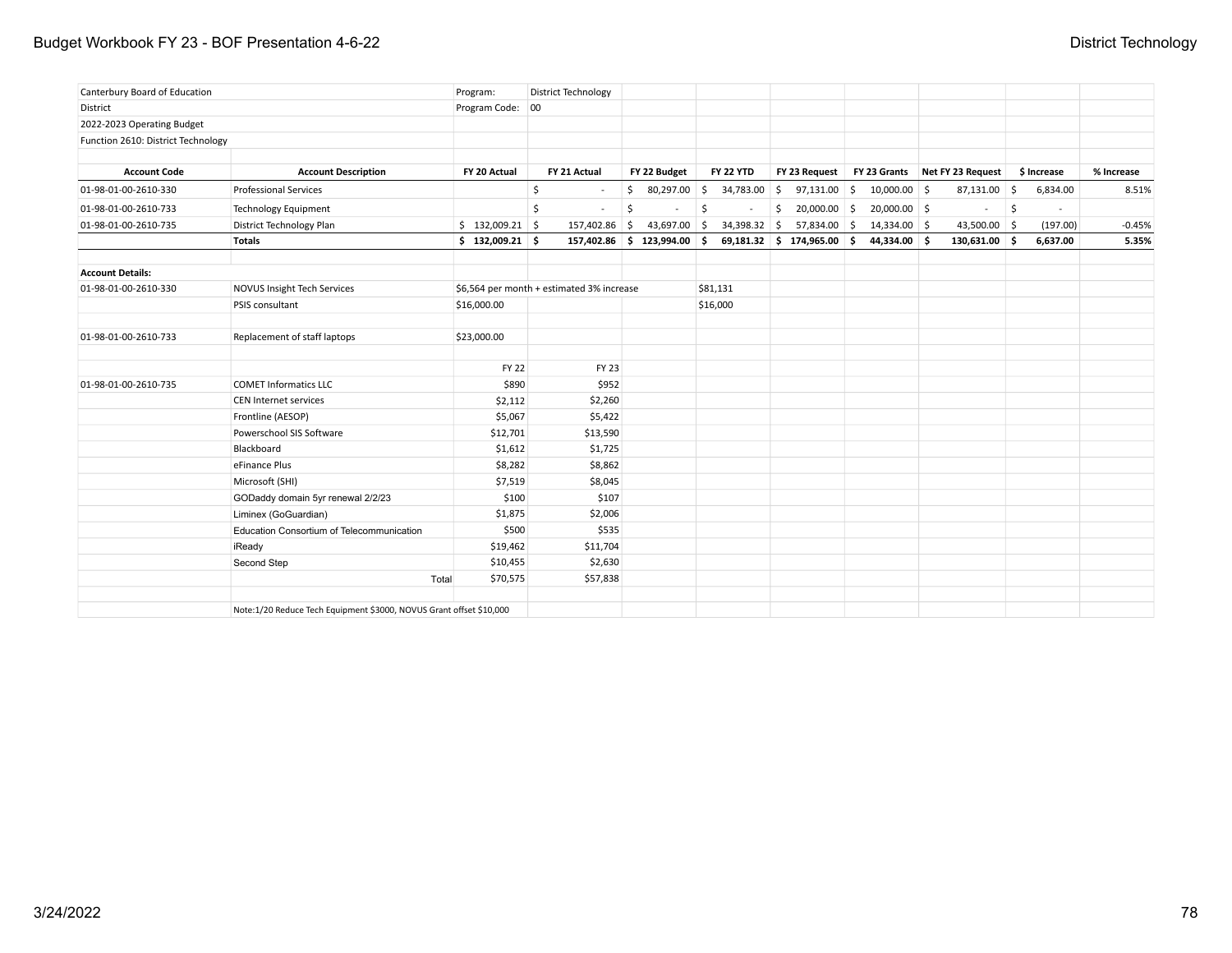## Budget Workbook FY 23 - BOF Presentation 4-6-22 **Hot Lunch** Budget Workbook FY 23 - BOF Presentation 4-6-22

| Canterbury Board of Education |                                                                                                                                       | Program:           | Hot Lunch      |                          |                          |                               |                          |                          |                          |            |
|-------------------------------|---------------------------------------------------------------------------------------------------------------------------------------|--------------------|----------------|--------------------------|--------------------------|-------------------------------|--------------------------|--------------------------|--------------------------|------------|
| District                      |                                                                                                                                       | Program Code: 00   |                |                          |                          |                               |                          |                          |                          |            |
| 2022-2023 Operating Budget    |                                                                                                                                       |                    |                |                          |                          |                               |                          |                          |                          |            |
| Function 3100: Hot Lunch      |                                                                                                                                       |                    |                |                          |                          |                               |                          |                          |                          |            |
| <b>Account Code</b>           | <b>Account Description</b>                                                                                                            | FY 20 Actual       | FY 21 Actual   | FY 22 Budget             | <b>FY 22 YTD</b>         | FY 23 Request                 | FY 23 Grants             | Net FY 23 Request        | \$ Increase              | % Increase |
| 01-98-01-00-3100-210          | Group Insurance                                                                                                                       | $$26,255.40$ \ \$  | 33,092.91 \$   | $\overline{\phantom{a}}$ | $\overline{\phantom{0}}$ | $\overline{\phantom{a}}$<br>' | $\sim$                   | $\sim$                   | $\overline{\phantom{a}}$ |            |
| 01-98-01-00-3100-330          | <b>Professional Services</b>                                                                                                          | 32,099.32 \$       | 28,817.98 \$   | $\overline{\phantom{a}}$ |                          |                               |                          | $\overline{\phantom{0}}$ | $\overline{\phantom{a}}$ |            |
|                               | <b>Totals</b>                                                                                                                         | 58,354.72 \$<br>s. | $61,910.89$ \$ | $\sim$                   | $\sim$                   | $\overline{\phantom{a}}$      | $\overline{\phantom{a}}$ | $\sim$                   | $\overline{\phantom{a}}$ |            |
| <b>Account Details:</b>       |                                                                                                                                       |                    |                |                          |                          |                               |                          |                          |                          |            |
| 01-98-01-00-3100-210          | Insurance coverage for Cafe staff moved to revenue account                                                                            |                    |                |                          |                          |                               |                          |                          |                          |            |
| 01-98-01-00-3100-330          | Shared Services for Food Service Director, Griswold Public Schools, includes estimated 3% increase over FY21 moved to revenue account |                    |                |                          |                          |                               |                          |                          |                          |            |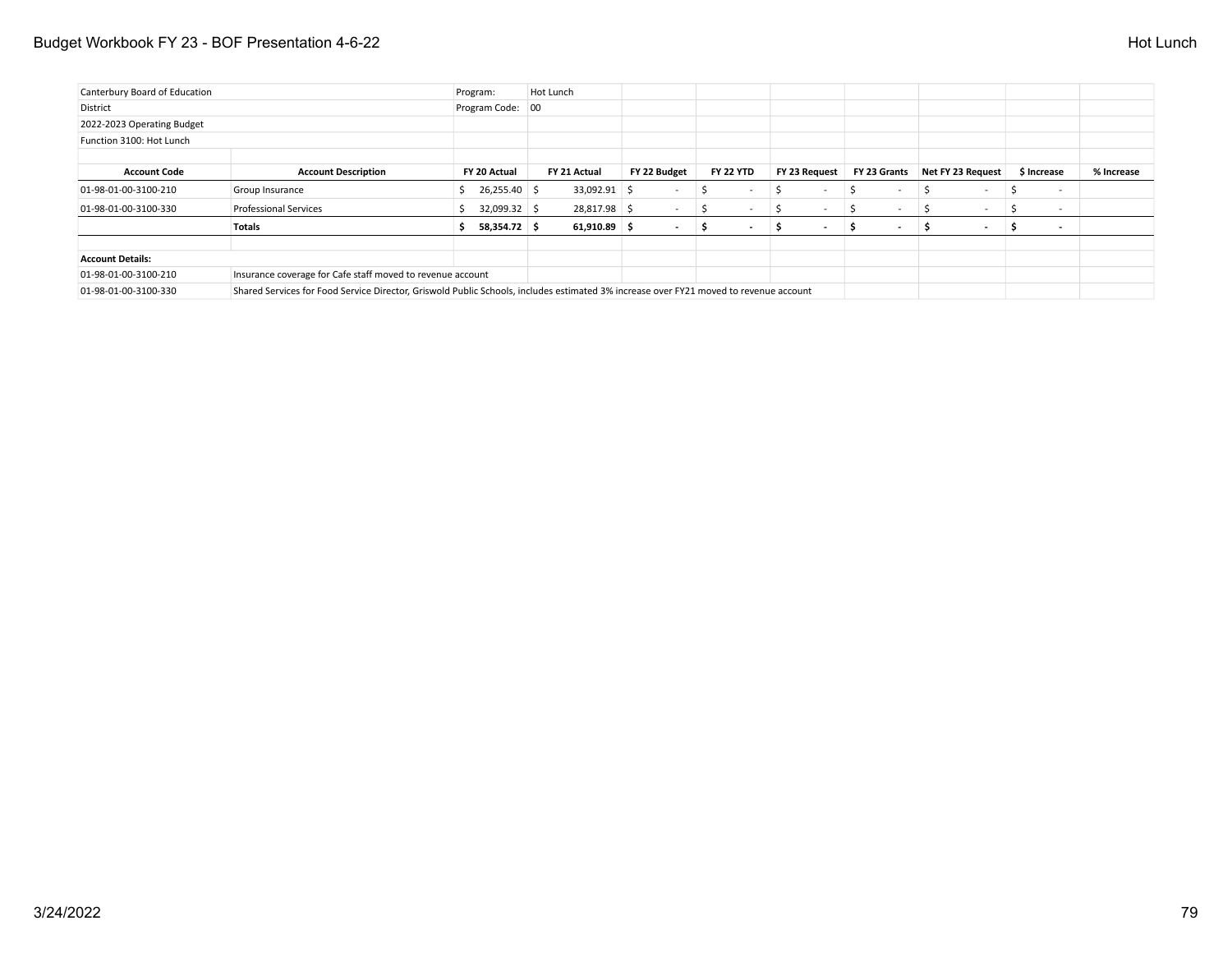## Budget Workbook FY 23 - BOF Presentation 4-6-22 Tuition

| Canterbury Board of Education |                                                                          | Program:             | Tuition |              |                         |                  |                                                                                            |        |    |                                                        |              |            |
|-------------------------------|--------------------------------------------------------------------------|----------------------|---------|--------------|-------------------------|------------------|--------------------------------------------------------------------------------------------|--------|----|--------------------------------------------------------|--------------|------------|
| District                      |                                                                          | Program Code: 00     |         |              |                         |                  |                                                                                            |        |    |                                                        |              |            |
| 2022-2023 Operating Budget    |                                                                          |                      |         |              |                         |                  |                                                                                            |        |    |                                                        |              |            |
| Function 6000: Tuition        |                                                                          |                      |         |              |                         |                  |                                                                                            |        |    |                                                        |              |            |
| <b>Account Code</b>           | <b>Account Description</b>                                               | FY 20 Actual         |         | FY 21 Actual | FY 22 Budget            | <b>FY 22 YTD</b> | FY 23 Request FY 23 Grants                                                                 |        |    | Net FY 23 Request                                      | \$ Increase  | % Increase |
| 01-98-32-03-6000-560          | Vo-Ag Tuition                                                            | $$13,646.00$ \$      |         | 27,292.00    | 20,540.00 \$<br>5       |                  | $20,469.00$ \$ 34,115.00 \$                                                                | $\sim$ | S. | $34,115.00$ \$                                         | 13,575.00    | 66.09%     |
| 01-98-30-01-6000-560          | Regular Ed Tuition Public 9-12                                           | $$2,544,230.00$ \ \$ |         |              |                         |                  | $2,429,653.00$   \$2,146,820.00   \$1,190,715.81   \$2,049,177.00   \$                     | $\sim$ | S. | $2,049,177.00$ \$                                      | (97, 643.00) | $-4.55%$   |
| 01-98-05-01-6000-560          | Regular Ed Tuition Other                                                 | \$124,821.40         |         |              | 127,354.96 \$121,630.00 |                  | $\frac{1}{2}$ \$ 111,176.00 \$ 130,419.00 \$                                               | $\sim$ | Ŝ. | 130,419.00 \$                                          | 8,789.00     | 7.23%      |
|                               | Totals                                                                   | $$2,682,697.40$ \$   |         |              |                         |                  | $2,584,299.96$ $\mid$ \$2,288,990.00 $\mid$ \$1,322,360.81 $\mid$ \$2,213,711.00 $\mid$ \$ |        |    | $\frac{1}{2}$ , 2,213,711.00 $\frac{1}{2}$ (75,279.00) |              | $-3.29%$   |
| <b>Account Details:</b>       |                                                                          |                      |         |              |                         |                  |                                                                                            |        |    |                                                        |              |            |
| 01-98-32-03-6000-560          | ~\$6,823 per student, Killingly Vo-ag, 22/23 $\overline{7}$ 5 Students   |                      |         |              | \$34,115                |                  |                                                                                            |        |    |                                                        |              |            |
|                               | (2 covered under Special Ed)                                             |                      |         |              |                         |                  |                                                                                            |        |    |                                                        |              |            |
| 01-98-30-01-6000-560          | NFA October 2021 Census 67 @ \$13,776.25                                 |                      |         |              | \$923,009               |                  |                                                                                            |        |    |                                                        |              |            |
|                               | Woodstock Academy October 2021 Census 66 Students @ \$15,875 per student |                      |         |              | \$1,047,750             |                  |                                                                                            |        |    |                                                        |              |            |
|                               | Griswold High School 6 Students @ \$13,069.67 per student                |                      |         |              | \$78,418                |                  |                                                                                            |        |    |                                                        |              |            |
|                               | (4 covered under Special Ed)                                             |                      |         |              |                         |                  |                                                                                            |        |    |                                                        |              |            |
| 01-98-05-01-6000-560          | Eastconn QMC 2 Students @ \$5,490 each                                   |                      |         |              | \$10,980                |                  |                                                                                            |        |    |                                                        |              |            |
|                               | ACT Magnet 1 Student @ \$10,012                                          |                      |         |              | \$10,012                |                  |                                                                                            |        |    |                                                        |              |            |
|                               | Charles Barrow Stem Academy 20 Students @ \$5,302.44 each                |                      |         |              | \$106,049               |                  |                                                                                            |        |    |                                                        |              |            |
|                               | Winthrop Stem 1 Student @ \$3,377.37                                     |                      |         |              | \$3,378                 |                  |                                                                                            |        |    |                                                        |              |            |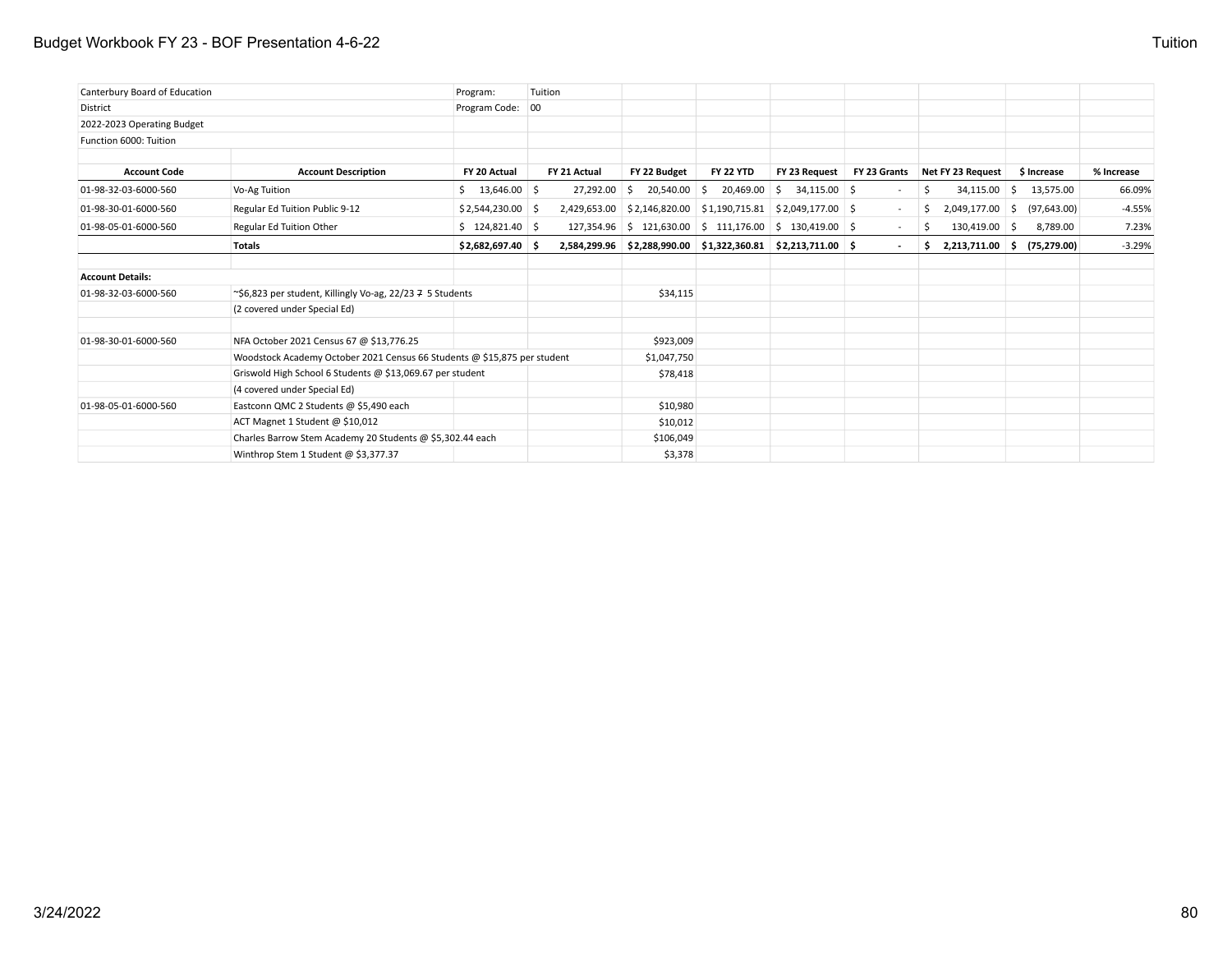| obj | <b>Account Code</b>  | <b>Account Description</b>                            |    | FY 20 Actual |    | FY 21 Actual |                     | FY 22 Budget |                    | <b>FY 22 YTD</b> |                    | FY 23 Request |                    | FY 23 Grants   |    | Net FY 23<br><b>Request</b> |                      | \$ Change  | % Change  |
|-----|----------------------|-------------------------------------------------------|----|--------------|----|--------------|---------------------|--------------|--------------------|------------------|--------------------|---------------|--------------------|----------------|----|-----------------------------|----------------------|------------|-----------|
| 101 | 01-02-10-00-1000-101 | Wages Paid to Teachers - General                      | \$ | 994,325      |    | \$1,125,729  |                     | \$1,148,648  | \$                 | 421,232          |                    | \$1,151,125   | $\ddot{\zeta}$     |                | \$ | 1,151,125                   | \$                   | 2,477      | 0.22%     |
| 101 | 01-02-10-09-1000-101 | Wages paid to Teacher - Remedial Reading              | \$ |              | \$ |              | \$                  |              | \$                 |                  | \$                 | 46,546        | \$                 | 35,036         | \$ | 11,510                      | \$                   | 11,510     |           |
| 101 | 01-01-20-09-1000-101 | Wages paid to Teacher - Remedial Reading              | \$ | 127,380      | \$ | 118,077      | $\zeta$             | 134,665      | \$                 | 58,768           | $\mathsf{\hat{S}}$ | 46,546        | $\zeta$            | 35,036         | \$ | 11,510                      | $\boldsymbol{\zeta}$ | (123, 155) | $-91.45%$ |
| 101 | 01-01-20-10-1000-101 | Wages Paid to Teacher - World Language                | Ś  |              |    |              | Ŝ.                  | 57,905       |                    |                  | Ś                  | 91,204        |                    |                | \$ | 91,204                      | $\zeta$              | 33,299     |           |
| 101 | 01-02-10-12-1000-101 | Wages Paid to Teachers-Art                            | Ś. | 83,469       | Ś. | 85,556       | Ŝ.                  | 86,617       | Ś.                 | 33,314           | Ś.                 | 88,349        | \$                 |                | \$ | 88,349                      | $\dot{\mathsf{S}}$   | 1,732      | 2.00%     |
| 101 | 01-01-20-12-1000-101 | Wages Paid to Teachers-Art                            | \$ | 62,393       | \$ | 63,953       | $\ddot{\mathsf{S}}$ | 66,281       | Ś.                 | 25,493           | \$                 | 68,723        |                    |                | \$ | 68,723                      | $\zeta$              | 2,442      | 3.68%     |
| 101 | 01-02-10-13-1000-101 | Wages Paid to Teachers- Technology                    | \$ | 59,163       | \$ | 60,642       | $\ddot{\mathsf{S}}$ | 62,920       | \$                 | 24,200           | \$                 | 65,310        | \$                 | ÷              | \$ | 65,310                      | $\zeta$              | 2,390      | 3.80%     |
| 101 | 01-01-20-13-1000-101 | Wages Paid to Teachers- Technology                    | \$ | 75,572       | \$ | 78,191       | \$                  | 81,773       | \$                 | 32,008           | Ś                  | 88,914        | \$                 | ÷              | \$ | 88,914                      | $\zeta$              | 7,141      | 8.73%     |
| 101 | 01-01-20-14-1000-101 | Wages Paid to Teachers-Language Arts                  | \$ | 172,188      | Ś  | 145,766      | Ŝ.                  | 149,036      | Ś                  | 57,408           | Ś.                 | 313,336       | \$                 | $\blacksquare$ | \$ | 313,336                     | \$                   | 164,300    | 110.24%   |
| 101 | 01-01-20-15-1000-101 | Wages Paid to Teachers- Math                          | \$ | 184,378      | Ś  | 217,650      | \$                  | 222,203      | Ś                  | 75,829           | Ś                  | 204,884       |                    |                | Ś  | 204,884                     | \$                   | (17, 319)  | $-7.79%$  |
| 101 | 01-02-10-16-1000-101 | Wages Paid to Teachers- Music                         | \$ | 54,617       | \$ | 46,232       | \$                  | 47,480       | -S                 | 17,474           | \$                 | 47,212        | \$                 |                | \$ | 47,212                      | \$                   | (268)      | $-0.56%$  |
| 101 | 01-01-20-16-1000-101 | Wages Paid to Teachers- Music                         | \$ | 25,515       | \$ | 31,149       | $\ddot{\mathsf{S}}$ | 64,593       | $\mathsf{\hat{S}}$ | 24,844           | \$                 | 67,017        |                    |                | \$ | 67,017                      | \$                   | 2,424      | 3.75%     |
| 101 | 01-01-20-17-1000-101 | Wages Paid to Teachers-Science                        | \$ | 139,191      | \$ | 154,934      | $\zeta$             | 158,753      | \$                 | 60,279           | Ś.                 | 163,878       | \$                 |                | Ś  | 163,878                     | $\zeta$              | 5,125      | 3.23%     |
| 101 | 01-01-20-18-1000-101 | Wages Paid to Teachers- Social Studies                | \$ | 134,922      | \$ | 138,295      | $\zeta$             | 146,196      | Ś.                 | 56,229           | \$                 | 150,277       | \$                 |                | \$ | 150,277                     | $\zeta$              | 4,081      | 2.79%     |
| 101 | 01-02-10-19-1000-101 | Wages Paid to Teachers- Physical Education            | \$ | 83,469       | \$ | 85,556       | $\zeta$             | 86,617       | Ś                  | 33,314           | \$                 | 88,349        | \$                 |                | \$ | 88,349                      | $\zeta$              | 1,732      | 2.00%     |
| 101 | 01-01-20-19-1000-101 | Wages Paid to Teachers- Physical Education            | \$ | 43,884       | \$ | 44,981       | $\zeta$             | 46,694       | Ś                  | 17,959           | Ś.                 | 58,548        | \$                 |                | \$ | 58,548                      | \$                   | 11,854     | 25.39%    |
| 101 | 01-04-05-02-1200-101 | Wages Paid to Teachers - Special Education            | \$ | 366,316      | \$ | 311,254      | \$                  | 311,144      | \$                 | 132,499          | \$                 | 466,287       | \$                 | 117,000        | \$ | 349,287                     | \$                   | 38,143     | 12.26%    |
| 101 | 01-04-05-02-1213-101 | Wages Paid to Teachers - Extended Year                | \$ | 14,877       | \$ | 6,178        | \$                  | 4,320        | S.                 | 6,583            | \$                 | 6,997         | \$                 |                | \$ | 6,997                       | $\zeta$              | 2,677      | 61.97%    |
| 101 | 01-02-10-00-2190-101 | Social Worker                                         | \$ | 19,860       | \$ | 21,389       | \$                  | 43,309       | \$                 | 16,657           | \$                 | 44,175        | \$                 |                | \$ | 44,175                      | $\boldsymbol{\zeta}$ | 866        | 2.00%     |
| 101 | 01-01-20-00-2190-101 | Social Worker                                         | \$ | 20,867       | \$ | 21,389       | $\zeta$             |              | \$                 |                  | \$                 | 61,928        | \$                 | 31,500         | \$ | 30,428                      | \$                   | 30,428     | $-$ %     |
| 101 | 01-04-05-02-2190-101 | Social Worker                                         | \$ | 41,735       | \$ | 42,778       | $\zeta$             | 43,309       | Ś                  | 16,657           | \$                 | 44,175        | \$                 |                | \$ | 44,175                      | \$                   | 866        | 2.00%     |
| 102 | 01-98-30-01-1000-102 | Homebound Tutor 9-12                                  | \$ | 70           | \$ |              | $\zeta$             | 2,500        | \$                 |                  | \$                 | 2,000         | \$                 |                | \$ | 2,000                       | \$                   | (500)      | $-20.00%$ |
| 103 | 01-02-10-00-1000-103 | <b>Teacher Subs</b>                                   | \$ | 19,104       | \$ | 7,820        | Ŝ.                  | 20,000       | \$                 | 6,450            | \$                 | 22,500        | \$                 |                | \$ | 22,500                      | \$                   | 2,500      | 12.50%    |
| 103 | 01-01-20-00-1000-103 | <b>Teacher Subs</b>                                   | \$ | 36,533       | \$ | 46,913       | \$                  | 25,000       | \$                 | 24,297           | Ś.                 | 32,000        |                    |                | \$ | 32,000                      | \$                   | 7,000      | 28.00%    |
| 103 | 01-04-05-02-1200-103 | <b>Teacher Subs</b>                                   | Ś  | 6,105        | \$ | 2,190        | $\mathsf{S}$        | 6,500        | $\zeta$            | 2,640            | Ś.                 | 6,500         | \$                 |                | \$ | 6,500                       | $\boldsymbol{\zeta}$ |            | 0.00%     |
| 104 | 01-02-10-00-2140-104 | Pysch Salary                                          | \$ | 4,406        | Ś. | 4,516        | \$                  | 4,681        | \$                 | 1,801            | Ś.                 | 4,859         | $\mathsf{\hat{S}}$ |                | \$ | 4,859                       | \$                   | 178        | 3.80%     |
| 104 | 01-01-20-00-2140-104 | Pysch Salary                                          | \$ | 4,406        | \$ | 4,516        | \$                  | 4,681        | $\zeta$            | 1,801            | \$                 | 4,859         |                    |                | \$ | 4,859                       | \$                   | 178        | 3.80%     |
| 104 | 01-04-05-02-2140-104 | Pysch Salary                                          | \$ | 49,930       | \$ | 51,179       | -\$                 | 53,056       | S.                 | 20,406           | \$                 | 55,068        | \$                 |                | \$ | 55,068                      | \$                   | 2,012      | 3.79%     |
| 105 | 01-02-10-00-2150-105 | Speech Salary                                         | \$ | 6,260        | \$ | 6,417        | -\$                 | 12,993       | S.                 | 5,265            | \$                 | 13,964        | \$                 | $\blacksquare$ | \$ | 13,964                      | $\zeta$              | 971        | 7.47%     |
| 105 | 01-01-20-00-2150-105 | Speech Salary                                         | \$ | 6,260        | \$ | 6,417        | $\mathsf{S}$        |              | \$                 |                  | Ś                  |               |                    |                | \$ |                             | $\zeta$              |            | $-$ %     |
| 105 | 01-04-05-02-2150-105 | Speech Salary                                         | \$ | 70,949       | Ś. | 73,157       | $\mathsf{S}$        | 73,624       | Ŝ.                 | 29,837           | Ś.                 | 79,128        | Ś.                 |                | \$ | 79,128                      | $\zeta$              | 5,504      | 7.48%     |
| 111 | 01-98-01-00-2320-111 | Superintendent Salary                                 | \$ | 231,345      | \$ | 138,434      | \$                  | 149,500      | $\mathsf{\hat{S}}$ | 74,750           | Ś.                 | 149,500       | $\zeta$            |                | \$ | 149,500                     | $\boldsymbol{\zeta}$ |            | 0.00%     |
| 111 | 01-02-10-00-2400-111 | <b>Principal Salary</b>                               | \$ | 128,507      | \$ | 131,077      | \$                  | 133,699      | \$                 | 66,850           | Ś.                 | 136,373       | $\zeta$            |                | \$ | 136,373                     | $\zeta$              | 2,674      | 2.00%     |
| 111 | 01-01-20-00-2400-111 | <b>Principal Salary</b>                               | \$ | 130,092      | \$ | 131,077      | $\zeta$             | 133,699      | \$                 | 66,850           | \$                 | 136,373       |                    |                | Ś  | 136,373                     | $\zeta$              | 2,674      | 2.00%     |
| 111 | 01-04-05-02-2400-111 | Special Ed Director Salary                            | \$ | 114,098      | \$ | 129,397      | Ŝ.                  | 131,985      | S.                 | 65,993           | Ś                  | 134,625       | $\mathsf{\hat{S}}$ |                | Ś  | 134,625                     | \$                   | 2,640      | 2.00%     |
| 111 |                      | 01-98-01-00-2510-111 Director of Finance & Operations | \$ | 70,000       | \$ | 70,000       | -\$                 | 72,828       | S.                 | 36,414           | \$                 | 74,285        | $\mathsf{\hat{S}}$ |                | Ś  | 74,285                      | $\zeta$              | 1,457      | 2.00%     |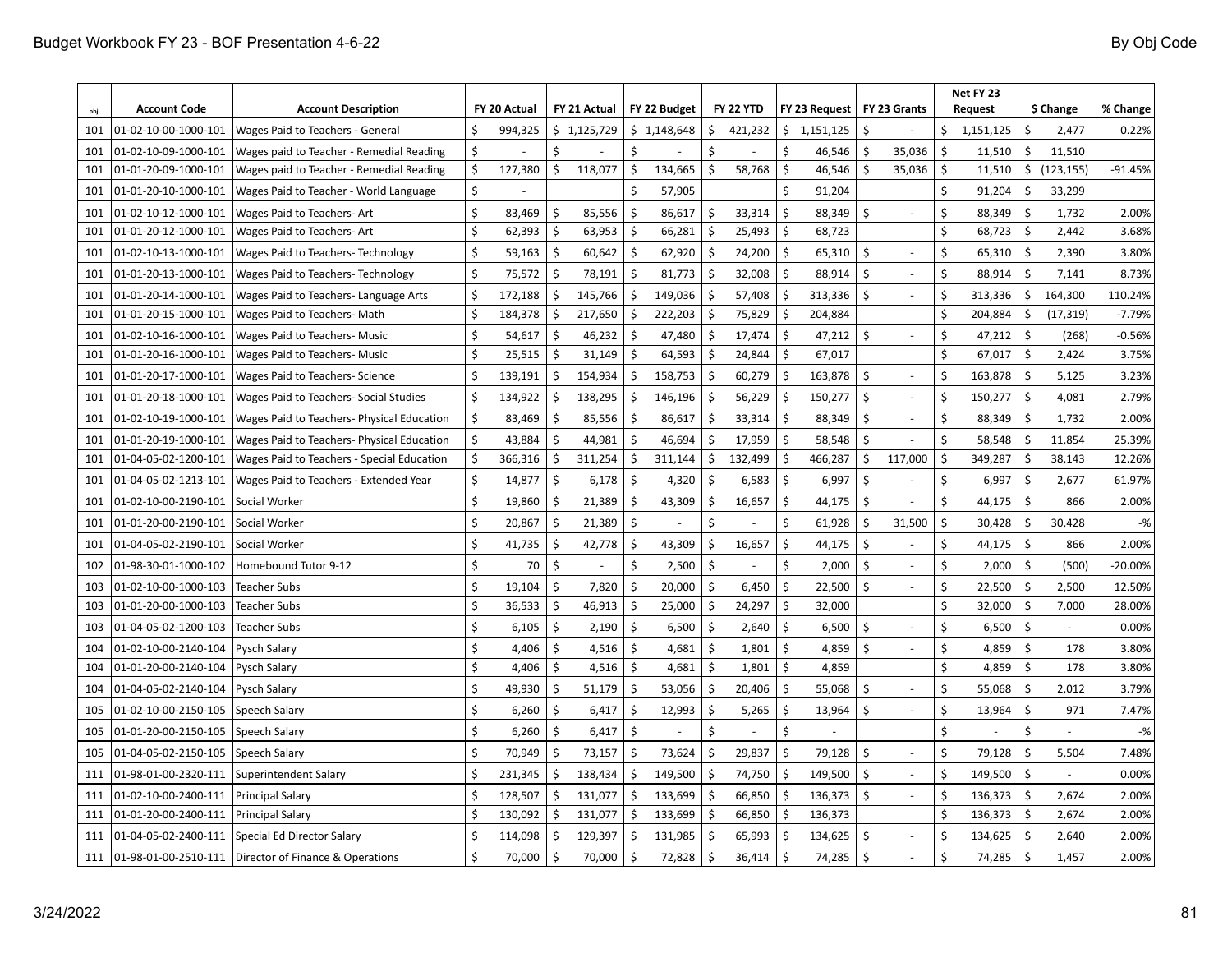|            | <b>Account Code</b>                          | <b>Account Description</b>                          |          | FY 20 Actual    |                    | FY 21 Actual   |               | FY 22 Budget             |                          | <b>FY 22 YTD</b> |          | FY 23 Request    |                    | FY 23 Grants |         | Net FY 23<br><b>Request</b> |               | \$ Change | % Change       |
|------------|----------------------------------------------|-----------------------------------------------------|----------|-----------------|--------------------|----------------|---------------|--------------------------|--------------------------|------------------|----------|------------------|--------------------|--------------|---------|-----------------------------|---------------|-----------|----------------|
| obj<br>112 | 01-02-10-00-1000-112                         | Aides K-4                                           | Ś        | 80,740          | \$                 | 75,310         | Ś             | 79,619                   | \$                       | 30,771           | \$       | 80,398           | Ś                  |              | \$      | 80,398                      | \$            | 779       | 0.98%          |
| 112        | 01-01-20-00-1000-112                         | Non-Certified Salary                                | \$       |                 | \$                 |                | \$            |                          | \$                       |                  | \$       |                  |                    |              | \$      |                             | $\zeta$       |           |                |
|            |                                              |                                                     | \$       |                 | \$                 | $\sim$         | Ś             | $\overline{\phantom{a}}$ | Ś                        |                  | Ś        |                  | Ś                  | 27,419       | \$      |                             | $\zeta$       |           |                |
| 112        | 01-01-10-09-1000-112<br>01-02-10-09-1000-112 | <b>Wages-Reading Para</b>                           | Ś        |                 | Ś                  | $\sim$         | Ś             |                          | \$                       |                  | Ś.       | 27,419<br>23,922 | S.                 | 23,922       | \$      |                             | $\zeta$       |           |                |
| 112<br>112 | 01-04-05-02-1200-112                         | <b>Wages-Reading Para</b><br>Special Ed Aides PK-12 | \$       | 217,401         | \$                 | 218,952        | \$            | 188,467                  | \$                       | 83,864           | Ś        | 448,654          | \$                 | 229,875      | \$      | 218,779                     | $\zeta$       | 30,312    | 16.08%         |
| 112        | 01-04-05-02-1213-112                         | Non Certified Salary - Extended Year                | \$       |                 | \$                 |                | \$            |                          | \$                       |                  | \$       | 2,880            | \$                 |              | \$      | 2,880                       | \$            | 2,880     |                |
|            | 01-02-10-00-1000-113                         | Non-Certified Subs                                  | Ś        | 164             | Ś.                 | 1,017          | \$            | 1,000                    | \$                       | 444              | Ś.       | 1,000            | Ś.                 |              | Ś       | 1,000                       | $\zeta$       |           | 0.00%          |
| 113        |                                              |                                                     | Ś        |                 | \$                 |                |               |                          | Ś.                       |                  | Ś.       |                  |                    |              |         |                             |               |           |                |
| 113        | 01-01-20-00-1000-113                         | <b>Non-Certified Subs</b>                           |          |                 |                    | 100            | \$            | 1,000                    |                          |                  |          | 500              |                    |              | \$      | 500                         | $\zeta$       | (500)     | $-50.00%$      |
| 113<br>120 | 01-04-05-02-1200-113<br>01-01-20-00-3200-120 | Non-Certified Subs<br><b>Coaches Salaries</b>       | \$<br>\$ | 3,772<br>13,440 | \$<br>Ś            | 4,539<br>9,200 | \$<br>$\zeta$ | 5,000<br>18,400          | \$<br>$\mathsf{\hat{S}}$ | 718<br>7,790     | \$<br>Ś. | 5,000<br>19,380  | \$                 |              | \$<br>Ś | 5,000<br>19,380             | \$<br>$\zeta$ | 980       | 0.00%<br>5.33% |
| 121        | 01-02-10-00-3200-121                         | <b>Advisor Salaries</b>                             | \$       | 2,479           | $\mathsf{\hat{S}}$ | 2,741          | \$            | 2,086                    | \$                       | 2,018            | \$       | 2,117            |                    |              | Ś       | 2,117                       | \$            | 31        | 1.49%          |
| 121        | 01-01-20-00-3200-121                         | <b>Advisor Salaries</b>                             | Ś        | 8,001           | $\mathsf{\hat{S}}$ | 7,490          | \$            | 6,778                    | -\$                      | 2,672            | \$       | 7,878            |                    |              | Ś       | 7,878                       | \$            | 1,100     | 16.23%         |
| 122        | 01-02-10-00-2220-122                         | Library Coordinator Salary                          | \$       | 25,914          | Ŝ.                 | 26,945         | \$            | 26,945                   | \$                       | 14,014           | Ś.       | 28,638           | Ś.                 |              | \$      | 28,638                      | \$            | 1,693     | 6.28%          |
| 122        | 01-01-20-00-2220-122                         | Library Coordinator Salary                          | Ś        | 27,603          | Ŝ.                 | 27,728         | \$            | 26,945                   | \$                       | 4,604            | Ŝ.       | 28,638           |                    |              | Ś       | 28,638                      | \$            | 1,693     | 6.28%          |
| 124        | 01-02-10-00-2120-124                         | Wages paid to Guidance Counselor                    | Ś.       | 19,860          | Ś.                 | 21,389         | \$            |                          | \$                       |                  | Ś.       |                  | \$                 |              | \$      |                             | $\zeta$       |           | $-$ %          |
| 124        | 01-01-20-00-2120-124                         | Wages paid to Guidance Counselor                    | Ś        | 20,867          | \$                 | 21,389         | $\zeta$       | 43,309                   | \$                       | 16,657           | Ś.       | 44,175           |                    |              | \$      | 44,175                      | $\zeta$       | 866       | 2.00%          |
| 124        | 01-04-05-02-2120-124                         | Wages paid to School Counselor                      | Ś.       | 41,735          | \$                 | 42,778         | \$            | 43,309                   | \$                       | 16,657           | Ŝ.       | 44,175           | \$                 |              | \$      | 44,175                      | $\zeta$       | 866       | 2.00%          |
| 130        | 01-98-01-00-2320-130                         | Administrative Assistant to Superintendent          | \$       | 53,658          | Ŝ.                 | 54,671         | \$            | 55,704                   | \$                       | 27,852           | Ŝ.       | 56,759           | \$                 |              | \$      | 56,759                      | \$            | 1,055     | 1.89%          |
| 130        | 01-02-10-00-2400-130                         | Secretary Salary                                    | \$       | 61,222          | \$                 | 62,809         | \$            | 63,097                   | \$                       | 28,987           | \$       | 63,097           | \$                 |              | Ś       | 63,097                      | $\zeta$       |           | 0.00%          |
| 130        | 01-01-20-00-2400-130                         | Secretary Salary                                    | \$       | 57,079          | \$                 | 58,127         | \$            | 59,850                   | \$                       | 27,419           | \$       | 59,850           |                    |              | Ś       | 59,850                      | $\zeta$       |           | 0.00%          |
| 130        | 01-04-05-02-2400-130                         | Secretary Salary                                    | \$       | 25,349          | \$                 | 25,458         | $\zeta$       | 25,685                   | \$                       | 12,203           | \$       | 25,685           | $\mathsf{\hat{S}}$ |              | \$      | 25,685                      | $\zeta$       |           | 0.00%          |
| 130        | 01-98-01-00-2510-130                         | Secretary Salary                                    | \$       | 48,076          | \$                 | 41,073         | \$            | 55,763                   | $\zeta$                  | 26,718           | Ś.       | 56,884           | $\mathsf{\hat{S}}$ |              | \$      | 56,884                      | \$            | 1,121     | 2.01%          |
| 141        | 01-98-01-00-2600-141                         | Custodian Salary                                    | \$       | 282,684         | Ś.                 | 282,620        | \$            | 279,001                  | Ś                        | 144,404          | Ŝ.       | 279,001          | \$                 |              | \$      | 279,001                     | $\zeta$       |           | 0.00%          |
| 142        | 01-98-01-00-2600-142                         | Maintenance Salary                                  | \$       | 76,193          | Ś                  | 101,274        | \$            | 102,169                  | Ś                        | 43,037           | Ŝ.       | 104,310          | \$                 |              | Ś       | 104,310                     | \$            | 2,141     | 2.10%          |
| 143        | 01-98-01-00-2600-143                         | Overtime                                            | Ś.       |                 | Ś                  |                | Ś             | 5,000                    | \$                       | 577              | Ś.       | 5,000            | \$                 | $\sim$       | \$      | 5,000                       | $\zeta$       |           |                |
| 150        | 01-04-05-02-1213-150                         | Wages Drivers - Extended Year                       | \$       | 13,074          | \$                 | 2,754          | \$            | 7,117                    | \$                       | 3,422            | \$       | 8,344            | \$                 | $\sim$       | \$      | 8,344                       | $\zeta$       | 1,227     | 17.24%         |
| 150        | 01-04-05-02-2700-150                         | Special Ed Drivers Salary                           | Ś        | 82,985          | Ŝ.                 | 51,378         | \$            | 60,833                   | \$                       | 11,064           | Ś.       | 54,067           | \$                 |              | \$      | 54,067                      | $\zeta$       | (6, 766)  | $-11.12%$      |
| 150        | 01-05-01-50-2700-150                         | Wages-Drivers K-12                                  | Ś.       | 218,320         | \$                 | 256,701        | \$            | 214,243                  | Ś                        | 97,317           | \$       | 215,739          | \$                 |              | Ś       | 215,739                     | \$            | 1,496     | 0.70%          |
| 151        | 01-05-01-50-2700-151                         | Wages- Bus Mechanic                                 | \$       | 53,517          | Ś.                 | 65,083         | \$            | 67,509                   | Ś                        | 32,283           | Ŝ.       | 68,855           | \$                 | ÷,           | Ś       | 68,855                      | Ś.            | 1,346     | 1.99%          |
| 152        | 01-05-01-50-2700-152                         | <b>Wages-Transportation Coordinator</b>             | \$       | 20,812          | Ś.                 | 25,000         | \$            | 25,000                   | \$                       | 13,920           | Ś.       | 51,500           | \$                 |              | Ś       | 51,500                      | \$            | 26,500    | 106.00%        |
| 153        | 01-05-01-50-2700-153                         | <b>Wages- Drivers Sports</b>                        | \$       | 542             | \$                 | $\sim$         | \$            | 4,250                    | \$                       |                  | \$       | 4,250            | \$                 |              | Ś       | 4,250                       | $\zeta$       |           | 0.00%          |
| 154        | 01-05-01-50-2700-154                         | Pay Unused Leave                                    | \$       | 1,212           | Ś.                 |                | \$            | 1,200                    | \$                       |                  | Ś        | 1,200            | $\mathsf{\hat{S}}$ |              | \$      | 1,200                       | $\zeta$       |           | 0.00%          |
| 160        | 01-02-10-00-2130-160                         | <b>Nurse Salary</b>                                 | \$       | 55,582          | \$                 | 52,577         | \$            | 53,515                   | -\$                      | 20,583           | Ś.       | 54,585           | $\mathsf{\hat{S}}$ |              | \$      | 54,585                      | $\zeta$       | 1,070     | 2.00%          |
| 160        | 01-01-20-00-2130-160                         | Nurse Salary                                        | \$       | 54,091          | \$                 | 55,833         | $\zeta$       | 56,265                   | \$                       | 21,640           | \$       | 57,390           |                    |              | \$      | 57,390                      | $\zeta$       | 1,125     | 2.00%          |
| 163        | 01-02-10-00-2130-163 Nurse Subs              |                                                     | Ś        | 1,050           | $\mathsf{S}$       | 1,050          | \$            | 1,000                    | $\zeta$                  | 1,050            | \$       | 1,500            | $\mathsf{\hat{S}}$ |              | Ś       | 1,500                       | $\zeta$       | 500       | 50.00%         |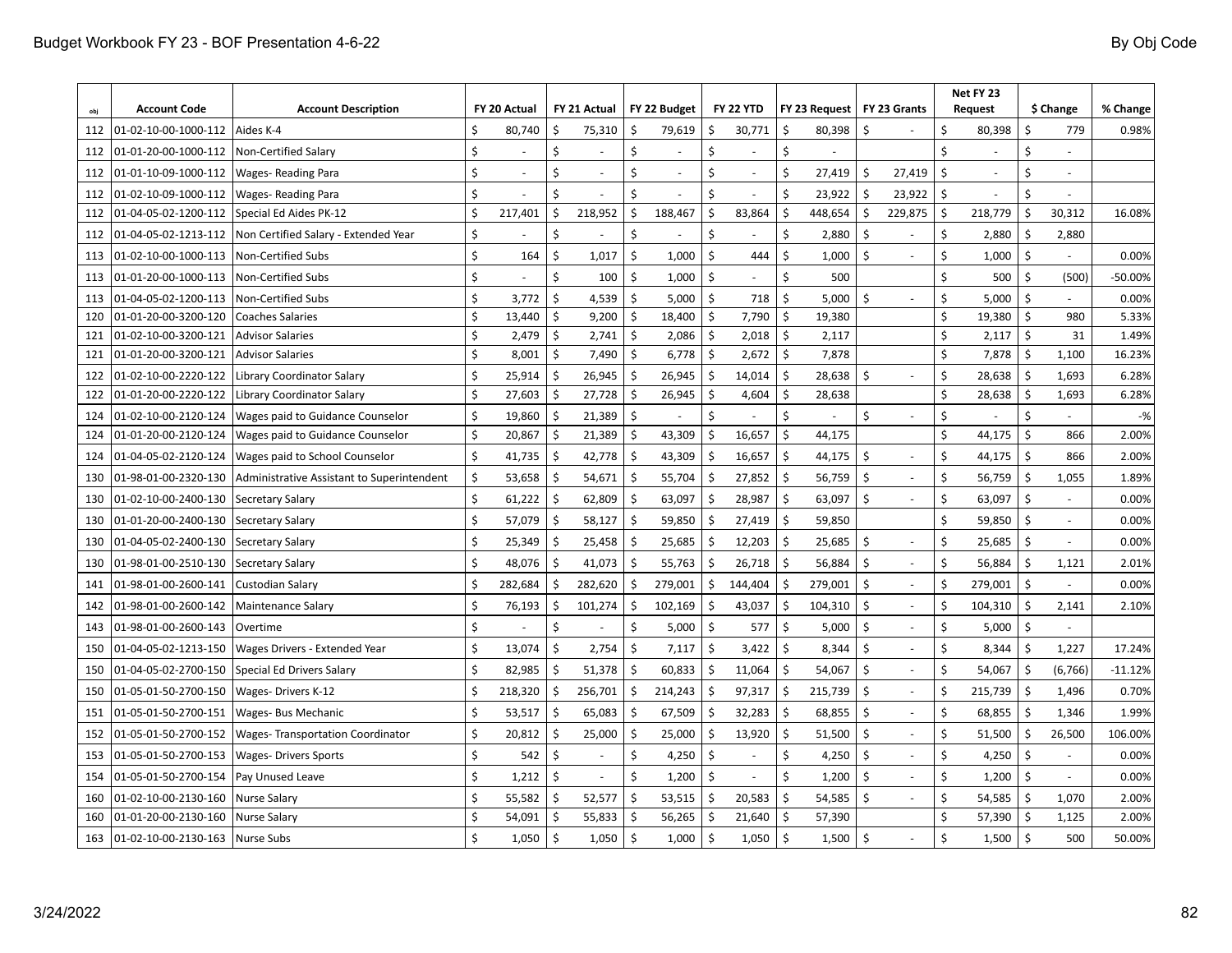| obi | <b>Account Code</b>  | <b>Account Description</b>        |    | FY 20 Actual |                           | FY 21 Actual |         | FY 22 Budget |    | <b>FY 22 YTD</b> |                    | FY 23 Request |                    | FY 23 Grants   |                    | Net FY 23<br><b>Request</b> |                    | \$ Change | % Change   |
|-----|----------------------|-----------------------------------|----|--------------|---------------------------|--------------|---------|--------------|----|------------------|--------------------|---------------|--------------------|----------------|--------------------|-----------------------------|--------------------|-----------|------------|
| 163 | 01-01-20-00-2130-163 | <b>Nurse Subs</b>                 | Ś  | 2,800        | \$                        | 1,925        | \$      | 2,000        | Ś  | 875              | \$                 | 2,000         |                    |                | Ś                  | 2,000                       | Ś                  |           | 0.00%      |
| 190 | 01-98-01-00-2310-190 | Negotiations                      | Ś  | 4,205        | Ś.                        |              | Ś.      | 5,000        | Ś  |                  | Ś.                 | 25,000        | \$                 |                | \$                 | 25,000                      | \$                 | 20,000    | 400.00%    |
| 210 | 01-02-10-00-1000-210 | Group Health Insurance            | \$ | 285,437      | $\mathsf{\hat{S}}$        | 300,504      | \$      | 332,086      | \$ | 167,732          | \$                 | 323,718       | $\mathsf{\hat{S}}$ |                | $\mathsf{\hat{S}}$ | 323,718                     | \$                 | (8, 368)  | $-2.52%$   |
| 210 | 01-01-20-00-1000-210 | Group Health Insurance            | Ś  | 329,749      | \$                        | 323,664      | \$      | 370,593      | Ŝ. | 209,930          | Ś.                 | 383,893       | $\zeta$            | 10,000         | \$                 | 373,893                     | Ś                  | 3,300     | 0.89%      |
| 210 | 01-04-05-02-1200-210 | <b>Group Health Insurance</b>     | \$ | 150,321      | \$                        | 186,708      | $\zeta$ | 164,682      | \$ | 111,682          | \$                 | 187,779       | $\zeta$            | 40,000         | \$                 | 147,779                     | -\$                | (16, 903) | $-10.26%$  |
| 210 | 01-98-01-00-2320-210 | <b>Health Insurance Benefits</b>  | Ś  | 20,492       | \$                        | 26,950       | Ŝ.      | 29,566       | Ś. | 18,164           | Ŝ.                 | 31,227        | \$                 |                | Ŝ.                 | 31,227                      | -\$                | 1,661     | 5.62%      |
| 210 | 01-02-10-00-2400-210 | Group Health Insurance            | \$ | 65,541       | $\mathsf{\hat{S}}$        | 73,979       | $\zeta$ | 73,737       | \$ | 45,036           | \$                 | 76,926        | Ś                  |                | \$                 | 76,926                      | -\$                | 3,189     | 4.32%      |
| 210 | 01-01-20-00-2400-210 | <b>Group Health Insurance</b>     | Ś  | 23,071       | $\mathsf{\hat{S}}$        | 31,217       | \$      | 29,732       | \$ | 18,343           | $\mathsf{\hat{S}}$ | 31,350        |                    |                | $\mathsf{\hat{S}}$ | 31,350                      | -\$                | 1,618     | 5.44%      |
| 210 | 01-04-05-02-2400-210 | Group Health Insurance            | Ś  | 18,568       | \$                        | 43,375       | -\$     | 39,505       | Ś  | 30,184           | Ŝ.                 | 58,804        | \$                 |                | Ś.                 | 58,804                      | \$                 | 19,299    | 48.85%     |
| 210 | 01-98-01-00-2510-210 | Group Insurance                   | \$ | 36,502       | \$                        | 40,918       | $\zeta$ | 24,152       | \$ | 15,548           | \$                 | 27,990        | \$                 |                | $\mathsf{\hat{S}}$ | 27,990                      | -\$                | 3,838     | 15.89%     |
| 210 | 01-98-01-00-2600-210 | Group Insurance                   | Ś  | 92,524       | \$                        | 111,489      | \$      | 111,106      | Ŝ  | 67,158           | Ŝ.                 | 116,138       | \$                 |                | \$                 | 116,138                     | -S                 | 5,032     | 4.53%      |
| 210 | 01-05-01-50-2700-210 | Group Insurance                   | Ś  | 74,772       | \$                        | 99,816       | \$      | 85,777       | Ś  | 58,803           | Ŝ.                 | 127,701       | \$                 |                | Ś.                 | 127,701                     | \$                 | 41,924    | 48.88%     |
| 210 | 01-98-01-00-3100-210 | <b>Group Insurance</b>            | \$ | 26,255       | $\mathsf{\hat{S}}$        | 33,093       | $\zeta$ |              | \$ |                  | \$                 |               | \$                 | $\sim$         | \$                 | $\sim$                      | \$                 |           | $-$ %      |
| 211 | 01-98-01-00-2310-211 | Admin Fees- Insurance             | Ś  | 9,614        | $\mathsf{\hat{S}}$        | 10,951       | \$      | 24,080       | Ś  | 15,533           | \$                 |               | Ś                  |                | \$                 | $\sim$                      | Ś                  | (24,080)  | $-100.00%$ |
| 220 | 01-02-10-00-1000-220 | <b>Employer Taxes</b>             | Ś  | 32,282       | $\mathsf{\hat{S}}$        | 28,364       | \$      | 38,338       | \$ | 14,732           | $\mathsf{\hat{S}}$ | 32,355        | \$                 |                | \$                 | 32,355                      | \$                 | (5,983)   | $-15.61%$  |
| 220 | 01-01-20-00-1000-220 | <b>Employer Taxes</b>             | Ś  | 23,641       | \$                        | 27,058       | \$      | 25,125       | \$ | 12,260           | \$                 | 29,139        |                    |                | \$                 | 29,139                      | \$                 | 4,014     | 15.98%     |
| 220 | 01-04-05-02-1200-220 | <b>Employer Taxes</b>             | \$ | 36,676       | $\mathsf{\hat{S}}$        | 44,984       | \$      | 39,933       | Ŝ  | 10,002           | \$                 | 41,132        | \$                 |                | \$                 | 41,132                      | \$                 | 1,199     | 3.00%      |
| 220 | 01-98-01-00-2320-220 | <b>Employer Taxes</b>             | Ś  | 9,464        | Ś.                        | 6,190        | \$      | 6,350        | \$ | 3,391            | Ŝ.                 | 6,510         | \$                 |                | Ś.                 | 6,510                       | -\$                | 160       | 2.52%      |
| 220 | 01-02-10-00-2400-220 | <b>Employer Taxes</b>             | Ś. | 6,547        | $\mathsf{\hat{S}}$        | 6,706        | \$      | 6,766        | \$ | 1,892            | \$                 | 6,766         | \$                 |                | \$                 | 6,766                       | \$                 |           | 0.00%      |
| 220 | 01-01-20-00-2400-220 | <b>Employer Taxes</b>             | \$ | 6,253        | $\boldsymbol{\mathsf{S}}$ | 6,347        | \$      | 6,517        | \$ | 3,064            | \$                 | 6,556         |                    |                | \$                 | 6,556                       | \$                 | 39        | 0.60%      |
| 220 | 01-04-05-02-2400-220 | <b>Employer Taxes</b>             | Ś  | 3,594        | $\boldsymbol{\mathsf{S}}$ | 3,824        | -\$     | 3,879        | \$ | 1,717            | \$                 | 3,917         | \$                 |                | \$                 | 3,917                       | -\$                | 38        | 0.98%      |
| 220 | 01-98-01-00-2510-220 | <b>Employer Taxes</b>             | \$ | 9,033        | $\mathsf{\hat{S}}$        | 8,130        | \$      | 9,335        | \$ | 4,484            | \$                 | 10,035        | \$                 |                | \$                 | 10,035                      | \$                 | 700       | 7.50%      |
| 220 | 01-98-01-00-2600-220 | <b>Employer Taxes</b>             | \$ | 25,608       | Ś                         | 27,819       | $\zeta$ | 29,160       | \$ | 13,648           | \$                 | 29,324        | \$                 |                | \$                 | 29,324                      | $\zeta$            | 164       | 0.56%      |
| 220 | 01-04-05-02-2700-220 | Special Ed Drivers Employer Taxes | \$ | 7,349        |                           |              | \$      | 4,654        | Ś  | 1,133            | Ś.                 | 4,832         | \$                 |                | \$                 | 4,832                       | \$                 | 178       |            |
| 220 | 01-05-01-50-2700-220 | <b>Employer Taxes</b>             | \$ | 22,183       | \$                        | 24,390       | $\zeta$ | 24,241       | Ś  | 10,721           | \$                 | 23,833        | \$                 |                | \$                 | 23,833                      | \$                 | (408)     | $-1.68%$   |
| 240 | 01-02-10-00-1000-240 | Tuition Reimbursement             | Ś  | 3,800        | \$                        | 2,375        | \$      | 10,500       | Ś  | 2,750            | \$                 | 4,000         | \$                 |                | \$                 | 4,000                       | \$                 | (6,500)   | $-61.90%$  |
| 240 | 01-01-20-00-1000-240 | <b>Tuition Reimbursement</b>      | \$ | 2,000        | \$                        | 2,000        | \$      | 4,000        | \$ |                  | \$                 | 2,000         |                    |                | \$                 | 2,000                       | \$                 | (2,000)   | $-50.00%$  |
| 240 | 01-04-05-02-1200-240 | <b>Tuition Reimbursement</b>      | Ś  | 2,000        | \$                        | 6,000        | Ś       |              | Ś  | 2,000            | Ś.                 | 4,000         | \$                 | $\overline{a}$ | Ś                  | 4,000                       | \$                 | 4,000     | $-$ %      |
| 240 | 01-01-20-00-2400-240 | <b>Tuition Reimbursement</b>      | Ś. |              | \$                        | 2,000        | Ŝ.      | 2,000        | Ś. |                  | Ś.                 | 2,000         |                    |                | Ś.                 | 2,000                       | Ś.                 |           | 0.00%      |
| 250 | 01-98-01-00-2310-250 | Unemployment                      | Ś  | 41,318       | \$                        | 9,438        | \$      | 8,000        | \$ | 400              | \$                 | 8,000         | \$                 |                | \$                 | 8,000                       | \$                 |           | 0.00%      |
| 260 | 01-98-01-00-2310-260 | Workers' Comp                     | Ś  | 77,900       | \$                        | 84,310       | \$      | 89,153       | \$ | 93,082           | Ŝ.                 | 94,000        | \$                 |                | \$                 | 94,000                      | Ś                  | 4,847     | 5.44%      |
| 290 | 01-98-01-00-2320-290 | <b>Other Benefits</b>             | \$ |              | \$                        | 2,500        | \$      | 2,500        | \$ | 1,058            | \$                 | 2,500         | \$                 |                | \$                 | 2,500                       | \$                 |           |            |
| 290 | 01-02-10-00-2400-290 | <b>Other Benefits</b>             | \$ | 1,000        | \$                        | 1,000        | \$      | 1,000        | \$ |                  | \$                 | 1,000         | \$                 |                | \$                 | 1,000                       | \$                 |           | 0.00%      |
| 290 | 01-01-20-00-2400-290 | <b>Other Benefits</b>             | Ś  |              | \$                        | 1,000        | Ś       | 1,000        | \$ |                  | \$                 | 1,000         |                    |                | Ś                  | 1,000                       | \$                 |           | 0.00%      |
| 290 | 01-04-05-02-2400-290 | <b>Other Benefits</b>             | Ś  |              | \$                        | 400          | $\zeta$ | 1,000        | \$ |                  | Ś.                 | 1,000         | \$                 |                | Ś                  | 1,000                       | $\mathsf{\hat{S}}$ |           | 0.00%      |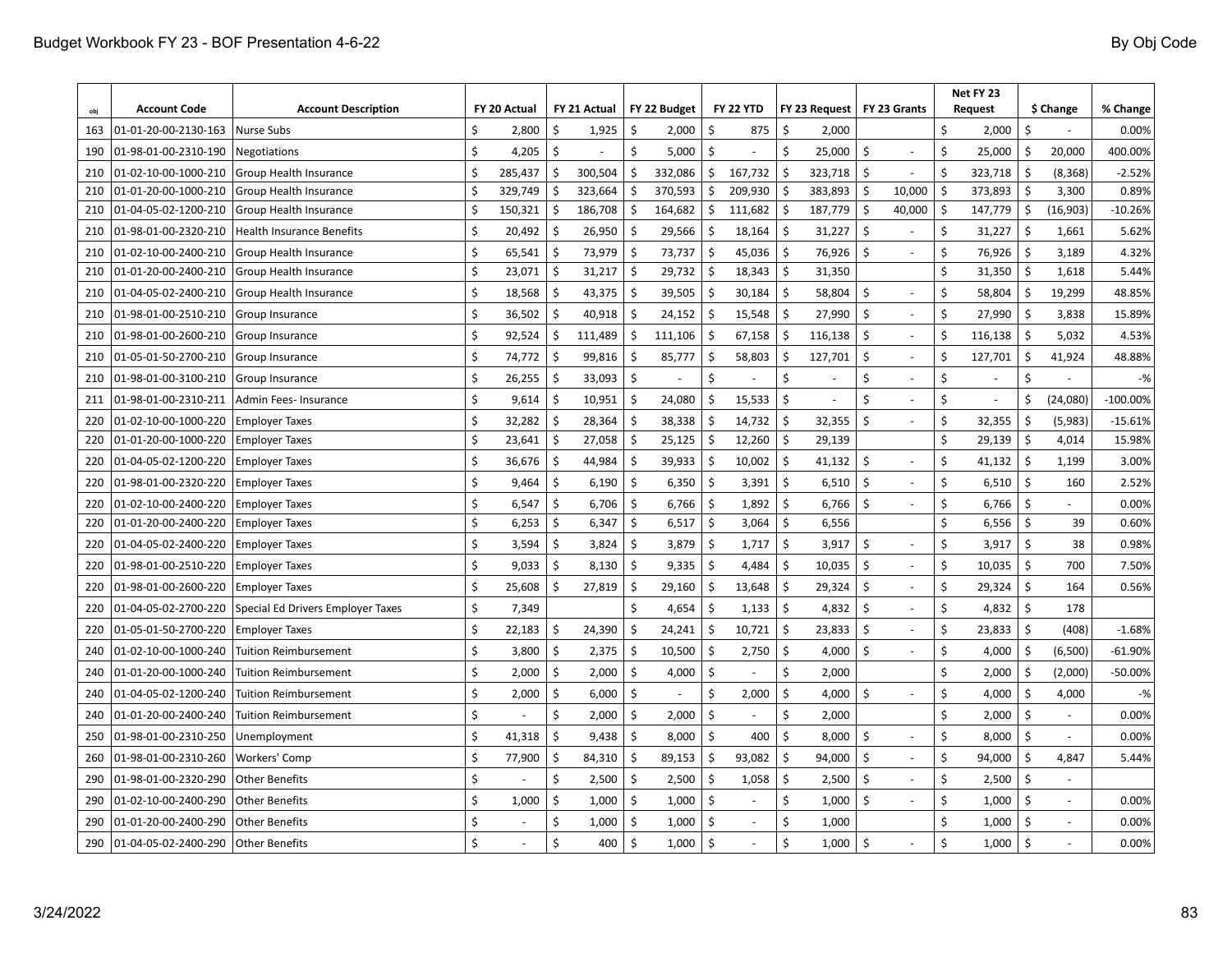|     | <b>Account Code</b>  | <b>Account Description</b>                |    | FY 20 Actual             |    | FY 21 Actual             |         | FY 22 Budget |                     | <b>FY 22 YTD</b> |                           | FY 23 Request |                    | FY 23 Grants |         | Net FY 23<br><b>Request</b> |                     | \$ Change | % Change   |
|-----|----------------------|-------------------------------------------|----|--------------------------|----|--------------------------|---------|--------------|---------------------|------------------|---------------------------|---------------|--------------------|--------------|---------|-----------------------------|---------------------|-----------|------------|
| 290 | 01-98-01-00-2510-290 | <b>Other Benefits</b>                     | Ś  |                          | \$ |                          | \$      |              | Ś                   |                  | \$                        | 1,000         | \$                 |              | \$      | 1,000                       | Ś.                  | 1,000     |            |
| 290 | 01-98-01-00-2600-290 | <b>Other Benefits</b>                     | Ś  |                          | \$ | 2,019                    | $\zeta$ | 1,882        | \$                  | 423              | \$                        | 3,418         | $\mathsf{\hat{S}}$ |              | \$      | 3,418                       | \$                  | 1,536     | 81.62%     |
| 290 | 01-05-01-50-2700-290 | Other Benefits - Physical Exams           | \$ | 1,719                    | \$ | 1,263                    | Ŝ.      | 1,650        | \$                  | 969              | $\mathsf{\hat{S}}$        | 2,100         | \$                 |              | \$      | 2,100                       | \$                  | 450       | 27.27%     |
| 322 | 01-02-10-00-1000-322 | <b>Staff Development</b>                  | Ś  |                          | \$ |                          | \$      | 1,000        | \$                  |                  | Ś.                        | 1,000         | \$                 | 500          | Ś.      | 500                         | \$                  | (500)     | $-50.00%$  |
| 322 | 01-01-20-00-1000-322 | Staff Development                         | \$ |                          | \$ |                          | \$      | 1,000        | \$                  | 293              | \$                        | 1,000         | \$                 | 500          | \$      | 500                         | \$                  | (500)     |            |
| 322 | 01-01-20-14-1000-322 | LA Professional Development               | \$ | $\sim$                   |    |                          | \$      |              | \$                  |                  | \$                        | 1,000         | $\zeta$            |              | \$      | 1,000                       | \$                  | 1,000     |            |
| 322 | 01-04-05-02-1200-322 | <b>Staff Development</b>                  | \$ | $\overline{\phantom{a}}$ | Ś  | $\overline{\phantom{a}}$ | Ś       | 500          | \$                  |                  | \$                        | 25,500        | Ś.                 | 25,000       | \$      | 500                         | \$                  |           | 0.00%      |
| 322 | 01-01-20-00-2130-322 | <b>Health Professional Development</b>    | \$ |                          | Ś  | $\sim$                   | \$      |              | \$                  |                  | \$                        | 400           |                    |              | \$      | 400                         | \$                  | 400       |            |
| 322 | 01-98-01-00-2320-322 | <b>Professional Development</b>           | \$ | 3,164                    | \$ | $\overline{\phantom{a}}$ | \$      | 400          | \$                  |                  | \$                        | 500           | \$                 |              | Ś       | 500                         | \$                  | 100       |            |
| 322 | 01-01-20-00-2400-322 | <b>Professional Development</b>           | Ś  | 61                       | Ś. | 340                      | Ŝ.      | 500          | \$                  | 350              | Ś                         | 500           |                    |              | Ś       | 500                         | \$                  |           | 0.00%      |
| 322 | 01-04-05-02-2400-322 | <b>Staff Development</b>                  | Ś  |                          | \$ | 1,950                    | Ś       | 500          | Ś.                  | 150              | \$                        | 450           | Ś                  |              | \$      | 450                         | \$                  | (50)      |            |
| 322 | 01-05-01-50-2700-322 | <b>Staff Professional Development</b>     | \$ | 1,890                    | \$ | 950                      | $\zeta$ | 2,000        | \$                  |                  | \$                        | 2,000         | \$                 |              | \$      | 2,000                       | Ś                   |           | 0.00%      |
| 323 | 01-04-05-02-1200-323 | <b>Contracted Services</b>                | \$ | 107,003                  | \$ | 74,747                   | $\zeta$ | 123,231      | \$                  | 86,897           | \$                        | 85,800        | \$                 |              | \$      | 85,800                      | Ś                   | (37, 431) | $-30.37%$  |
| 323 | 01-04-05-02-1214-323 | <b>Diagnostic Evals</b>                   | \$ | 2,200                    | \$ |                          | \$      | 5,000        | \$                  |                  | \$                        | 5,000         | \$                 |              | \$      | 5,000                       | Ś                   |           | 0.00%      |
| 323 | 01-04-05-02-2140-323 | <b>Pysch Professional Services</b>        | \$ |                          | \$ | $\overline{\phantom{a}}$ | Ś       | 5,000        | \$                  |                  | \$                        | 26,000        | \$                 | 26,000       | \$      | $\sim$                      | Ś                   | (5,000)   | $-100.00%$ |
| 323 | 01-04-05-02-2150-323 | <b>Speech Professional Services</b>       | \$ | 39,333                   | \$ | 48,941                   | \$      | 40,896       | Ś                   | 1,440            | \$                        | 1,000         | Ś.                 |              | \$      | 1,000                       | Ś                   | (39, 896) | $-97.55%$  |
| 323 | 01-05-01-50-2700-323 | <b>Transportation Contracted Services</b> | \$ |                          | Ś  |                          | Ś       | 2,000        | \$                  |                  | \$                        | 2,000         | \$                 | $\sim$       | \$      | 2,000                       | Ś                   |           | $-$ %      |
| 330 | 01-98-01-00-2310-330 | <b>Legal Services</b>                     | \$ | 29,561                   | Ś  | 21,143                   | \$      | 10,000       | \$                  | 18,890           | \$                        | 15,000        | \$                 | ÷.           | \$      | 15,000                      | \$                  | 5,000     | 50.00%     |
| 330 | 01-98-01-00-2320-330 | <b>Professional Tech Services</b>         | Ś  | 19,988                   | \$ |                          | \$      |              | Ś                   |                  | Ś                         |               | Ś                  |              | \$      |                             | Ś                   |           |            |
| 330 | 01-04-05-02-2400-330 | Special Ed Legal Services                 | Ś  | 2,183                    | Ś. | 742                      | Ŝ.      | 1,500        | Ś.                  |                  | \$                        | 1,500         | Ś.                 |              | Ś.      | 1,500                       | Ś.                  |           | 0.00%      |
| 330 | 01-98-01-00-2510-330 | <b>Professional Services</b>              | Ś  | 13,500                   | Ś. | 13,500                   | $\zeta$ | 13,500       | Ś.                  |                  | Ś                         | 13,500        | $\mathsf{\hat{S}}$ |              | \$      | 13,500                      | \$                  |           | 0.00%      |
| 330 | 01-98-01-00-2610-330 | <b>Professional Services</b>              |    |                          | Ś  |                          | Ś       | 80,297       | Ś                   | 34,783           | \$                        | 97,131        | \$                 | 10,000       | \$      | 87,131                      | \$                  | 6,834     | 8.51%      |
| 330 | 01-98-01-00-3100-330 | <b>Professional Services</b>              | \$ | 23,070                   | \$ | 28,818                   | $\zeta$ |              | \$                  |                  | \$                        |               | \$                 |              | \$      |                             | \$                  |           | $-$ %      |
| 330 | 01-01-20-00-3200-330 | <b>Professional Services</b>              | \$ |                          | \$ |                          | \$      |              | Ś                   |                  | \$                        | 4,900         |                    |              | \$      | 4,900                       | \$                  | 4,900     |            |
| 410 | 01-02-10-00-2600-410 | Utilities                                 | \$ | 38,798                   | Ś. | 38,598                   | $\zeta$ | 36,000       | Ŝ.                  | 20,293           | \$                        | 37,080        | \$                 |              | \$      | 37,080                      | \$                  | 1,080     | 3.00%      |
| 410 | 01-01-20-00-2600-410 | Utilities                                 | \$ | 49,246                   | \$ | 50,186                   | $\zeta$ | 50,000       | $\mathsf{\hat{S}}$  | 24,051           | $\mathsf{\hat{S}}$        | 51,500        | $\zeta$            |              | \$      | 51,500                      | \$                  | 1,500     | 3.00%      |
| 410 | 01-05-01-50-2600-410 | Utilities                                 | \$ | 2,181                    | \$ | 2,384                    | -\$     | 2,000        | $\mathsf{\hat{S}}$  | 599              | $\mathsf{\hat{S}}$        | 2,060         | $\zeta$            |              | \$      | 2,060                       | \$                  | 60        | 3.00%      |
| 420 | 01-02-10-00-2600-420 | <b>Trash Removal</b>                      | \$ | 2,317                    | \$ | 2,724                    | Ŝ.      | 3,120        | $\mathsf{\hat{S}}$  | 1,550            | $\mathsf{\hat{S}}$        | 3,276         | \$                 |              | \$      | 3,276                       | \$                  | 156       | 5.00%      |
| 420 | 01-01-20-00-2600-420 | <b>Trash Removal</b>                      | Ś  | 4,540                    | \$ | 4,702                    | \$      | 4,000        | \$                  | 1,954            | \$                        | 4,120         | \$                 |              | \$      | 4,120                       | \$                  | 120       | 3.00%      |
| 430 | 01-98-01-00-2600-430 | Repairs & Maintenance                     | \$ | 48,794                   | Ś. | 79,594                   | $\zeta$ | 30,000       | $\ddot{\mathsf{S}}$ | 8,207            | Ŝ.                        | 31,500        | Ś.                 |              | \$      | 31,500                      | \$                  | 1,500     | 5.00%      |
| 431 | 01-02-10-00-1000-431 | <b>Maintenance Agreements</b>             | \$ | 14,905                   | \$ | 18,345                   | $\zeta$ | 18,000       | \$                  | 8,567            | \$                        | 18,215        | $\zeta$            |              | \$      | 18,215                      | $\zeta$             | 215       | 1.19%      |
| 431 | 01-01-20-00-1000-431 | <b>Maintenance Agreements</b>             | Ś  | 15,125                   | \$ | 11,889                   | \$      | 15,000       | \$                  | 5,674            | \$                        | 15,500        |                    |              | \$      | 15,500                      | $\ddot{\mathsf{S}}$ | 500       | 3.33%      |
| 431 | 01-04-05-02-1200-431 | <b>Maintenance Agreements</b>             |    |                          | Ś  | 284                      | Ŝ.      | 1,000        | \$                  | 303              | \$                        | 1,000         | \$                 |              | Ś.      | 1,000                       | \$                  |           | 0.00%      |
| 431 | 01-98-01-00-2510-431 | <b>Maintenance Agreements</b>             | \$ | 36,006                   | \$ | 6,909                    | $\zeta$ | 6,400        | $\zeta$             |                  | \$                        | 6,400         | $\mathsf{\hat{S}}$ |              | \$      | 6,400                       | \$                  |           | 0.00%      |
| 431 | 01-98-01-00-2600-431 | Maintenance Agreements                    | Ś  |                          | \$ |                          | \$      | 41,575       | $\zeta$             | 19,455           | $\boldsymbol{\mathsf{S}}$ | 52,637        | Ŝ.                 |              | $\zeta$ | 52,637                      | \$                  | 11,062    | 26.61%     |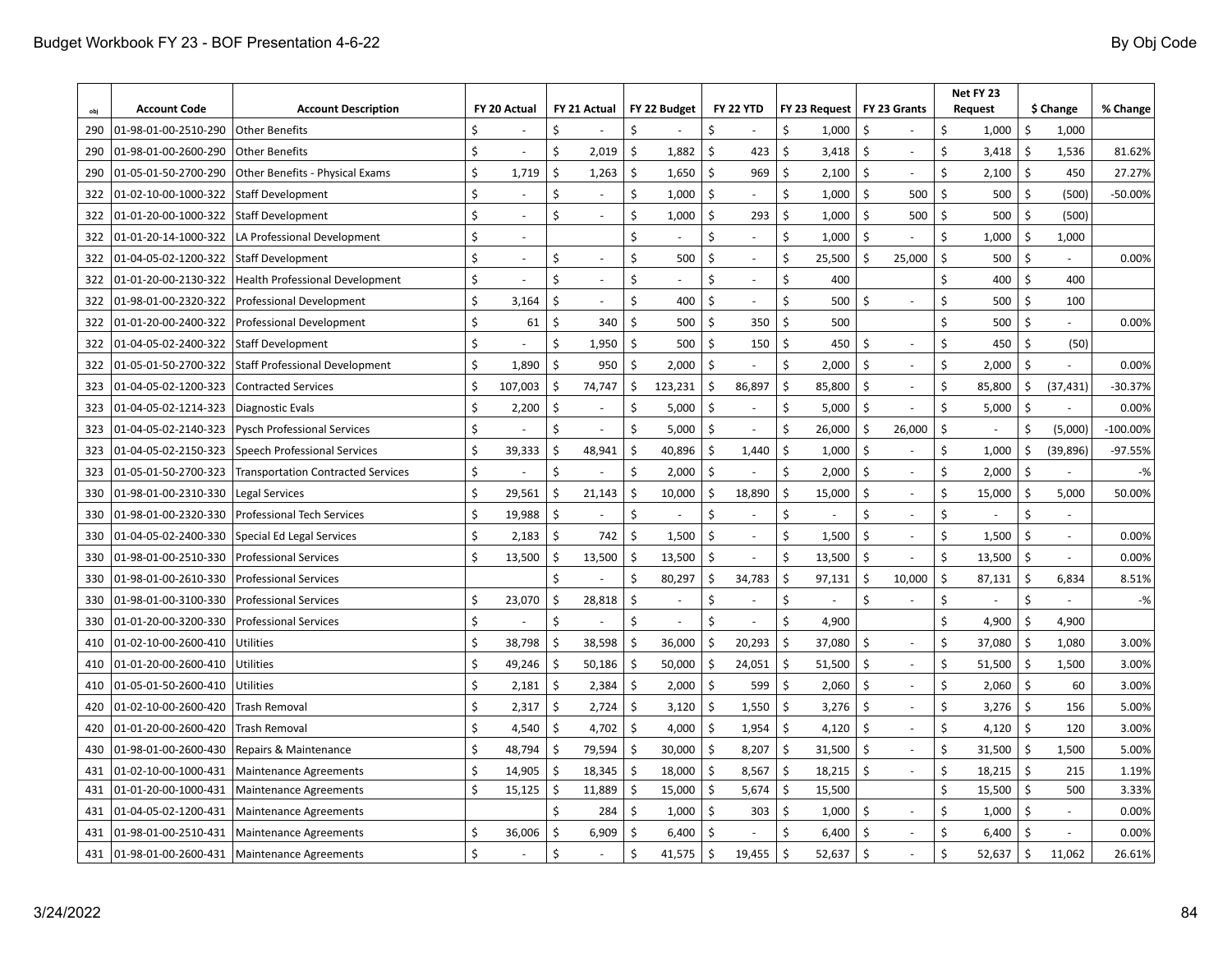|            | <b>Account Code</b>  | <b>Account Description</b>                    |    | FY 20 Actual   |                           | FY 21 Actual   |         | FY 22 Budget |                    | <b>FY 22 YTD</b>         |                    | FY 23 Request   |                    | FY 23 Grants             | Net FY 23<br><b>Request</b> |                 |         | \$ Change  | % Change  |
|------------|----------------------|-----------------------------------------------|----|----------------|---------------------------|----------------|---------|--------------|--------------------|--------------------------|--------------------|-----------------|--------------------|--------------------------|-----------------------------|-----------------|---------|------------|-----------|
| obi<br>510 | 01-04-05-02-2700-510 | Contracted Transportation                     | Ś. | 18,688         | Ś.                        | 7,153          | \$      | 74,783       | \$                 | 32,186                   | Ŝ.                 | 178,765         | \$                 |                          | Ś                           | 178,765         | \$      | 103,982    | 139.04%   |
| 510        | 01-05-01-50-2700-510 | Contracted Transportation                     | \$ | 27,436         | \$                        | 7,803          | \$      | 10,000       | \$                 | 19,322                   | \$                 | 17,500          | \$                 |                          | Ś                           | 17,500          | \$      | 7,500      | 75.00%    |
|            | 01-01-20-00-3200-510 | Contracted Transportation                     | \$ |                | \$                        |                | \$      |              | \$                 |                          | Ś.                 |                 |                    |                          | Ś                           |                 | \$      | 2,900      |           |
| 510<br>520 | 01-98-01-00-2600-520 | Liability Insurance                           | \$ | 16,706         | \$                        | 10,247         | $\zeta$ | 10,760       | \$                 | 1,944<br>11,204          | \$                 | 2,900<br>11,764 | \$                 |                          | \$                          | 2,900<br>11,764 | $\zeta$ | 1,004      | 9.33%     |
|            |                      |                                               | \$ |                | Ŝ.                        |                | \$      | 27,490       | \$                 |                          | Ŝ.                 |                 | Ŝ.                 |                          | \$                          | 34,283          | $\zeta$ |            |           |
| 520        | 01-02-10-00-2600-520 | Property & Liability Insurance                |    | 24,275         |                           | 26,300         |         |              |                    | 32,499                   |                    | 34,283          |                    |                          |                             |                 |         | 6,793      | 24.71%    |
| 520        | 01-01-20-00-2600-520 | Property & Liability Insurance                | \$ | 24,275         | $\mathsf{\hat{S}}$        | 26,300         | \$      | 27,490       | \$                 | 32,499                   | \$                 | 34,283          | \$                 |                          | \$                          | 34,283          | $\zeta$ | 6,793      | 24.71%    |
| 520        | 01-05-01-50-2600-520 | Property & Liability Insurance                | \$ | 31,147         | \$                        | 33,886         | \$      | 35,580       | -\$                | 31,166                   | Ŝ.                 | 32,724          | $\mathsf{\hat{S}}$ |                          | \$                          | 32,724          | $\zeta$ | (2,856)    | $-8.03%$  |
| 521        | 01-98-01-00-2600-521 | Umbrella Insurance                            | \$ | 12,174         | \$                        | 13,110         | \$      | 13,766       | Ś.                 | 14,158                   | \$                 | 14,866          | \$                 |                          | \$                          | 14,866          | \$      | 1,100      | 7.99%     |
| 530        | 01-98-01-00-2310-530 | Postage                                       | \$ |                | \$                        |                | \$      |              | \$                 |                          | \$                 |                 | \$                 |                          | \$                          |                 | \$      |            | $-$ %     |
| 530        | 01-98-01-00-2320-530 | Postage                                       | \$ | 140            | \$                        | 2,960          | \$      | 1,000        | \$                 | 782                      | \$                 | 1,500           | \$                 | $\overline{\phantom{a}}$ | \$                          | 1,500           | $\zeta$ | 500        | 50.00%    |
| 530        | 01-02-10-00-2400-530 | Postage                                       | \$ | ä,             | \$                        | $\blacksquare$ | Ś       | 500          | \$                 | 455                      | \$                 | 500             | \$                 | ÷,                       | \$                          | 500             | $\zeta$ | $\sim$     | 0.00%     |
| 530        | 01-01-20-00-2400-530 | Postage                                       | \$ | $\blacksquare$ | Ś                         | $\sim$         | Ś       | 500          | \$                 | 463                      | \$                 | 500             |                    |                          | \$                          | 500             | $\zeta$ | $\sim$     | 0.00%     |
| 530        | 01-04-05-02-2400-530 | Postage                                       | Ś. | 7              | Ŝ.                        | $\sim$         | Ś       | 500          | Ś.                 | 469                      | Ŝ.                 | 500             | \$                 | ÷,                       | \$                          | 500             | \$      |            | 0.00%     |
| 531        | 01-98-01-00-2600-531 | Telephone                                     | Ś  | 4,189          | \$                        | 4,012          | Ś       | 3,000        | \$                 | 2,129                    | \$                 | 3,990           | \$                 |                          | \$                          | 3,990           | $\zeta$ | 990        | 33.00%    |
| 531        | 01-02-10-00-2600-531 | Telephone                                     | Ś  | 4,261          | \$                        | 4,513          | Ŝ       | 4,800        | -S                 | 2,550                    | \$                 | 5,150           | \$                 |                          | \$                          | 5,150           | \$      | 350        | 7.29%     |
| 531        | 01-01-20-00-2600-531 | Telephone                                     | \$ | 4,770          | \$                        | 5,479          | \$      | 4,750        | \$                 | 2,276                    | \$                 | 4,750           | \$                 |                          | \$                          | 4,750           | \$      |            | 0.00%     |
| 531        | 01-04-05-02-2600-531 | Telephone                                     | \$ | 913            | \$                        | 967            | \$      | 960          | -\$                | 1,403                    | \$                 | 2,500           | \$                 | $\overline{\phantom{a}}$ | Ś                           | 2,500           | \$      | 1,540      | 160.42%   |
| 531        | 01-05-01-50-2600-531 | Telephone                                     | \$ | 1,409          | \$                        | 1,195          | \$      | 1,800        | \$                 | 1,512                    | \$                 | 1,620           | \$                 | ÷,                       | \$                          | 1,620           | \$      | (180)      | $-10.00%$ |
| 540        | 01-98-01-00-2310-540 | Employment Ads & Bids                         | \$ | 920            | \$                        | 964            | \$      | 1,000        | $\zeta$            | 203                      | \$                 | 1,000           | $\mathsf{\hat{S}}$ |                          | \$                          | 1,000           | $\zeta$ |            | 0.00%     |
| 540        | 01-04-05-02-2400-540 | <b>Legal Notices</b>                          | \$ | 39             | $\mathsf{\hat{S}}$        | 78             | \$      | 40           | $\mathsf{\hat{S}}$ | 98                       | \$                 | 50              | \$                 |                          | \$                          | 50              | $\zeta$ | 10         | 25.00%    |
| 550        | 01-98-01-00-2320-550 | Printing & Binding                            | Ś  | 50             | $\boldsymbol{\mathsf{S}}$ | 100            | \$      | 100          | \$                 |                          | \$                 | 100             | \$                 |                          | \$                          | 100             | $\zeta$ |            | 0.00%     |
| 550        | 01-02-10-00-2400-550 | Printing & Binding                            | \$ | 1,046          | \$                        | 185            | \$      | 1,000        | \$                 |                          | \$                 | 1,000           | \$                 |                          | \$                          | 1,000           | \$      |            | 0.00%     |
| 550        | 01-01-20-00-2400-550 | Printing & Binding                            | \$ | 1,425          | \$                        | 2,405          | \$      | 1,500        | \$                 | 1,080                    | \$                 | 2,000           |                    |                          | \$                          | 2,000           | \$      | 500        | 33.33%    |
| 560        | 01-98-05-01-6000-560 | <b>Regular Ed Tuition Other</b>               | \$ | 124,821        | \$                        | 127,355        | \$      | 121,630      | \$                 | 111,176                  | Ś.                 | 130,419         | \$                 |                          |                             | 130,419         | $\zeta$ | 8,789      | 7.23%     |
| 560        | 01-98-30-01-6000-560 | Regular Ed Tuition Public 9-12                | Ś. | 2,544,230      |                           | \$2,429,653    |         | \$2,146,820  |                    | \$1,190,716              | \$                 | 2,049,177       | \$                 | $\overline{a}$           | Ŝ                           | 2,049,177       | \$      | (97, 643)  | $-4.55%$  |
| 560        | 01-04-05-02-6000-560 | Special Ed Public Tuition In-State PK-8       | Ś. | 25,354         | Ś.                        | 29,605         | \$      |              | Ś                  | 13,650                   | \$                 | 29,972          | \$                 | $\overline{\phantom{a}}$ | \$                          | 29,972          | Ś       | 29,972     | $-$ %     |
| 560        | 01-04-30-02-6000-560 | Special Ed Public Tuition In-State 9-12       | \$ | 539,109        | \$                        | 640,027        | \$      | 500,593      | \$                 | 235,907                  | \$                 | 572,910         | \$                 | $\sim$                   | \$                          | 572,910         | \$      | 72,317     | 14.45%    |
| 560        | 01-98-32-03-6000-560 | Vo-Ag Tuition                                 | Ś  | 13,646         | \$                        | 27,292         | \$      | 20,540       | -S                 | 20,469                   | \$                 | 34,115          | $\mathsf{\hat{S}}$ | $\sim$                   | \$                          | 34,115          | $\zeta$ | 13,575     | 66.09%    |
| 563        | 01-04-05-02-6100-563 | Special Ed Non-Public Tuition In-State PK-8   | Ś. | 265,160        | Ś.                        | 169,844        | Ŝ.      | 333,820      | \$                 | 27,257                   | Ś.                 | 72,431          | Ś.                 | $\sim$                   | Ś.                          | 72,431          | \$      | (261, 389) | -78.30%   |
| 563        | 01-04-30-02-6100-563 | Special Ed Non-Public Tuition In-State 9-12   | \$ | 259,151        | \$                        | 188,037        | \$      | 490,357      | \$                 | 128,430                  | Ś.                 | 486,131         | $\mathsf{\hat{S}}$ | ÷.                       | \$                          | 486,131         | $\zeta$ | (4, 226)   | $-0.86%$  |
|            |                      | Special Ed Non-Public Tuition Out of State 9- |    |                |                           |                |         |              |                    |                          |                    |                 |                    |                          |                             |                 |         |            |           |
| 564        | 01-04-30-02-6100-564 | 12                                            | \$ | 17,151         | \$                        | 553            | \$      |              | Ś                  | $\overline{\phantom{a}}$ | \$                 |                 | \$                 |                          | \$                          |                 | \$      |            |           |
| 580        | 01-02-10-00-1000-580 | <b>Travel Reimbursement</b>                   | Ś  | 408            | $\boldsymbol{\mathsf{S}}$ | 75             | \$      | 200          | \$                 | $\sim$                   | \$                 | 200             | \$                 |                          | \$                          | 200             | $\zeta$ |            | 0.00%     |
| 580        | 01-01-20-00-1000-580 | <b>Travel Reimbursement</b>                   | Ś  | 10             | Ś.                        | 75             | \$      | 200          | \$                 |                          | Ś.                 | 200             |                    |                          | Ś.                          | 200             | $\zeta$ |            | 0.00%     |
| 580        | 01-04-05-02-1200-580 | Travel Reimbursement                          | Ś. | 1,255          | $\zeta$                   | 195            | $\zeta$ | 1,500        | $\mathsf{\hat{S}}$ | 72                       | $\mathsf{\hat{S}}$ | 1,500           | $\mathsf{\hat{S}}$ |                          | Ś                           | 1,500           | $\zeta$ |            | 0.00%     |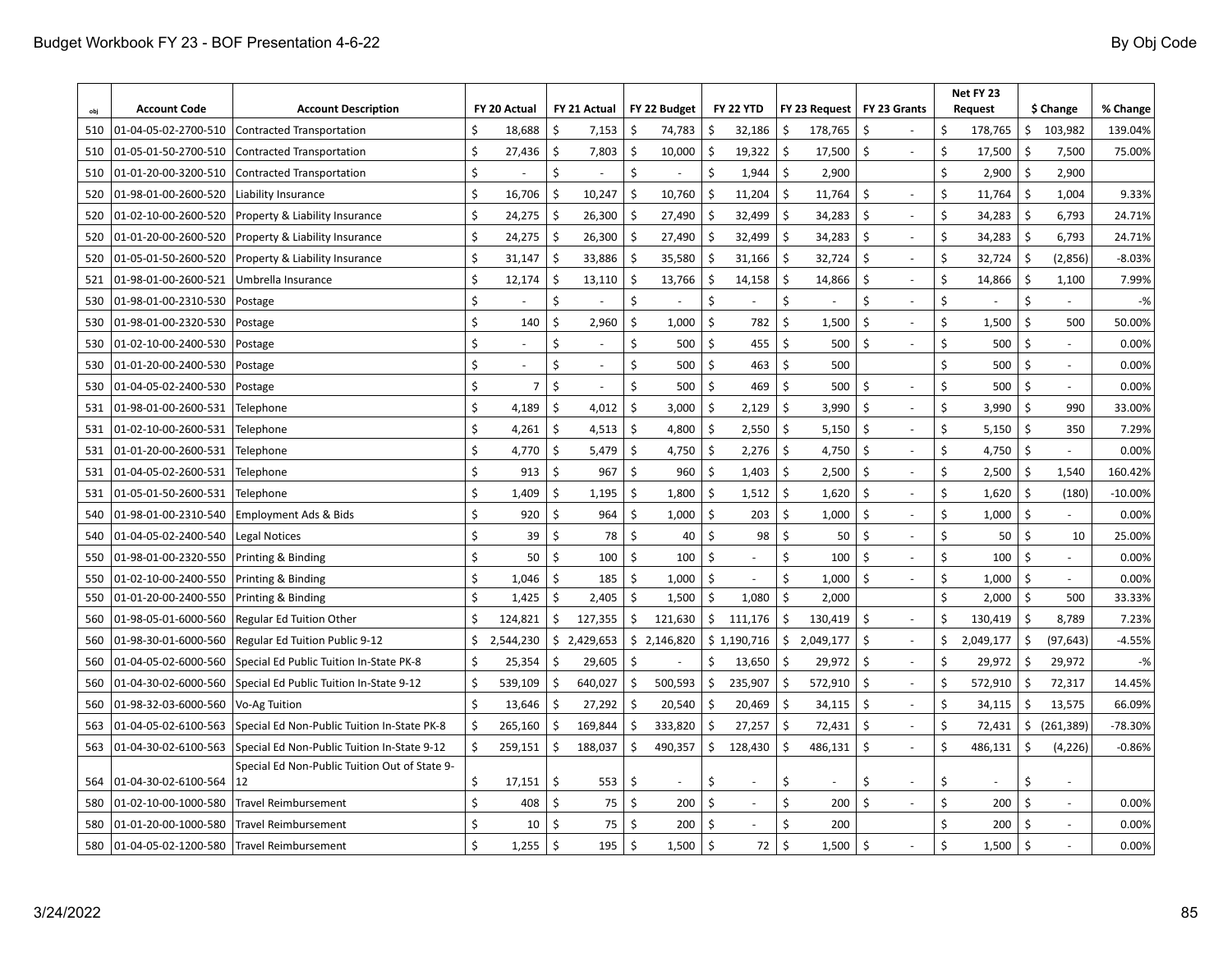| obi | <b>Account Code</b>  | <b>Account Description</b>                       |                    | FY 20 Actual |                           | FY 21 Actual             |    | FY 22 Budget |                    | <b>FY 22 YTD</b> |                           | FY 23 Request |                    | FY 23 Grants             | Net FY 23<br><b>Request</b> |        |                      | \$ Change | % Change   |
|-----|----------------------|--------------------------------------------------|--------------------|--------------|---------------------------|--------------------------|----|--------------|--------------------|------------------|---------------------------|---------------|--------------------|--------------------------|-----------------------------|--------|----------------------|-----------|------------|
| 580 | 01-98-01-00-2320-580 | <b>Travel</b>                                    | Ś                  | 2,366        | Ś.                        | 1,788                    | \$ | 1,000        | Ś                  | 600              | Ŝ.                        | 1,200         | \$                 |                          | Ś                           | 1,200  | \$                   | 200       | 20.00%     |
| 580 | 01-98-01-00-2600-580 | Travel Reimbursement                             | \$                 | 63           | \$                        | 46                       | \$ |              | \$                 |                  | \$                        |               | \$                 |                          | \$                          |        | \$                   |           |            |
|     | 01-02-10-16-1000-590 | <b>Music Purchased Services</b>                  | Ś                  |              | \$                        |                          | \$ | 100          | Ś                  | 115              | \$                        | 120           | \$                 | ÷.                       | \$                          | 120    | $\zeta$              | 20        |            |
| 590 |                      |                                                  | \$                 |              | \$                        |                          | \$ | 48,737       | \$                 | 20,837           | \$                        |               | \$                 |                          | \$                          | 10,032 | $\zeta$              |           | $-79.42%$  |
| 590 | 01-04-05-02-1213-590 | <b>Extended Year Other Purchased Services</b>    |                    | 36,452       |                           | 41,613                   |    |              |                    |                  |                           | 10,032        |                    |                          |                             |        |                      | (38, 705) |            |
| 590 | 01-98-41-06-1310-590 | Adult Ed - Purchased Services                    | \$                 | 28,262       | \$                        | 28,262                   | \$ | 28,262       | \$                 | 22,959           | \$                        | 28,262        | \$                 |                          | \$                          | 28,262 | $\boldsymbol{\zeta}$ |           | 0.00%      |
| 590 | 01-02-10-00-2130-590 | <b>Purchased Services</b>                        | Ś                  |              | \$                        |                          | \$ |              | \$                 |                  | \$                        | 775           | Ś                  |                          | \$                          | 775    | $\zeta$              | 775       |            |
| 590 | 01-01-20-00-2130-590 | <b>Health Purchased Services</b>                 | \$                 |              | \$                        |                          | Ś  |              | Ś                  |                  | \$                        | 1,070         |                    |                          | \$                          | 1,070  | \$                   | 1,070     |            |
| 590 | 01-02-10-00-2400-590 | <b>Purchased Services</b>                        |                    |              | \$                        | $\overline{\phantom{a}}$ | Ś  | 100          | \$                 | 60               | \$                        | 140           | Ś                  | $\overline{\phantom{a}}$ | \$                          | 140    | $\zeta$              | 40        | 40.00%     |
| 590 | 01-01-20-00-2400-590 | <b>Other Purchased Services</b>                  | Ś                  | L,           | Ś                         | ä,                       | Ś  | 100          | Ś                  | 50               | Ś.                        | 100           |                    |                          | Ś                           | 100    | Ś                    |           |            |
| 590 | 01-98-01-00-2510-590 | <b>Other Purchased Services</b>                  | Ś                  | 4,609        | \$                        | 18,866                   | Ś  | 100          | \$                 | 3,605            | \$                        | 100           | \$                 | L.                       | \$                          | 100    | $\zeta$              |           | 0.00%      |
| 611 | 01-02-10-00-1000-611 | <b>General Instructional Supplies</b>            | Ś                  | 2,737        | \$                        | 8,423                    | Ś  | 5,375        | \$                 | 4,188            | \$                        | 6,375         | \$                 |                          | \$                          | 6,375  | $\zeta$              | 1,000     | 18.60%     |
| 611 | 01-01-20-00-1000-611 | <b>General Instructional Supplies</b>            | Ś                  | 4,138        | \$                        | 7,766                    | \$ | 4,275        | \$                 | 3,617            | Ś.                        | 4,500         |                    |                          | Ś                           | 4,500  | $\zeta$              | 225       | 5.26%      |
| 611 | 01-02-10-08-1000-611 | <b>Health Instruction Supplies</b>               | Ś                  |              | Ś                         | 233                      | Ś  | 350          | \$                 | 114              | \$                        | 300           |                    |                          | \$                          | 300    | $\zeta$              | (50)      | $-14.29%$  |
| 611 | 01-02-10-09-1000-611 | <b>Remedial Reading Supplies</b>                 | Ś                  | 483          | \$                        | 23                       | Ś  | 210          | Ś                  |                  | \$                        | 1,250         | \$                 | 1,000                    | \$                          | 250    | $\zeta$              | 40        | 19.05%     |
| 611 | 01-01-20-10-1000-611 | <b>World Language Supplies</b>                   | \$                 |              | \$                        |                          | Ś  |              | Ś                  |                  | Ś.                        | 2,000         | \$                 |                          | \$                          | 2,000  | \$                   | 2,000     |            |
| 611 | 01-02-10-12-1000-611 | Art Supplies                                     | \$                 | 1,750        | \$                        | 656                      | \$ | 1,750        | Ś                  | 1,430            | \$                        | 1,900         | \$                 | $\overline{\phantom{a}}$ | \$                          | 1,900  | \$                   | 150       | 8.57%      |
| 611 | 01-01-20-12-1000-611 | <b>Art Supplies</b>                              | \$                 | 3,218        | \$                        | 2,146                    | \$ | 2,250        | \$                 | 2,079            | \$                        | 3,500         | \$                 | $\sim$                   | \$                          | 3,500  | \$                   | 1,250     | 55.56%     |
| 611 | 01-02-10-13-1000-611 | Technology Instructional Supplies                | Ś                  | 1,023        | \$                        | 532                      | \$ | 800          | Ś.                 | 234              | Ś.                        | 800           | Ś.                 |                          | \$                          | 800    | $\zeta$              |           | 0.00%      |
| 611 | 01-01-20-13-1000-611 | <b>Technology Supplies</b>                       | Ś                  | 1,986        | \$                        | 434                      | Ś. | 800          | Ś                  | 1,357            | \$                        | 1,500         | \$                 |                          | \$                          | 1,500  | \$                   | 700       | 87.50%     |
| 611 | 01-02-10-14-1000-611 | Language Arts Instructional Supplies             | Ś                  | 12,675       | \$                        | 6,113                    | \$ | 4,530        | $\mathsf{\hat{S}}$ | 3,602            | $\mathsf{\dot{S}}$        | 10,000        | $\mathsf{\hat{S}}$ | 3,000                    | Ś                           | 7,000  | $\zeta$              | 2,470     | 54.53%     |
| 611 | 01-01-20-14-1000-611 | LA Instructional Supplies                        | Ś                  | 4,207        | \$                        | 1,776                    | \$ | 3,276        | \$                 | 2,710            | \$                        | 5,000         | \$                 | 2,000                    | \$                          | 3,000  | \$                   | (276)     | $-8.42%$   |
| 611 | 01-02-10-15-1000-611 | <b>Math Instructional Supplies</b>               | Ś                  | 8,840        | \$                        | 6,624                    | Ś  | 8,000        | \$                 | 6,432            | \$                        | 7,875         | \$                 | 500                      | \$                          | 7,375  | \$                   | (625)     | $-7.81%$   |
| 611 | 01-01-20-15-1000-611 | <b>Math Instructional Supplies</b>               | Ś                  | 694          | Ś.                        | 1,039                    | \$ | 1,100        | \$                 | 378              | Ś.                        | 1,000         |                    |                          | Ś                           | 1,000  | $\boldsymbol{\zeta}$ | (100)     | $-9.09%$   |
| 611 | 01-02-10-16-1000-611 | <b>Music Instructional Supplies</b>              | Ś                  | 538          | Ś.                        | 534                      | Ś  | 600          | Ś.                 | 494              | Ś.                        | 600           | \$                 |                          | \$                          | 600    | $\dot{\mathsf{S}}$   |           | 0.00%      |
| 611 | 01-01-20-16-1000-611 | <b>Music Instructional Supplies</b>              | Ś                  | 1,532        | Ś.                        | 1,546                    | \$ | 1,750        | \$                 | 240              | \$                        | 1,500         |                    |                          | \$                          | 1,500  | $\zeta$              | (250)     | $-14.29%$  |
| 611 | 01-02-10-17-1000-611 | Science Instructional Supplies                   | Ś                  | 1,619        | Ś.                        | 1,774                    | Ś  | 1,900        | Ś.                 | 554              | Ś.                        | 2,000         | Ś.                 | ÷.                       | \$                          | 2,000  | Ś                    | 100       | 5.26%      |
| 611 | 01-01-20-17-1000-611 | <b>Science Instructional Supplies</b>            | Ś                  | 4,349        | Ś.                        | 4,542                    | Ś  | 3,751        | Ś                  | 3,279            | $\boldsymbol{\mathsf{S}}$ | 3,500         | Ś.                 |                          | \$                          | 3,500  | Ś                    | (251)     | $-6.69%$   |
| 611 | 01-02-10-18-1000-611 | Social Studies Instructional Supplies            | Ś                  | 1,208        | \$                        | 1,430                    | \$ | 1,500        | Ś                  | 1,850            | \$                        | 1,500         | \$                 |                          | \$                          | 1,500  | $\zeta$              |           | 0.00%      |
| 611 | 01-01-20-18-1000-611 | Social Studies Instructional Supplies            | \$                 | 1,476        | $\boldsymbol{\mathsf{S}}$ |                          | \$ | 40           | \$                 | 48               | \$                        |               | \$                 | $\sim$                   | \$                          |        | $\zeta$              | (40)      | $-100.00%$ |
| 611 | 01-02-10-19-1000-611 | <b>Physical Education Instructional Supplies</b> | \$                 |              | \$                        | 510                      | \$ | 450          | $\zeta$            | 334              | \$                        | 450           | \$                 | $\overline{\phantom{a}}$ | \$                          | 450    | $\zeta$              |           | 0.00%      |
| 611 | 01-01-20-19-1000-611 | <b>Physical Education Instructional Supplies</b> | Ś.                 | 626          | Ś.                        | 709                      | \$ | 1,000        | \$                 | 863              | \$                        | 1,000         | \$                 |                          | \$                          | 1,000  | $\zeta$              |           | 0.00%      |
| 611 | 01-04-05-02-1200-611 | <b>General Instructional Supplies</b>            | Ś                  | 3,212        | \$                        | 4,065                    | \$ | 5,290        | \$                 | 5,470            | \$                        | 1,000         | \$                 |                          | \$                          | 1,000  | $\zeta$              | (4, 290)  | $-81.10%$  |
| 611 | 01-02-10-00-2120-611 | <b>Guidance Supplies</b>                         | Ś.                 | 171          | \$                        |                          | \$ |              | Ś.                 |                  | \$                        |               | \$                 |                          | \$                          |        | \$                   |           |            |
| 611 | 01-01-20-00-2120-611 | <b>Guidance Supplies</b>                         | $\zeta$            | 1,475        | \$                        | 1,710                    | Ś  | 400          | \$                 | 126              | \$                        | 200           |                    |                          | \$                          | 200    | \$                   | (200)     | $-50.00%$  |
| 611 | 01-04-05-02-2120-611 | <b>School Counselor Supplies</b>                 | $\mathsf{\hat{S}}$ |              | Ś.                        |                          |    |              | Ś.                 |                  | Ś.                        | 300           | Ś.                 |                          | Ś.                          | 300    | $\zeta$              | 300       |            |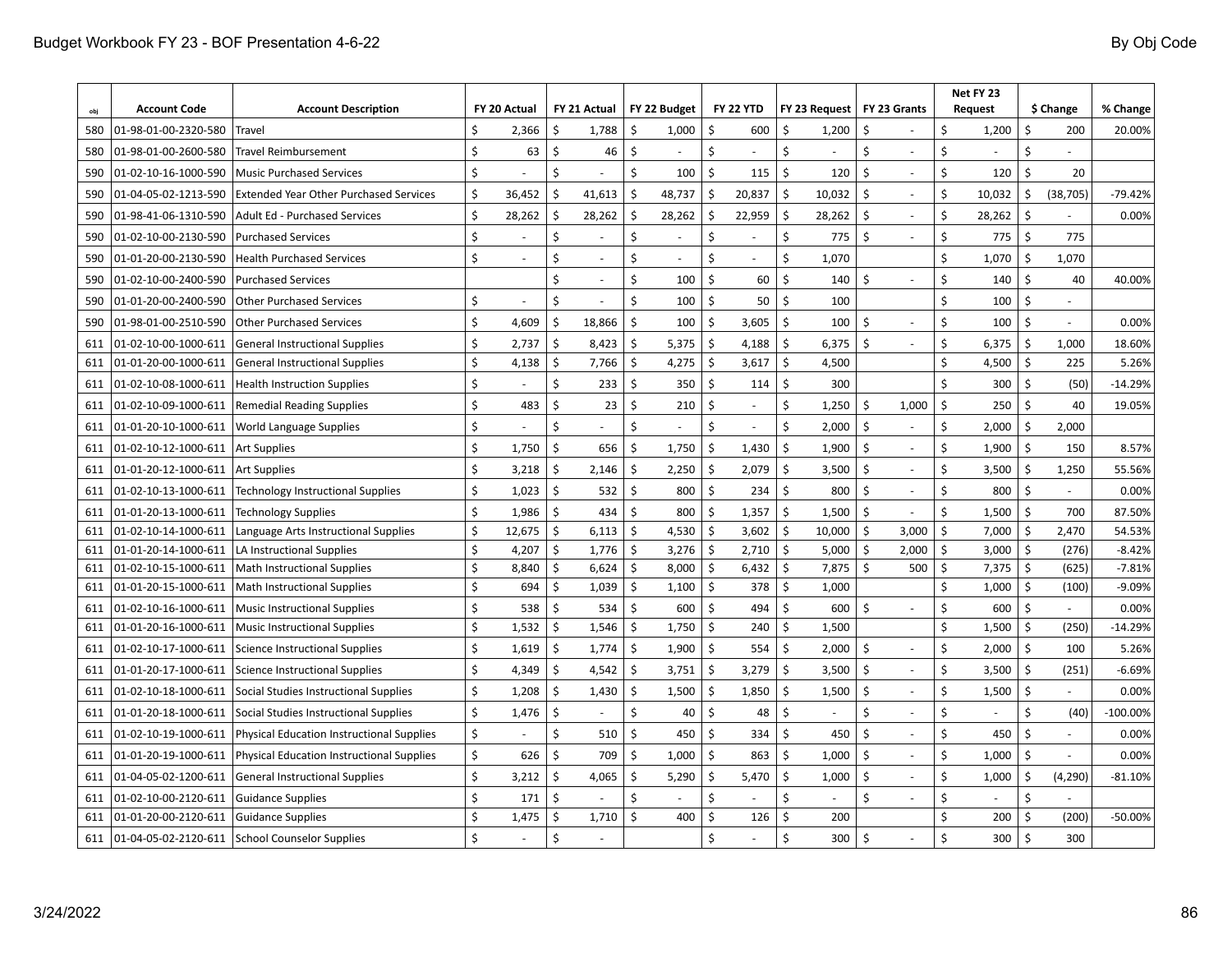| obi | <b>Account Code</b>  | <b>Account Description</b>            |         | FY 20 Actual             |                           | FY 21 Actual |                           | FY 22 Budget |         | <b>FY 22 YTD</b>         |                       | FY 23 Request            |                    | FY 23 Grants   |         | Net FY 23<br><b>Request</b> |                    | \$ Change      | % Change  |
|-----|----------------------|---------------------------------------|---------|--------------------------|---------------------------|--------------|---------------------------|--------------|---------|--------------------------|-----------------------|--------------------------|--------------------|----------------|---------|-----------------------------|--------------------|----------------|-----------|
| 611 | 01-04-05-02-2150-611 | Speech Instructional Supplies         | Ś       | 334                      | \$                        | 443          | \$                        | 500          | Ś       |                          | \$                    | 500                      | \$                 |                | \$      | 500                         | Ś                  |                | 0.00%     |
| 611 | 01-02-10-00-2190-611 | Social Worker Supplies                | $\zeta$ |                          | Ś.                        |              | Ś.                        | 100          | Ś       |                          | \$                    | 100                      | Ś.                 |                | \$      | 100                         | Ś                  |                |           |
| 611 | 01-02-10-00-2220-611 | Library Instructional Supplies        | \$      | 1,587                    | \$                        | 1,273        | \$                        | 1,800        | \$      | 488                      | \$                    | 1,800                    | \$                 |                | \$      | 1,800                       | \$                 |                | 0.00%     |
| 611 | 01-01-20-00-2220-611 | Library Instructional Supplies        | \$      |                          | \$                        | 1,850        | \$                        | 1,000        | \$      | 602                      | \$                    | 1,000                    |                    |                | \$      | 1,000                       | \$                 |                | 0.00%     |
| 613 | 01-98-01-00-2600-613 | <b>Maintenance Supplies</b>           | \$      | 4,988                    | Ś.                        | 5,947        | $\zeta$                   | 10,000       | \$      | 4,205                    | \$                    | 10,000                   | Ś.                 |                | \$      | 10,000                      | $\mathsf{\hat{S}}$ |                | 0.00%     |
| 614 | 01-98-01-00-2600-614 | <b>Custodial Supplies</b>             | \$      | 18,836                   | $\mathsf{\hat{S}}$        | 18,004       | $\zeta$                   | 12,000       | \$      | 11,235                   | $\mathsf{\hat{S}}$    | 15,000                   | $\mathsf{\hat{S}}$ |                | \$      | 15,000                      | -\$                | 3,000          | 25.00%    |
| 620 | 01-02-10-00-2600-620 | <b>Heat Energy</b>                    | \$      | 15,816                   | $\mathsf{\hat{S}}$        | 20,053       | \$                        | 40,000       | \$      | 21,304                   | $\mathsf{\hat{S}}$    | 50,000                   | \$                 |                | \$      | 50,000                      | \$                 | 10,000         | 25.00%    |
| 620 | 01-01-20-00-2600-620 | <b>Heat Energy</b>                    | \$      | 28,209                   | $\mathsf{\hat{S}}$        | 42,278       | -\$                       | 47,500       | \$      | 17,022                   | Ŝ.                    | 55,000                   | \$                 |                | \$      | 55,000                      | -\$                | 7,500          | 15.79%    |
| 626 | 01-05-01-50-2640-626 | Gas/Oil                               | \$      | 54,272                   | $\boldsymbol{\mathsf{S}}$ | 50,058       | $\zeta$                   | 57,000       | \$      | 41,343                   | \$                    | 85,000                   | \$                 |                | \$      | 85,000                      | \$                 | 28,000         | 49.12%    |
| 627 | 01-05-01-50-2640-627 | <b>Transportation Supplies</b>        | \$      | 60,710                   | \$                        | 57,951       | $\zeta$                   | 60,000       | Ś       | 25,734                   | \$                    | 60,000                   | \$                 |                | \$      | 60,000                      | \$                 |                | 0.00%     |
| 641 | 01-02-10-00-1000-641 | Reference Books                       | Ś       |                          | \$                        | 99           | Ŝ.                        | 300          | Ś       | 297                      | \$                    | 550                      | \$                 |                | Ś.      | 550                         | \$                 | 250            | 83.33%    |
| 641 | 01-01-20-10-1000-641 | World Language Textbooks              | \$      |                          | \$                        |              | $\zeta$                   |              | Ś.      |                          | \$                    | 9,000                    | \$                 | 9,000          | \$      |                             | \$                 |                |           |
| 641 | 01-02-10-14-1000-641 | Language Arts Textbooks               | \$      | $\blacksquare$           | \$                        | ٠            | \$                        |              | Ś       | $\overline{\phantom{a}}$ | \$                    | $\blacksquare$           | \$                 |                | Ś       | $\overline{\phantom{a}}$    | \$                 | $\blacksquare$ |           |
| 641 | 01-01-20-14-1000-641 | LA Instructional Textbooks            | Ś       | 676                      | \$                        | 3,980        |                           |              | Ś       | $\sim$                   | Ś.                    | $\overline{\phantom{a}}$ | Ś                  | ä,             | Ś       | $\sim$                      | \$                 |                |           |
| 641 | 01-01-20-15-1000-641 | Math Textbooks                        | Ś       |                          |                           |              | \$                        | 20,000       | \$      | $\overline{\phantom{a}}$ | \$                    | 5,500                    |                    |                | \$      | 5,500                       | \$                 | (14,500)       |           |
| 641 | 01-01-20-16-1000-641 | <b>Music Textbooks</b>                | \$      |                          |                           |              | \$                        |              | Ś       |                          | \$                    |                          |                    |                | \$      |                             | \$                 |                |           |
| 641 | 01-01-20-18-1000-641 | Social Studies Textbooks              | Ś       | 936                      | Ś                         | 1,280        | $\boldsymbol{\mathsf{S}}$ |              | Ś       |                          | Ś.                    | 5,000                    | Ś.                 |                | \$      | 5,000                       | Ś.                 | 5,000          |           |
| 641 | 01-02-10-00-2220-642 | Library Books & Periodicals           | Ś       | 500                      | \$                        | 8,920        | \$                        | 2,000        | \$      | 1,984                    | \$                    | 2,500                    | Ś                  |                | \$      | 2,500                       | Ś.                 | 500            | 25.00%    |
| 642 | 01-01-20-00-2220-642 | Library Books & Periodicals           | Ś       | 974                      | \$                        | 1,999        | $\zeta$                   | 1,000        | \$      | 989                      | Ś.                    | 2,000                    |                    |                | Ś.      | 2,000                       | \$                 | 1,000          | 100.00%   |
| 690 | 01-02-10-00-1000-690 | <b>Testing Supplies</b>               | Ś.      |                          | \$                        | L.           | Ś                         | 100          | \$      | 86                       | $\mathsf{\hat{S}}$    | 100                      | \$                 | $\overline{a}$ | \$      | 100                         | \$                 |                | 0.00%     |
| 690 | 01-04-05-02-1200-690 | <b>Testing Supplies</b>               | Ś       | 1,515                    | Ŝ.                        | 1,617        | \$                        | 2,684        | Ś.      |                          | \$                    | 500                      | Ś.                 |                | Ś       | 500                         | Ŝ.                 | (2, 184)       | $-81.37%$ |
| 690 | 01-02-10-00-2130-690 | <b>Health Supplies</b>                | Ś       | 975                      | \$                        | 1,761        | \$                        | 2,100        | \$      | 750                      | \$                    | 1,325                    | Ś                  |                | \$      | 1,325                       | Ś.                 | (775)          | -36.90%   |
| 690 | 01-01-20-00-2130-690 | <b>Health Supplies</b>                | Ś       | 1,569                    | \$                        | 1,931        | Ś                         | 3,500        | \$      | 1,119                    | Ś.                    | 1,869                    |                    |                | Ś.      | 1,869                       | \$                 | (1,631)        | -46.60%   |
| 690 | 01-98-01-00-2310-690 | Other Supplies & Materials            | Ś.      | 675                      | \$                        | 290          | Ś                         | 100          | \$      | 79                       | Ś.                    | 100                      | \$                 |                | Ś       | 100                         | \$                 |                | 0.00%     |
| 690 | 01-98-01-00-2320-690 | <b>Other Supplies &amp; Materials</b> | \$      | 3,063                    | $\mathsf{\hat{S}}$        | 5,359        | \$                        | 900          | $\zeta$ | 1,044                    | \$                    | 1,500                    | \$                 |                | \$      | 1,500                       | Ŝ.                 | 600            | 66.67%    |
| 690 | 01-02-10-00-2400-690 | <b>Other Supplies &amp; Materials</b> | Ś       | 251                      | \$                        | 899          | \$                        | 700          | Ś       |                          | \$                    | 700                      | Ś.                 |                | Ś       | 700                         | Ś                  |                | 0.00%     |
| 690 | 01-01-20-00-2400-690 | <b>Other Supplies &amp; Materials</b> | Ś       | 979                      | \$                        | 1,741        | \$                        | 1,000        | Ś       | 769                      | \$                    | 1,000                    |                    |                | \$      | 1,000                       | Ś                  |                | 0.00%     |
| 690 | 01-04-05-02-2400-690 | <b>Other Supplies &amp; Materials</b> | Ś       | 44                       | \$                        | 695          | \$                        | 2,500        | Ś       | 35                       | \$                    | 200                      | \$                 |                | \$      | 200                         | Ś                  | (2, 300)       | $-92.00%$ |
| 690 | 01-98-01-00-2510-690 | <b>Other Supplies &amp; Materials</b> | \$      |                          | \$                        | ٠            | \$                        | 900          | Ś       | 11,333                   | $\mathsf{\mathsf{S}}$ | 900                      | Ś                  |                | \$      | 900                         | $\zeta$            |                | 0.00%     |
| 690 | 01-01-20-00-3200-690 | <b>Other Supplies</b>                 | \$      | $\overline{\phantom{a}}$ | \$                        | ÷.           | Ś                         |              | \$      |                          | \$                    | 4,500                    |                    |                | Ś       | 4,500                       | \$                 | 4,500          |           |
| 730 | 01-01-20-16-1000-730 | <b>Music Equipment</b>                | Ś       |                          |                           |              | $\mathsf{\hat{S}}$        |              | Ś       |                          | \$                    | 650                      |                    |                | Ś.      | 650                         | -\$                | 650            |           |
| 733 | 01-02-10-00-1000-733 | <b>Technology Equipment</b>           | Ś       | 5,489                    | \$                        | 8,251        | Ś                         | 3,500        | \$      | 2,159                    | Ś.                    | 250                      | \$                 |                | Ś       | 250                         | Ś                  | (3, 250)       | $-92.86%$ |
| 733 | 01-01-20-00-1000-733 | <b>Technology Equipment</b>           | \$      | 6,824                    | \$                        | 18,182       | \$                        | 6,000        | Ś.      | 1,048                    | \$                    | 24,000                   | Ś.                 | 20,000         | \$      | 4,000                       | \$                 | (2,000)        | -33.33%   |
| 733 | 01-04-05-02-1200-733 | <b>Technology Equipment</b>           | \$      | 5,126                    | \$                        | 2,025        | $\zeta$                   | 2,500        | \$      | 27                       | \$                    | 9,700                    | \$                 | 7,200          | \$      | 2,500                       | $\zeta$            |                | 0.00%     |
| 733 | 01-98-01-00-2610-733 | Technology Equipment                  |         |                          | Ś                         | ٠            | \$                        |              | \$      |                          | \$                    | 20,000                   | \$                 | 20,000         | $\zeta$ |                             | Ś                  |                |           |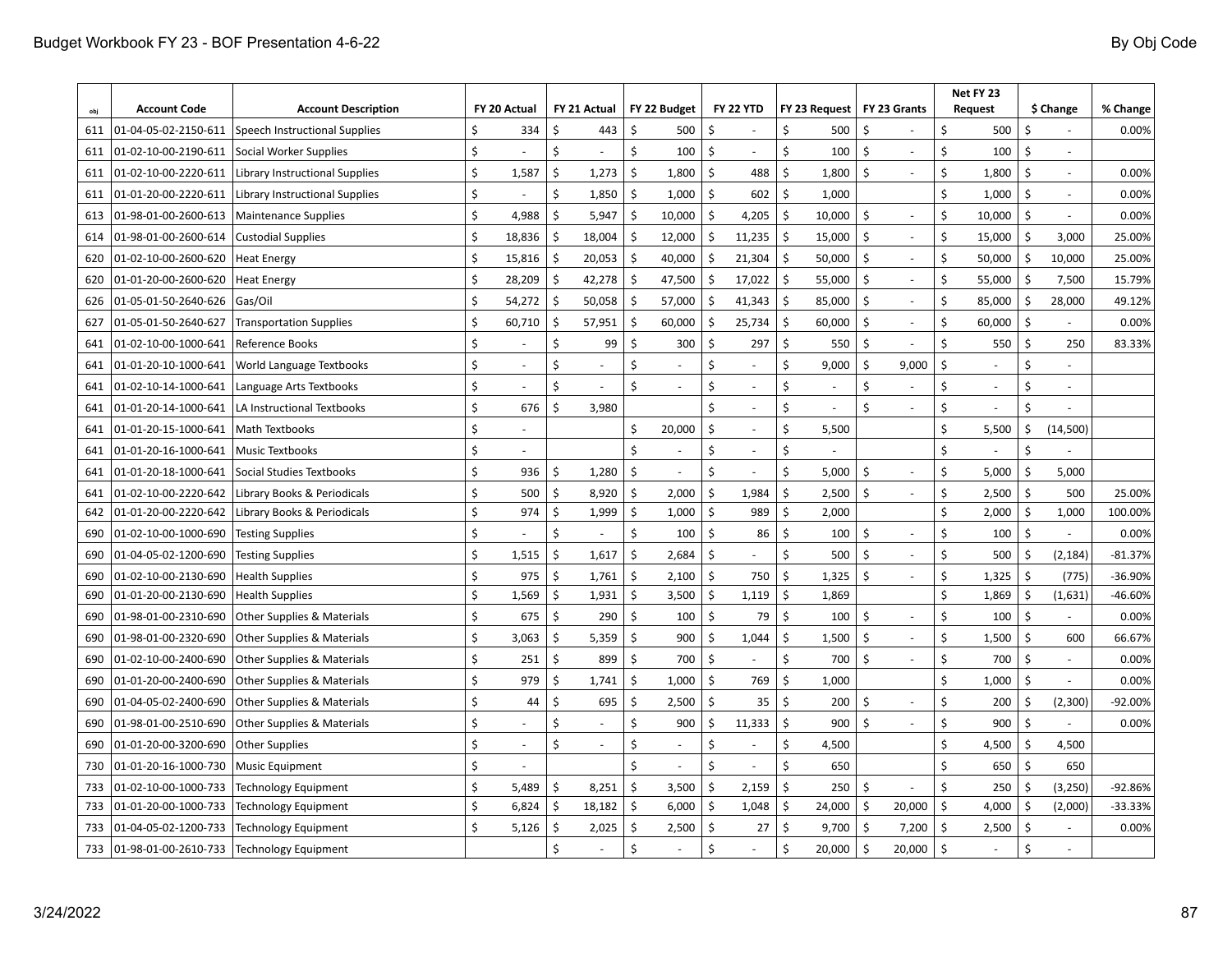| obj | <b>Account Code</b>  | <b>Account Description</b>                            |         | FY 20 Actual             |              | FY 21 Actual             |                           | FY 22 Budget   |    | <b>FY 22 YTD</b> | FY 23 Request                  |    | FY 23 Grants   | Net FY 23<br><b>Request</b>         |                    | \$ Change | % Change  |
|-----|----------------------|-------------------------------------------------------|---------|--------------------------|--------------|--------------------------|---------------------------|----------------|----|------------------|--------------------------------|----|----------------|-------------------------------------|--------------------|-----------|-----------|
| 735 | 01-02-10-00-1000-735 | Software                                              | Ś       |                          | \$           |                          | Ś                         | 3,500          | Ś  | 3,700            | \$<br>3,700                    | \$ |                | Ś<br>3,700                          | \$                 | 200       |           |
| 735 | 01-02-10-09-1000-735 | Remedial Reading Software                             | Ś       |                          | \$           | $\overline{a}$           | $\boldsymbol{\mathsf{S}}$ | 690            | Ś. |                  | \$<br>690                      | \$ | ÷,             | Ś<br>690                            | \$                 |           |           |
| 735 | 01-01-20-10-1000-735 | World Language Instructional Software                 | \$      |                          | \$           | ÷,                       | \$                        |                | \$ |                  | \$<br>100                      | \$ |                | \$<br>100                           | \$                 | 100       |           |
| 735 | 01-02-10-13-1000-735 | <b>Technology Software</b>                            | \$      |                          | \$           | ÷,                       | $\zeta$                   |                | \$ |                  | \$<br>240                      | \$ |                | \$<br>240                           | Ś                  | 240       |           |
| 735 | 01-02-10-14-1000-735 | LA Software                                           | \$      | $\blacksquare$           | \$           | ÷,                       | $\zeta$                   | 2,500          | Ś. | 2,592            | \$<br>2,592                    | Ś  |                | \$<br>2,592                         | \$                 | 92        |           |
| 735 | 01-01-20-14-1000-735 | LA Software                                           | Ś       | $\overline{\phantom{a}}$ |              |                          |                           |                | Ś  |                  | $\boldsymbol{\mathsf{S}}$      |    |                | \$                                  | \$                 |           |           |
| 735 | 01-02-10-17-1000-735 | Technology Software - Science                         | \$      | $\sim$                   | \$           | $\sim$                   | \$                        | 1,100          | \$ | 1,499            | \$<br>1,500                    | \$ |                | \$<br>1,500                         | \$                 | 400       |           |
| 735 | 01-01-20-17-1000-735 | Science Software                                      | \$      |                          | \$           | ÷,                       | \$                        | 299            | \$ |                  | \$<br>850                      | \$ |                | \$<br>850                           | \$                 | 551       |           |
| 735 | 01-01-20-18-1000-735 | Social Studies Software                               | \$      |                          | \$           | L.                       | $\zeta$                   | 800            | \$ | 960              | $\boldsymbol{\mathsf{S}}$      | \$ |                | \$                                  | \$                 | (800)     |           |
| 735 | 01-04-05-02-1200-735 | <b>Instructional Software</b>                         | Ś       |                          | Ś.           | L.                       | \$                        |                | Ś  |                  | \$                             | Ś  |                | \$                                  | \$                 |           |           |
| 735 | 01-02-10-00-2130-735 | Nurse Technology Software                             |         |                          | Ś.           |                          | $\boldsymbol{\mathsf{S}}$ | 300            | \$ | 531              | \$<br>550                      | Ś  |                | \$<br>550                           | \$                 | 250       |           |
| 735 | 01-01-20-00-2130-735 | <b>Health Technology Software</b>                     | \$      |                          |              |                          | \$                        | 300            | \$ | 531              | \$<br>547                      |    |                | \$<br>547                           | \$                 | 247       |           |
| 735 | 01-02-10-00-2220-735 | Library Software                                      | \$      |                          | \$           | ÷,                       | \$                        | 2,000          | \$ |                  | \$<br>2,100                    | \$ |                | \$<br>2,100                         | \$                 | 100       |           |
| 735 | 01-01-20-00-2220-735 | Library Software                                      | \$      | $\blacksquare$           |              |                          | \$                        | 2,000          | \$ |                  | \$<br>2,120                    |    |                | \$<br>2,120                         | \$                 | 120       |           |
| 735 | 01-04-05-02-2400-735 | Software                                              | \$      | 8,751                    | \$           | 9,426                    | \$                        | 10,276         | Ś. | 10,895           | \$<br>7,700                    | \$ |                | \$<br>7,700                         | \$                 | (2, 576)  | $-25.07%$ |
| 735 | 01-98-01-00-2610-735 | District Technology Plan                              | \$      | 132,009                  | \$           | 157,403                  | \$                        | 43,697         | \$ | 34,398           | \$<br>57,834                   | \$ | 14,334         | $\boldsymbol{\mathsf{S}}$<br>43,500 | \$                 | (197)     | $-0.45%$  |
| 735 | 01-05-01-50-2640-735 | <b>Transportation Software</b>                        | Ś       |                          | \$           |                          | \$                        |                | \$ |                  | \$<br>3,918                    | \$ | 2,500          | \$<br>1,418                         | \$                 | 1,418     |           |
| 736 | 01-98-01-00-2600-736 | Equipment                                             | \$      |                          | Ś.           | 25,374                   | Ŝ.                        | 4,000          | Ś. | 229              | Ś.<br>2,500                    | \$ |                | \$<br>2,500                         | \$                 | (1,500)   | $-37.50%$ |
| 739 | 01-02-10-00-1000-739 | Other Equipment                                       | \$      | $\blacksquare$           | \$           | ٠                        | \$                        | $\blacksquare$ | \$ |                  | \$<br>3,250                    | Ś  | $\blacksquare$ | Ś<br>3,250                          | \$                 | 3,250     |           |
| 739 | 01-01-20-00-2220-739 | Library Other Equipment                               | \$      | $\overline{\phantom{a}}$ |              |                          | $\zeta$                   |                | \$ | 275              | \$<br>$\overline{\phantom{a}}$ |    |                | \$                                  | \$                 |           |           |
| 739 | 01-98-01-00-2320-739 | Other Equipment                                       | \$      | $\overline{\phantom{a}}$ | \$           | 4,757                    | \$                        | 500            | \$ |                  | Ś<br>500                       | Ś  | $\overline{a}$ | Ś<br>500                            | \$                 | ÷,        | 0.00%     |
| 739 | 01-05-01-50-2640-739 | <b>Transportation Equipment</b>                       | \$      | 173                      | \$           | 1,462                    | \$                        | 500            | Ś  | 999              | \$<br>515                      | Ś  | ÷.             | Ś<br>515                            | \$                 | 15        |           |
| 810 | 01-02-10-00-1000-810 | Dues & Fees                                           | Ś.      | 1,486                    | \$           | 225                      | Ŝ.                        | 500            | \$ |                  | Ś.<br>500                      | Ś. | ÷.             | Ś<br>500                            | Ś                  | ÷,        | 0.00%     |
| 810 | 01-01-20-00-1000-810 | Dues & Fees                                           | Ś       | 2,454                    | \$           | 1,279                    | \$                        | 400            | Ś  | 385              | \$<br>400                      |    |                | \$<br>400                           | Ś                  |           | 0.00%     |
| 810 | 01-02-10-16-1000-810 | Music Dues & Fees                                     | \$      |                          | \$           |                          | \$                        | 137            | \$ |                  | \$<br>137                      | \$ |                | \$<br>137                           | Ś                  |           | 0.00%     |
| 810 | 01-01-20-16-1000-810 | Music Dues & Fees                                     | \$      |                          |              |                          | Ś.                        | 137            | Ś  |                  | \$<br>137                      |    |                | Ś<br>137                            | Ś                  |           |           |
| 810 | 01-02-10-19-1000-810 | Physical Education Dues & Fees                        | \$      |                          | \$           | $\overline{\phantom{a}}$ | \$                        | 155            | \$ |                  | \$<br>145                      | \$ |                | Ś<br>145                            | Ś                  | (10)      |           |
| 810 | 01-01-20-19-1000-810 | <b>Dues &amp; Fees PE</b>                             | \$      |                          | \$           | ÷,                       | $\zeta$                   | 150            | \$ | 150              | \$<br>145                      | \$ |                | \$<br>145                           | Ś                  | (5)       |           |
| 810 | 01-02-10-00-2130-810 | Nurse Dues & Fees                                     |         |                          | \$           | ÷,                       | $\zeta$                   | 250            | \$ |                  | \$<br>300                      | Ś  |                | Ś<br>300                            | \$                 | 50        |           |
| 810 | 01-01-20-00-2130-810 | Health Dues & Fees                                    | \$      | $\overline{\phantom{a}}$ |              |                          | $\zeta$                   | 250            | \$ |                  | \$<br>411                      |    |                | Ś<br>411                            | \$                 | 161       |           |
| 810 | 01-02-10-00-2220-810 | Library Dues & Fees                                   | \$      | $\sim$                   | \$           | ÷,                       | \$                        | 70             | \$ | 65               | $\mathsf{\hat{S}}$<br>70       | \$ |                | Ś<br>70                             | -\$                |           |           |
| 810 | 01-01-20-00-2220-810 | Library Dues & Fees                                   | \$      |                          |              |                          | Ś                         | 70             | \$ | 65               | $\mathsf{\hat{S}}$<br>200      |    |                | Ś<br>200                            | \$                 | 130       |           |
| 810 | 01-98-01-00-2310-810 | Dues & Fees                                           | Ś.      | 20,399                   | \$           | 6,946                    | Ŝ.                        | 7,049          | Ś. | 6,807            | Ś.<br>7,263                    | \$ |                | \$<br>7,263                         | \$                 | 214       | 3.04%     |
| 810 | 01-98-01-00-2320-810 | Dues & Fees                                           | \$      | 5,498                    | $\mathsf{S}$ | 4,057                    | \$                        | 2,531          | \$ | 4,374            | \$<br>3,000                    | \$ |                | \$<br>3,000                         | $\zeta$            | 469       | 18.53%    |
| 810 |                      | 01-02-10-00-2400-810   Dues & Fees Principal's Office | $\zeta$ |                          | \$           |                          | Ś                         |                | \$ |                  | $\mathsf{\hat{S}}$<br>295      | Ś. |                | Ś<br>295                            | $\mathsf{\hat{S}}$ | 295       |           |